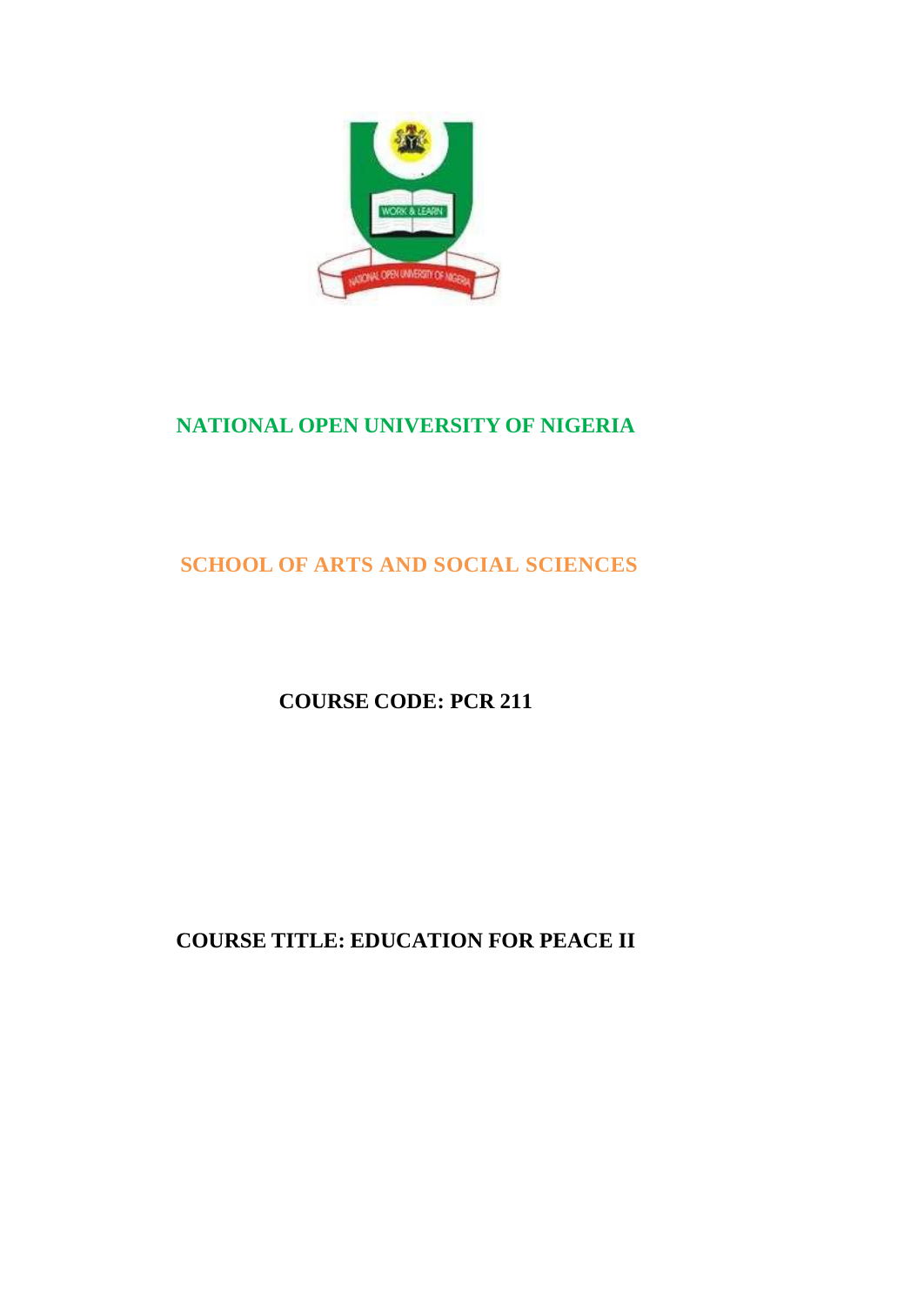#### **COURSE GUIDE**

### **PCR 211 EDUCATION FOR PEACE II**

**Course Team** Dr. S. A. Faleti (Developer/ Writer) - UI Dr. R.O. Olaniyi **(**Editor) - UI Prof. Abdul R. Yesufu, (Programme Leader) – NOUN Oyedolapo Babatunde Durojaye **(**Coordinator) – NOUN

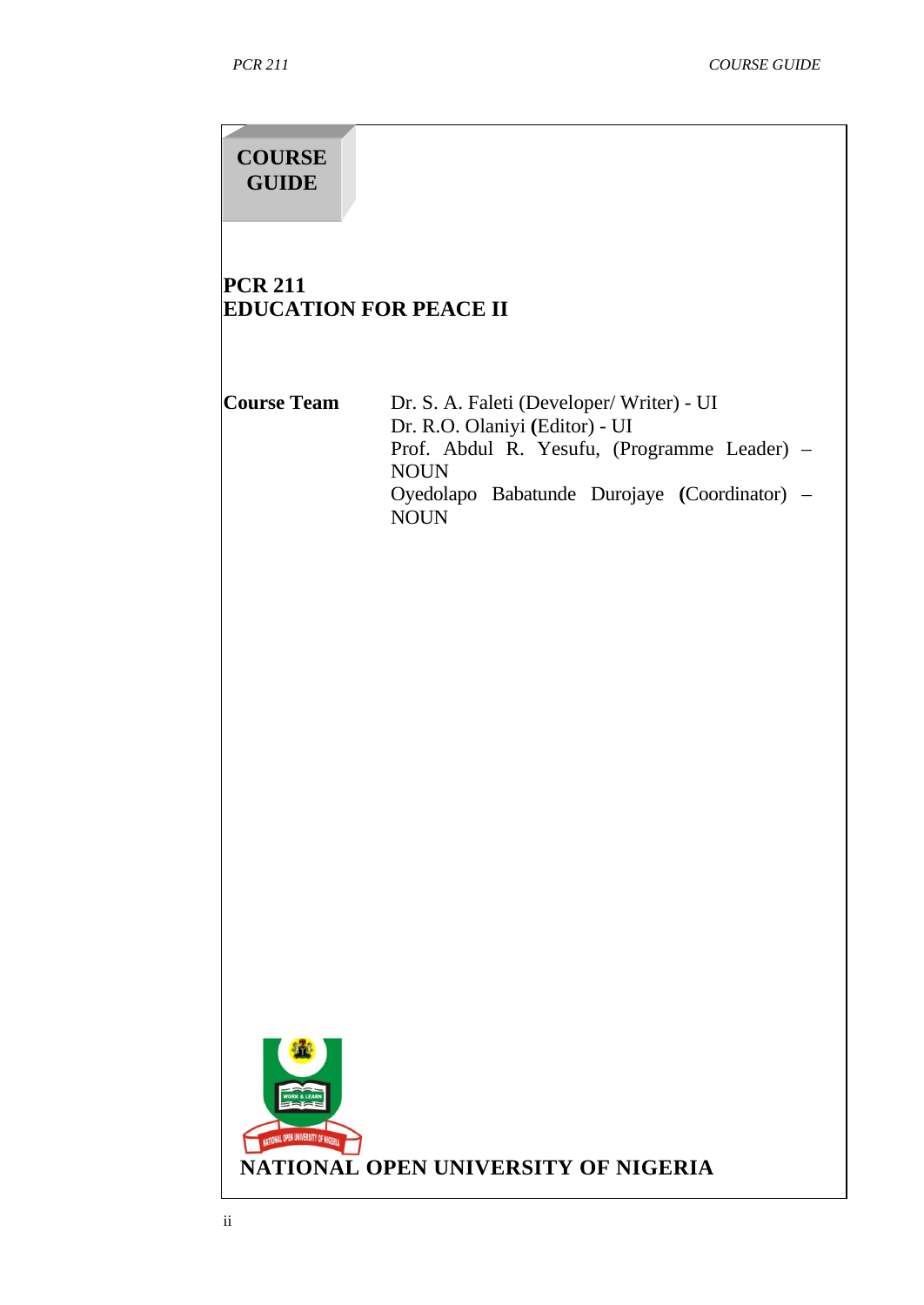National Open University of Nigeria Headquarters 14/16 Ahmadu Bello Way Victoria Island Lagos

Abuja Office No. 5 Dar es Salam Street Off Aminu Kano Crescent Wuse II, Abuja Nigeria

[e-mail:](mailto:centralinfo@nou.edu.ng) centralinfo@nou.edu.ng URL: [www.nou.edu.ng](http://www.nou.edu.ng/)

Published by: National Open University of Nigeria

First Printed 2010

Reprinted 2014

ISBN: 978-058-677-6

All Rights Reserved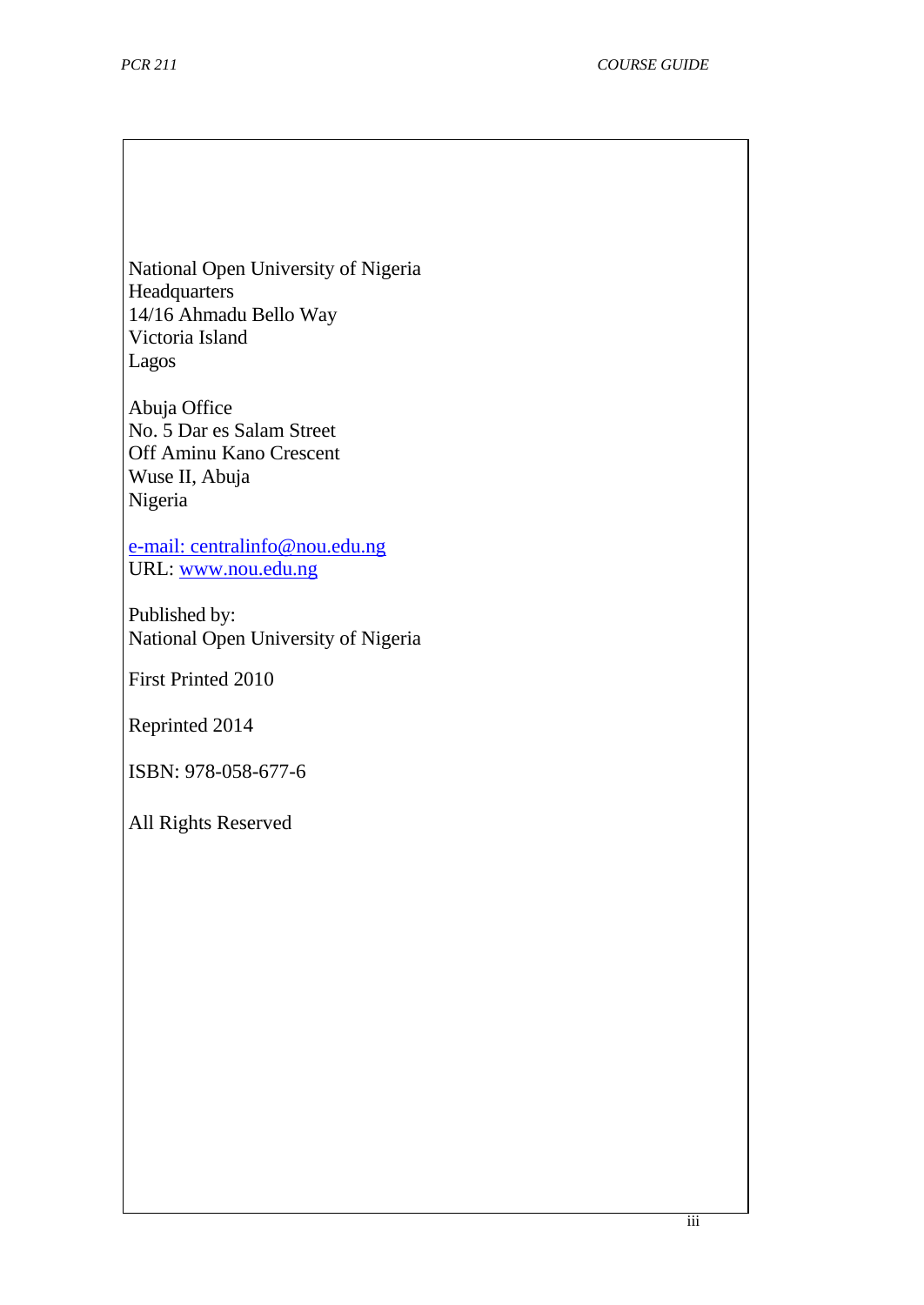# **CONTENTS PAGE**

| 1V             |
|----------------|
| 1V             |
| 1V             |
| V              |
| V              |
| V              |
| V <sub>1</sub> |
| vi             |
| vi             |
| vii            |
| V11            |
| vii            |
| viii           |
| viii           |
| 1X             |
|                |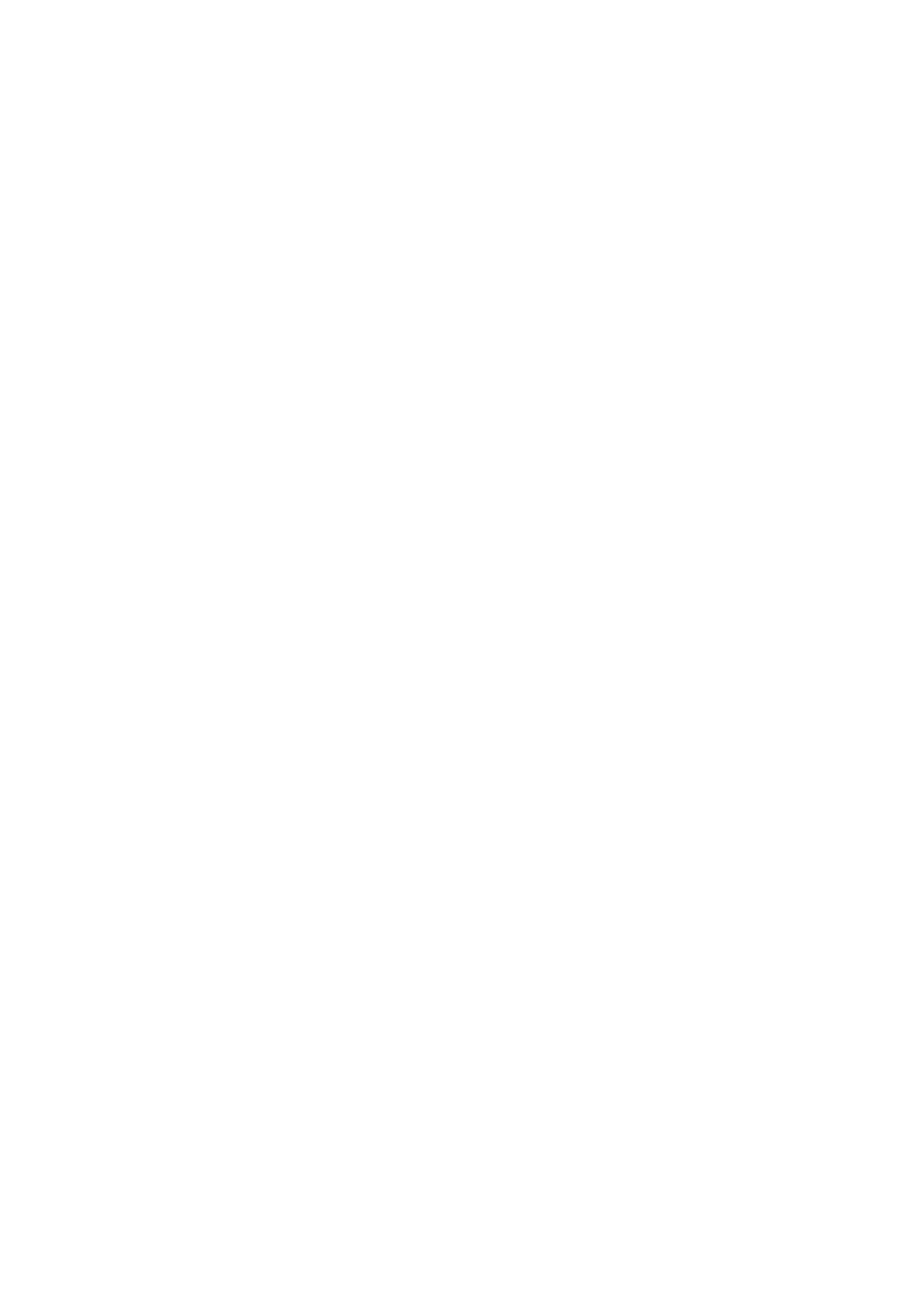#### **INTRODUCTION**

#### **Welcome to PCR211: Education for Peace**

PCR211 is a three-unit course that has minimum duration of one semester.

It is suitable for all students of Peace Studies and Conflict Resolution. The course consists of twenty units and a course Guide. The course has been developed to create deeper understanding of issues related to peace and peace education.

The course guide tells you briefly what the course is about, what course materials you will be using, and to work your way through these materials. It suggests some general guidelines for the amount of time you are likely to spend on each study unit of the course. It also gives you some guidance on your Tutor Marked Assignments (TMA). You are advised to attend the tutorial classes to discuss the problems with the Tutorials facilitators at the study centre.

#### **COURSE AIMS**

The Aims of this course are to:

- (i) Introduce you to the nature, types and elements of peace
- (ii) Show how various individuals and groups have worked for the entrenchment of a peaceful world
- (iii) Identify the ideals of peace education and the role of the United Nations in facilitating greater understanding of the nature of human violence and how the world could best deal with it collaboratively
- (iv) Prescribe useful strategies for dealing with actual and potential barriers to peace.

#### **COURSE OBJECTIVES**

Education for Peace as a course is a crucial precondition for the building of a peaceful society. Consequently the overall objectives of this course include the following:

- (1) Introduce the students to the definition, meaning and characteristics of peace, a peaceful society and factors that militate against peace.
- (2) Describe how certain key factors and practices such as good governance, the rule of law and accountability contribute to the building of a peaceful society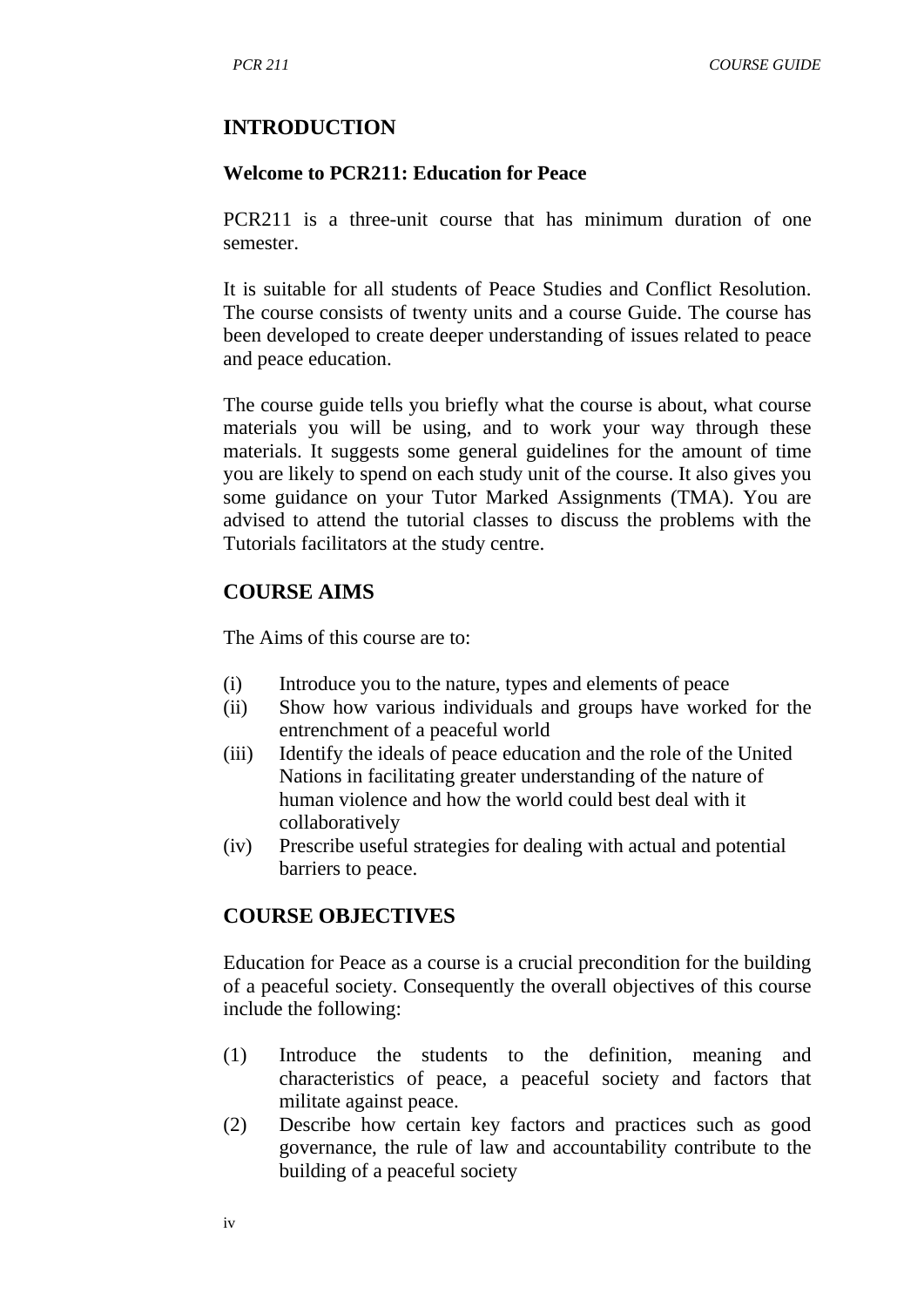- (3) Identify the attitudinal, behavioural and institutional obstacles to the operations of a peaceful society.
- (4) Prescribe useful strategies for dealing with actual and potential barriers to peace
- (5) Encourage your active participation in the process of building a peaceful world through peace education and involvement in activities that relate to peace.

# **WORKING THROUGH THIS COURSE**

To complete this course, you are advised to read the study units, read recommended books and other materials provided by NOUN. Each unit contains self assessment exercises, and at points in the course you are required to submit assignments for assessment purposes. At the end of the course, there is a final examination. The course should take you about twenty weeks to complete. You need to allocate your time in order to complete the course successfully and on time.

# **COURSE MATERIALS**

The major components of the course are:

- 1. Course Guide
- 2. Study Units
- 3. Textbooks and References
- 4. Assignment File

#### **STUDY UNITS**

There are seventeen study units and a study Guide in this course, and they are as follows:

#### **Module 1 Education and Peace**

- Unit 1 Education: Origin and Development<br>
Unit 2 Peace: A Concentual Overview
- Peace: A Conceptual Overview
- Unit 3 Education and Peace
- Unit 4 Values and Education for Peace

#### **Module 2 Peace in Human Societies**

- Unit 1 Peace in Everyday Conversation
- Unit 2 Types of Peace
- Unit 3 Components of Peace
- Unit 4 Dimensions of Peace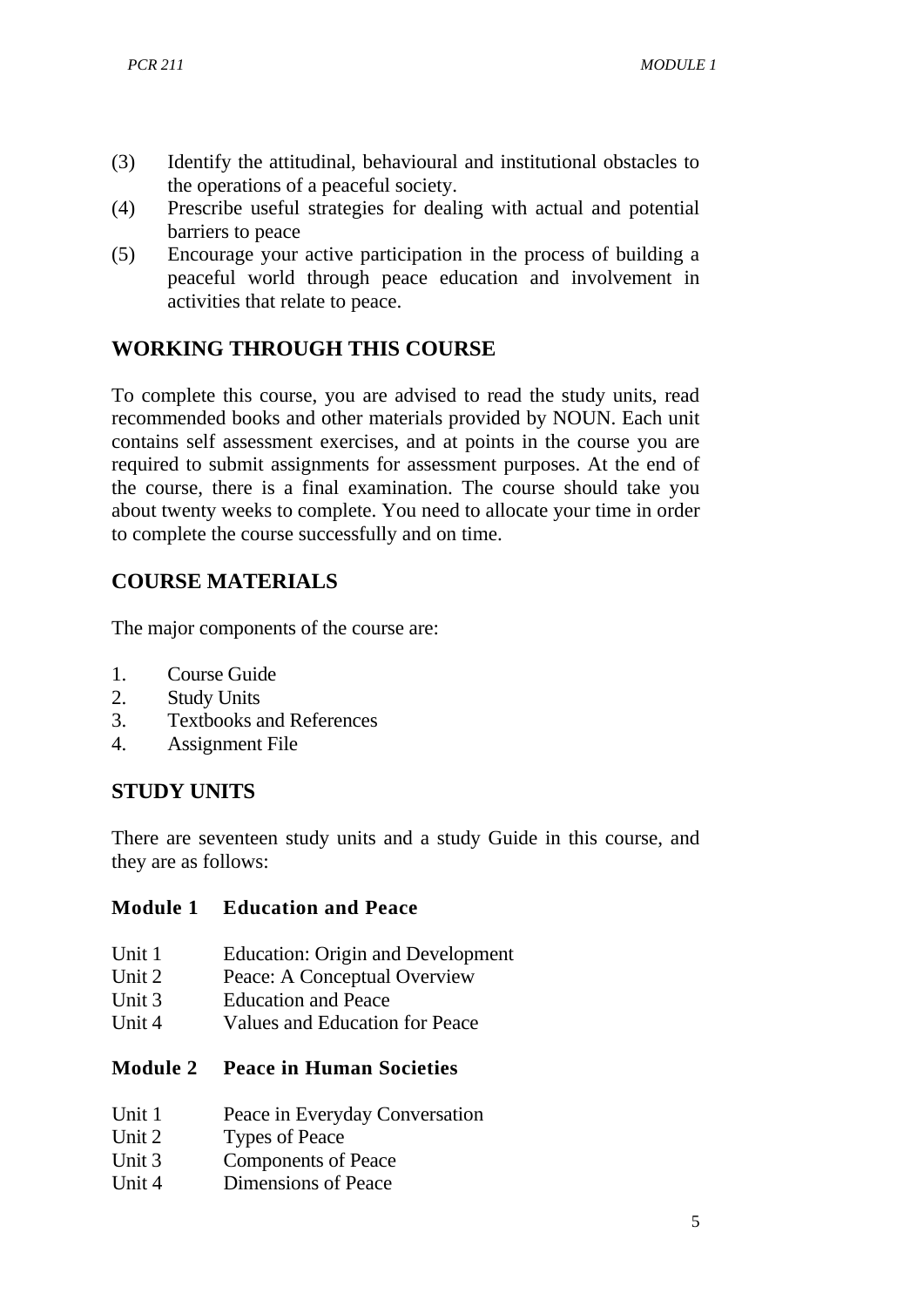#### **Module 3 Peace Systems**

- Unit 1 Culture of War and Peace
- Unit 2 Culture of Peace in Africa
- Unit 3 Peace Studies<br>
Unit 4 Concepts Rela
- Concepts Related to Peace

#### **Module 4 Activities in Pursuit of Peace**

- Unit 1 Elements of Peace Operations<br>Unit 2 Peacekeeping and Peacemakin
- Unit 2 Peacekeeping and Peacemaking<br>Unit 3 Peace Enforcement
- Peace Enforcement
- Unit 4 Peace Support Operations
- Unit 5 Peacebuilding

Module 1 gives a conceptual foundation of education and peace; Module 2 deals with the factors that have propelled individuals and groups to work for the entrenchment of peace across the world; while Module 3 highlights peace systems dealing with issues such as the culture of war and peace; Module 4 highlights the key activities that have sustained peaceful societies across the world in both direct and indirect ways. Each of the seventeen study unit consists of one week's work and includes specific objectives; direction for study, reading materials and Self-Assessment Exercises. Together with tutor marked assignments, these exercises will assist you in achieving the stated learning objectives of the individual units and of the course itself.

#### **TEXTBOOKS AND REFERENCES**

Some books have been recommended in the course. You SHOULD consult them for further reading.

#### **ASSESSMENT**

There are two aspects of the assessment in this course; the tutor-marked assignments, and a written examination. In doing these assignments, you are expected to apply knowledge acquired during the course. The assignment must be submitted to your tutor for formal assessment in accordance with the deadlines stated in the presentation schedule and the assignment file. The work that you submit to your tutor for assessment will count for 30% of your total marks for this course.

# **TUTOR MARKED ASSIGNMENTS (TMA)**

There is a tutor marked assignment at the end of every unit. You are required to attempt all the assignments. You will be assessed on all of them but the best four performances will be used for assessment. Each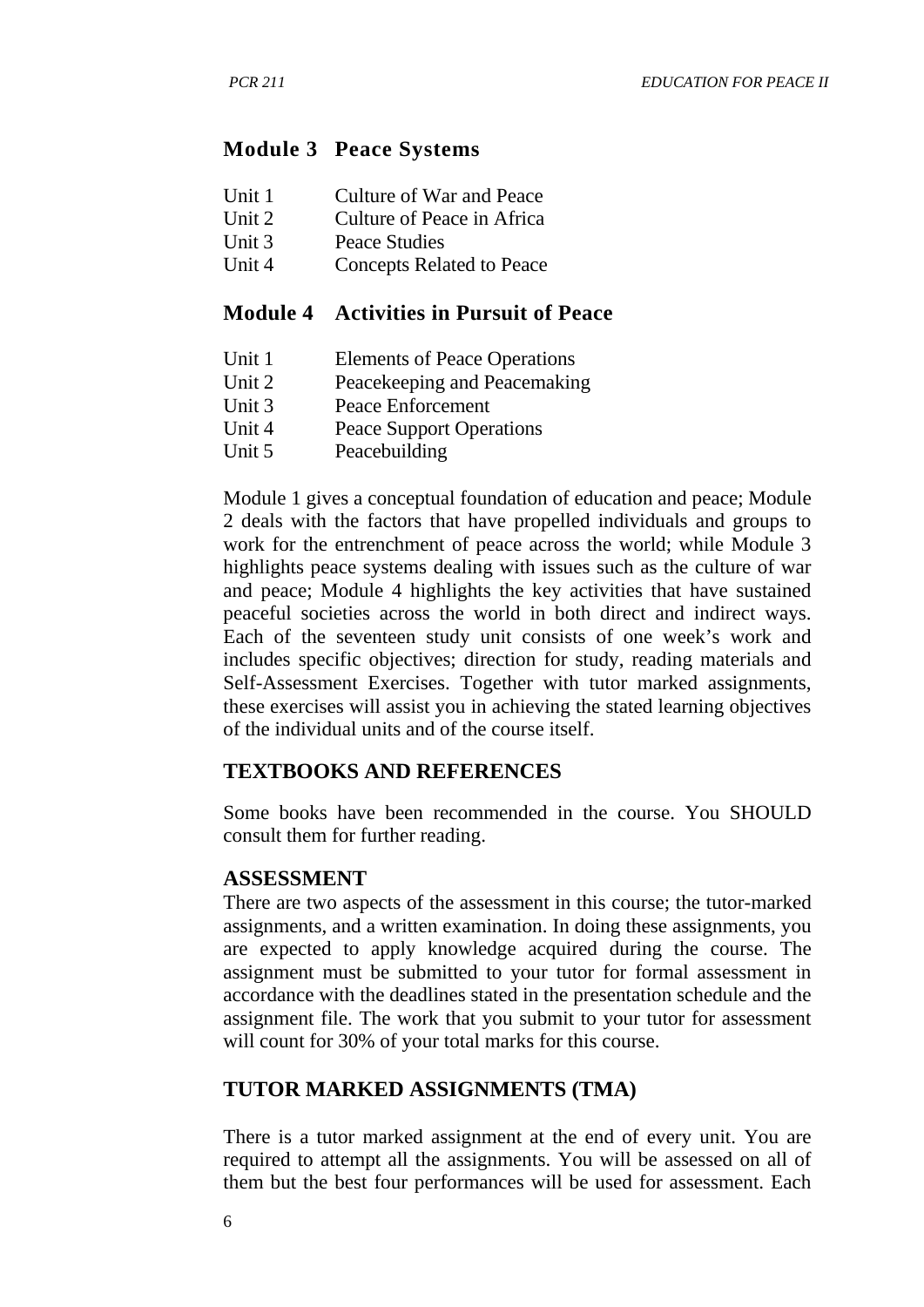of the four selected will come from the four areas covered in the course namely: education and peace; peace in human societies; peace systems; and activities in support of peace. Finally, some concrete proposals for actualizing a peaceful world through deeper knowledge of factors that could help to eradicate various cultures of violence while promoting a culture of peace across the world. The assignments carry 10% each. When you have completed each assignment, send it together with a (Tutor-Marked Assignment) form to your tutor. Make sure that each assignment reaches your Tutor on or before the deadline. If for any reason, you cannot complete your work on time, contact your Tutor before the assignment is due to discuss the possibility of an extension. Extension will not be granted after the due date unless under exceptional circumstances.

# **FINAL EXAMINATION AND GRADING**

The final examination for PCR211: Education for Peace will be for three hours duration and will carry 70% percent of the total course grade. The examination will consist of questions, which reflect the kind of self assessment exercises and the tutor marked problems you have previously encountered. All aspects of the course will be assessed. You should use the time between completing the last unit, and taking the examination to revise the entire course. You may find it useful to review your self assessment exercises and tutor marked assignments before the examination.

# **COURSE MARKING SCHEME**

The following table lays out how the actual course marking is broken down.

| <b>Assessment</b>                                     | <b>Marks</b>                      |
|-------------------------------------------------------|-----------------------------------|
| Assignment 1-4 Four assignments, 30% of course marks. |                                   |
| best three marks of the four count                    |                                   |
| lat                                                   |                                   |
| Final examination                                     | 70% of overall course score Total |
|                                                       | 100%                              |

#### **COURSE OVERVIEW/PRESENTATION SCHEDULE**

| Unit |                                     | <b>Title of Work</b> |     | <b>Weeks</b>    | <b>Assessment</b> |
|------|-------------------------------------|----------------------|-----|-----------------|-------------------|
|      |                                     |                      |     | <b>Activity</b> | (End of Unit)     |
|      | <b>Course Guide</b>                 |                      |     |                 |                   |
|      | <b>Module 1 Education and Peace</b> |                      |     |                 |                   |
|      | Education:                          | Origin               | and |                 | Assignment 1      |
|      | Development                         |                      |     |                 |                   |
| 2    | Peace: A Conceptual Overview        |                      |     |                 | Assignment 2      |
|      | <b>Education and Peace</b>          |                      |     |                 | Assignment 3      |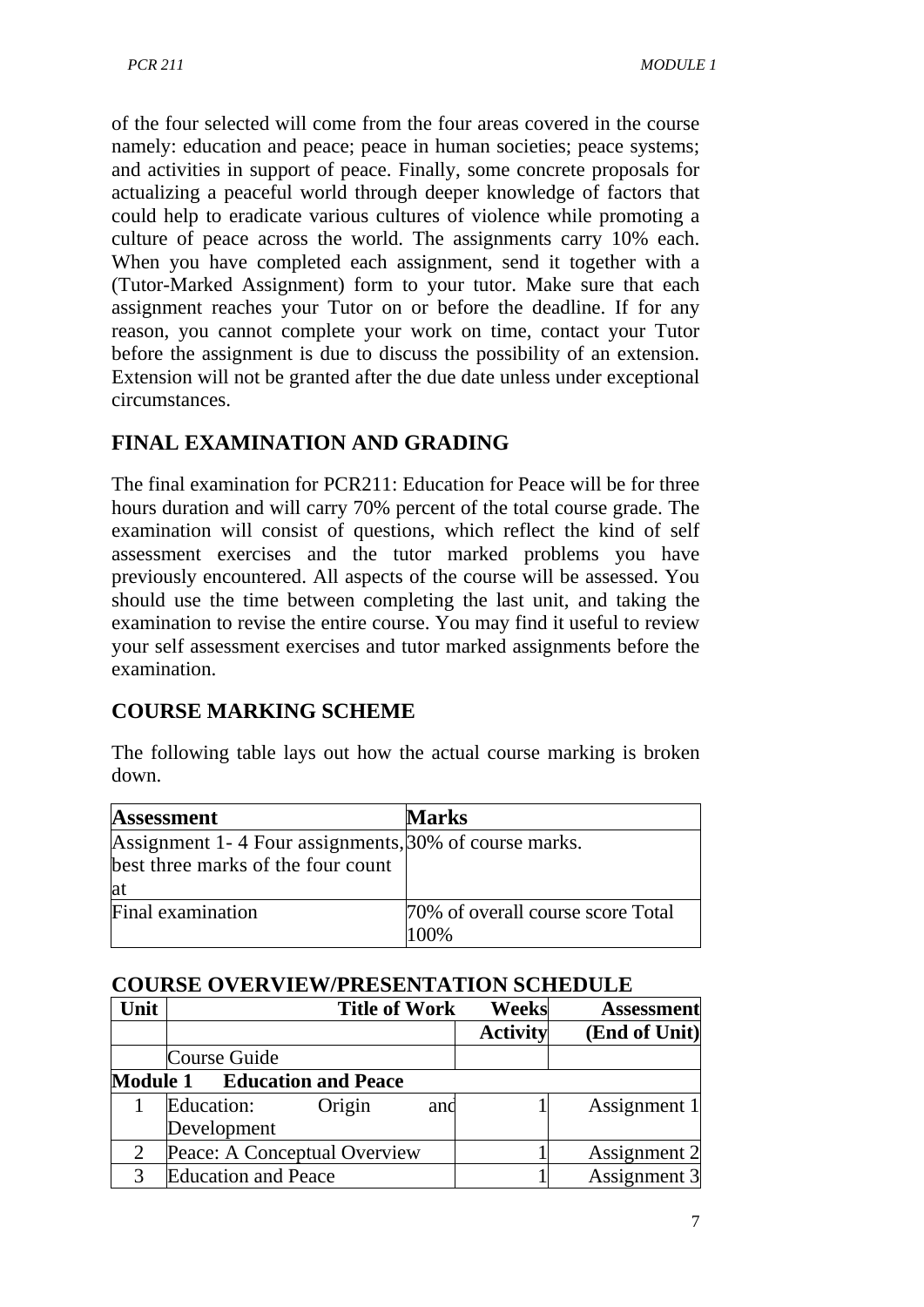| 4               | <b>Values and Education for Peace</b> | Assignment 4 |
|-----------------|---------------------------------------|--------------|
| <b>Module 2</b> | <b>Peace in Human Societies</b>       |              |
|                 | Peace in Everyday Conversation        | Assignment 1 |
| $\overline{2}$  | Types of Peace                        | Assignment 2 |
| 3               | <b>Components of Peace</b>            | Assignment 3 |
| $\overline{4}$  | Dimensions of Peace                   | Assignment 4 |
| <b>Module 3</b> | <b>Peace Systems</b>                  |              |
|                 | Culture of War and Peace              | Assignment 1 |
| $\overline{2}$  | Culture of Peace in Africa            | Assignment 2 |
| 3               | <b>Peace Studies</b>                  | Assignment 3 |
|                 | <b>Concepts Related to Peace</b>      | Assignment 4 |
| <b>Module 4</b> | <b>Activities in Pursuit of Peace</b> |              |
|                 | <b>Elements of Peace Operations</b>   | Assignment 1 |
| 2               | Peacekeeping and Peacemaking          | Assignment 2 |
| 3               | Peace Enforcement                     | Assignment 3 |
| $\overline{4}$  | <b>Peace Support Operations</b>       | Assignment 4 |
| 5               | Peacebuilding                         | Assignment 5 |
|                 | Total                                 |              |

#### **HOW TO GET THE MOST FROM THIS COURSE**

In distance learning, the study units replace the lecturer. The advantage is that you can read and work through the study materials at your pace, and at a time and place that suits you best. Think of it as reading the lecture instead of listening to a lecturer. Just as a lecturer might give you in-class exercise, your study units provide exercises for you to do at appropriate times. Each of the study units follows the same format. The first item is introduction to the subject matter of the unit and how a particular unit is integrated with other units and the course as a whole. Next is a set of learning objectives. These objectives, lets you know what you should be able to do, by the time you have completed the unit. You should use these objectives to guide your study. When you have finished the unit, you should go back and check whether you have achieved the objectives. If you make a habit of doing this, you will significantly improve your chances of passing the course. Self Assessment Exercises are inter-spread throughout the units and answers are given at the end of the course. Working through these tests will help you to achieve the objectives of the units and prepare you for the assignments and the examination. You should do each Self Assessment Exercise as you come across it in the study units. Work through exercises when you come to them.

#### **FACILITATORS/TUTORS AND TUTORIALS**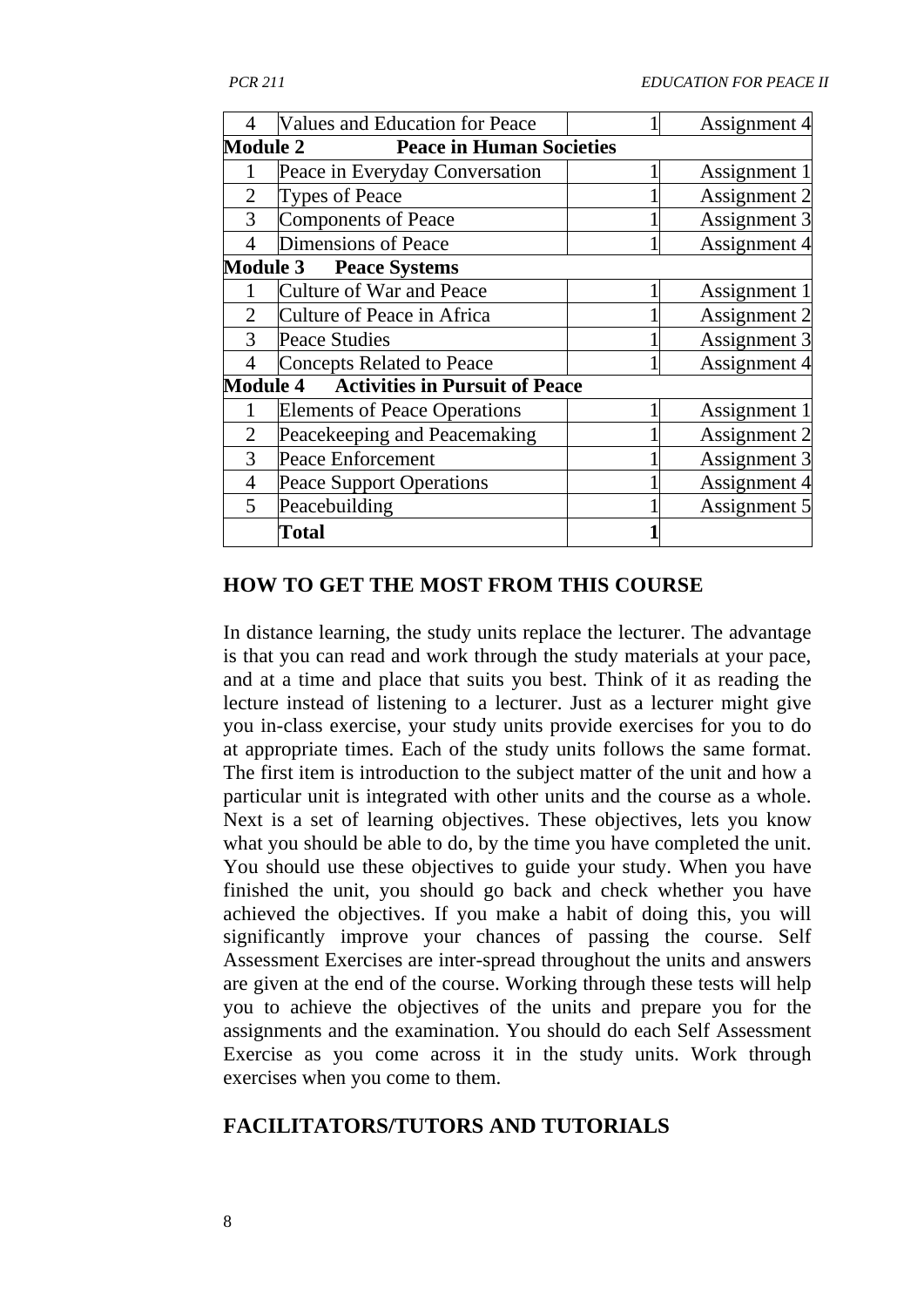There are 15 hours of Tutorials provided in support of this course. You will be notified of the dates, times and location of these tutorials, together with the name and phone number of your tutor, as soon as you are allocated a tutorial group. Your tutor will mark and comment on your assignment, keep a close watch on your progress and on difficulties you might encounter and provide assistance to you during the course. You must send your tutor-marked assignment well before the due date. They will be marked by your tutor and returned to you as soon as possible. Do not hesitate, to contact your tutor by telephone or e-mail if you need help. Contact your tutor if:

- a) You do not understand any part of the assigned readings;
- b) You have difficulty with the self assessment exercise;
- c) You have a question or a problem with an assignment, with your tutor's comment or with the grading of an assignment.

You should try your best to attend the tutorials. This is the only way to have face-to-face contact with your tutor and ask questions which are answered instantly. You can raise any problem encountered in the course of your study. To gain the maximum benefit from course tutorials, prepare a question list before attending them. You will gain a lot from participating

actively.

# **SUMMARY**

As a student of the Peace Studies and Conflict Resolution Programme, you can apply the benefits gained from this course in understanding your immediate context. All over the world, the main causes of political, social and economic crises, violence and war that have resulted in a major disturbance of the peace, death and destruction that took years of negotiation, peacemaking, peacekeeping and other forms of multilateral diplomatic efforts to resolve, have often been set off by many acts which could collectively be described either as the violation of the basic rules and practices that are in-built into cultures of social or political governance. It thus becomes clear that this course is essential to be able to make practical contributions to the building and maintenance of peace, and the resolution of conflicts through an appreciation of and commitment to a culture of peace through peace education and peace studies as recommended under the UNESCO culture of peace programme.

We wish you success with the course and hope that you will find it both interesting and useful.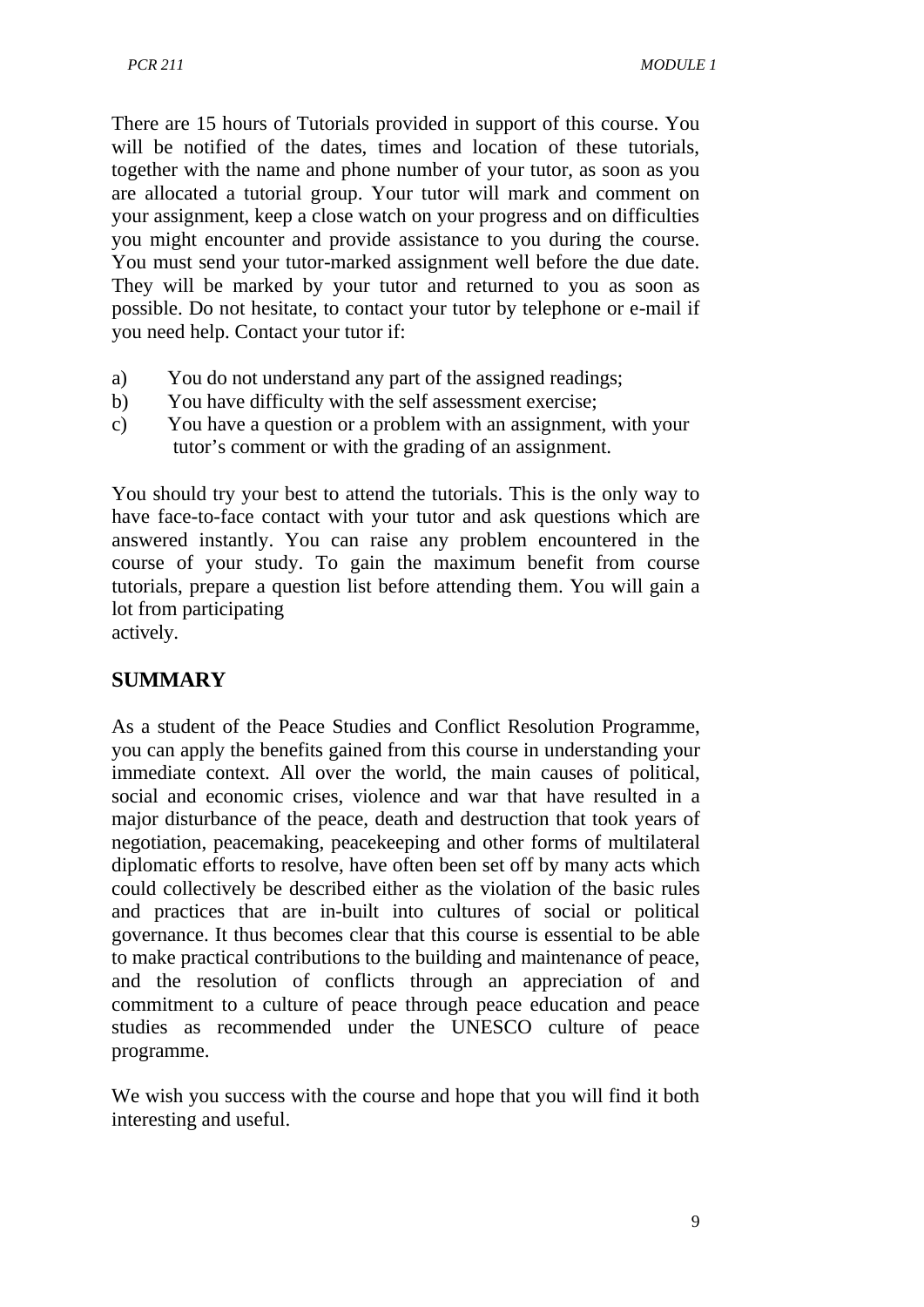| <b>CONTENTS</b> |                                                 |     |  |  |
|-----------------|-------------------------------------------------|-----|--|--|
| <b>Module 1</b> | <b>Education and Peace </b>                     | 1   |  |  |
| Unit 1          | Education: Origin and Development               | 1   |  |  |
| Unit 2          | Peace: A Conceptual Overview                    | 11  |  |  |
| Unit 3          | Education and Peace                             | 23  |  |  |
| Unit 4          | Values and Education for Peace                  | 32  |  |  |
| <b>Module 2</b> | Peace in Human Societies                        | 41  |  |  |
| Unit 1          | Peace in Everyday Conversation                  | 41  |  |  |
| Unit 2          |                                                 | 47  |  |  |
| Unit 3          | Components of Peace                             | 54  |  |  |
| Unit 4          |                                                 | 65  |  |  |
| <b>Module 3</b> |                                                 | 75  |  |  |
| Unit 1          | Culture of War and Peace                        | 75  |  |  |
| Unit 2          | Culture of Peace in Africa                      | 83  |  |  |
| Unit 3          |                                                 | 95  |  |  |
| Unit 4          | Concepts Related to Peace                       | 105 |  |  |
|                 | <b>Module 4 Activities in Pursuit of Peace </b> | 112 |  |  |
| Unit 1          | Elements of Peace Operations                    | 112 |  |  |
| Unit 2          | Peacekeeping and Peacemaking                    | 119 |  |  |
| Unit 3          |                                                 | 126 |  |  |
| Unit 4          |                                                 | 135 |  |  |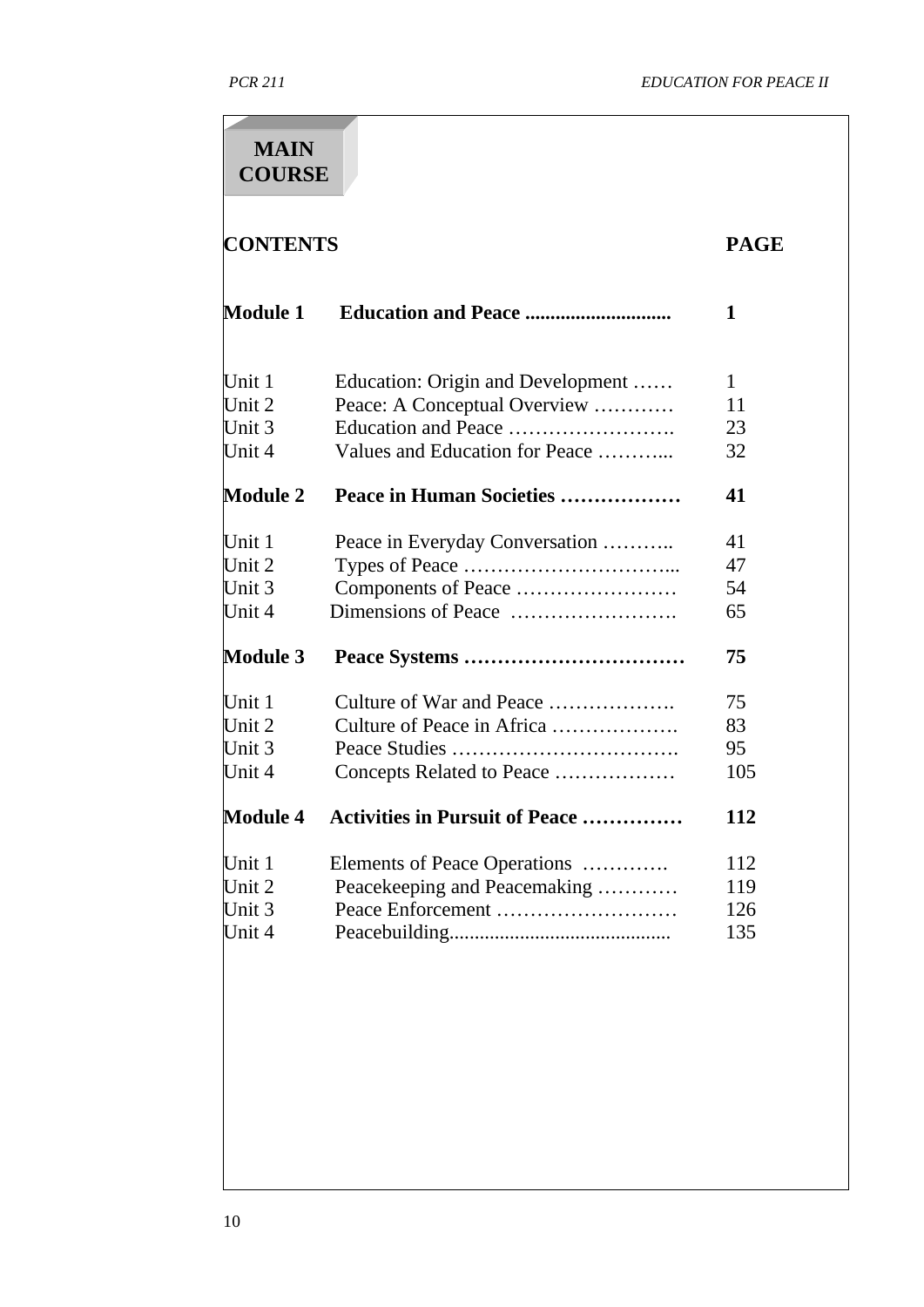# **MODULE 1 EDUCATION AND PEACE**

- Unit 1 Education: Origin and Development
- Unit 2 Peace: A Conceptual Overview<br>Unit 3 Education and Peace
- Unit 3 Education and Peace<br>Unit 4 Values and Education
- Values and Education for Peace

# **UNIT 1 EDUCATION ORIGIN AND DEVELOPMENT**

#### **CONTENTS**

- 1.0 Introduction
- 2.0 Objectives
- 3.0 Main Content
	- 3.1 Origin of Education
	- 3.2 Development of Education
	- 3.3 Types of Education
		- 3.3.1 Formal Education
			- 3.3.2 Non-Formal Education
		- 3.3.3 Informal Education
	- 3.4 Learning Theories of Education
- 4.0 Conclusion
- 5.0 Summary
- 6.0 Tutor-Marked Assignment
- 7.0 References/Further Reading

# **1.0 INTRODUCTION**

Education is the pivot around which the multi-track approach to peace building rotates. The importance of education is underscored by the critical roles it has played across the various periods of human history and its current importance in humankind's effort to develop and nurture a culture of peace.

# **2.0 OBJECTIVES**

At the end of this unit, the student would be familiar with:

- the history of education in terms of how it developed over the ages,
- the various ways in which humans educate their members in culture and survival skills,
- the various forms of education, and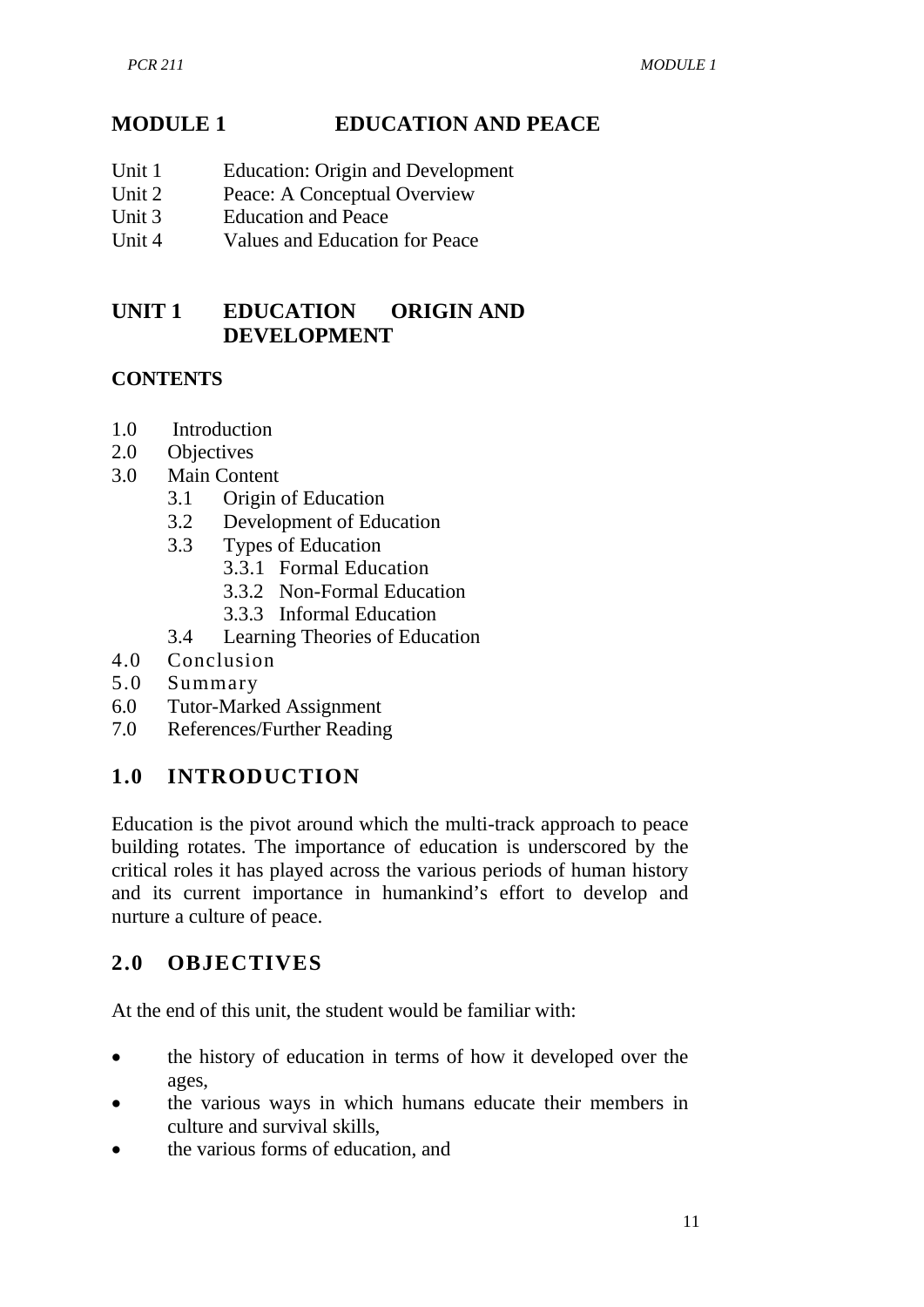#### **3.0 MAIN CONTENT**

#### **3.1 Origin of Education**

Education emerged from the struggle of humans for survival and enlightenment on how to relate correctly with their environment. It may be formal, non-formal or informal. Informal education refers to the general social process by which human beings acquire the knowledge and skills needed to function in their culture. In early civilizations, citizens were educated informally, usually within the family unit. Education simply meant learning to live.

Before the invention of reading and writing, people lived in an environment in which they struggled to survive against natural forces like animals and other humans. To survive, the first inhabitants of the earth developed skills that gradually developed into cultural and educational patterns. For a particular group's culture to continue into the future, they have to transmit it, or pass it on, from adults to children. For this reason, the earliest form of educational involved the sharing of information about the art of gathering food and providing shelter; making weapons and other tools; learning language; and acquiring the values, behavior, and religious rites or practices of a given culture.

Through direct informal education, parents, elders, and priests taught children the skills and roles they would need when they became adults. These lessons eventually formed the moral codes that governed the behavior of these children as well as adults themselves. Since they lived before the invention of writing, the first humans used an oral tradition, or what we now call "story telling", to pass on their history and culture from one generation to the next. By using language, people learned to create and use symbols, words, or signs to express their ideas. Later on, human beings created a written language and made the great leap to literacy.

Education became an integral part of everyday living that was consciously designed to impart knowledge in every part of the ancient world. In ancient Egypt, priests in temple schools taught not only religion but also the principles of writing, the sciences, mathematics, and architecture. In India, priests taught the principles of the Veda, the sacred texts of Hinduism, as well as science, grammar, and philosophy. The earliest education in Asia stressed philosophy, poetry, and religion in accordance with the teachings of Confucius and other philosophers.

As civilizations became more complex, education became more formal, structured, and comprehensive. Initial efforts of ancient Chinese and Greek societies concentrated solely on the education of males. Plato was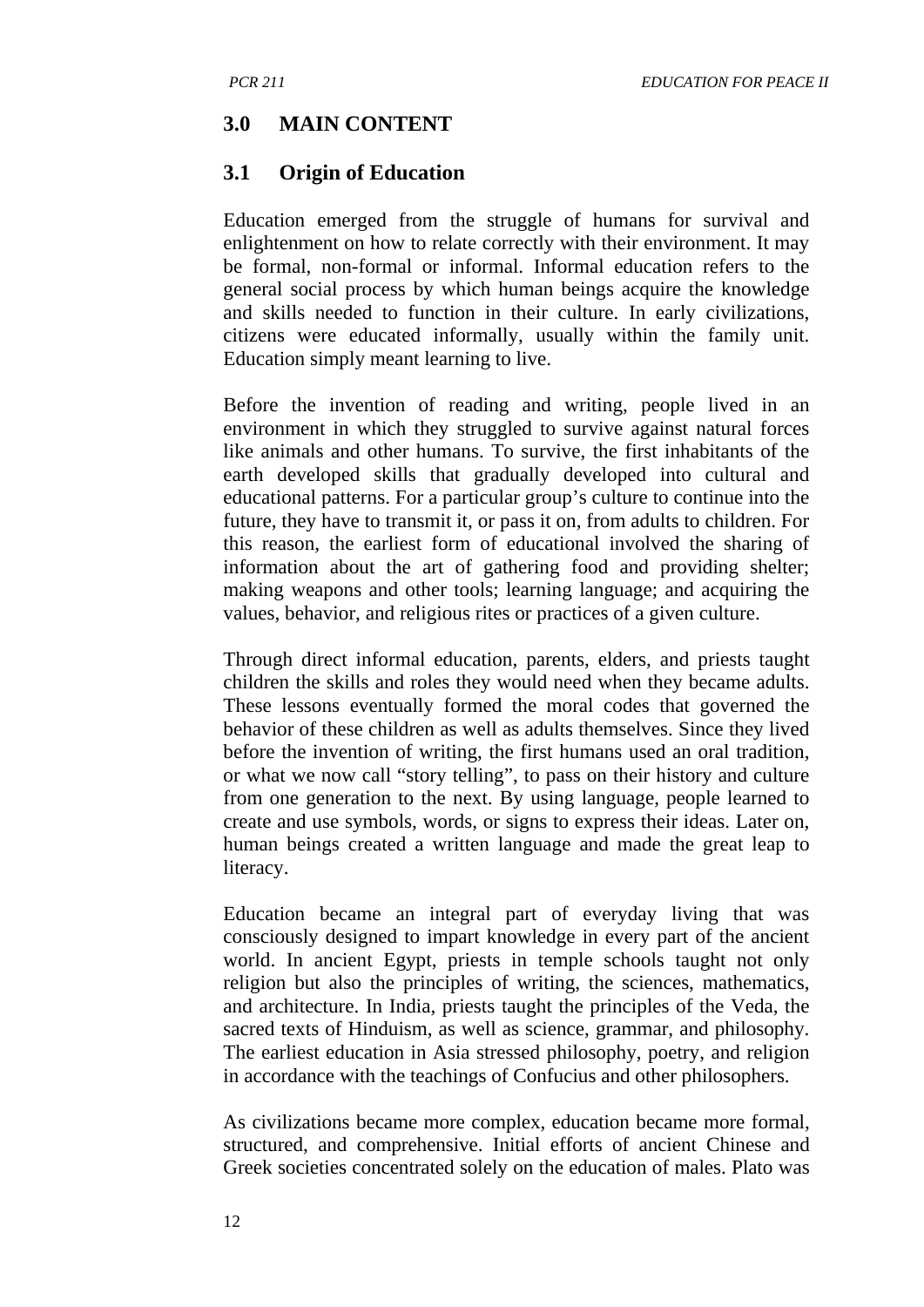the first significant advocate of the equality of the sexes because in his ideal state, women would have the same rights and duties, and the same educational opportunities, as men. This aspect of Platonic philosophy, however, had little or no effect on education for many centuries. Rather, Aristotle's concept of a liberal education for men only prevailed.

#### **3.2 Development of Education**

Historians look to ancient Greece as the birthplace of Western formal education. The, epic poems attributed to Homer and written sometime in the 8th century *BC* (*Iliad* and *Odyssey),* created a cultural tradition that gave the Greeks a sense of group identity. Homer's epics served important educational purposes because the legendary Greek warriors who were described in his writings, such as Agamemnon, Odysseus, and Achilles, were heroes who served as role models that young Greeks were expected to emulate.

Ancient Greece was divided into small and often competing city-states, such as Athens, Sparta, and Thebes. Athens emphasized a humane and democratic society and education, but only about one-third of the people in Athens were free citizens and only the sons of free citizens attended school. The Athenians believed a free man should have a liberal education in order to perform his civic duties and for his own personal development. In Athens, women had no legal or economic rights and for that reason, most did not attend school. Some girls were however educated at home by tutors. Slaves and other noncitizens on the other hand, either had no formal education or very little of it. Sparta used education for military training and drill. Unlike Athens, Spartan girls received more schooling but this was almost exclusively focused on training in athletics in order to prepare them to be healthy mothers of future Spartan soldiers.

With time, a group of wandering teachers who were known as 'Sophists', began to teach in Athens. They claimed that they could teach any subject or skill to anyone who wished to learn it. They specialized in teaching grammar, logic, and rhetorics, subjects that eventually formed the core of the liberal arts. The Sophists were more interested in preparing their students to argue persuasively and win arguments than in teaching principles of truth and morality.

Unlike the Sophists, Socrates the Greek philosopher sought to discover and teach universal principles of truth, beauty, and goodness. Socrates claimed that true knowledge existed within everyone and needed to be brought to consciousness. His educational method, called the *Socratic Method,* consisted of asking probing questions that forced his students to think deeply about the meaning of life, truth, and justice.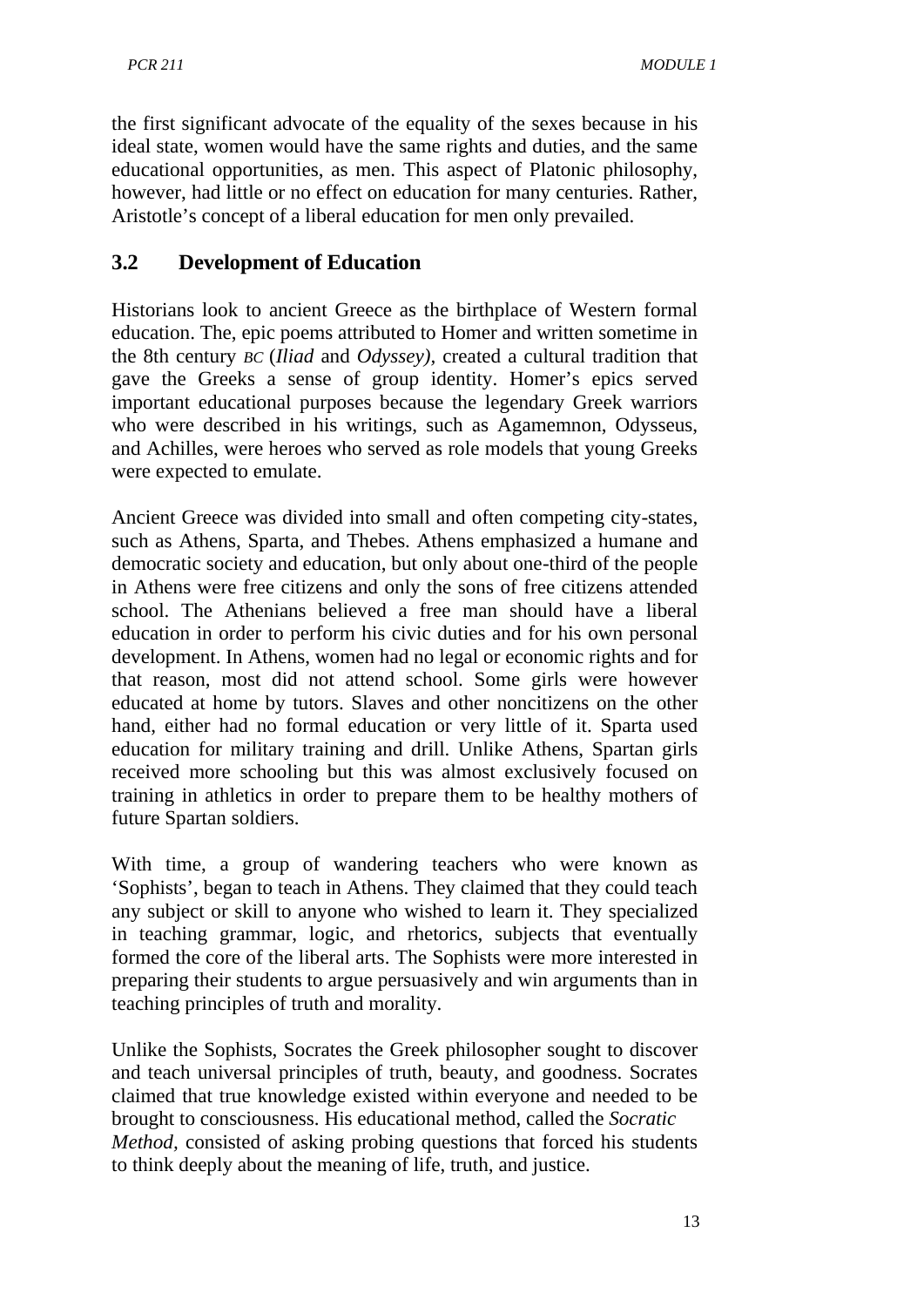Plato, who had studied under Socrates, later established a school in Athens called the Academy. Plato believed in an unchanging world of perfect ideas or universal concepts. He asserted that since true knowledge is the same in every place at every time, education, like truth, should be unchanging. Plato described his educational ideal in *The Republic* where he describes a model society as one that is ruled by highly intelligent philosopher-kings. Warriors make up the republic's second class of people, while workers (the lowest class) provide food and the other products for all the people of the republic. Aristotle who was a student of Plato also concluded that educated people who used reason to make decisions would lead a life of moderation which will make them to avoid dangerous and extreme decisions.

Plato argued that in an ideal educational system, each class should receive the specific kind of instruction that will prepare them for their various roles in society. Because their parents could not afford it, children from poor homes received no formal education. They learnt a trade to help support their families working as carpenters, stone masons, or merchants. For this reason, most poor people were illiterate but the difficulty in reading did not stop people from getting information. They would find someone to read aloud any writing they needed to understand. Greeks were comfortable with absorbing information by ear and would often request literate people to read out loud: songs, poems, speeches, stories, plays, and lively conversations. All of this formed part of an informal education.

In the 4th century *BC,* Isocrates, a Greek orator developed a method of education that was designed to prepare students to be competent orators who could serve as government officials. His students studied rhetorics, politics, ethics, and history. They examined model orations and practiced public speaking.

In the 17th century, educators developed new ways of thinking about education. Czech education reformer Jan Komensky created a new educational philosophy called *Pansophism* (universal knowledge) that was designed to bring about worldwide understanding and peace. He advised teachers to use children's senses rather than memorization in instruction and in order to make learning interesting for children, he wrote a book for teaching Latin in native languages.

The work of English philosopher John Locke greatly influenced education in Britain and North America. Locke examined how people acquired ideas and argued that the human mind is a blank slate *(tabularasa)* that is empty of ideas when they are born. According to him, we acquire knowledge from the information about objects that our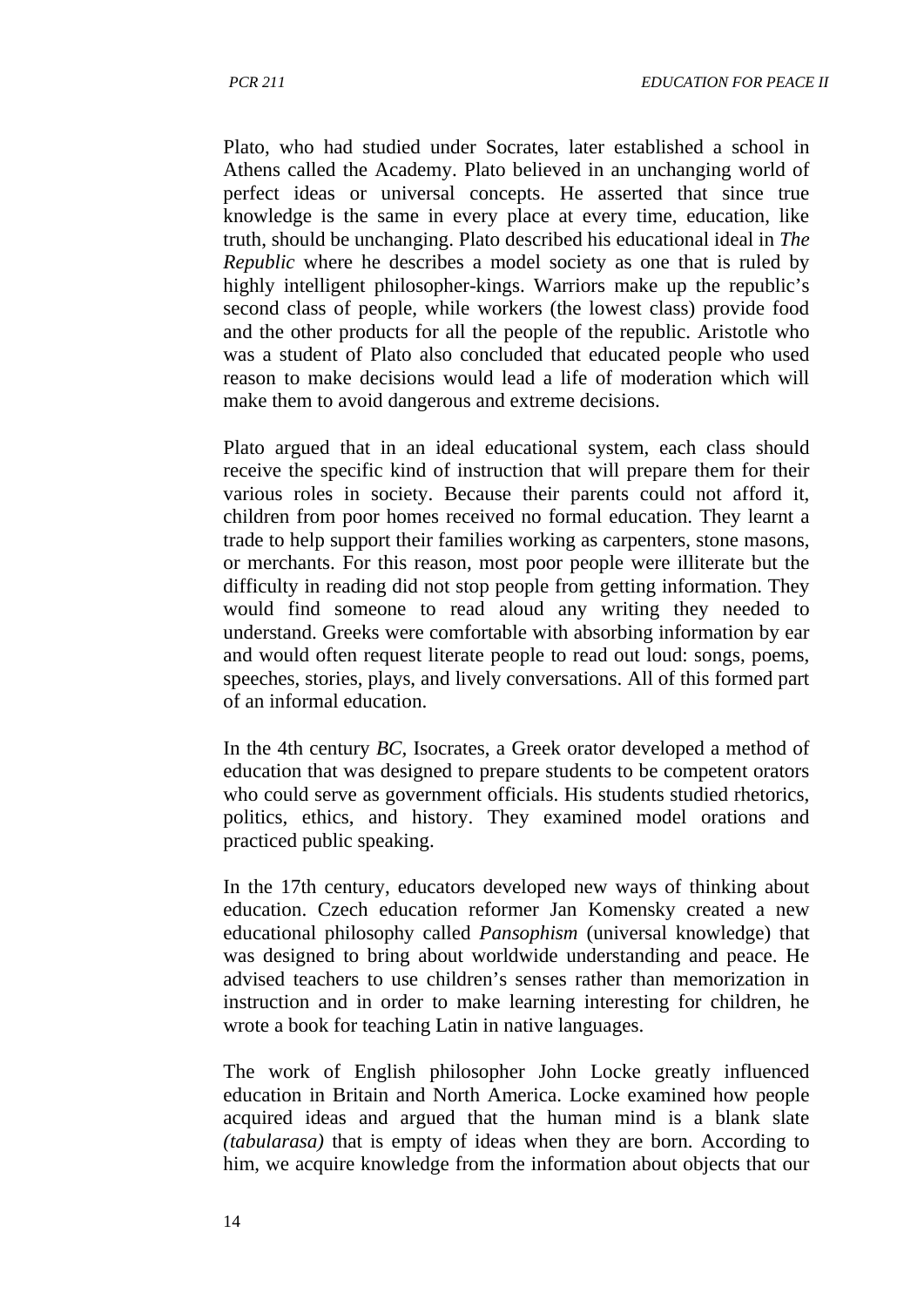senses bring to us; beginning with simple ideas and later combining them into more complex ones. In his book *'Some Thoughts Concerning Education'* that was published in 1697, Like Plato, Locke believed that a sound education began in early childhood and recommended practical learning of reading, writing, and arithmetic that will prepare people to manage their social, economic, and political affairs efficiently be gradual and cumulative.

At the beginning of the 20th century, new writings encouraged progressive education, which involves establishing a system of teaching that emphasized the needs and potentials of a child, rather than the needs of the society or the principles of religion.

### **3.3 Types of Education**

Numerous definitions of education exist. For most people, education means learning knowledge, skills, and sometimes attitudes. The most important of these is learning how to learn. Learning means deciding about your own lifestyle. Teaching, by itself, does not constitute learning; similarly, passive listening does not constitute learning. This is the reason why learners must decide to incorporate the knowledge, skill or attitude that is learnt into their own set of values and behaviors (lifestyle), otherwise, the learning will not be meaningful.

However, we need to remember that learning can take place in both formal and informal settings and outside the classroom as well as within it. Some learning is obtained through teachers and others are obtained through experience. Some learning are planned and intended while some are accidental.

Most people assume that education and schooling are interchangeable terms. Many people also seem to feel that any education that happens outside of formal school settings is somehow inferior, usually dubious, and certainly uncontrolled like that which obtains in the formal classroom or laboratory settings. Some educators and many philosophers point out that learning takes place inside and outside of classrooms and for that reason, they argue correctly that learning may occur informal, non-formal, and informal educational settings and that the learning experience can be equally powerful in each of those settings.

#### **3.3.1 Formal Education**

Formal education is properly associated with schools. A more precise definition is supplied by Coombs (1973) who noted among others that formal education is "the hierarchically structured, chronologically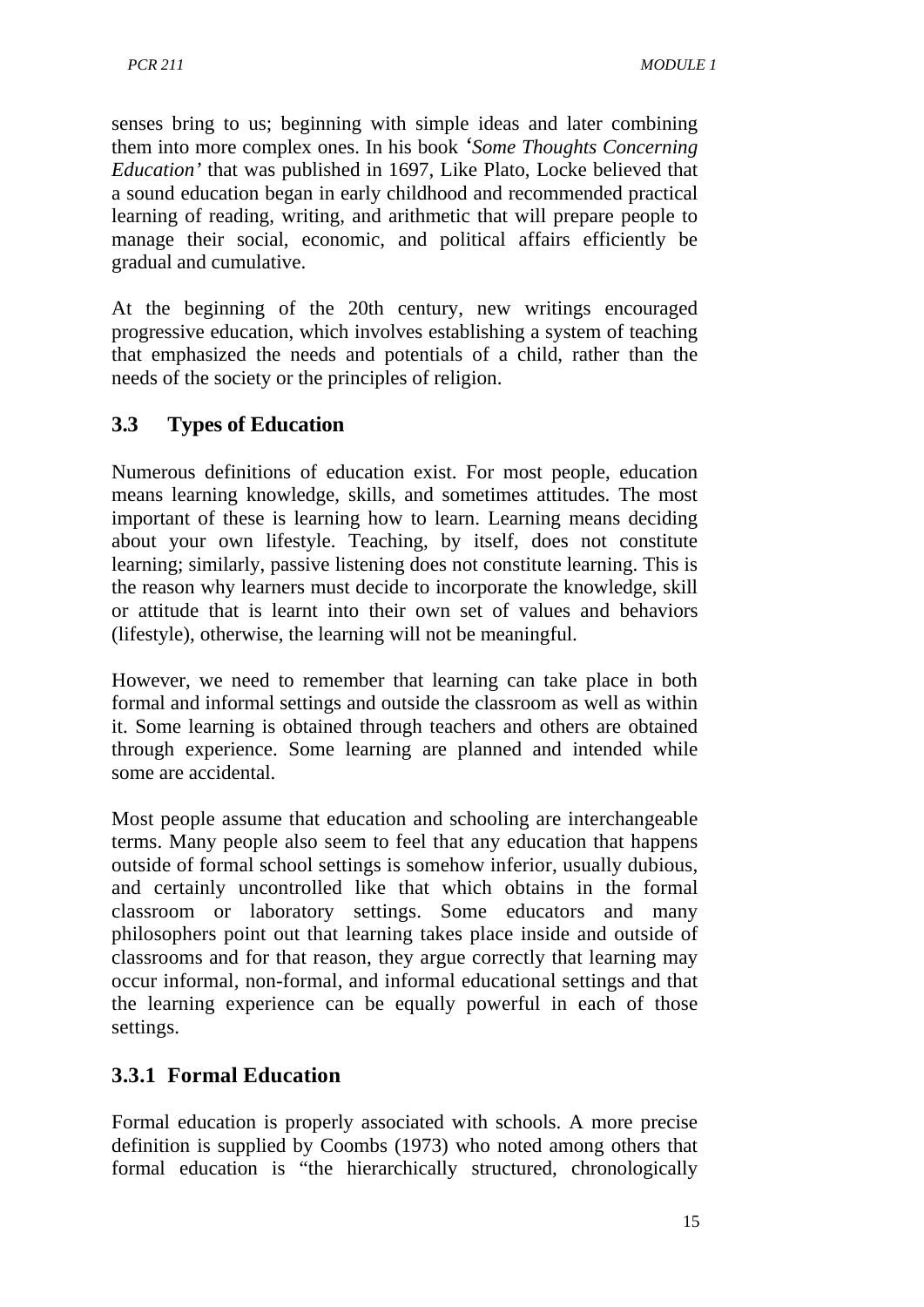graded educational system running from primary school through the university and including, in addition to general academic studies, a variety of specialized programs and institutions for full-time technical and professional training" (p. 11).

Formal education proposals in the UNESCO report on a culture of peace include training of education personnel at all levels in the content, learning methods and skills needed to promote peace and non-violence and revision of existing curriculum materials and creation of new ones, and particularly of history textbooks, to promote mutual understanding and strengthen social cohesion and to remove prejudices or stereotypes against certain groups. It also proposes that the culture of peace should be modeled in the policies and practices of the classroom, the school, and other learning environments by providing opportunities for all members of the school community to participate in democratic decisionmaking and governance processes.

#### **3.3.2 Non-Formal Education**

Non-formal education was defined as any intentional and systematic educational enterprise (usually outside of traditional schooling) in which the content of teaching and learning is adapted to the unique needs of the students or unique situations in order to maximize learning and minimize other elements which often occupy formal school teachers such as taking roll calls, enforcing discipline, writing reports, supervising examination halls, and so on (Kleis. 1973. p. 6).

Non-formal education is more learner-centered than most formal education. It tends to emphasize a curriculum with options and choices rather than the prescribed, sequential curriculum that is used in formal schools. In non-formal education, human relationships are more informal because the roles of teachers and students are less rigid and sometimes switch unlike what obtains in schools where student-teacher and teacher administrator roles are hierarchical and hardly change in the short term. Unlike formal education which focuses on theory and information that may have delayed application, non-formal education focuses on practical skills and knowledge. Taken as a whole, nonformal education has a lower level of structure, and therefore more flexibility, than schools.

Non-formal education proposals in the UNESCO culture of peace proposal include the development of methods of peaceful conflict resolution and non-violence. This should include traditional conflict resolution approaches and methods that take into consideration the current political climate, as well as new information technologies. It is also proposed to strengthen the active role of the family and the local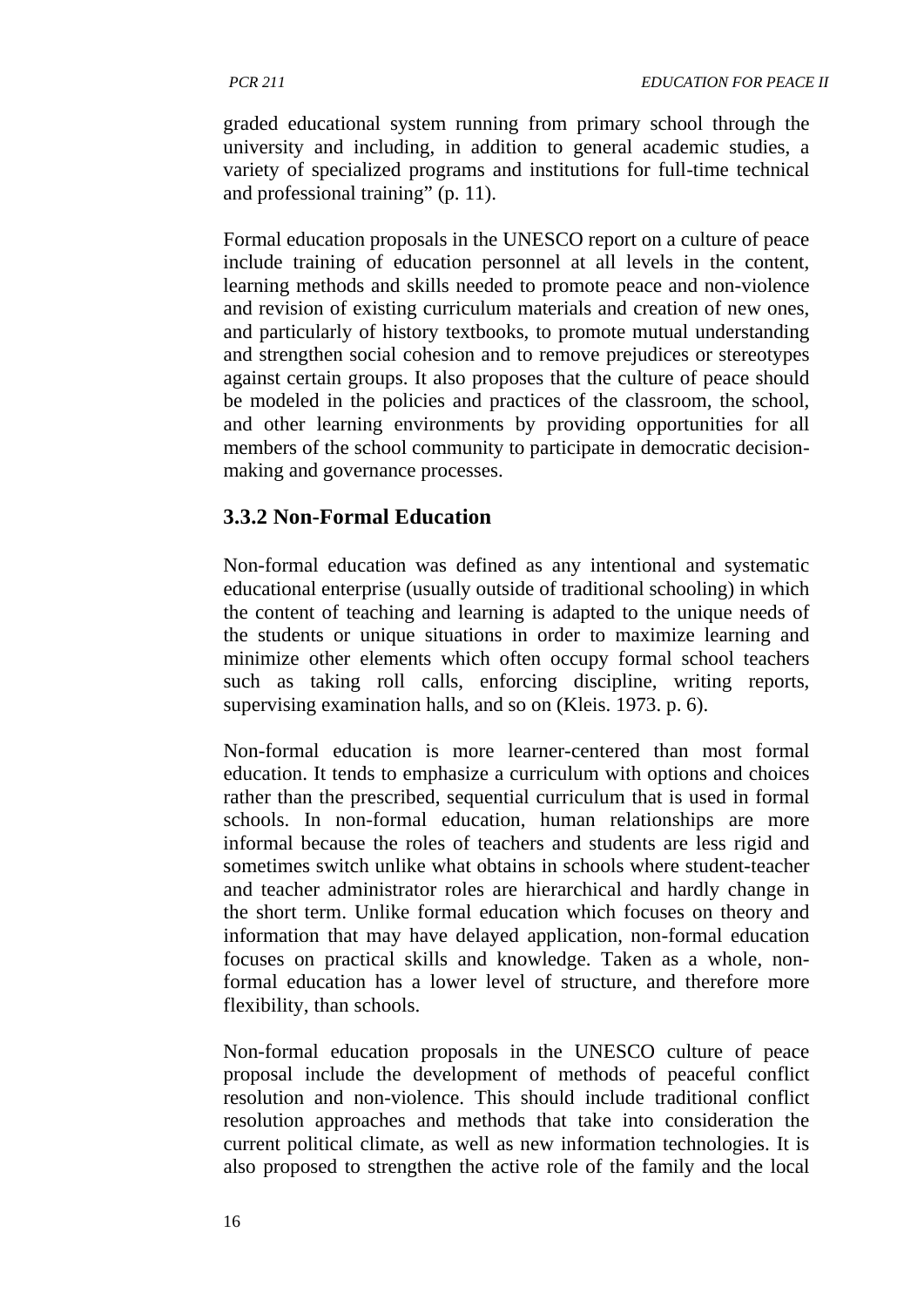community in a participatory approach to determining what a culture of peace means, and how it can be promoted in the local context.

# **3.3.3 Informal Education**

Informal education which deals with everyday experiences which are not planned or organized (incidental learning) is even less structured. When these experiences are interpreted or explained by elders or peers, they constitute informal education. In informal learning, learning is controlled by the learners who may drop out any time without penalties. As a result educators emphasize skills, knowledge, and attitudes which are desired by the learners. Content is more practical, therefore, and responsibility for discipline shifts from teacher to learner. An example of informal education is when infants and young children are learning to speak. They learn by listening and imitating those around them. Their trial and error efforts are augmented by parents, siblings, and friends who encourage correct sounds and spontaneously correct errors.

Informal education proposals address the promotion of culture of peace values through sports, dance, drama and other athletic and artistic activities involving children and youth, the press, television, cinema, video games and the Internet, including not only films but also cartoons, comics, even news programmes available to children and youth such as "Speak Out" and "Tales by Moonlight" programmes on the Nigerian Television Authority (NTA) network television. Media education and monitoring and maintaining collective consumer pressure on those who produce and distribute mass media by parents associations, community organization, consumer organizations and institutions are proposed in order to promote the values of a culture of peace, and freedom from the promotion of violence, intolerance, racism and sexual exploitation.

While formal and non-formal educations are actually different, they are not opposites. Both of them emphasize organized and intentional learning. Both involve structure, professional educators, and choices by learners. Responsibility for learning is shared among educators and learners. Formal and non-formal education can complement each other if properly understood. Along with informal education, both provide powerful learning opportunities which can strengthen and support one another.

# **3.4 Learning Theories of Education**

In education, a common definition of learning is that it is a process that brings together cognitive, emotional, and environmental influences and experiences for acquiring, enhancing, or making changes in one's knowledge, skills, values, and world views (Illeris, 2000). Learning as a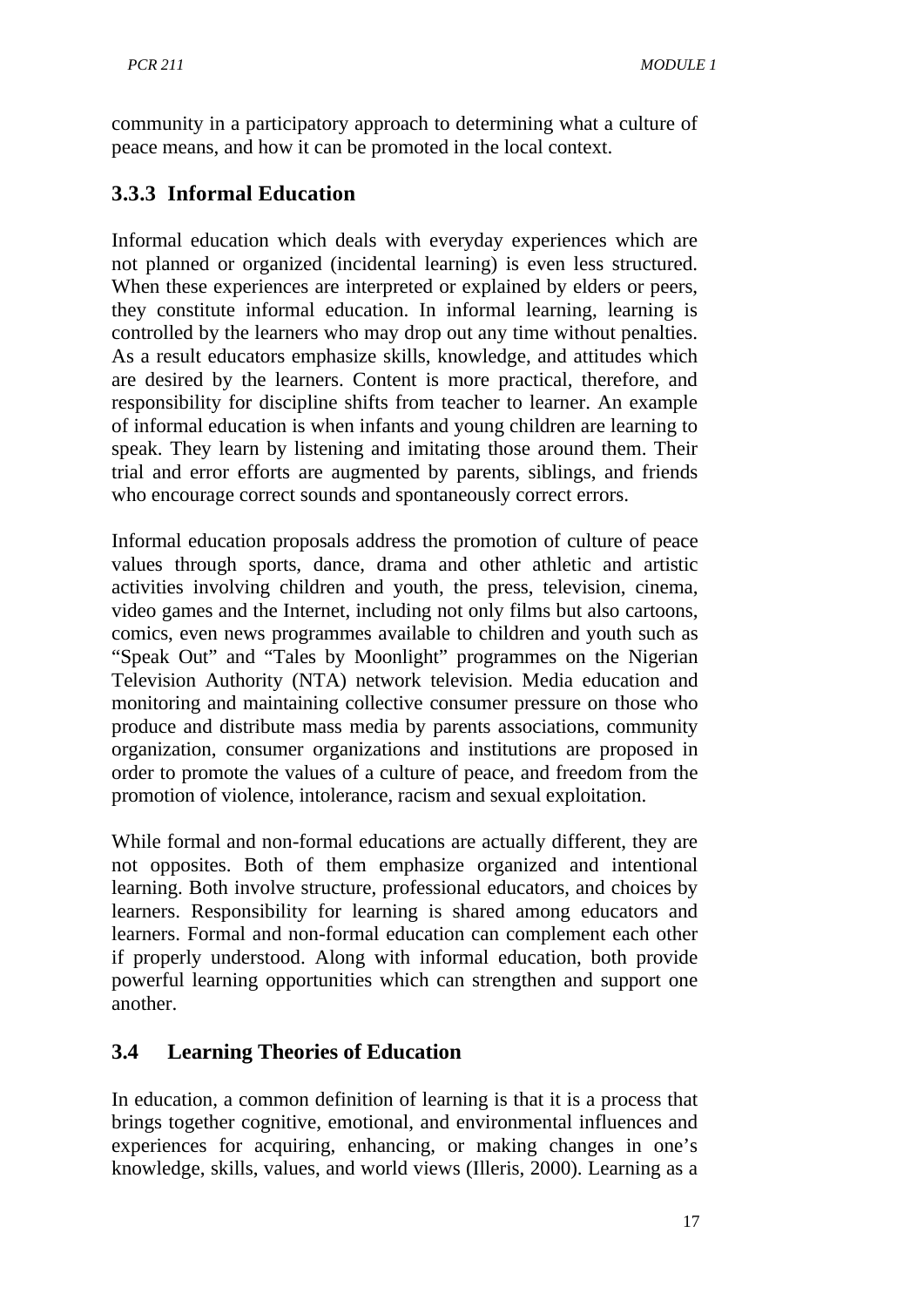process focuses on what happens when learning takes place. The explanation of what happens is what is often referred to as learning theories. A learning theory is an attempt to describe how people and animals learn, thereby helping us to understand the inherently complex process of learning.

Learning theories have two main values (Hill, 2002). One has to do with providing us with vocabulary and a conceptual framework for interpreting the examples of learning that we observe, while the other has to do with how education and learning suggest where we should look for solutions to practical problems. The theories do not give us solutions, but they actually direct our attention to those variables that will assist us in finding the solutions that we seek. There are three main categories or frameworks under which learning theories fall: behaviorism, cognitivism, and constructivism.

# **3.4.1 Constructivism**

Constructivism views learning as a process in which the learner actively constructs or builds new ideas or concepts based upon current and past knowledge or experience. In other words, learning involves constructing one's own knowledge from one's personal experiences." Constructivist learning, therefore, is a very personal endeavor, whereby internalized concepts, rules, and general principles may consequently be applied in a practical real-world context. This is also known as social constructivism. Social constructivists are of the opinion that knowledge is constructed when individuals engage socially in talk and activity about shared problems or tasks. Learning is therefore seen as the process by which individuals are introduced to a culture by others who are more skilled (Driver et al., 1994). Constructivism has many variations, such as Active learning, discovery learning, and knowledge building. Regardless of the variety, the teacher acts as a facilitator who encourages students to discover principles for themselves and to construct knowledge by working to solve realistic problems. Aspects of constructivism can be found in self-directed learning, transformational learning, experiential learning, situated cognition, and reflective practice.

# **3.4.2 Behaviorism**

The theory of behavorism was developed by B. F. Skinner but includes the earlier work of scholars like Thorndike, Tolman, Guthrie, and Hull. What distinguishes these scholars is their underlying assumptions about the process of learning, which involves three basic assumptions:

- 1. Learning is manifested by a change in behavior.
- 2. The environment shapes behavior.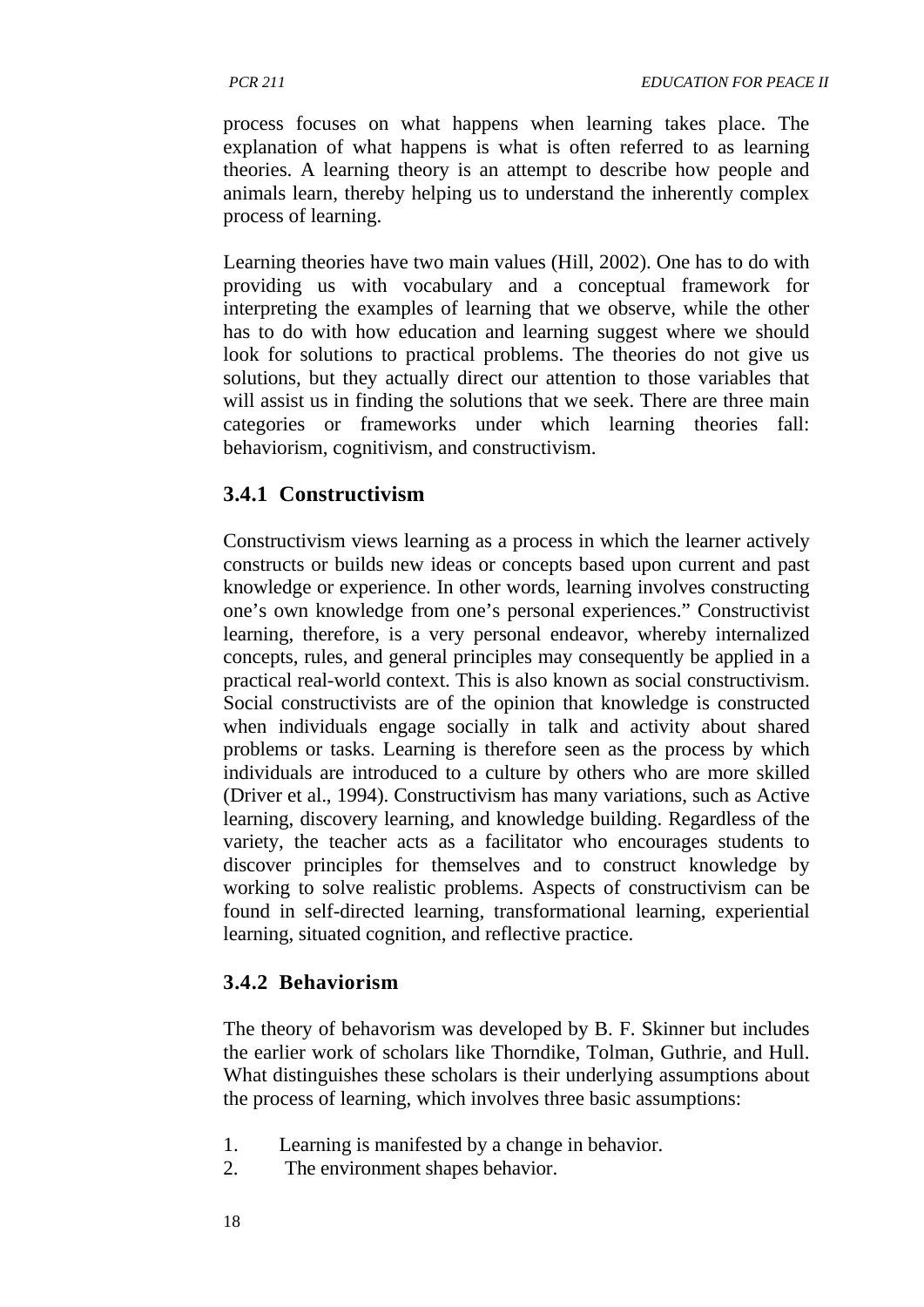The principles of contiguity (how close in time, two events must be for a bond to be formed ) and reinforcement (any means of increasing the likelihood that an event will be repeated ) are central to explaining the learning process.

For behaviorism, learning is the acquisition of new behavior through two forms of conditioning:

- 1. Classical conditioning, where the behavior becomes a reflex response to stimulus
- 2. Operant conditioning where there is reinforcement of the behavior by a reward or a punishment.

Reinforcement increases the likelihood of a behavior recurring, while punishment decreases the likelihood that such behavior will be repeated. For this reason, a punishment is not considered to be a punishment if it does not result in the reduction of an undesired behavior. For this reason, punishment and reinforcement are expected to result in some form of action.

# **4.0 CONCLUSION**

In order to succeed in making the world a better and safer place to live, we have to pledge ourselves to developing formal and non-formal education and to promote quality basic education that is grounded upon universal values and practice of a culture of peace and non-violence. Such a task requires the cooperation of every one in all areas of life: in schools, workplaces, the home; at the national and the community levels as well as in the public and private sectors.

# **5.0 SUMMARY**

For the culture of a particular group to continue to thrive, they have to transmit or pass it on, from adults to children. Through direct, informal education, parents, elders, and priests taught children the skills and roles they would need when they become adults. These lessons eventually form the moral codes that govern the behavior of these children as well as adults themselves. Education has thus become an integral part of everyday living that is consciously designed to impart knowledge in every part of the world.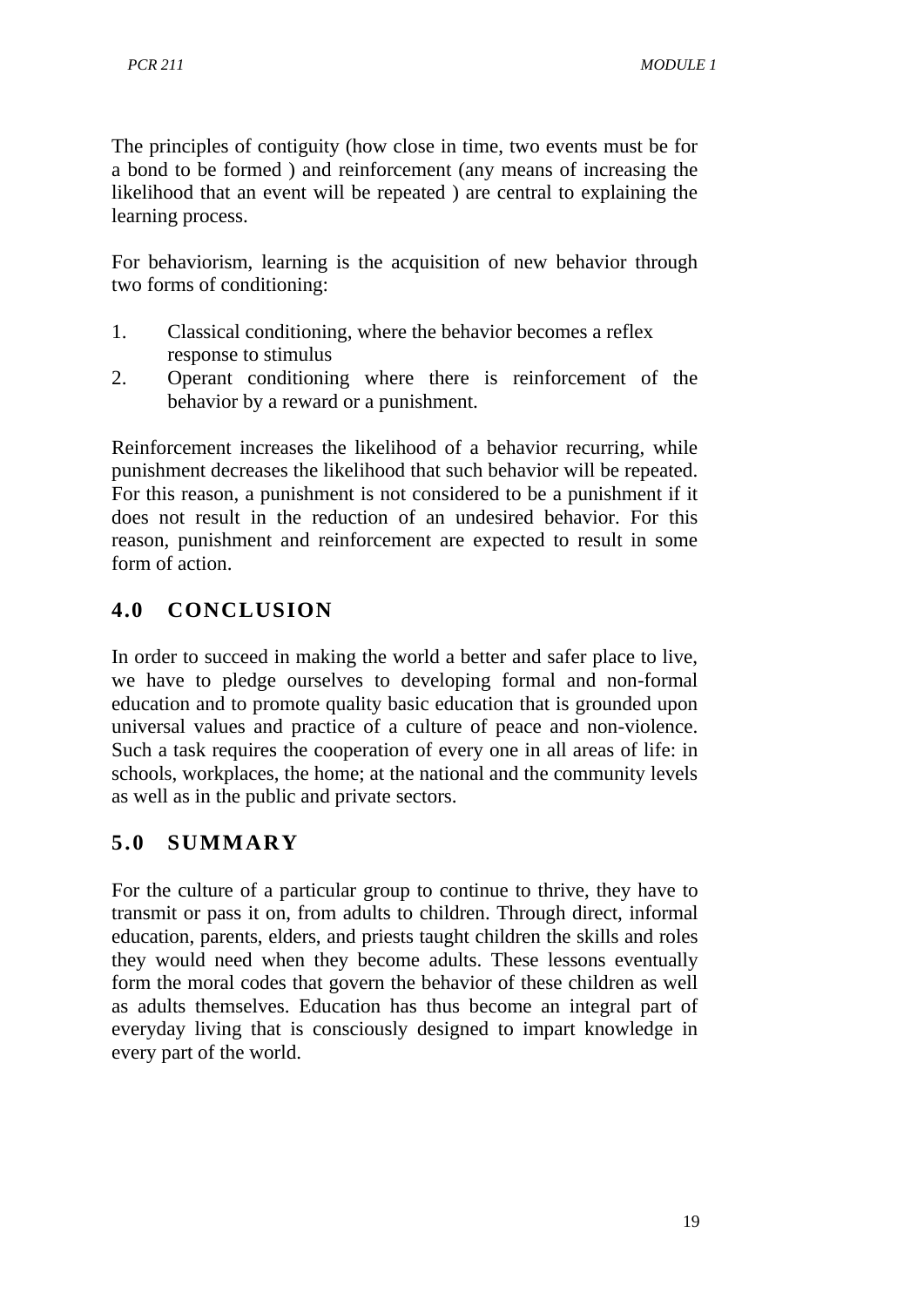#### **6.0 TUTOR-MARKED ASSIGNMENT**

- 1. Why is education necessary?
- 2. Which social institutions are involved in the development and delivery of education?
- 2. What is the difference between formal, non-formal and informal forms of education?
- 3. What is the main focus of learning theories that you know?

#### **7.0 REFERENCES/FURTHER READING**

- Allen, G. J., Sheckley, B. G., & Keeton, M. T. (1993) Adult learning as recursive process. *The Journal of Cooperative Education,* 28, 56- 67.
- Boyatzis, R. E., Cowen, S. S., & Kolb, D. A. Eds. (1995) Innovation in professional education: Steps in a journey from teaching to learning. San
- Coombs, P. (1973) New paths to learning for rural children and youth. New York: International Council for Educational Development.

Francisco: Jossey-Bass.

- Hamburg, D.A. (1994) Education for conflict resolution; New York: Carnegie Corporation.
- Kleis, J., Lang, L., Mietus, J.R. & Tiapula, F.T.S. (1973) Toward a contextual definition
- McCarthy, B. (1996) About Learning. New York: Excel Inc.
- Retamal, G. & Devadoss, M. (1998) Education in a nation with chronic crisis: The case of Somalia. In G. Retamal,& R. Aedo-Richmond (Eds), Education as a humanitarian response; London: Cassell.
- UNESCO. (1998). Preliminary consolidated report to the United Nations on a culture of peace. (Item 8.5). Paris: Author. (1545EX/42).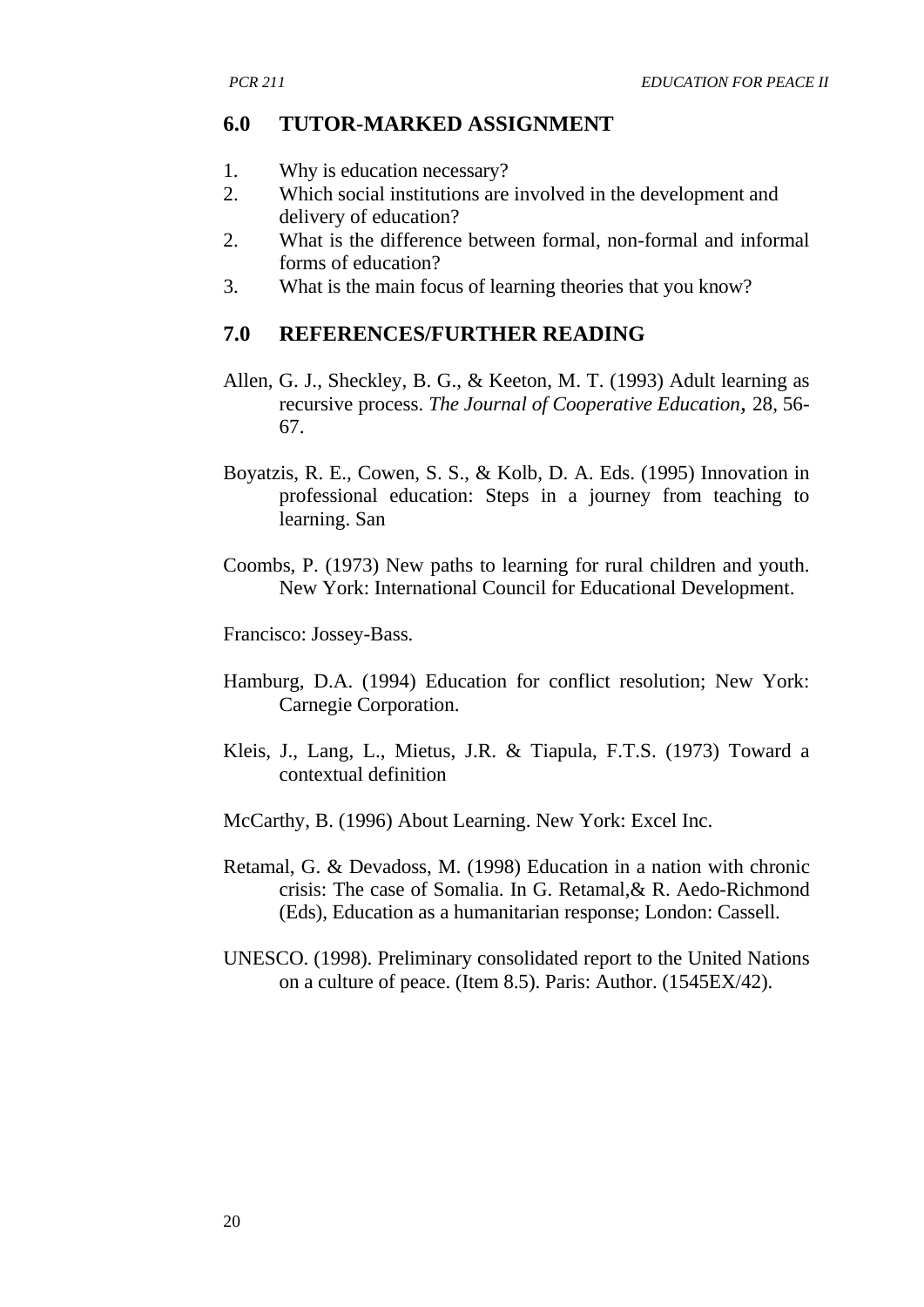# **UNIT 2 PEACE A CONCEPTUAL OVERVIEW**

### **CONTENTS**

- 1.0 Introduction
- 2.0 Objectives<br>3.0 Main Cont
- Main Content
	- 3.1 Concept of Peace
	- 3.2 Essence of Peace and War
	- 3.3 Human Nature and War
	- 3.4 The Search for Peace<br>3.5 Emergence of Peace  $\lambda$
	- Emergence of Peace Advocacy
	- 3.6 Advocacy for Peace Among Nations
	- 3.7 Diversity of Perspectives on Humankind's Search for Peace
- 4.0 Conclusion
- 5.0 Summary
- 6.0 Tutor-Marked Assignment
- 7.0 References/Further Reading

# **1.0 INTRODUCTION**

Peace, like conflict, is an amorphous term. In most cases, people's understanding is at best, very pedestrian because we either see it in absolute positive terms as the absence of war or violent conflict, or in its most remedial form, as something that exists but is difficult to define because it is seen as relative and applicable only within individual feelings and world view as the case may be. In other words, conception of peace is in some sense a tangible value and in another, a vague, yet important value.

#### **2.0 OBJECTIVES**

At the end of this unit, you would be able to:

- analyse the concept of peace and its various usages
- identify the factors that caused humankind to seek peace
- identify individuals who championed the cause of global peace understand how international institutions that seek to safeguard peace emerged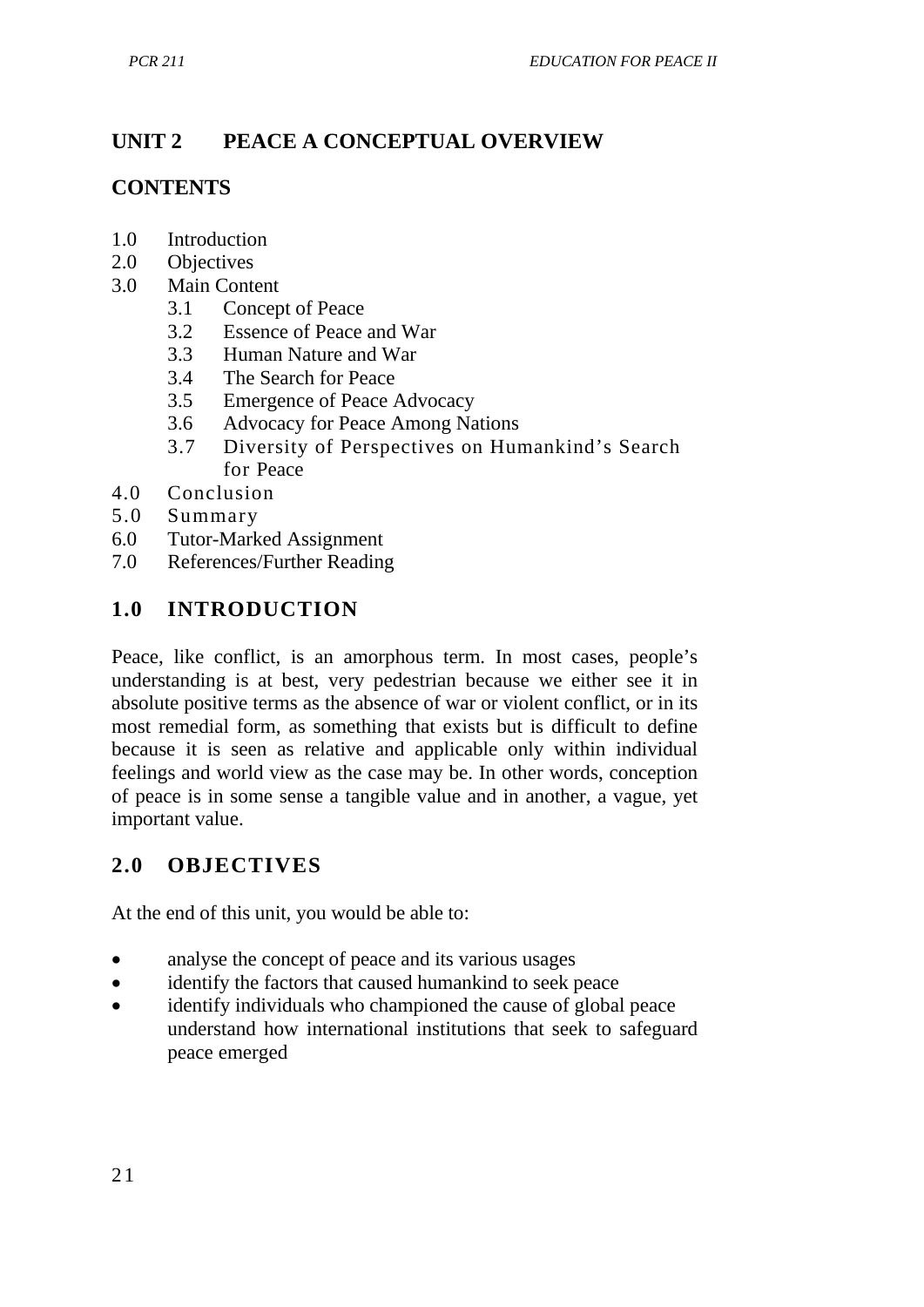#### **3.0 MAIN CONTENT**

#### **3.1 Concept of Peace**

In contemporary times, peace has become a central issue of concern of research because of the overhanging shadow of protracted internal wars leading to state failure, collapse, terrorism, thermonuclear, chemical and biological warfare. As competition for global resources between states is intensified; academics have become drawn to how ethnic, regional and class divisions within many countries become deepened into fierce and bitter competition over access to resources, intense rivalry among elites, and open conflict that have sometimes led to State failure or collapse.

The interest of scholars could also be interpreted as a reaction to negative effects that war and threats to the peace induce among social groups. For this reason, peace has become an article of great value to all segments of society. In essence, even though scholars lay psychological, political and social emphases on war and its effects on human history, they have also tried to examine at the same time the value in the absence of war. This emphasis probably underlines or buttresses the fact that despite the larger than life image that conflict, violence and war have come to assume in the minds of humankind, peace in personal and social relations is much more common than war.

By way of definition, scholars tend to define peace within a given prism. For instance, while Evans and Newnham define peace as "a political condition other than one of organized armed conflict (war) that is often distinguished from a situation of non-war" (1992: 250), Others like Galtung (1996) showed a sociological bias by defining peace as "what we have when creative conflict transformation takes place nonviolently".

In the case of the United State's Department of Justice, peace is: " a process of responding to diversity and conflict with tolerance, imagination, and flexibility; fully exercising one's responsibilities to ensure that all fully enjoy human rights" (1996: D-2); while Czempiel employed an international relations perspective to defining peace by arguing that peace is "a process pattern of the international system, characterized by a tendency toward: the preservation of individual existence on the basis of declining violence; and the continuation of individual self-realization on the basis of increasingly equal distribution of development chances" (1996:107).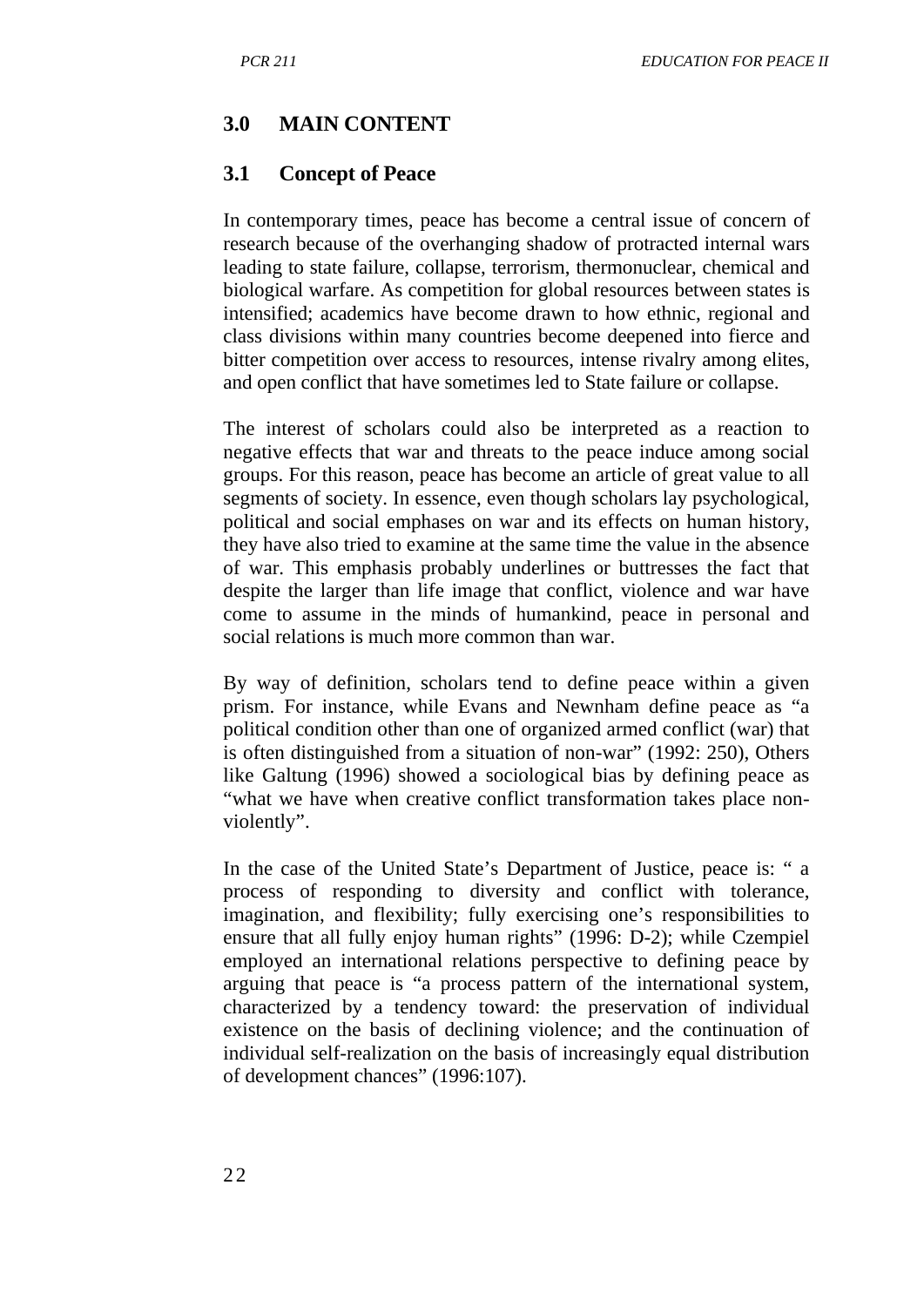From the definitions above, the word 'peace' seems to be used by the great leaders of the world in every other sense except in the one which it conveys primarily. It is most often used for a mere absence of war. During the Cold War, big powers claimed they were trying to secure the peace in the world by stockpiling sophisticated weapons. What this means is that they need to pile up weapons that will be used in destroying others who threaten their interests. How such an attitude can be called 'peace' is not easy to understand but it probably followed the ancient Roman proverb that says "If you want peace prepare for war". Peace is something far more positive. It has been described as the tranquility of order. If well understood, the phrase contains a great piece of wisdom that lawlessness and disorder destroy external peace and bring about disturbance of minds and hearts and leads to the loss of tranquility. We thus see tranquility of order bringing about a certain tranquility of mind and heart.

#### **3.2 Essence of Peace and War**

In the preamble of the constitution of the UNESCO it is written that "Since wars begin in the minds of men, it is in the minds of men that the defenses of peace must be constructed; that ignorance of each other's ways and lives has been common cause, throughout the history of mankind, of that suspicion and mistrust between the people of the world through which their differences have all too often broken into war.

Three conceptions on the essence of peace have been particularly noticeable in the course of establishing an intellectual climate in which research that is related to peace has flourished. The first is the line of reasoning that sees peace as a natural condition, whereas war is not. The preoccupation of peace researchers then became a quest to generate and present enough information that will enable a rational group of decision makers to seek to avoid war and conflict. Second, is the view that war is sinful. This view is held by a variety of religious traditions worldwide, especially by minority sects such as Quakers, Mennonites and other churches within Christianity; Jains within the religious life of India, and many sects within Buddhism. Thirdly pacifists hold the view that peace is a prime force in human behaviour and for this reason, the most reasonable way to maintain it is to shun every form of violence and conflict that may impair it.

What has become clear, therefore, is that peace is a psychological, social, political, ethical and spiritual state that has its expressions in intrapersonal, interpersonal, inter-group, international, and global issues that are related to human existence. Peace is at the same time a basic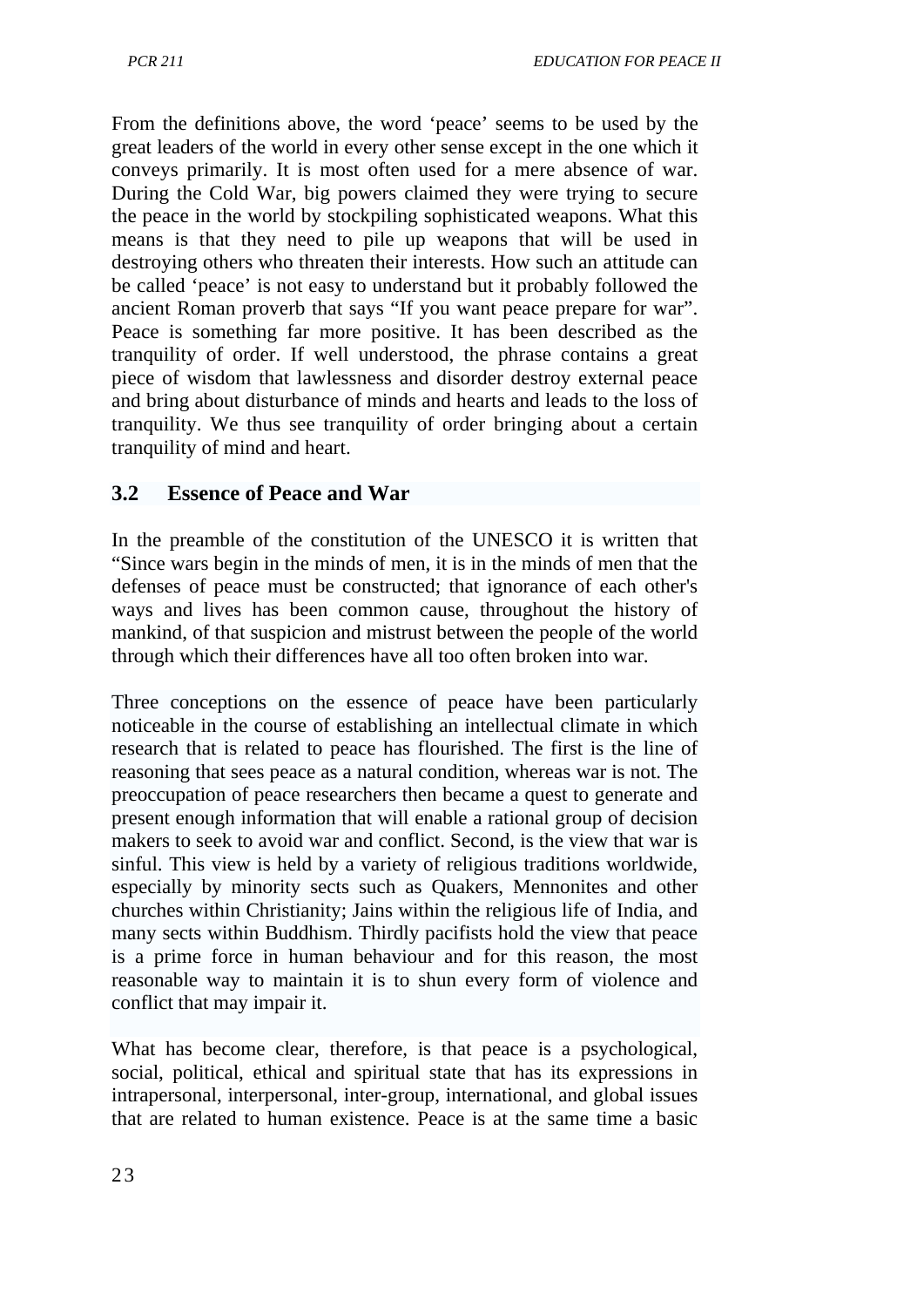human aspiration, and a process within which such aspiration is accomplished. In whatever way it is defined, the concept "peace" points to a vision of perfect tranquility that serves as an ideal limit for the achievement of human ambitions as well as an indicator of the intermittently delicate tranquility of historical order.

Findings of various peace scholars on peace processes across the ages point to the conclusion that peace has to be sought through the conscious efforts of individuals and groups; that it has to be nurtured and maintained; and that whenever it is broken, it needs to be restored through reconciliation. In other words, the work of peace is continuous because human relationships and the clashes that they generate is a constant occurrence, and there is no end to history.

#### **3.3 Human Nature and War**

Thomas Hobbes provides the setting to explore the relationship between human nature and war in his discourse on a state of nature in which he attempted to describe the 'true' nature of man. Hobbes is unwavering that without an external power to impose laws; the state of nature would be one of permanent warfare. That is, "during the time men live without a common power to keep them all in awe, they are in that condition which is called War; and such a war, as is of every man, against every man." Hobbes's thesis is a useful starting point for discussions on the natural inclinations of humans and many of the great philosophers who followed him, including Locke, Rousseau, and Kant, agree to with his description to some extent.

Locke rejects Hobbes's completely lawless and total warlike state but agreed that there will always be people who will take advantage of the lack of legislation and enforcement. Rousseau reverses Hobbes' position to argue that in the state of nature, man is naturally peaceful and not aggressive. However, when Rousseau discussed international politics, he adopted the arguments of Hobbes, arguing that states will decline and founder unless they are aggressive; war is inevitable and any attempts at peaceful federations will be unsuccessful.

On his part, Kant's position is that the innate conflicts between men and later between states make humanity to seek peace and federation. It is not that man's reason alone teaches him the benefits of a pacifistic peace, but that war, which is inevitable when structures of law are absent, induces men to consider and realize more peaceful arrangements of their affairs. Despite this, even Kant retained a pessimistic conception of mankind: "War...seems to be ingrained in human nature, and even to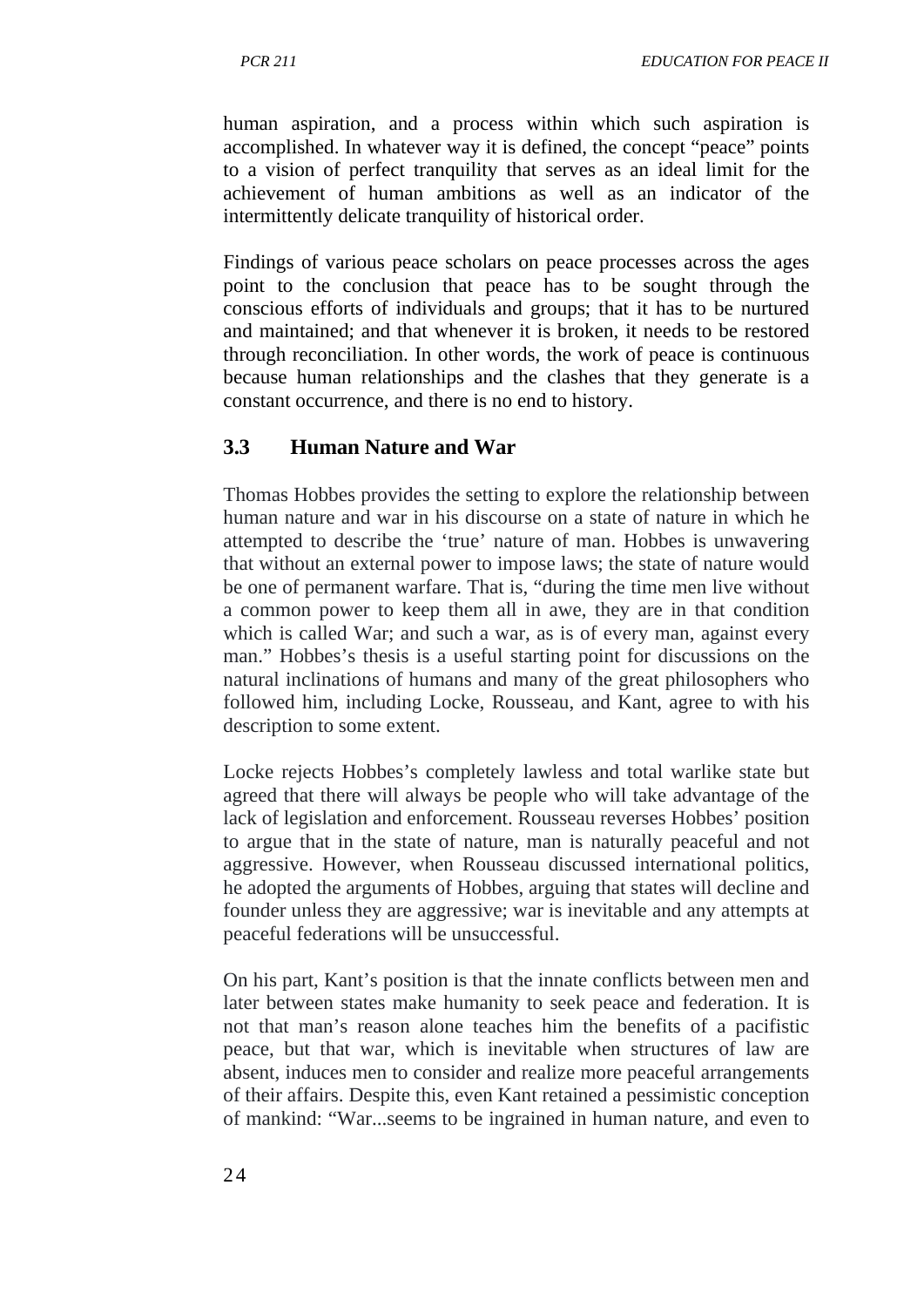be regarded as something noble to which man is inspired by his love of honor, not selfish motives."

Hobbes presents an atomistic view of humanity that many people disagree with. Communitarians of various kinds reject the notion of an isolated individual pitted against others who are then prompted to sign a contract between themselves for peace. Some critics prefer an organic idea of the community in which the individual's ability to negotiate for peace (through a social contract) or to wage war is embedded in the social structures where he finds himself.

Going back to John Donne's statement that "no man is an island" and to Aristotle's "man is a political animal", scholars seek to emphasize the social connections that are common to human affairs, and for this reason, any theoretical writing on human nature, and on war, requires an examination of the society that man lives in. Since the issues that determine the nature of man are relative to time and place, the same is true about the nature of war.

There are those who reject any theorizing on human nature. Kenneth Waltz argues for example that while human nature plays a role in bringing about war, it cannot by itself explain both war and peace. Existentialists also argue that human nature is contrary to the popular belief that man has complete freedom of will. This problem is that this removes any need to search for commonalties in wars and warriors of different periods in history, an effort which could be of great benefit both to military historians and peace activists.

# **3.4 The Search for Peace**

It is often assumed that all human beings desire peace. Factors that create this assumption are to be found within social organisations such as everyday interactions that uphold peace as a goal that everybody seeks to attain on a continuous basis. However, what each person means when they say they desire peace and how they propose to attain and maintain it is something that is not always easy for them to explain.

Across the different periods of history and in different cultures of the world, human belief systems (by whatever name they are called) create, in one subtle way or another, a commitment in the minds of their adherents towards peace. This is because, although on many occasions across history, adherents and leaders of the different religions in the world have disrupted peace in their society by promoting violence and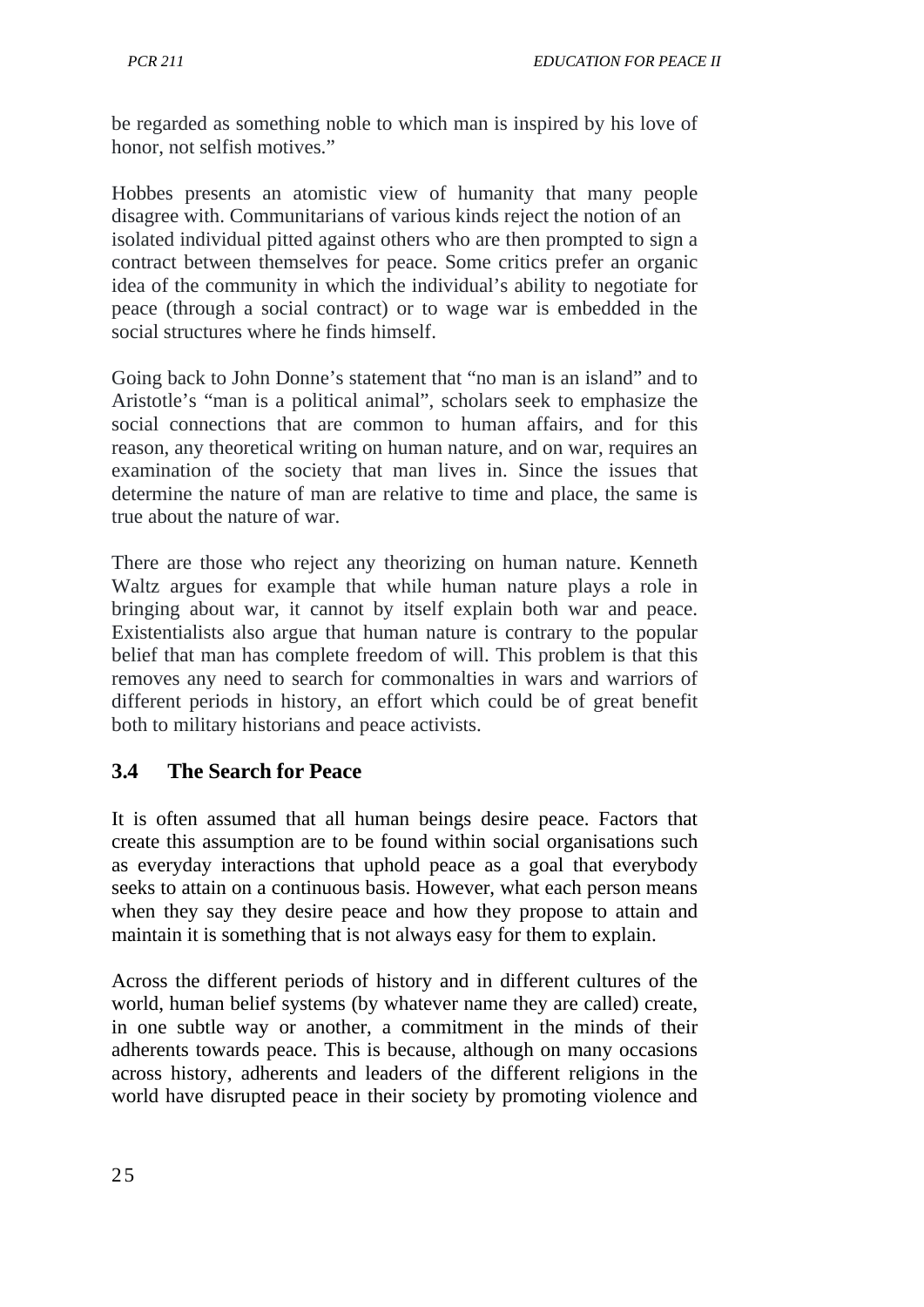wars, the vast majority of believers still hold that true religion is a source and guarantor of individual and societal peace.

For instance, starting from 1096AD, there were a total of seven "Crusades" involving repeated attempts by European Christians to recapture Palestine, which they considered as the "Holy Land" from Muslims. Although the term "Crusade" was originally applied solely to efforts made by European kingdoms to retake the city of Jerusalem, which was considered a sacred site to Christians as the site of the crucifixion of Jesus Christ from Muslims, it later became the general description of any military effort by Europeans against non-Christians. Despite the long time it took to bring the Crusades to a full and final end, peace was restored in the late 13th century.

The different ways and senses in which we use the word "peace" adds to the confusion over the term and its goals and how these may be harmonized. For instance, the word may denote freedom from war, or the time when a war or conflict ends with the signing of a peace agreement; a calm and quiet state that is free from disturbances or noise; a state of mental calm and serenity, with no anxiety; freedom from conflict or disagreement among people or groups of people or the absence of violence or other disturbances within a state.

#### **3.5 Emergence of Peace Advocates**

Violence and its manifestations especially at the level of large scale upheavals have always generated anxieties among humans. This anxiety led in time to the establishment of coalitions that sought in one way or the other to halt or discourage war and violence. Although organized peace movements did not appear until the 19th century, the modern search for a means of preventing war began with the rise of nation-states at the end of the Middle Ages and series of peace advocacy by philosophers and Kings.

Peace movements are social groups that seek to achieve ideals such as the ending of a particular war (or all wars), minimize violence between human collectives (small groups and nation-states alike) as a way of achieving world peace. The strategies that they employ in most cases include advocacy of pacifism, non-violent resistance, diplomacy, boycotts, "moral purchasing" and active support for political candidates who are committed to work against war, and other forms of collective violence, peaceful demonstrations, and political lobbying by groups to create anti-war legislation.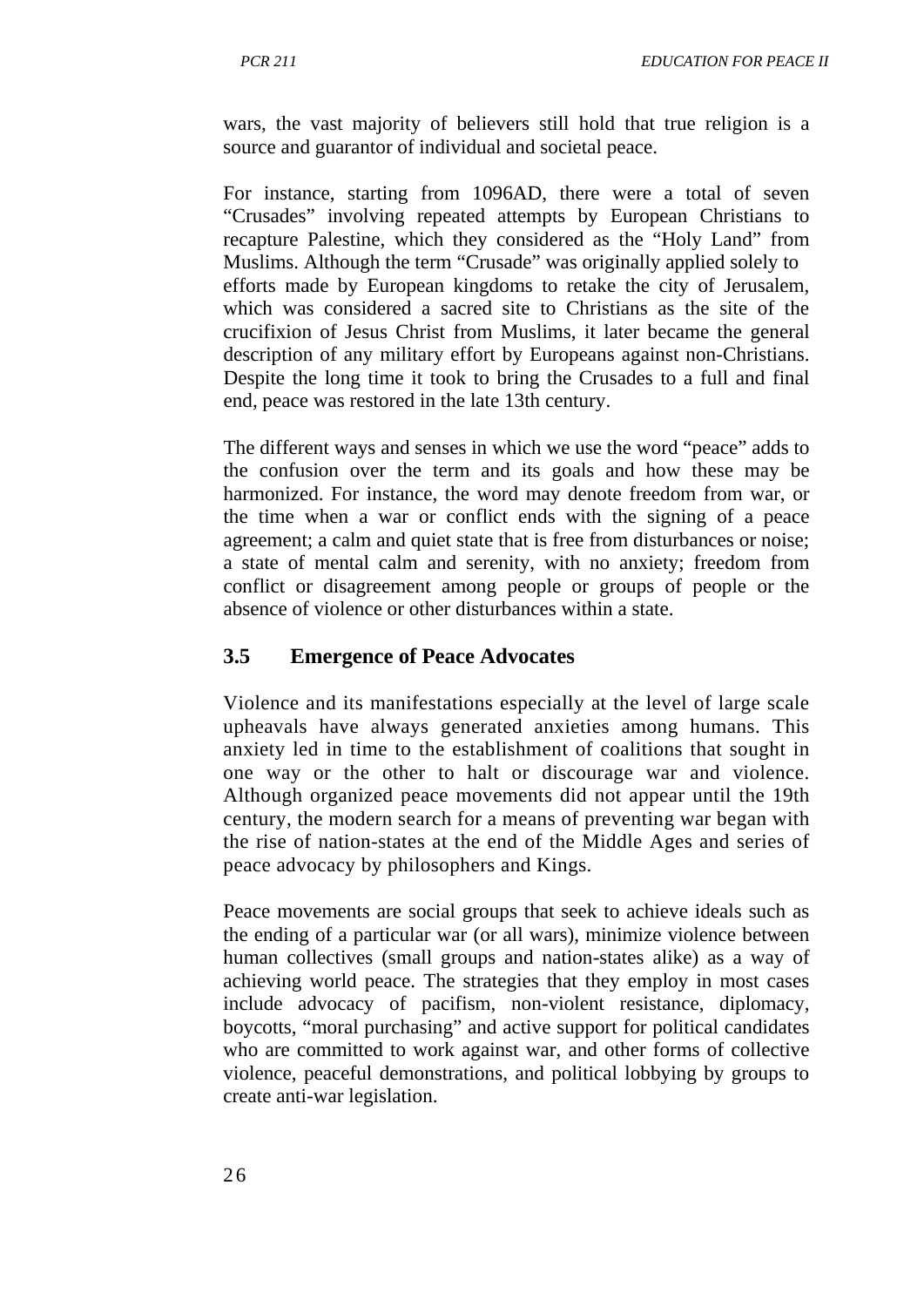On the other hand, pacifism involves opposition to war or violence as a means of settling disputes or gaining political, social or cultural advantage. Pacifism covers a variety of views ranging from the belief that international disputes can and should be peacefully resolved; to calls for the abolition of the institutions of the military and war; opposition to any organization of society through governmental force; rejection of the use of physical violence to obtain political, economic or social goals; the condemnation of force except in cases where it is absolutely necessary to advance the cause of peace; and an opposition to violence under any circumstance, including defense of self and others.

The ideas that both peace movements and pacifists uphold and champion developed much earlier in time. In the 14th century, the philosopher Dante spoke of his anticipation of the establishment of a world empire that will help to abolish war in the future. While such an "empire" was difficult to fathom at that time and even now, his arguments influenced other converts including kings across the continent of Europe and beyond.

In the 15th century, George of Podebrad, the king of Bohemia, proposed an international parliament of nations that will serve as a platform for debating disagreements between nations and thereby discouraging resort to violence and war. In the 16th century Henry IV, king of France lent his voice to the suggestion by George of Podebrad. This desire to promote peaceful coexistence among humans continued to gain ground when writers like William Penn and Charles Castel effectively used their writing for advocating peace. William Penn wrote his popular classic: *An Essay Towards the Present and Future Peace of Europe* which was written in 1694, while Castel similarly influenced readers of his time with his proposals for securing "perpetual peace" in the 18th century.

With time, peace societies and later, peace movements were established in different European countries and the Americas. In 1848, the American linguist, Elihu Burritt founded the League of Universal Brotherhood, which established branches in the United States, Britain, France, and Holland. Despite their clear stand on non-violence among nations, early idealistic groups that were formed had no specific plans to prevent war beyond a willingness to use moral persuation and other informal influence tactics on political leadership within their countries. Many other peace groups that focused on domestic problems that frequently generated conflicts such as the International Workingmen's Association, which advocated workers' strikes to prevent wars, and the International Peace Bureau, composed of national peace councils and committees from various countries were formed toward the end of the 19th century. Their activities, including frequent national and international meetings and congresses and the establishment of such awards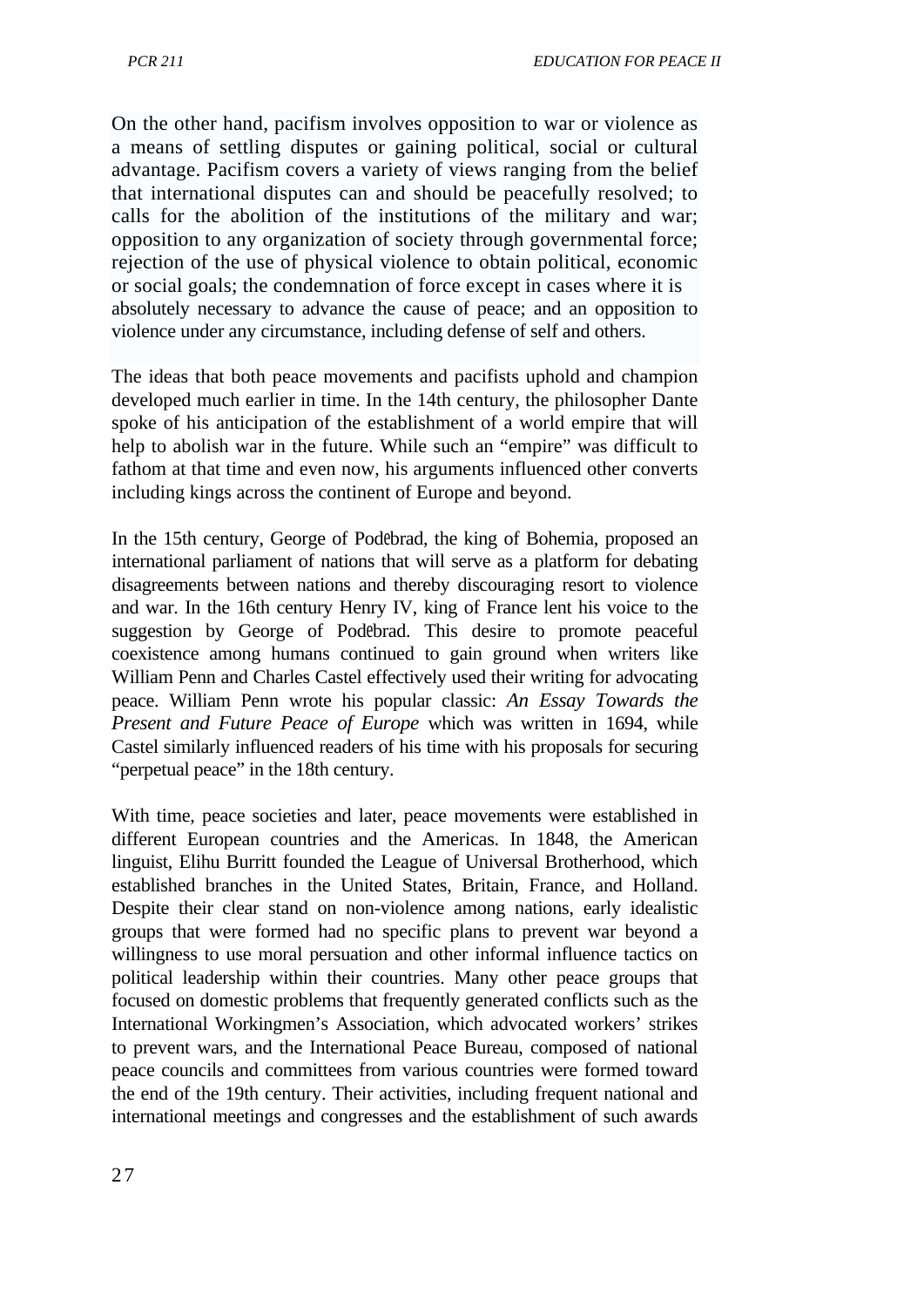as the *Nobel Peace Prize* further encouraged public interest in the peace movement and their anti-war objectives.

The Nobel Peace Prize was bequeathed by Swedish industrialist and inventor Alfred Nobel. According to his will, the Peace Prize should be awarded "to the person who shall have done the most or the best work for fraternity between nations, for the abolition or reduction of standing armies and for the holding and promotion of peace congresses." While the reason behind the establishment of a peace prize by someone who spent his life investing in weapons of war is not very clear, scholars who have studied the life and times of Alfred Nobel have speculated that bequeathing the prize was his way of compensating for the development of destructive weapons (including dynamite and ballistae) and transforming an iron company that was established for peaceful purposes to an armaments factory that contributed to the spread of violence in several parts of the world.

#### **3.6 Advocacy for Peace among Nations**

The idea that human beings can organise to form a peaceful community of nations was mooted when Immanuel Kant's published his seminal book *Perpetual Peace: A Philosophical Sketch* in 1795 which outlined the idea of a league of nations that would control conflict and promote peace between nation states across Europe. In his book, Kant argued on a need for the establishment of a peaceful world community where each member state would declare itself as a free state that respects its citizens and welcomes foreign visitors as fellow rational beings. It was Kant's thinking that if this "Union of Free States" promotes peaceful society worldwide, a perpetual peace that is guaranteed by the international community can emerge.

Flowing from Kant's work, and against the background of brutal wars that had ravaged Europe and other parts of the world across the ages such as the French Revolution (1789), the Napoleonic Wars (1803 to 1815), the Greek War of Independence (1821—29), the Italian War of Independence (1848-56), the Crimean War (1854-56), the Austro-Prussian War (1866) and the Franco-Prussian War (1870-71); international collaborations that were designed to ensure collective security began to emerge gradually. These efforts resulted in the *Concert of Europe* that emerged after the Napoleonic Wars in the nineteenth century, the first *Geneva Conventions* which established laws about humanitarian relief during war, and the *International Hague Conventions* of 1899 and 1907 which governed rules of engagement in war-time as well as the peaceful settlement of international disputes.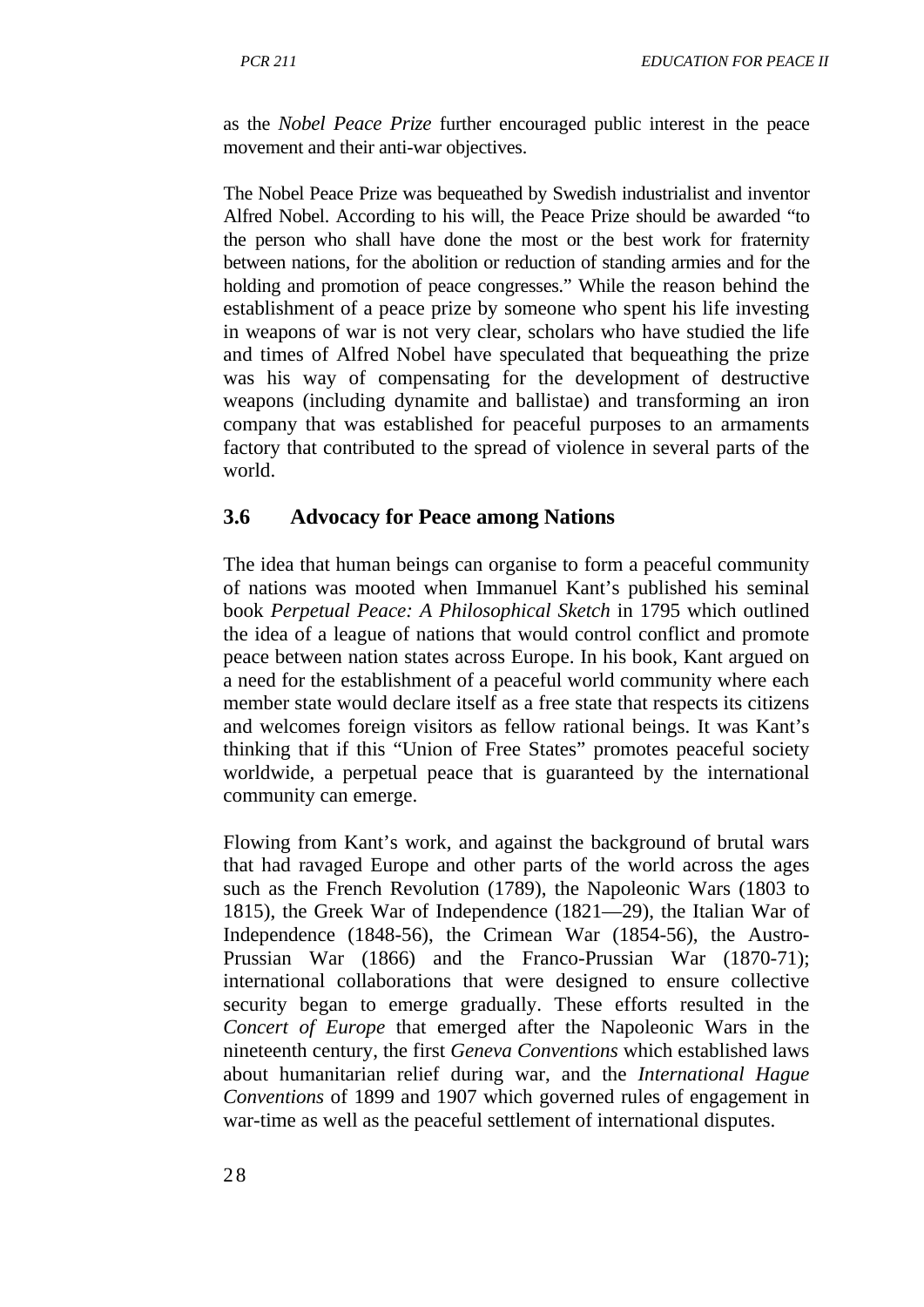Following initial successes with the Concert of Europe (1814—1914), the result of a custom that emerged after the French Revolution that involved great powers of Europe meeting from time to time in an International Congress to find a solution through mutual agreement, whenever any problem arose that threatened peace among European nations, the Inter-Parliamentary Union (IPU), was formed by two peace activists William Randal Cremer and Frederic Passy in 1889. The organization was composed of a third of the members of parliament in 24 European countries. The IPU worked to encourage governments to solve international disputes by peaceful means and arbitration.

With the waning of the IPU's influence over political disputes in Europe, efforts by individuals and groups who believed in Kant's vision continued and led to the establishment of The *League of Nations* (LoN) an inter-governmental organization after the Treaty of Versailles was signed by European states in 1919–1920. The League worked to uphold the "Rights of Man" (defined as the right of non whites, rights of women, and rights of soldiers as stipulated in the First Geneva Convention of 1864), disarmament, prevent war through collective security, settle disputes between countries and through negotiation, diplomacy, and improve the quality of life across the world.

After a few successes and some early failures in the 1920s, it became clear that the League was incapable of preventing aggression by member nations and onset of World War II in 1939 showed that the League had failed to meet the primary purpose for which it was formed, namely: to avoid any future world war and was replaced by the United Nations after the war ended.

Following the failure of the League of Nations, the *United Nations* (UN) was established in 1945 to maintain international peace and promote cooperation in solving international economic, social and humanitarian problems. Despite the violent conflicts and wars that continue to occur in different parts of the world, the UN has continued to work for the maintenance of world peace. The "Culture of Peace" programme coordinated by UNICEF was a product of a UN General Assembly Resolution passed on 10 November 1998 that is based on the principles established in its Charter which focuses on respect for human rights, democracy and tolerance, the promotion of development, education for peace, the free flow of information and the wider participation of women as an integral approach to preventing violence and conflicts, and efforts aimed at the creation of conditions for peace and its consolidation all over the world.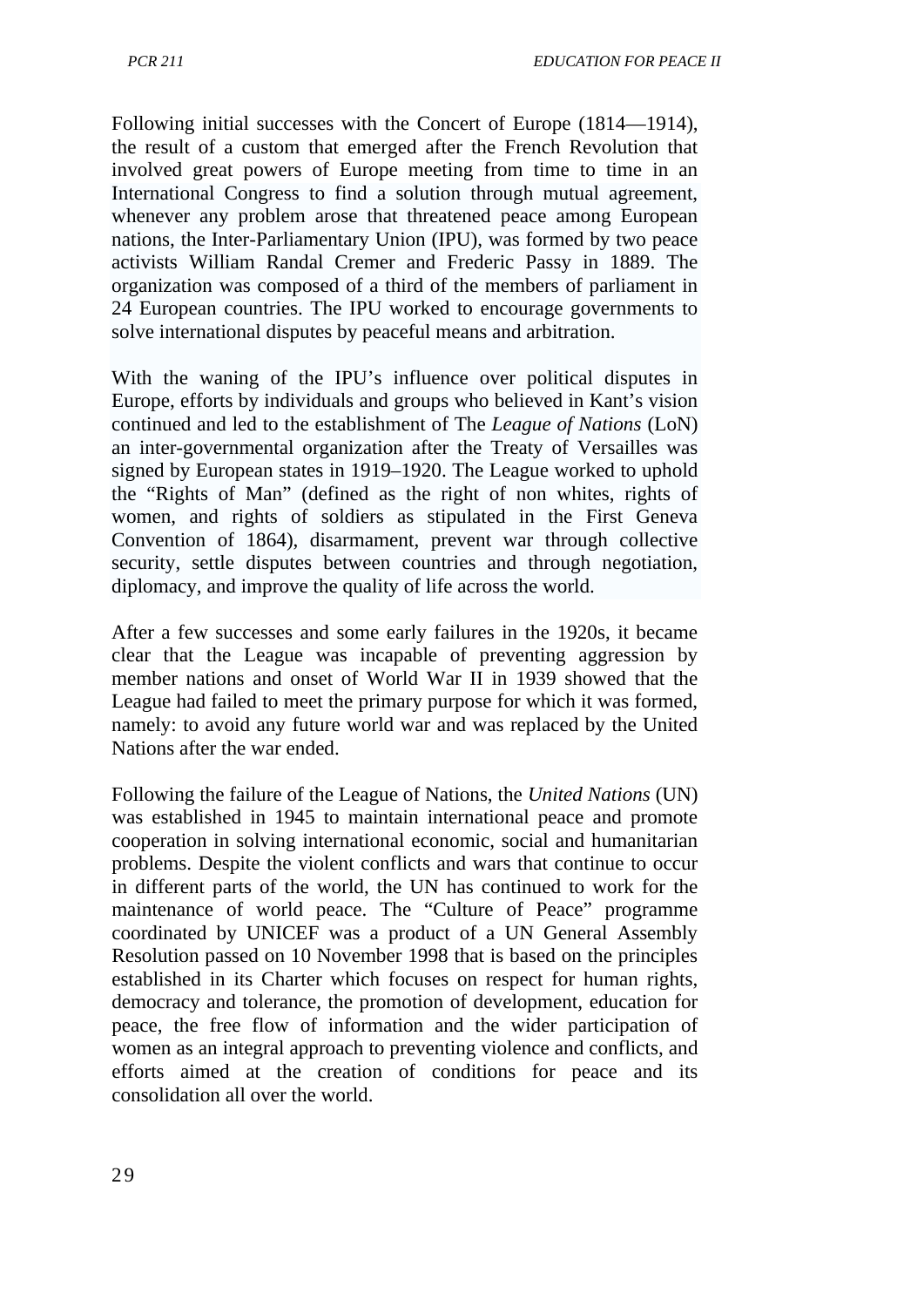#### **3.7 Diversity of Perspectives on Humankind's Search for Peace**

In view of the multiplicity of views that has made it difficult for a widely-accepted definition to emerge on the subject of peace, some "peace thinkers" have abandoned any single and all-encompassing definition of peace. Rather, they promote the idea that a precise definition will never be possible because individuals and groups pursue several peaces at any point in time. They therefore argue that since no singular, correct definition of peace can exist, peace should be perceived as a plurality and not, as previously thought, a singular pursuit. For example, in the Great Lakes region of Africa, the word for peace is *kindoki,* which refers to a harmonious balance between human beings, the rest of the natural world, and the cosmos. This is a much broader vision of peace than the "absence of war" or even "presence of justice" arguments of other schools of thought.

Some postmodernists have also criticized the idea of peace as a hopeful or eventual end. They recognize that peace does not necessarily have to be a futuristic goal that humankind might achieve sometime in the future and contend instead that peace exists in the present, and we can create and expand it in small ways in our everyday activities. They add in addition that peace is characteristically fluid and changes constantly. This view makes peace permeable and imperfect rather than static and utopian.

#### **4.0 CONCLUSION**

In conclusion, peace is a cherished article that money can not buy. Every society professes to seek it earnestly and to that end create structures to consolidate it, or develop practices that will enhance its attainment in its most concrete form. This is why it is often said that societies regulate social relationships in order to safeguard peace. Without peace, humankind may be doomed into perdition because it would mean a return to the Hobbesian "State of nature" where life was, according to Thomas Hobbes, "solitary, poor, nasty, brutish and short."

#### **5.0 SUMMARY**

In this unit, we have examined peace as a concept and the forces that propelled humankind into a diligent search for peace. We also examined how individuals and groups, philosophers and kings, peace movements and pacifists all played a role in bringing about an ideal that was first mooted by Dante and later promoted by others like Henry IV, William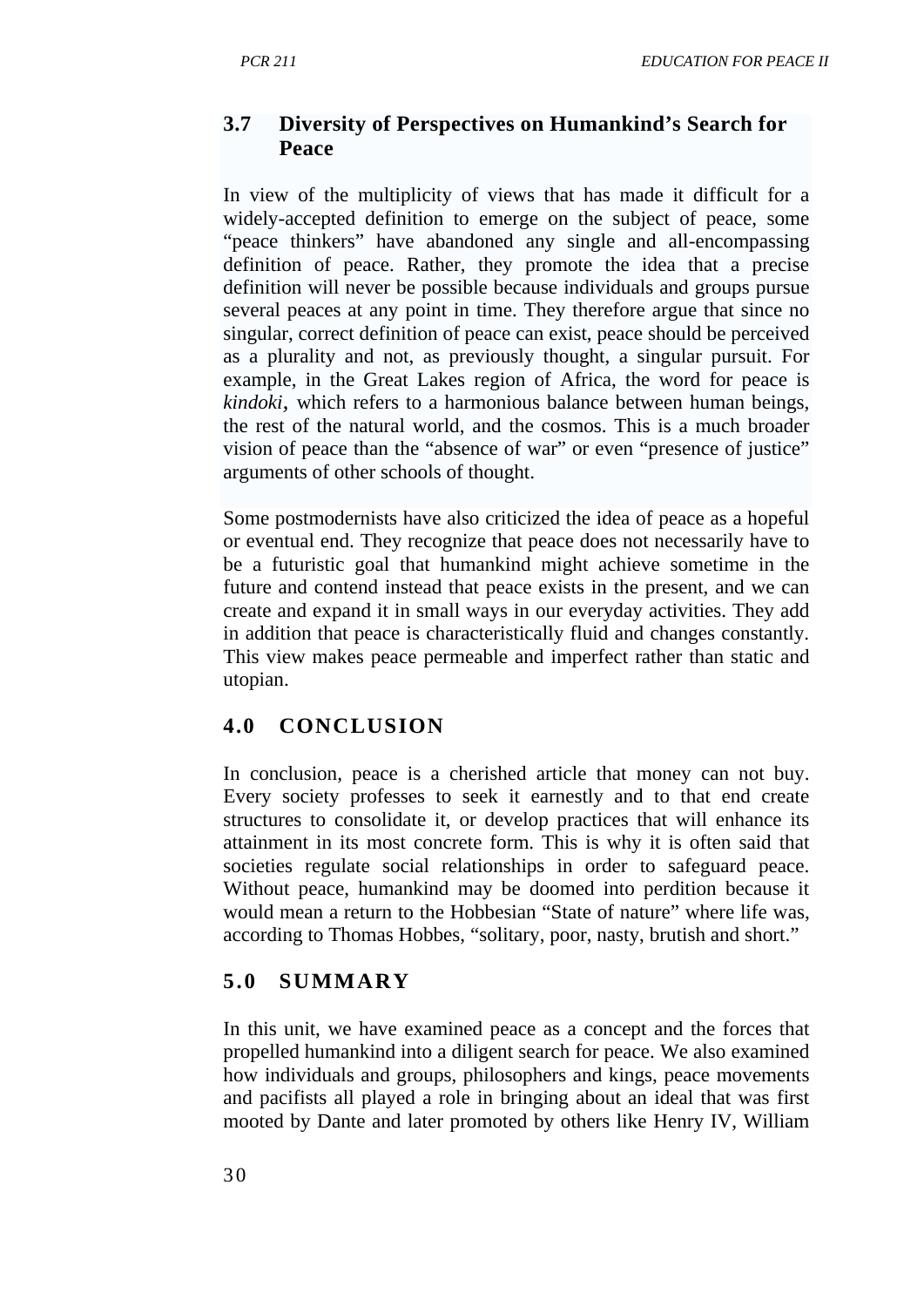Penn, Emmanuel Kant and Alfred Nobel who established the award of the Nobel Peace Prize. We concluded by examining how the ideals of universal peace became a reality with the signing of the Treaty of Versailles, emergence of the Inter Parliamentary Union, the League of Nations, and finally, the United Nations as well as the factors responsible for the limited success of some of these bodies.

# **6.0 TUTOR-MARKED ASSIGNMENT**

- 1. What is 'peace'?<br>2. Why has peace be
- 2. Why has peace been a major preoccupation of the human race? How did peace advocacy emerge in Europe and who were the champions?
- 3. What factors are responsible for the limited success of the League of Nations as a body established to end all Wars?
- 4. What is the specific goal of the United Nations?

### **7.0 REFERENCES/FURTHER READING**

Boulding, K. E. (1978) Stable Peace. Austin: University of Texas Press.

- Boutros-Ghali, B. (1992) An Agenda for Peace. New York: United Nations.
- Chadwick F. Alger, "The United Nations in Historical Perspective: What Have We Learned About Peace-building?" in Richard A. Falk, Samuel S. Kim, and Saul H. Mendlovitz, eds. (1991), The United Nations and a Just World Order; Boulder, Colo.: Westview.
- Evans, G. G. (1994) Cooperating for Peace: The Global Agenda for the 1990's and Beyond; Paul & Co. Publishing Consortium.
- Galtung, J. (1969) "Violence, Peace and Peace Research"; *Journal of Peace Research,* No. 3.
- Groff, L. "On the Values of Cultural and Ecological Diversity and Their Importance to an Effectively Functioning World--Including the UN & UNESCO,"
- Keene, A. T. (1998) Peacemakers: Winners of the Nobel Peace Prize. Oxford: Oxford University Press.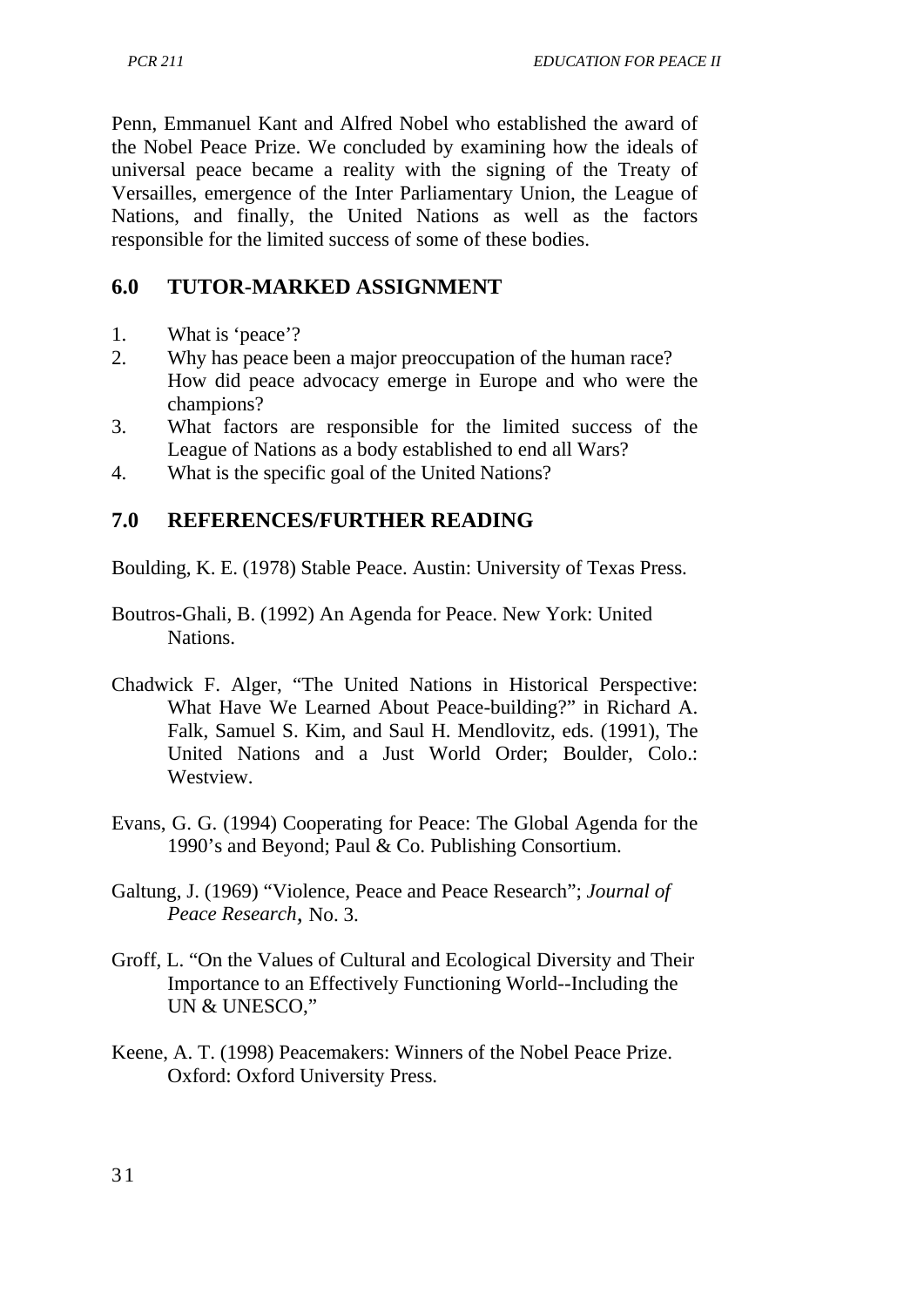- Lyons, G. M., and M. Mastanduno, eds. (1995) Beyond Westphalia: State Sovereignty and International Intervention. Baltimore, Md.: Johns Hopkins University Press.
- O'Connell, D. (1988) "Love, Force and Violence: a Theological Note on Peace", *The Month* 21(11) (November).
- Pruitt, D.G. & J. Z. Rubin (1986) Social Conflict: Escalation, Stalemate and Settlement; New York: Newbury Award Inc.
- Rapoport, A. (1974) Conflict in Man-Made Environment, Middlesex: Penguin/ Harmondsworth.
- Sandole, D.J.D. (1993) 'Paradigms, Theories, and Metaphors in Conflict and Conflict Resolution: Coherence or Confusion?', in D.J.D. Sandole and H. van der Merwe (eds), Conflict Resolution Theory and Practice: Integration and Application, New York: St. Martin's Press.
- Simmel, G. (1956) Conflict and the web of group affiliations; Glencoe, IL: Free Press.
- Smock, R David (1992) Religious Perspectives on War; Washington D.C: United States Institute of Peace Press.
- Stanley M. Burstein and Richard Shek (2005) "World History Ancient Civilizations"; London: Holt, Rinhart and Winston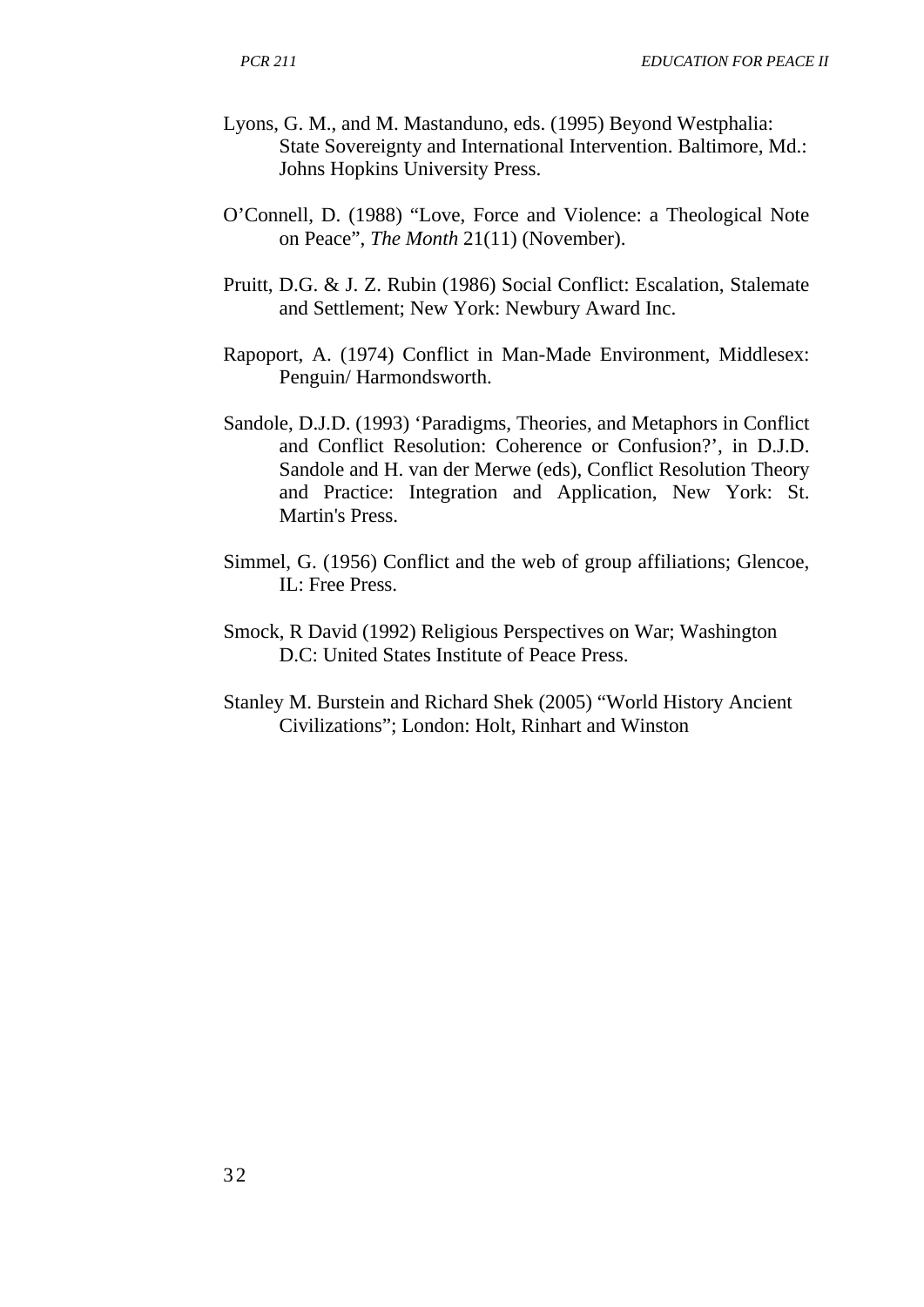# **UNIT 3 PEACE AND EDUCATION**

#### **CONTENTS**

- 1.0 Introduction
- 2.0 Objectives<br>3.0 Main Conte
- Main Content
	- 3.1 Peace
	- 3.2 Education and Peace
	- 3.3 Peace Education
	- 3.4 The Role of Peace Educators
- 4.0 Conclusion
- 5.0 Summary
- 6.0 Tutor-Marked Assignment<br>7.0 References and Further Rea
- References and Further Reading

#### **1.0 INRODUCTION**

There are several ways to look at peace and this is shown in the various ways it has been defined within the field of peace studies. As we will find out shortly, each definition appears to fit particular world views or orientations of the scholars who provided these definitions. However, this is not to say that there are no points of similarities between the definitions. What would be more correct is to see them as complementing each other to the extent that they identify and highlight very salient issues that are germane to peace. Education serves the purpose of teaching understanding and respect for all peoples, their cultures, civilizations, values and ways of life, including domestic ethnic cultures and cultures of other nations; and for increasing awareness of global interdependence between peoples and nations.

#### **2.0 OBJECTIVES**

At the end of this Unit, you would be able to:

- discuss the connection between Education and Peace
- define peace education
- identify the key issues in peace education
- articulate the role of peace educators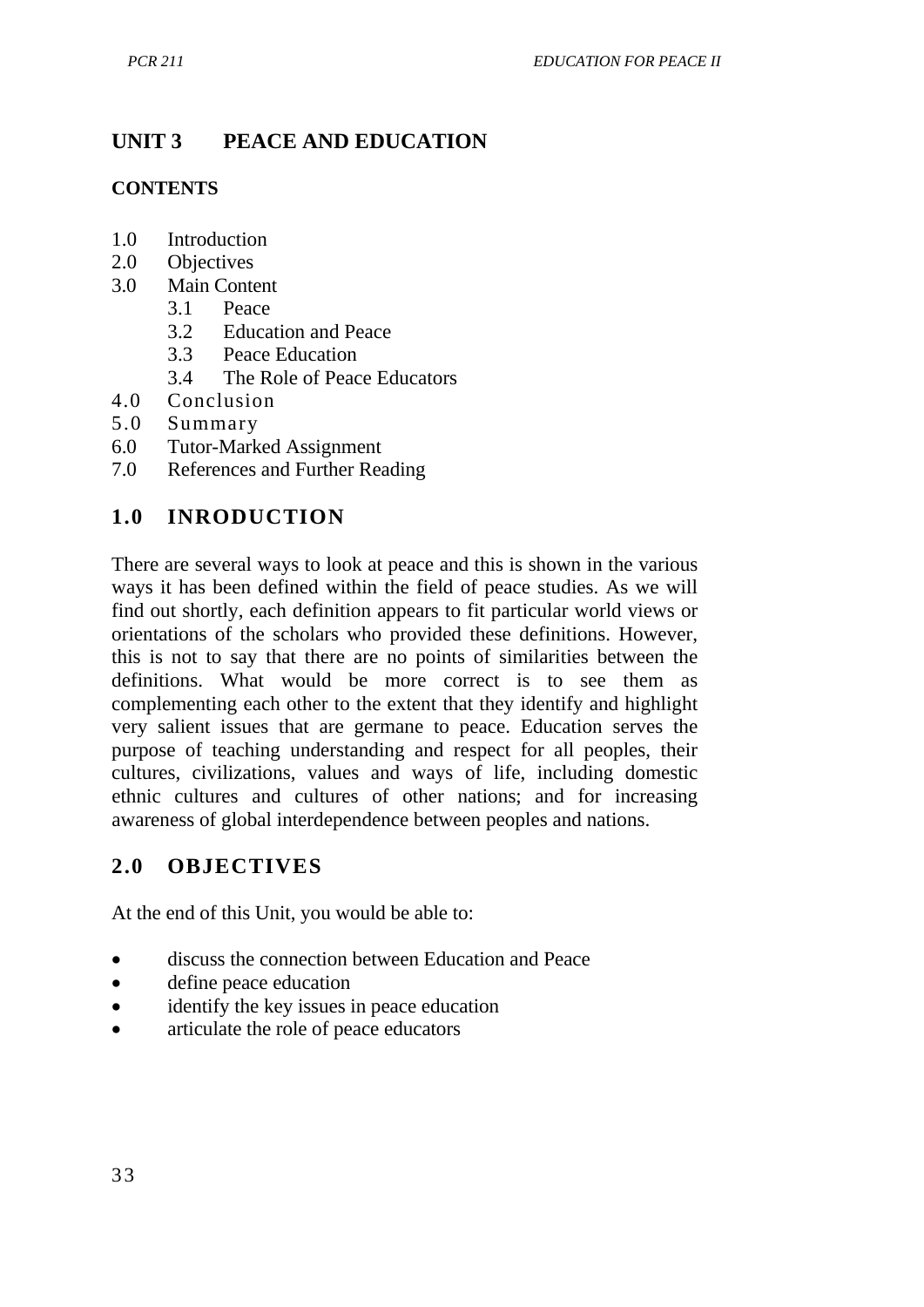#### **3.0 MAIN CONTENT**

#### **3.1 Peace**

The word 'peace' is derived from the Latin word 'pax' which literally means a pact, a contract, an agreement to end war or any dispute and conflict between two people, nations or antagonistic groups of people. A situation or a period of time in which there is no war or violence in a country or an area is often described as peaceful. Peace can be a state of harmony or the absence of hostility. "Peace" can also be a nonviolent way of life. "Peace" often depicts cessation of violent conflict, a state of quiet or tranquility or an absence of disturbance or agitation. Peace can also describe a relationship between any people characterized by respect, justice and goodwill.

Conception of peace as tranquility can also pertain to an individual's sense of himself or herself, as being "at peace" with one's own mind. This is why Saint Augustine argued that peace and health go hand-inhand. As he puts it:

*"The peace of the body then consists in the duly proportioned arrangement of its parts. The peace of the irrational soul is the harmonious repose of the appetites, and that of the rational soul the harmony of knowledge and action. The peace of body and soul is the well-ordered and harmonious life and health of the living creature."*

Following from the above, peace can pertain to an individual relative to his or her environment, because the use of the word *peaceful* could be to describe calm, serenity, and silence. This latter understanding of peace can also pertain to an individual's sense of self, as to be "at peace" with oneself would indicate the same serenity, calm, and equilibrium within oneself—i.e., a life devoid of worries, bitterness or pain. This probably explains why some people refer to death as a state of peace with one's creator.

In most cases, when people mouth the word "peace", they refer to an absence of hostility. However, the term also represents a situation where there is, among others, a healthy or newly-healed interpersonal or international relationship; safety in matters related to social or economic welfare; the acknowledgment of equality and fairness in political relationships and, in world matters. Thus, peacetime represents a state where any war or conflict is absent. Whenever we reflect on the nature of peace, it is usually in relation to considerations of the factors that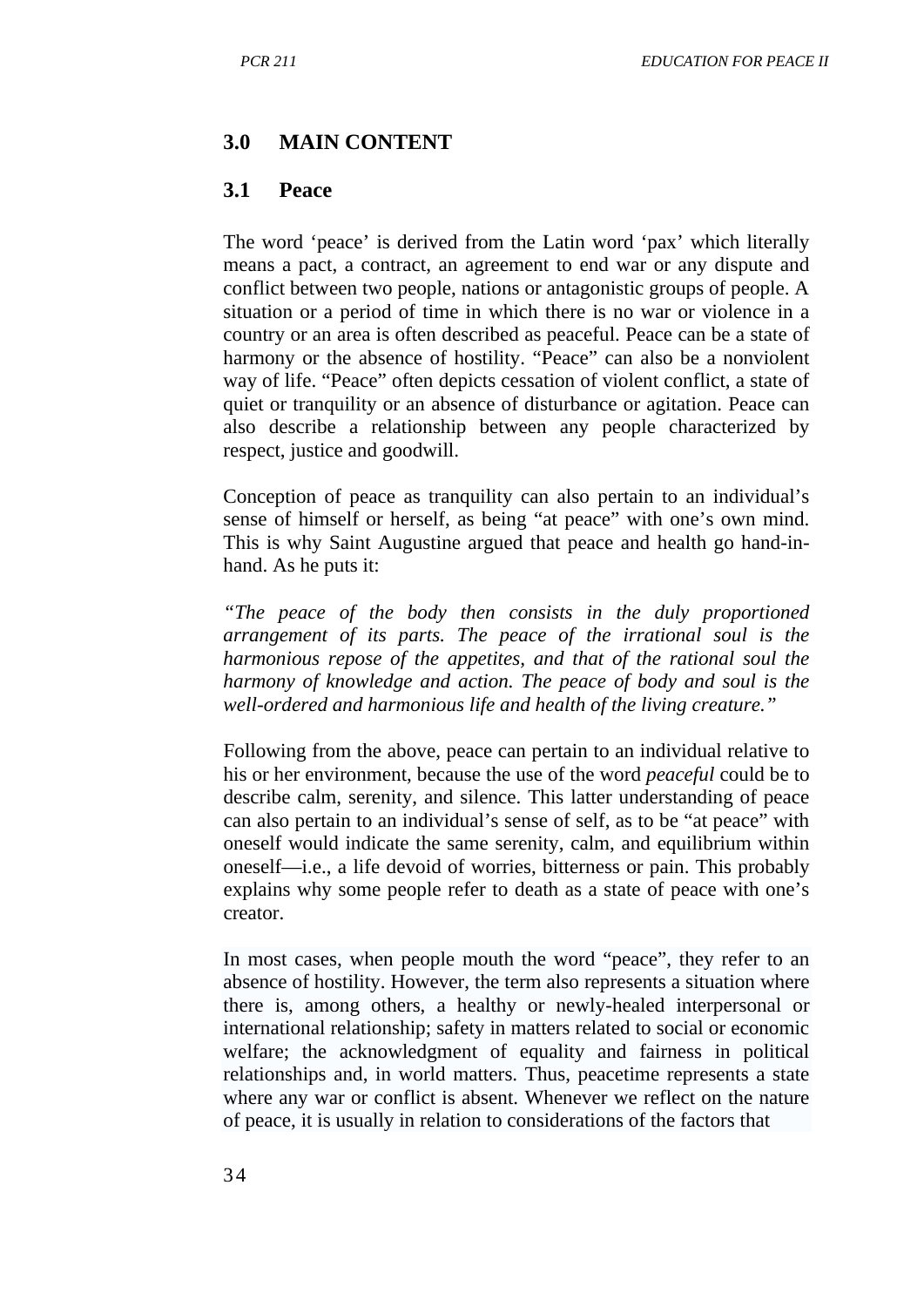*PCR 211 EDUCATION FOR PEACE II*

bring about its absence or loss including such critical issues like insecurity, social injustice, economic inequality, political and religious radicalism, and acute nationalism.

Words that signify peace such as the Hebrew word "shalom", the Arabic word "salaam", the Yoruba word "alaafia" and the Igbo word "udo" all signify a lot of things that human beings desire such as safety, welfare, prosperity, security, fortune, friendliness. The personalized meaning is reflected in a nonviolent lifestyle, which also describes a relationship between any people characterized by respect, justice and goodwill. This understanding of peace can also pertain to an individual's sense of herself or himself such as being "at peace" with one's own self and having "rest of mind". The term is also used in the sense of "quiet", reflecting a calm, serene, and meditative approach to family or group relationships that is devoid of quarrels among individuals and social groups.

## **3.2 Education and Peace**

In view of mankind's experience with war and violence, a global movement has emerged which recommends discussion of issues of peace in education at all levels and in all its forms. According to this movement, education could be used to teach understanding and respect for all peoples, their cultures, civilizations, values and ways of life, including domestic ethnic cultures and cultures of other nations; and increase awareness of the increasing global interdependence between peoples and nations.

They also argue that education is capable of improving the abilities of people to communicate with others; lead to an awareness not only of rights but also of the duties incumbent upon individuals, social groups and nations towards each other; foster an understanding of the necessity for international solidarity and co-operation; and that education could be used to measure the readiness on the part of individuals to participate in solving the problems of their communities, their country and the world at large.

They also believe that education could remove the ignorance that is often associated with violence in human societies, which many people believe is an inherent part of human nature. Those who have disagreed with the notion that violence is part of human nature argue instead that although it is widespread and universal in occurrence, violence is a phenomenon that emerged as late as the last ten thousand years.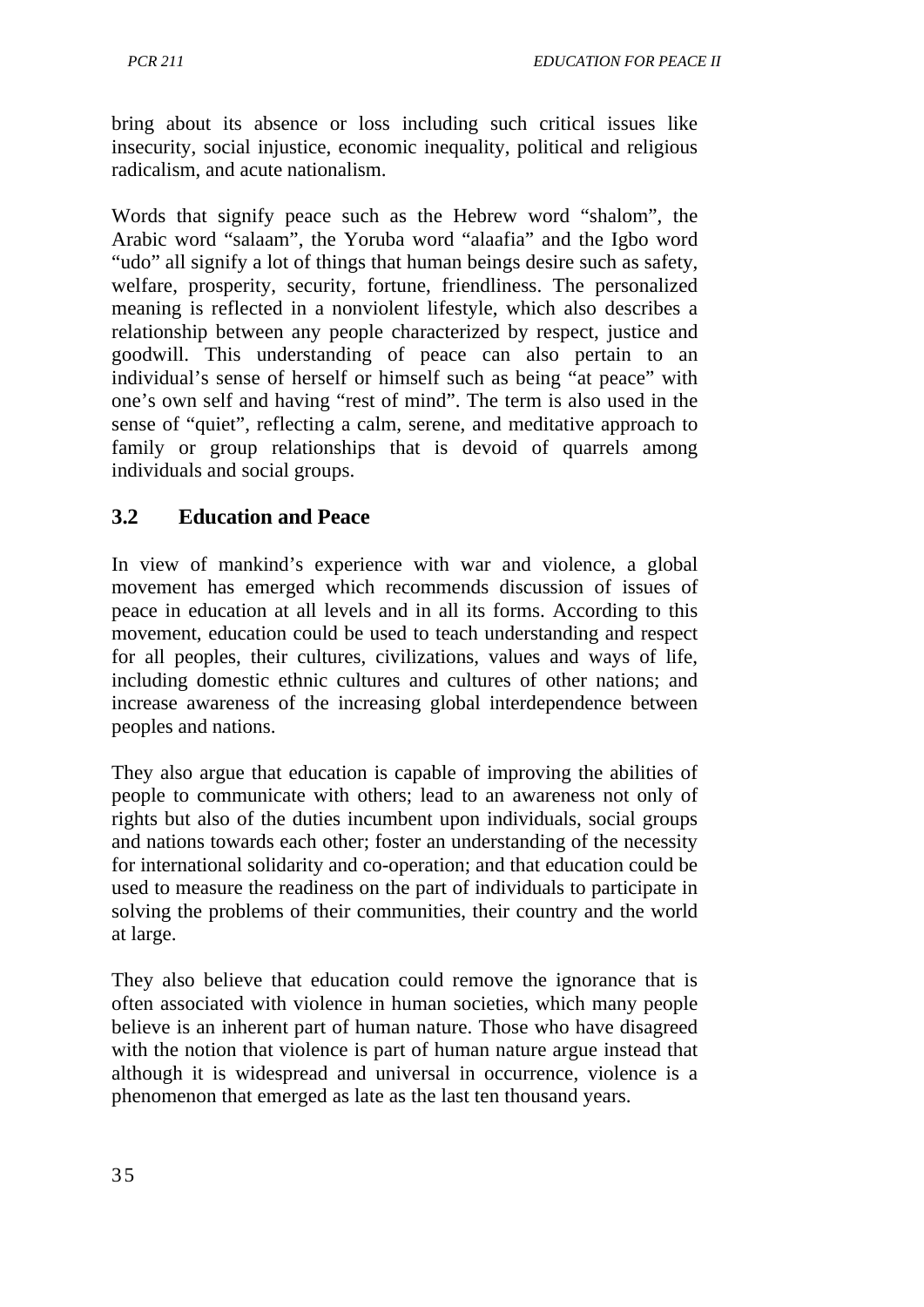Those who advocate pursuing a culture of peace through education also believe that the institution of warfare and its associated culture of violence are cultural phenomena and not biological phenomena inherited from our ancestors, and that war is a social invention rather than a fatality determined by genes, violent brains, human nature or instincts. For this reason, it is essential to understand how and why the culture of war developed and has been sustained over time. To ask these questions, we then need to create understanding through education. The use of education for the pursuit of peace will thus involve:

- 1. Training and practice of conflict resolution and mediation in school systems, among staff and students, and extension of such knowledge through community involvement to the rest of society;
- 2. Linkage of school activities to ongoing activities in communities that promote participation by all in culture and development;
- 3. Incorporation of discussions on social movements, peace and non-violence, democracy and good governance into school curricula;
- 4. Extension of the sense of community to all peoples with the aim of preserving both the world's cultural diversity and its ecology for future generations;
- 5. Systematic review of school curricula to ensure an approach to ethnic, racial and cultural differences that emphasizes their equality and unique contributions to the enrichment of the common good;
- 6. Systematic review and renovation of the teaching of history, to lay more emphasis on non-violent social change as opposed to military aspects of history; and
- 7. Teaching of science as a tool which can be used for war or for peace, for exploitation or for co-operative development.

On the basis of the above, use of education to promote peace (peace education) entails inculcating the need for positive response to diversity and conflicts with tolerance, imagination, flexibility into the minds of individuals, and fully exercising one's responsibilities to ensure that the rights of others and the freedom to exercise such rights are fully protected.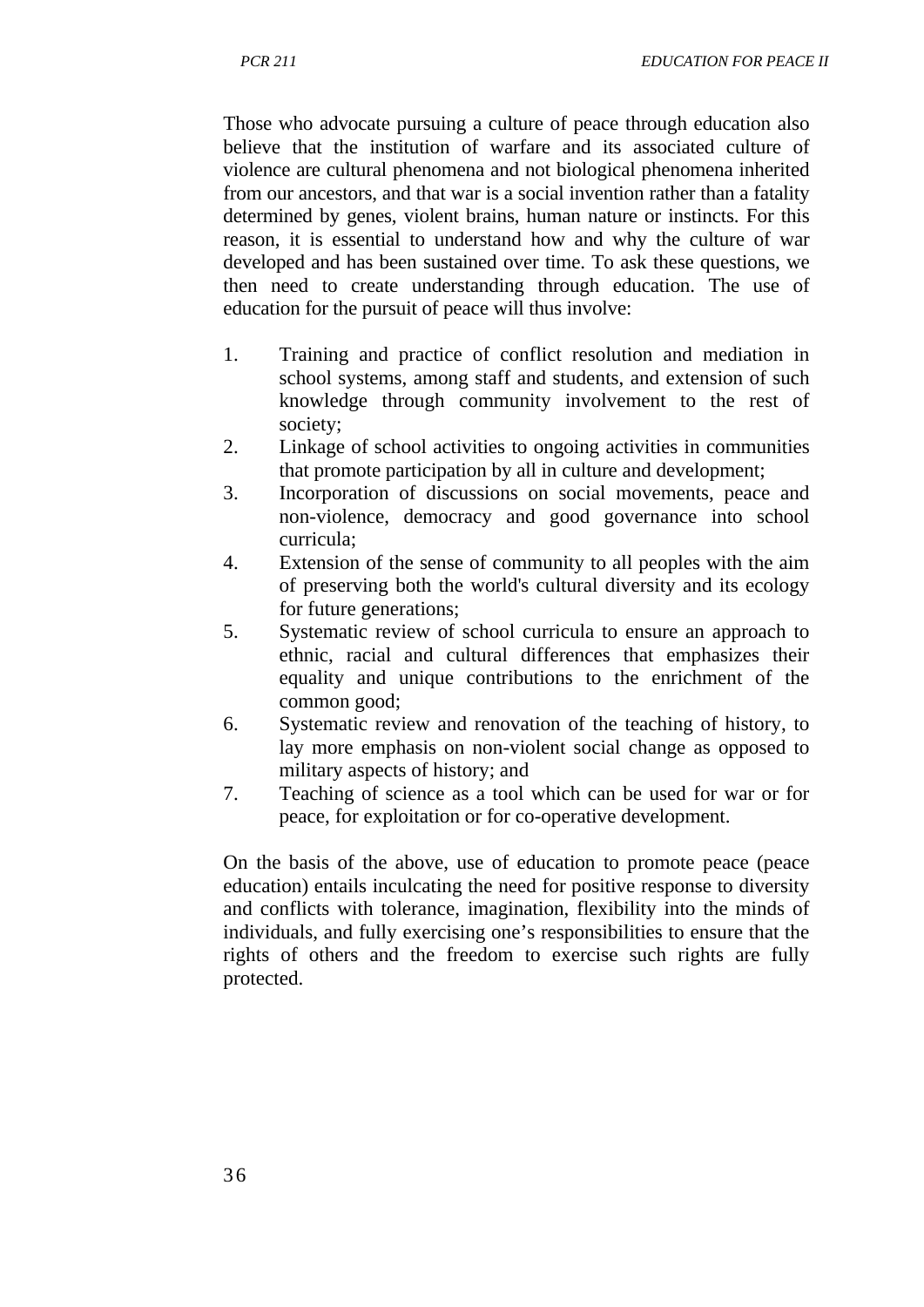## **3.3 Peace Education**

Peace education is a process of imparting specific skills, attitude and knowledge on people, thereby helping them to solve problems by building consensus, creating cultural awareness and showing empathy which is expected to build positive attitude about justice and respect for democracy. He further emphasizes that through peace education, individuals would understand the dynamics of social conflicts, warfare, conflicts resolution and peace.

Briefly put, the aim of peace education is for students to understand the nature and origins of violence and its effects on both victim and perpetrator; to create frameworks for achieving peaceful creative societies; to sharpen awareness about the existence of unpeaceful relationships between people and within and between nations; to investigate the causes of conflicts and violence embedded within perceptions, values and attitudes of individuals as well as within social and political structures of society; to encourage the search for alternative or possible nonviolent skills; and to equip children and adults with personal conflict resolution skills.

According to the peace education Working Group of the United Nations Children's Fund (UNICEF, 2004) peace education is "the process of promoting knowledge, skills and values that will bring about behavioural changes that will enable children, youths and adults to prevent conflict and overt and structural violence; to resolve conflict peacefully; and to create the conditions conducive for peace, whether at intrapersonal, interpersonal, inter-group, national or international level. Peace education therefore covers such topics as anti-racism, conflict resolution, multiculturalism, cross-cultural training and the cultivation of a generally peaceful outlook (Salmon 2002:7).

At the core of peace education is the consciousness and conscience of the human being. It seeks to develop persons with rational, ethical minds whose vision of the world and its inhabitants is that of unity. The values that animate this unity can be expressed in different cultural connotations according to varying modes of life, but the unity does not imply that there is one conceptual vision of this unity. Diversity and differences are a natural expression of this consciousness; however, peace remains the underlying value and the instrument by which this unity is achieved through interdependence.

Peace education is about empowering people with the skills, attitudes, and knowledge to build, maintain, and restore relationships at all levels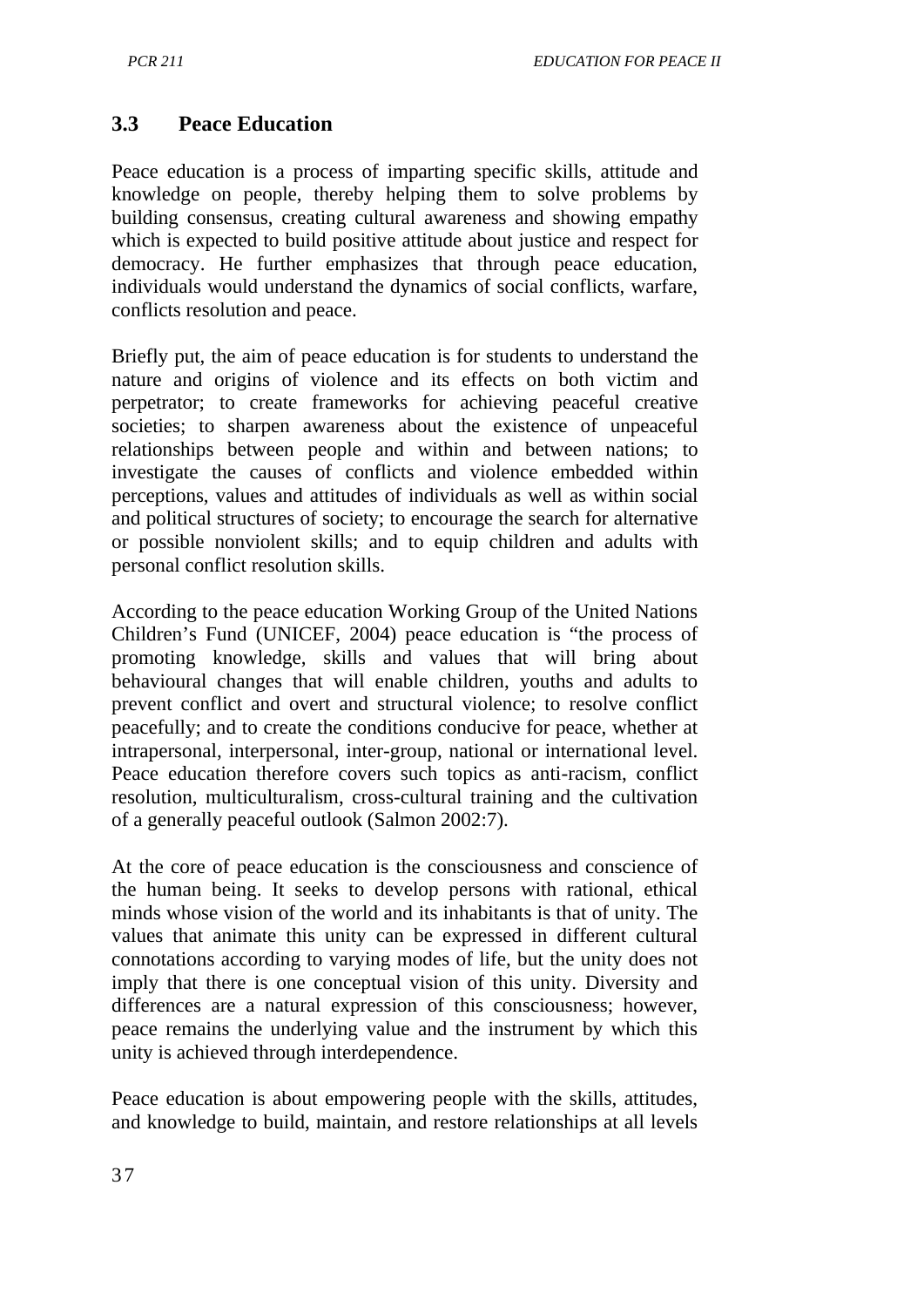of human interaction; to develop positive approaches towards dealing with conflicts from the personal to the international; to create safe environments, both physically and emotionally, that nurture each individual; to create a safe world based on justice and human rights; and to build a sustainable environment and protect it from exploitation and war. Peace education is based on a philosophy that teaches nonviolence, love, compassion, trust, fairness, cooperation and reverence for the human family and all life on planet earth.

### **3.4 The Role of Peace Educators**

Peace education is often described as a series of "teaching encounters" that draw from people their desire for peace, nonviolent alternatives for managing conflict, and skills for critical analysis of structural arrangements that produce and legalise injustice and inequality. Page (2008) therefore suggested that peace education be thought of as involving a number of tasks such as:

- 1. encouraging a commitment to peace as a settled disposition and enhancing the confidence of the individual as an individual agent of peace;
- 2. informing the student on the consequences of war and social injustice;
- 3. informing the student on the value of peaceful and just social structures and working to uphold or develop such social structures;
- 4. encouraging the student to leave the world and to imagine a peaceful future; and
- 5. caring for the student and encouraging the student to care for others.

Traditional distinctions in peace education are couched in terms of negative and positive peace. These distinctions can be seen in peace through strength which uses peacekeeping strategies to deter violence, peacemaking which helps disputants resolve their conflicts, and peacebuilding which tries to motivate students to want to be peaceful. Negative peace education tries to put out fires while positive peace education tries to stop fires (conflicts) from breaking out in the first place. Generally, people want immediate solutions to the problems of violence that they fear. Because peace education provides a long term solution, is not seen as necessary and is not grabbing the kind of support that conflict resolution which helps put out fires is getting.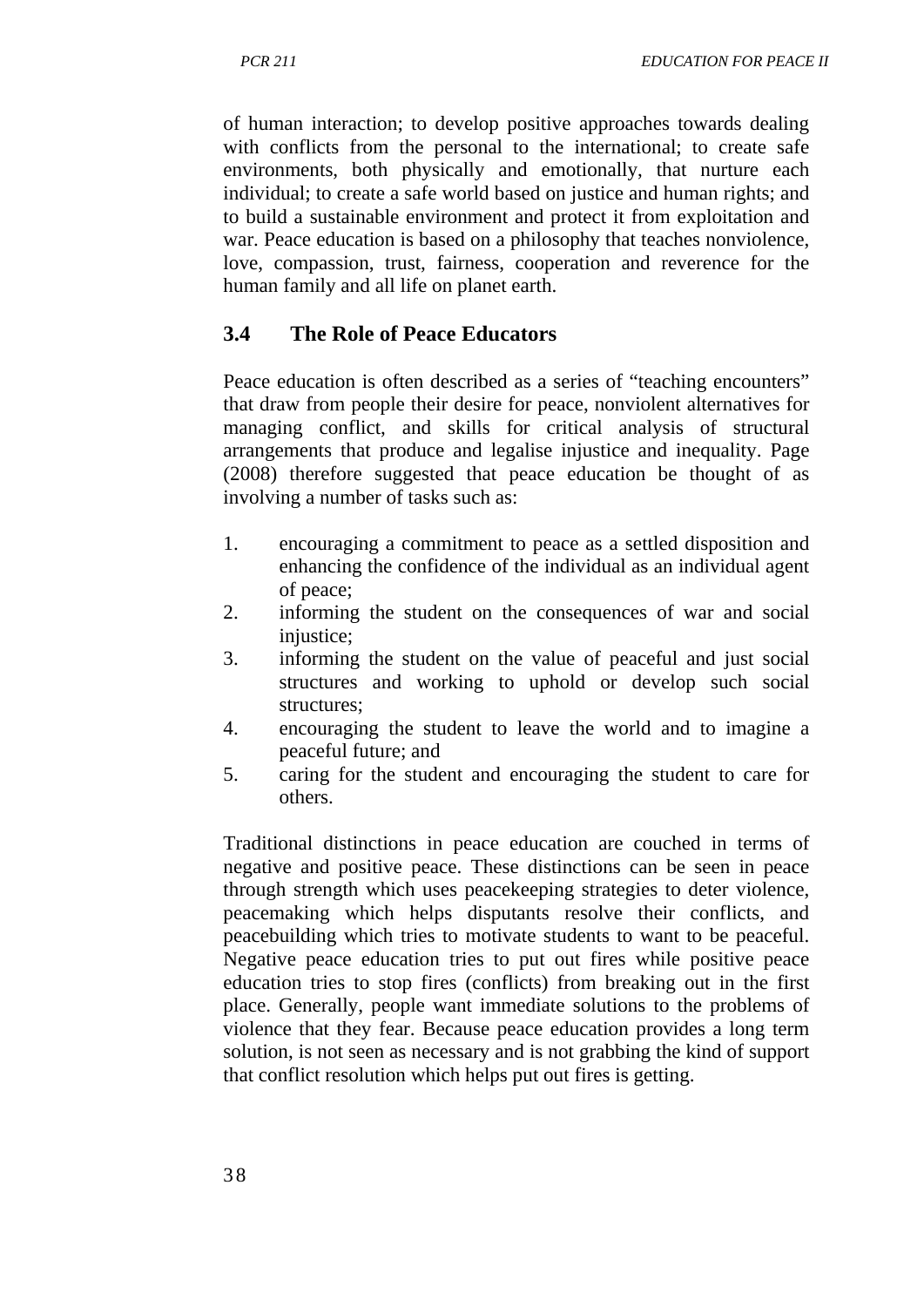Further distinctions in peace education come from the content of courses taught, the teachers style, and the skills that students learn in order to become peaceful people. Peace education content started out by discussing the causes of war and the attempts of international systems to avoid war. In Japan peace education was originally defined narrowly as 'anti-atomic bomb' education in line with their experience with the atomic bombs that were dropped on the cities of Hiroshima and Nagasaki. More recently, third world perspectives on the variability of war and its causes has led to a broadening of the notion of peace education to include the study of the origins of Japanese militarism. Peace educators around the world are dealing with other issues, e.g. structural violence, cultural violence, personal violence, racism, and environmental degradation.

Recent studies in the field that relate to the study of war places an emphasis upon developing a questioning attitude towards the violence of the status quo and a teaching style that relies upon a dialogue between teacher and pupil where both of them jointly seek alternatives to violence. Peace educators produce critical thinkers who question the emphasis upon the various forms of militarism found all around the world.

Peace educators seek to establish democratic classrooms that teach cooperation and promote positive self esteem among their students. Teachers serve as peaceful role models to help to counteract images of violent behaviour young people receive through popular culture (Video, Internet, Games, Music etc) and in their homes. Their teaching style will normally adjust to the developmental needs of their pupils, respecting the various identities and concerns about violence that students bring to the classroom.

Educators contribute to making a peaceful person by building in their students a certain orientation towards peaceful values, beliefs, and behaviours. A peaceful person should display a certain 'groundedness' that implies not being in a constant state of anger and frustration. It is also the teacher's work to build the student's capacity in social skills and democratic participation.

The skills that peace educators often focus on teaching include verbal and non-verbal communication, active listening, understanding and management of different perspectives, cooperation, joint problem solving, critical thinking, decision making, conflict resolution, and social responsibility.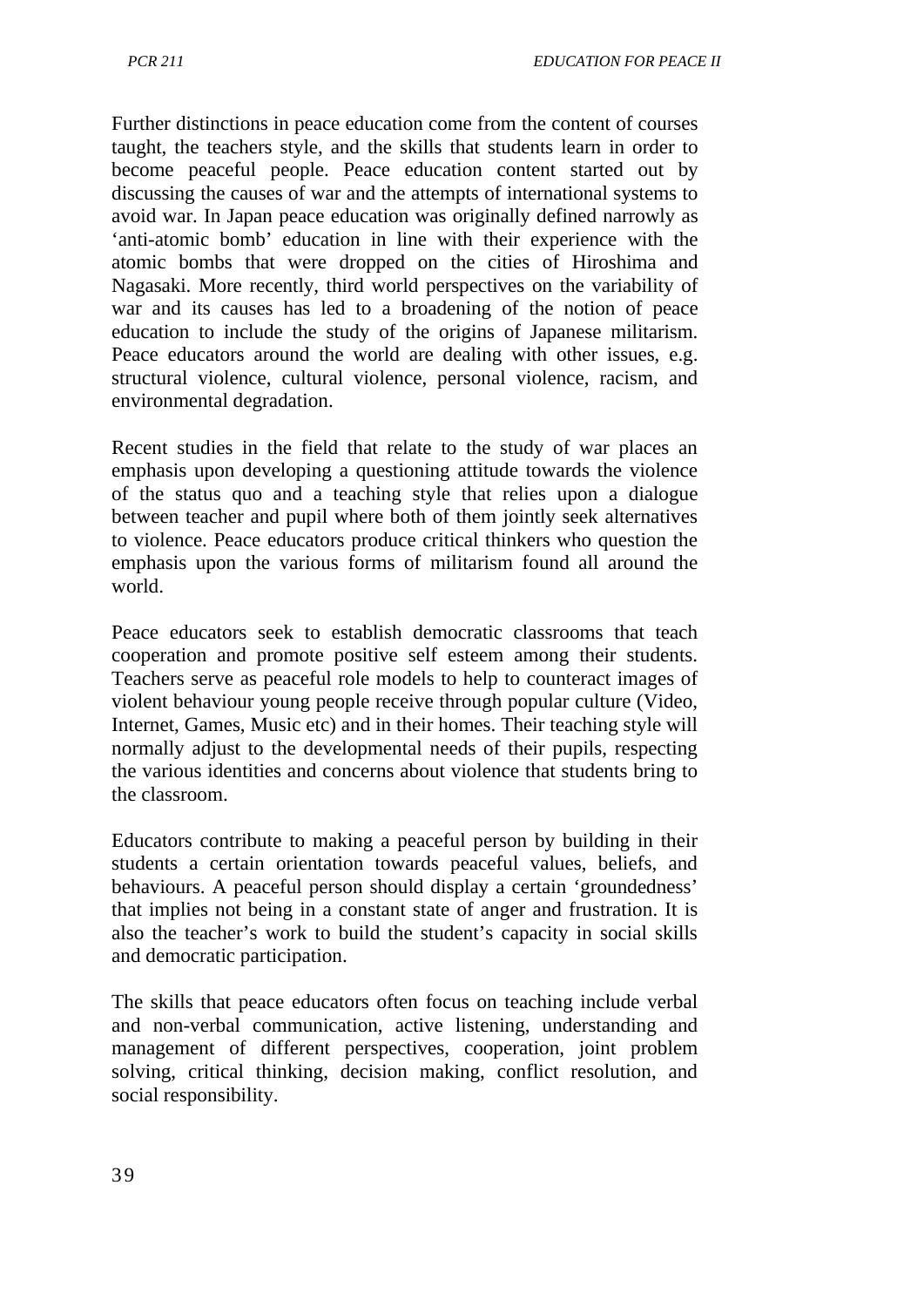## **4.0 CONCLUSION**

In this unit, we have examined the history of education in terms of how it developed over the ages, the various ways in which humans educate their members in culture and survival skills, the meaning of peace and its connection to education, and how formal, non-formal and informal education could effectively serve the purpose of peace in human societies.

## **5.0 SUMMARY**

Peace can be built outside of classrooms and formal education settings. Whenever we reflect on the nature of peace, it is usually in relation to considerations of the factors that bring about its absence or loss including such critical issues like insecurity, social injustice, economic inequality, political and religious radicalism, and acute nationalism. Education can assist mankind to overcome the attitudes and practices in our culture that threaten peace in our society.

#### **6.0 TUTOR-MARKED ASSIGNMENT**

- 1. Why is education important to the development of human culture?
- 2. Identify the various stages in the emergence of education.
- 3. What is peace and how does education promote it? What activities become necessary if we are serious about using education to promote peace?

#### **7.0 REFERENCES/FURTHER READING**

Aronson, E. (1995). The Social Animal (7th ed.). New York: Freeman.

- Assefa, H., 1996, 'Peace and reconciliation as a paradigm: A philosophy of peace and its implications for conflict, governance and economic growth in Africa'. In: Assefa &
- Boutros-Boutros Ghali, 'An Agenda for Peace, Preventive diplomacy, Peacemaking and Peace-keeping'; Report of the Secretary-General pursuant to the statement adopted by the Publishing Summit Meeting of the Security Council on 31 January 1992.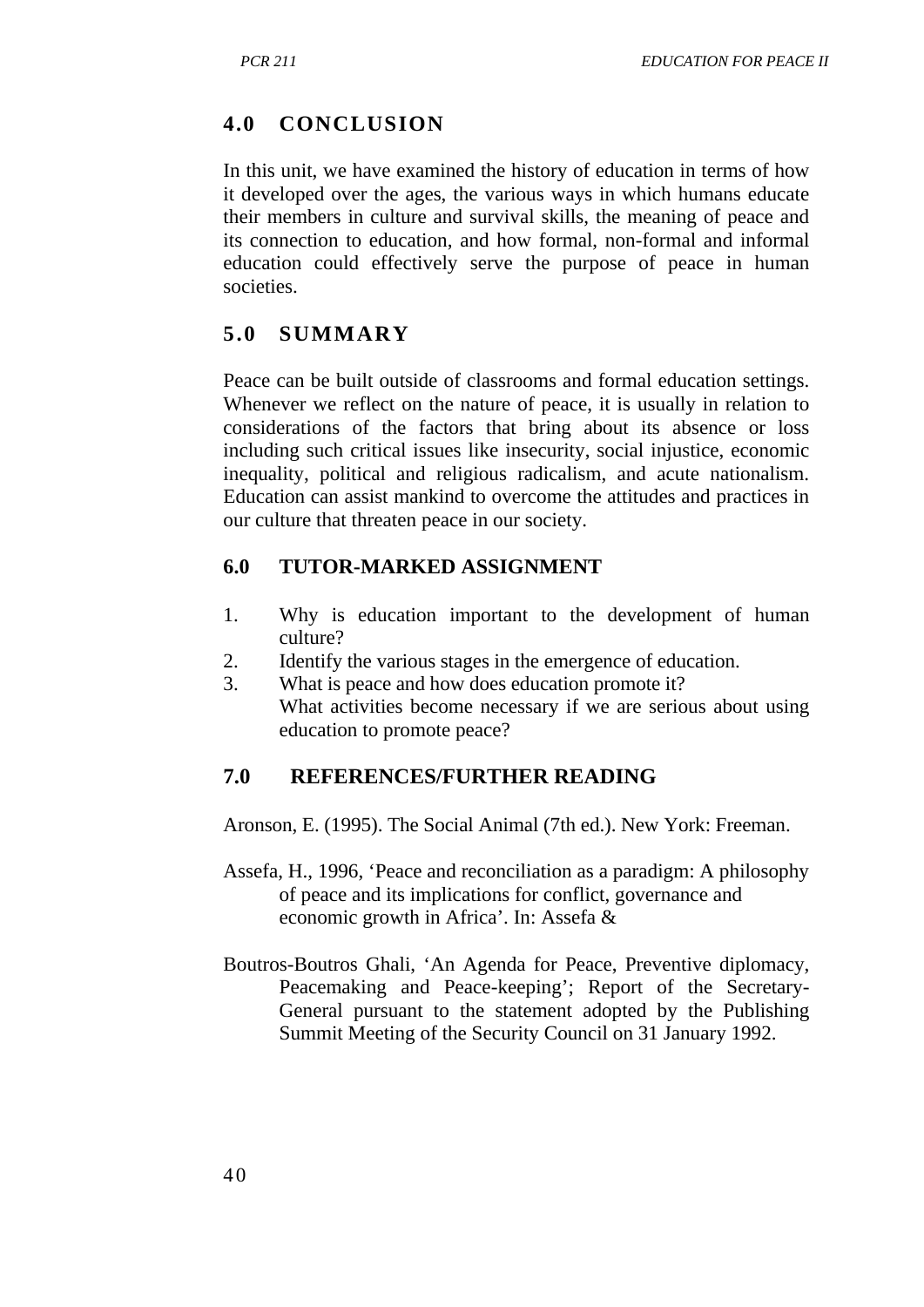- Broodryk, J. (2006): "Ubuntu African life **coping skills:** theory and practice". Conference Paper delivered at the Recreation Linkages between Theory and Praxis in Educational Leadership Conference, South Africa organized by the Commonwealth Council for Educational Administration and Management (CCEAM)
- Burton, J.W. (1990), Conflict: Human Needs Theory, New York: St. Martin's Press.
- Christie, D. J., Wagner, R. V., & Winter, D. A. (Eds.). (2001). Peace, Conflict, and Violence: Peace Psychology for the 21st Century. Englewood Cliffs, New Jersey: Prentice-Hall.
- Coser, L.A. (1956), The Functions of Social Conflict, Free Press, New York and Collier-Macmillan, London.
- Deutsch, M. (1973), The Resolution of Conflict: Constructive and Destructive Processes, New Haven (Connecticut): Yale University Press.
- Egan, E. (1999), Peace Be with You: Justified Warfare or the Way of Nonviolence. Maryknoll, NY: Orbis.
- Gluckman, H.M., 1955, Custom and conflict in Africa, London: Oxford University Press.
- Lund M. S, (1997), Preventing and Mitigating Violent Conflicts: A Revised Guide for Practitioners; Washington DC: Creative Associates Intl.
- Mahoney, M. J. (1990), Human Change Processes; New York: Basic Books
- Monga, C., 1998, The anthropology of anger: The civil society and democracy in Africa, Boulder: Lynne Rienner Publishers.
- Wachira eds., Peacemaking and democratisation in Africa: Theoretical perspectives and church initiatives, Nairobi: East African Educational Publishers, pp. 42-71.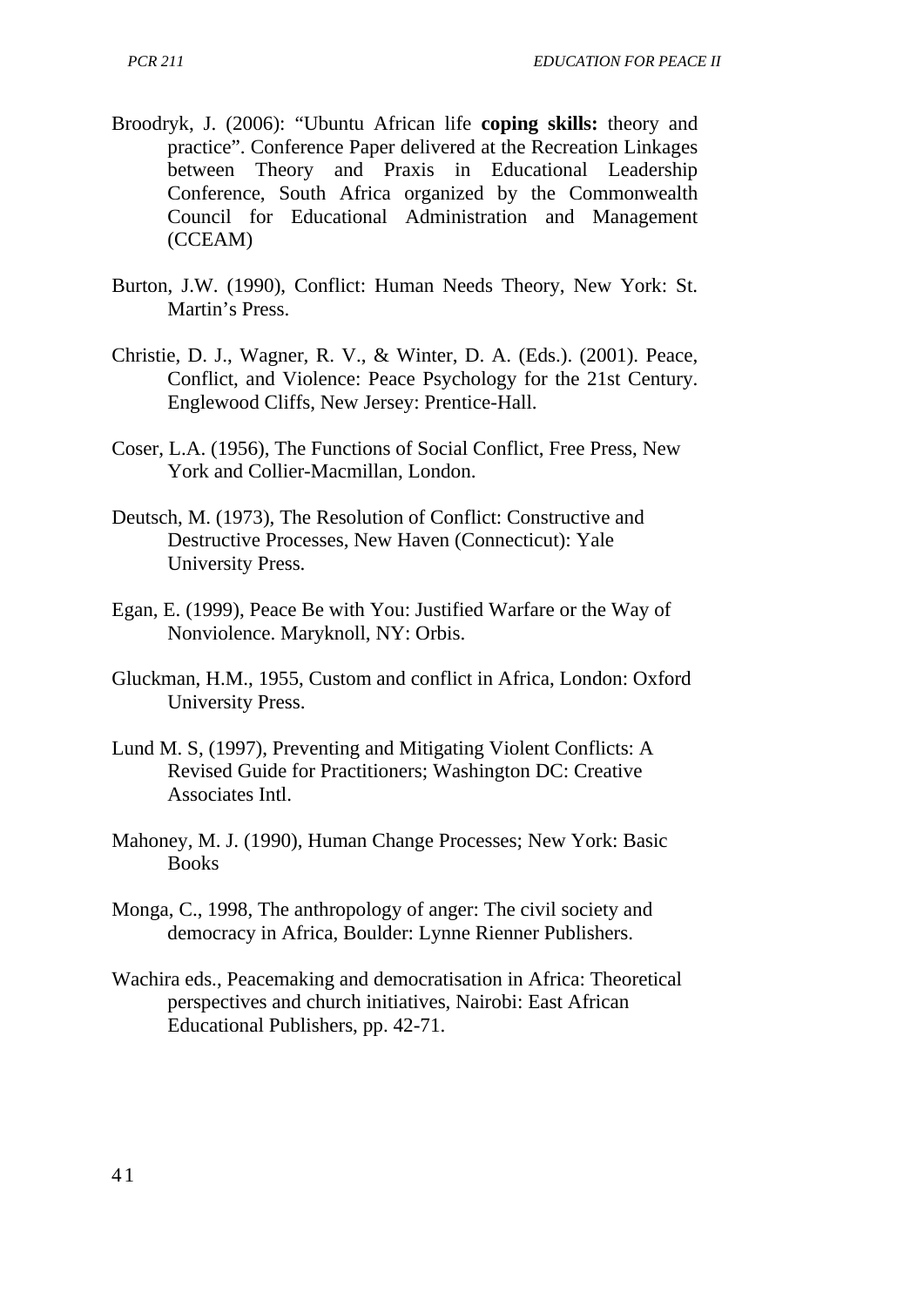# **UNIT 4 VALUES AND EDUCATION FOR PEACE**

### **CONTENTS**

- 1.0 Introduction
- 2.0 Objectives<br>3.0 Main Cont
- Main Content
	- 3.1 Necessity of Values Education
	- 3.2 Values and UNESCO's Framework on Education for Peace
	- 3.3 Values and Support for Peace Education
	- 3.4 The Role of Higher Education
- 4.0 Conclusion
- 5.0 Summary
- 6.0 Tutor-Marked Assignment
- 7.0 References/Further Reading

# **1.0 INTRODUCTION**

The twentieth century was a hundred years that is marked by extreme forms of violence. The violence has to do with the values that dominated world politics at that time especially negative values such as greed, cynicism, and a false sense of moral superiority on the part of the superpowers of that era. Rather than continuing in this track, humankind has strove to discard these negative and archaic values and to replace them with generosity, tolerance, and faith in humanity itself. Our values determine our priorities, and on the long run, our actions. Moving from violence to peace will only be possible if humans change the values that make violence attractive. Positive values would bring about more solidarity, faith, compassion, honesty, transparency; and less hypocrisy, corruption, cynicism, and selfishness.

# **2.0 OBJECTIVES**

At the end of this Unit, the student would be able to:

- understand the meaning of values
- appreciate its relationship to education
- identify values that promote peacefulness and those that negate it
- appreciate how Higher education can contribute to the search for global peace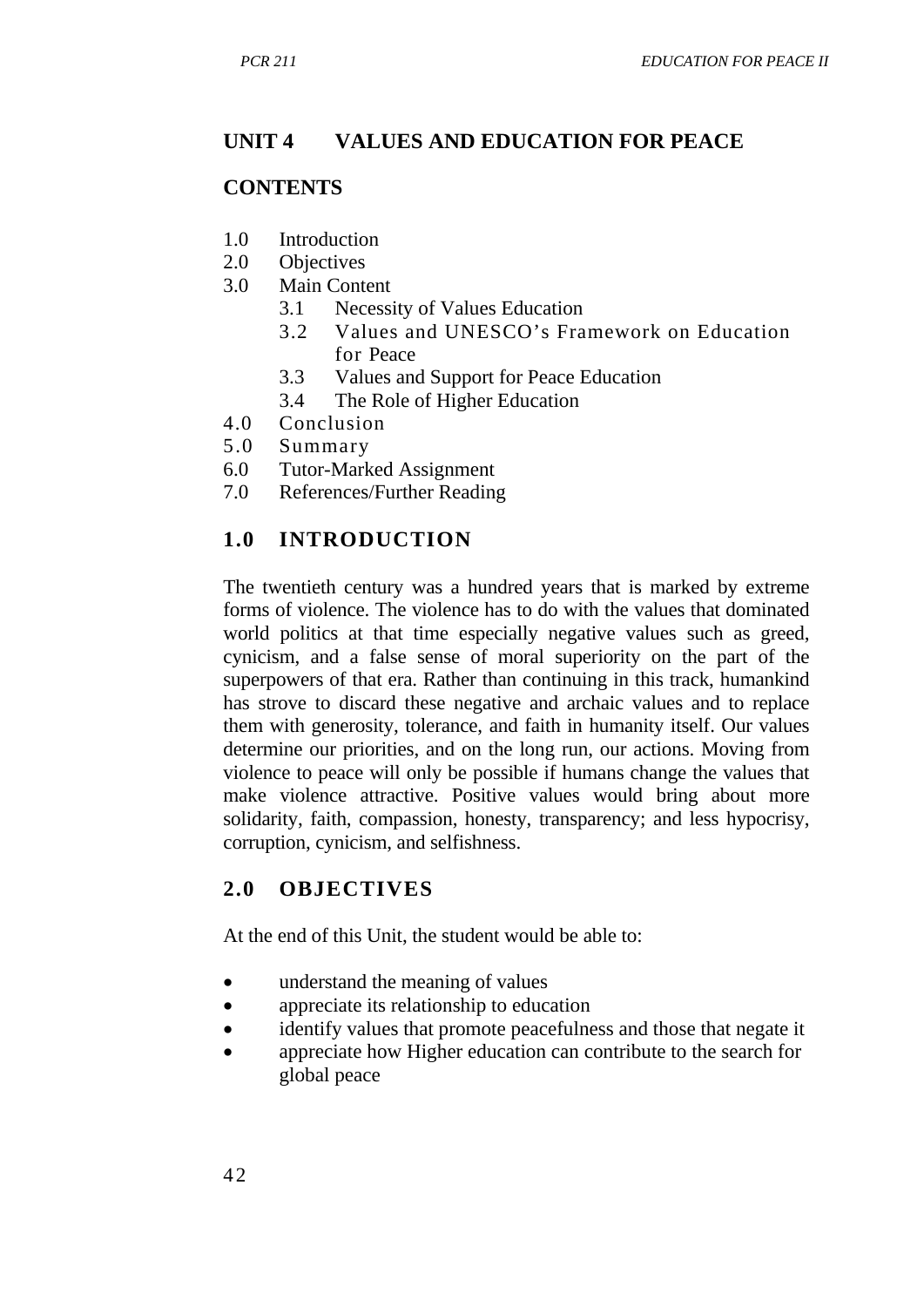## **3.0 MAIN CONTENT**

#### **3.1 Necessity of Values Education**

The First World War of 1914-1918 demonstrated how great the level of distrust and intolerance among the nations of the world is. In the unstable peace of the 1920s and 1930s, national leaders and peace advocates began the first tentative steps towards global co-operation and peaceful coexistence. It was felt even at that time that in order to drive home the importance of preaching the message of peace, there was a need for a school which would cater for children with a diversity of languages and culture and prepare them for higher education in their home countries.

In 1924, the first international school, the International School of Geneva was founded by a group of parents predominantly from the League of Nations and the International Labour Office. Motivated by a belief in the objectives of both organizations, the parents wanted a school which would give the child a complete and rounded view of the world; knowledge and understanding; the love and the desire for peace; and the feeling of the brotherhood of man.

Many other international schools emerged from 1924, initially for the utilitarian purpose of working for a better world and sowing the seeds of peaceful coexistence and in pursuit of the international understanding that peace should be nurtured and developed in the hearts of young people so that they will mature into the idea that peace is a necessity for continued human existence.

While the focus on human virtues and spiritual truths originated from philosophers, religious thinkers and teachers, the concept of human values became the subject of study by social psychologists, anthropologists and educators in the last decades of the 1900's. The development of the contemporary values theory may be viewed as a step towards the professionalization of values development as a discipline in the social and behavioral sciences that focus on the scientific study of human behavior and its underlying motivations.

Studies on identification and listing of universally shared values and group values; world views and consciousness shifts; classifications of values into instrumental and terminal; dominant, core and supporting; themes and clusters; values development theories such as values clarification, moral development, hierarchy of values as needs and motivations of human behavior, paved the way to the development of a values education program.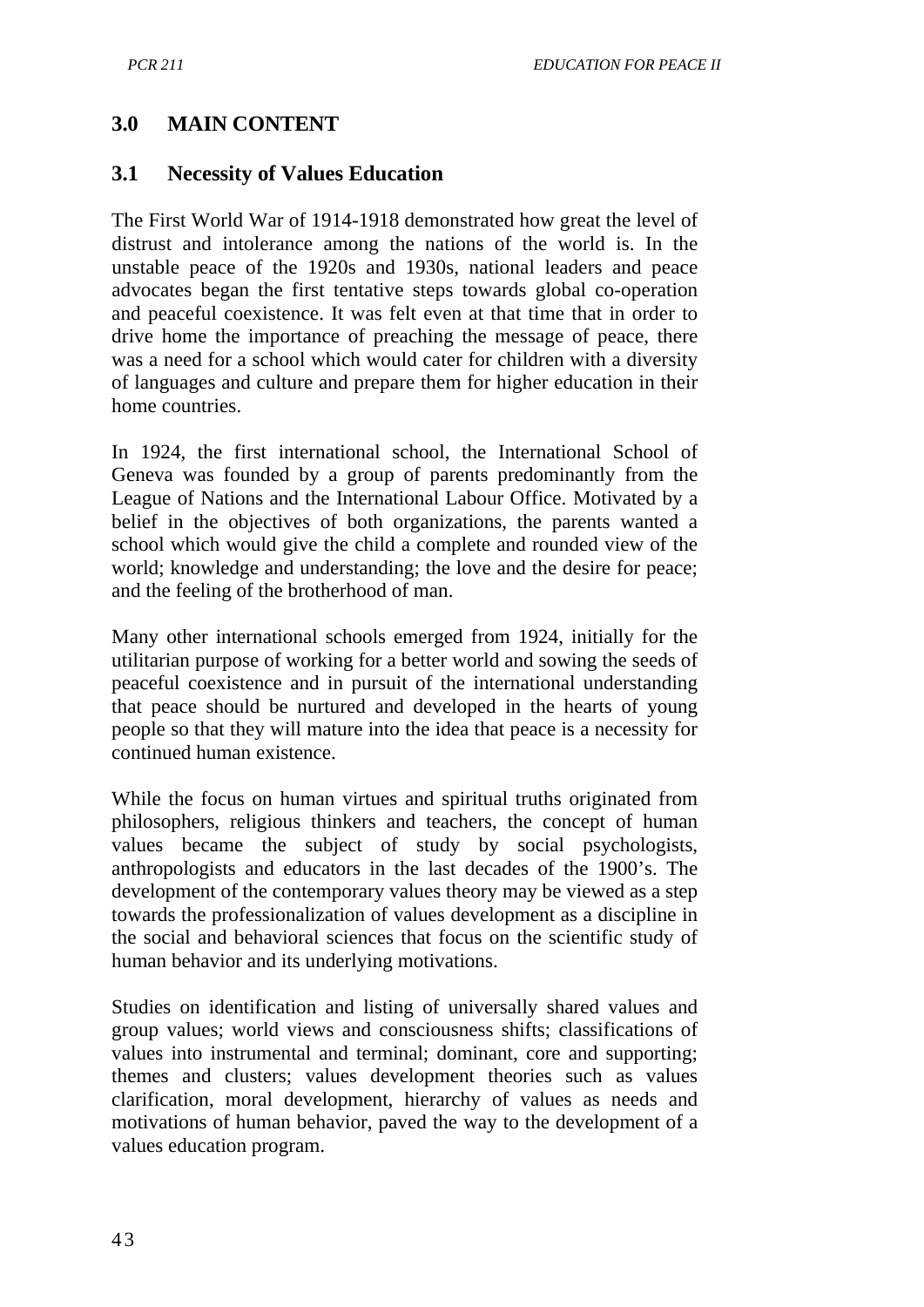In 1990, the *Jomtien Declaration of Education for All* defined basic education as the fundamental knowledges, values and attitudes, skills and competencies needed for an individual to survive, to live and work in dignity, and to continue learning. The *2000 Dakar Framework of Action* is committed to improving all aspects of the quality of education and ensuring excellence of all, through diversification of contents and methods, and the promotion of universally shared values. The global educational community also declared in the UNESCO medium-term plan of 1992-1998 that values education should be an integral part of basic education.

After the signing of the 1994 *Geneva Declaration and Framework for Action on Education for Peace,* the UNESCO-Asia-Pacific Network for International Education and Values Education, began to fund the writing of sourcebooks and the training of teachers for education on the values of peace, human rights, democracy and sustainable development, as well as on the valuing process. This is well captured by the declaration of year 2000 as the International Year of a Culture of Peace by the UN. According to the body, a culture of peace is the "set of values, attitudes, modes of behaviour and ways of life that reflect and inspire respect for life and all human rights." This is followed by rejection of violence and devotion to the principles of freedom, justice, democracy, tolerance, cooperation, pluralism, dialogue and understanding among diverse groups of peoples (Article 1).

The Delors Commission's 1996 Report to UNESCO titled *'Learning: The Treasure Within'* highlighted the challenges posed by our rapidly changing world and the major tensions that we face as a global community. It proposed a new educational paradigm of Lifelong Education—learning how to learn, based on the four pillars of education: learning to know, learning to do, learning to live together and learning to be—as the master key to meeting the challenges of the century and concluded that education should be viewed as an important tool for personal and social development, as well as an instrument for peace and tolerance, non-violence and promotion of understanding among the nations of the world.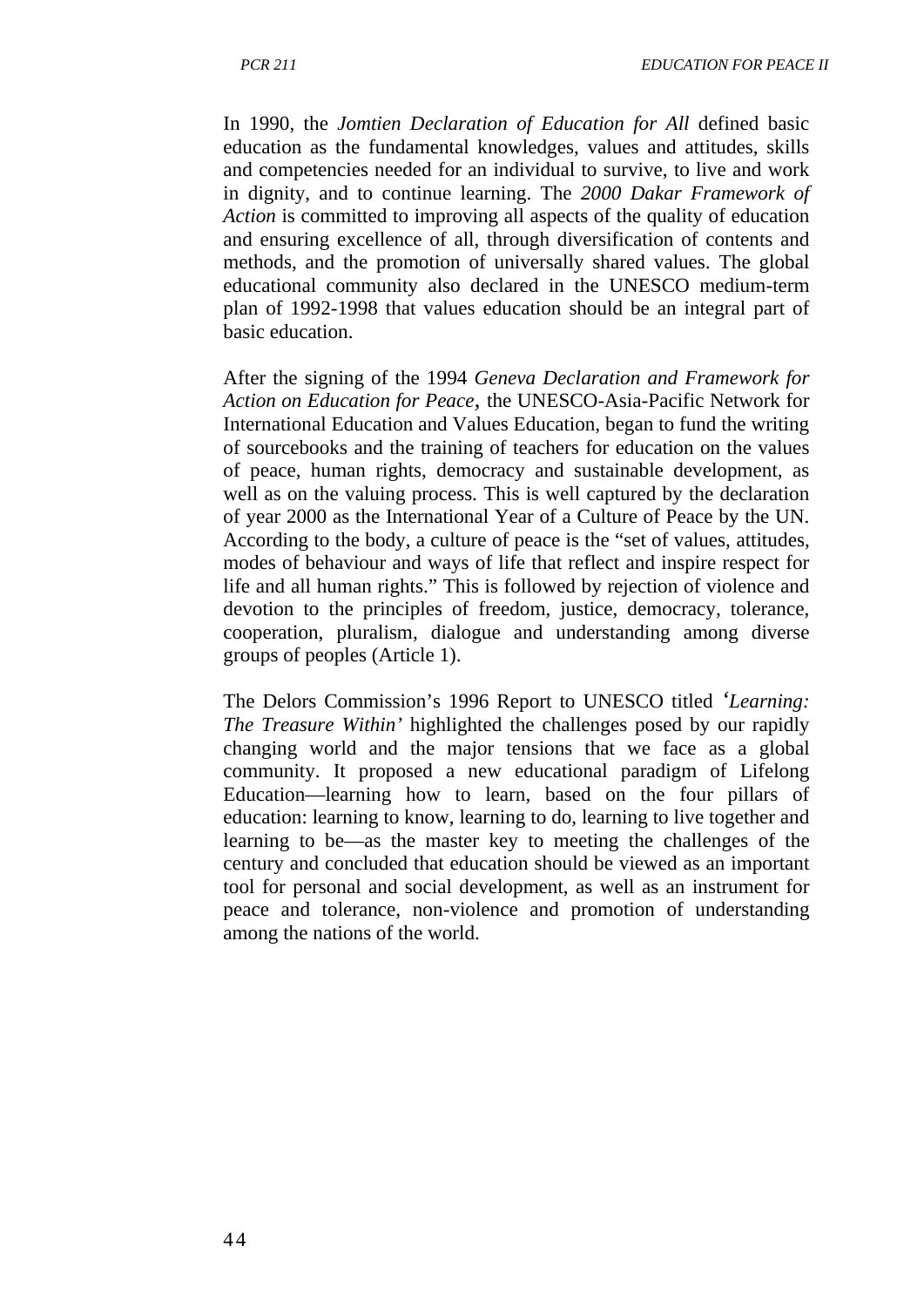## **3.2 Values and Unesco's Framework on Education for Peace**

In principle, the Universal Declaration on Human Rights which was adopted by the General Assembly of the United Nations on December 10, 1948 is a non-binding instrument. However, since the adoption Article 26 of the Declaration deals with the right to education, it has gained wide approval and acceptance. Paragraph 2 stipulates the aims of education and reads: "Education shall be directed to the full development of the human personality and to the strengthening of respect for human rights and fundamental freedoms. It shall promote understanding, tolerance and friendship among all nations, racial or religious groups, and shall further the activities of the United Nations for the maintenance of peace".

Some elements in the paragraph such as those relating to *the full development of the human personality and the promotion of understanding, tolerance and friendship among people* are important from the perspective of education for peace. Since 1948, this clause has been cited and elaborated many times in other international human rights documents, such as treaties and recommendations. Some of these texts have a universal scope and were drafted within the framework of the United Nations and UNESCO.

The UNESCO Declaration and Integrated Framework for Action on Education for Peace, Human Rights and Democracy was the outcome of the 44th session on the International Conference on Education that took place in 1995. The declaration, reflected the need to remove obstacles to peace such as "violence, racism, xenophobia, aggressive nationalism", as well as human rights violations, religious intolerance, and the wide gap between the rich and the poor. The declaration stressed the importance of education in the development of individuals who will promote peace, human rights and democracy (UNESCO, 1995:4).

The framework envisages that as one of the comprehensive strategies for achieving a culture of peace, education must cover a diverse range of human interests and perspectives; it must involve educational partners, and it must utilize administrative modes that allow for greater autonomy. In addition, education must be continuous and consistent, implemented locally, nationally and internationally and include proper resources. It also envisages that the content of education should include education for citizenship at an international level and address the conditions necessary for the construction of peace, including conflict resolution, human rights, democracy, an end toracism, and the elimination of sexism.

According to the framework, "the ultimate goal of education for peace, human rights and democracy is that every individual should develop a sense of universal values and types of behavior on which a culture of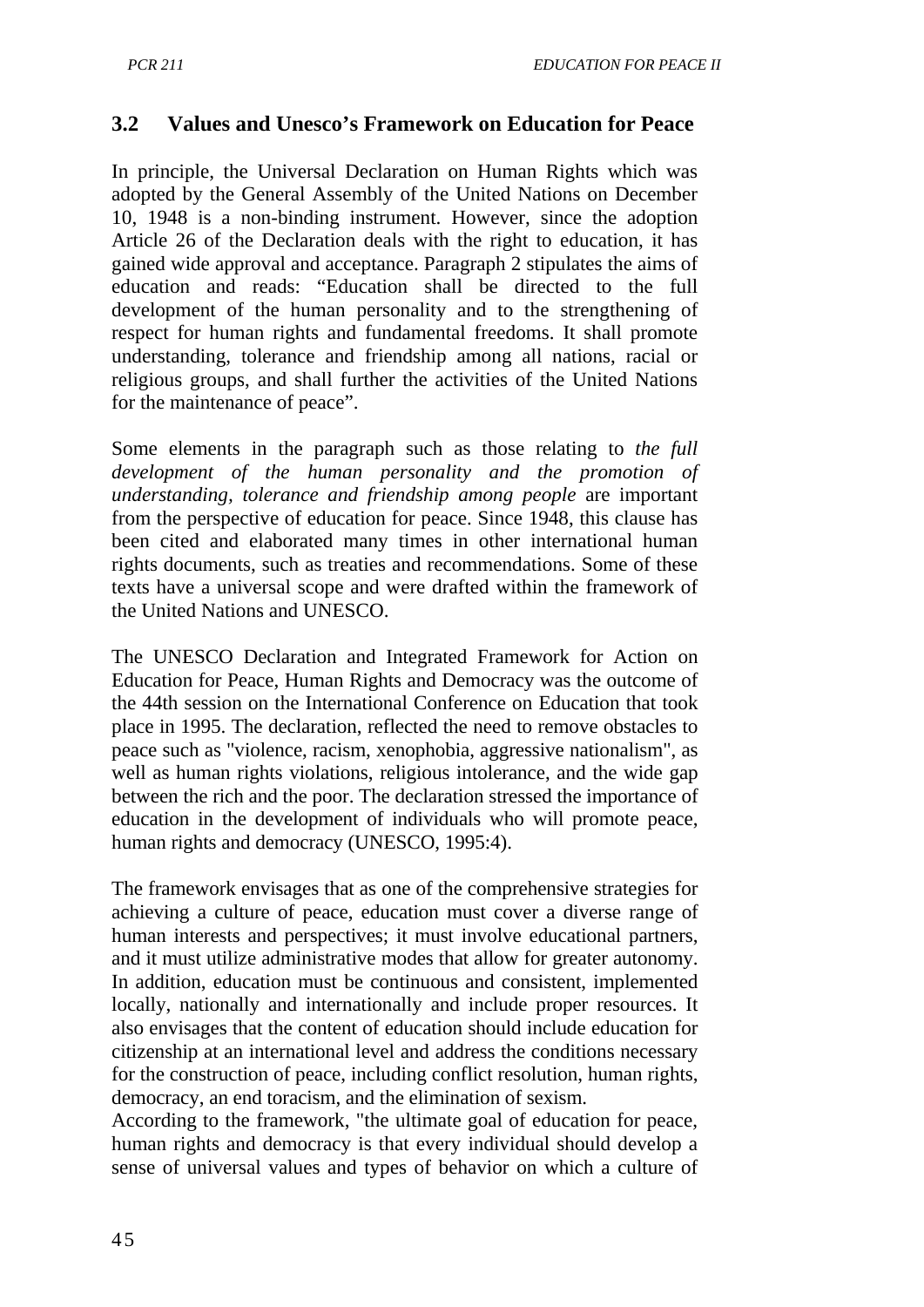peace is predicated" because it is "possible to identify even in different socio-cultural contexts values that are likely to be universally recognized" (p. 9).

Peace education utilizes a broad definition of violence which includes war, physical abuse, emotional abuse, torture, killings, oppression and exploitation. To further distinguish between types of violence, peace researcher Johann Galtung developed the concepts of direct violence, structural violence, and cultural violence. Examples of direct violence are: war, torture, fighting, armed violence, as well as physical and emotional abuse. Although it began as a study of the causes of war and its prevention, peace education has developed into the study of violence in all its manifestations. It seeks to educate people to replace a preference for war with a preference for peace at both the structural and individual levels.

The content and the methodology of peace education thus promote free learning environments, open inquiry and significant learner participation. Peace educators therefore endorse the power of education as a means of transforming society. By creating an awareness of the links between structural violence and direct violence, these educators strive to make way for a peaceful future.

### **3.3 Values and Support for Peace Education**

Understanding and support for peace education has become very necessary. Although general acknowledgement that the world is in crisis stems from a long history of structural violence, peace educators have long recognized that popular support for peace education arises from an attempt to avoid further economic, social and environmental crises and the more direct threats to national and economic security. The relevance of peace education derives not just from its focus on outbreaks of violence in the form of war, terrorism, human rights abuses and so on, but also because it attempts to address long-standing and chronic threats to human security.

Peace education is holistic and transformative. As a multi-disciplinary field of study, peace education encourages people to seek long-term responses to conflict in order to create more just and sustainable futures (Hicks, 1988). This is why Reardon stated that education for peace is "education for the long haul and for ongoing struggle" (Reardon, 1988:47). By promoting the development of skills on how to cooperate and resolve conflict non-violently, peace education functions to promote the development of a global consciousness that will enable us to function as global citizens and to transform the present human condition that is characterized by violence by changing the structures of society. The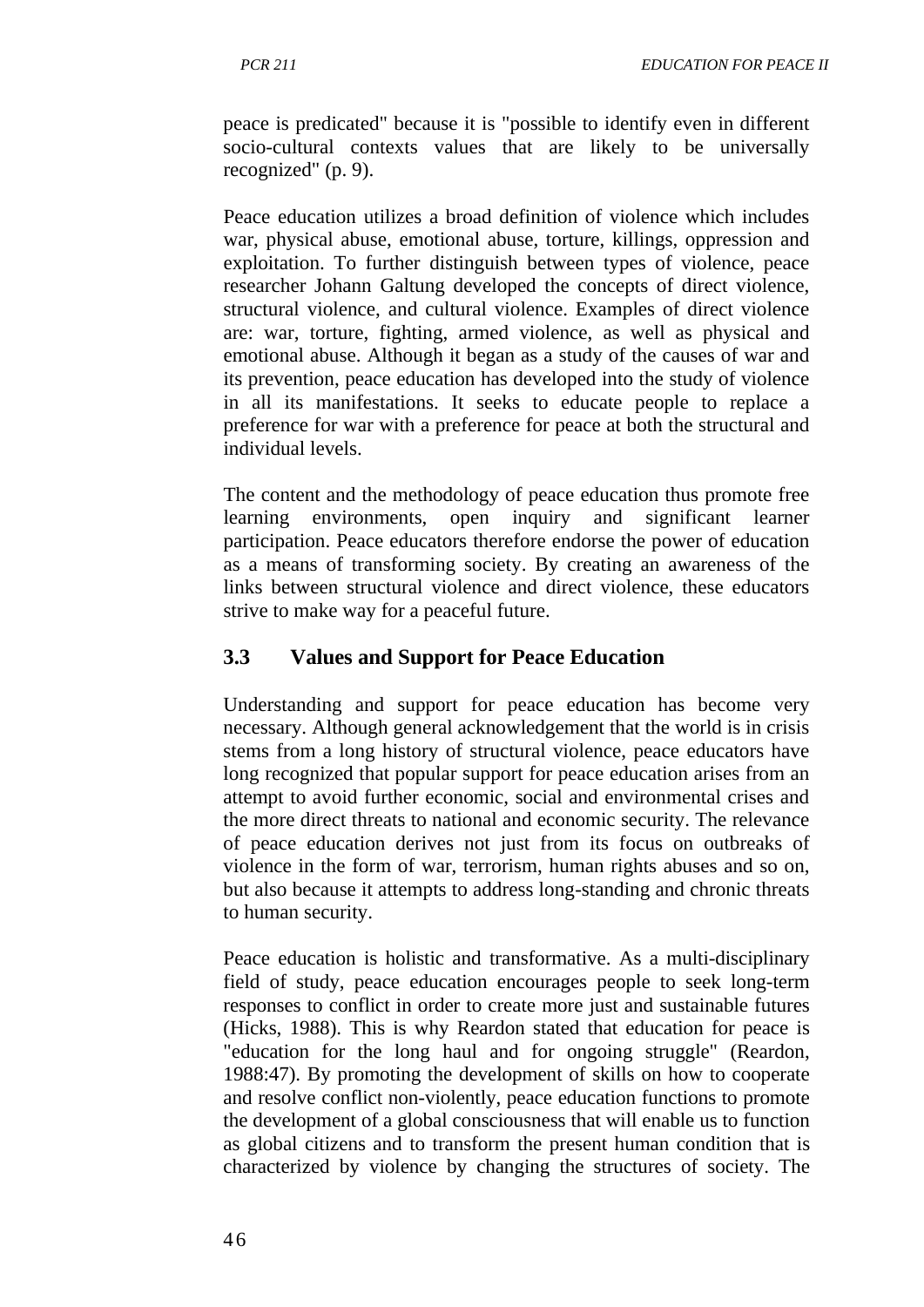*PCR 211 EDUCATION FOR PEACE II*

concept of peace education incorporates a variety of knowledge, skills and attitudes for interpreting ideas as well as developing deep and participatory capacities for applying knowledge to overcome problems and achieve possibilities (Reardon, 1999). Peace education emphasizes raising the consciousness of learners as a means for bringing about social change. Raising of consciousness may involve learning to perceive social, political and economic contradictions and taking action against oppressive elements of reality. According to Freire (1970: 51), this awareness is necessary because "as long as the oppressed remain unaware of the causes of their condition, they fatalistically 'accept' their exploitation".

Because of its radical nature, peace education has generated resistance because those in power want to preserve the status quo, and they are keen to utilize education for that purpose. However, steady progress is being made and gradual acceptance of peace education can be seen in many countries. A survey of different peace education applications by Bar-Tal (2000) shows a variety of formats, objectives, settings and designs. Peace education initiatives are linked to popular education, efforts that are focused on conflict resolution and democracy education, programs that address intercultural understanding and projects that deal with disarmament and anti-war education. In each setting, peace education does not function as a tool for brainwashing the people; instead, it reflects the peculiar needs and desires of the local population. In view of the various crises that trouble Africa, including hunger, malnutrition, absence of social services, state failure, state weakness and state collapse, widespread violence and corruption, peace education should be seen as a basic necessity. Specific programmes on conflict resolution and peace advocacy should be targeted at children, families, schools and communities in line with the specific problems that are present in each locality. There are a few examples within West Africa. For instance, the *Concerned Youth for Peace in Sierra Leone*  formed in 1996 by young men and women who believe in the promotion of international co-operation and peaceful solution of conflicts strives to unite organizations and individuals committed to the peace process through educational programming, materials, and a sharing of ideas and resources while a similar non-formal youth program in Nigeria utilizes music and drama to promote peaceful interaction and personal understanding among youths.

### **3.4 The Role of Higher Institutions in Values Education**

Higher education has an essential role to play in the achievement of the goals of education for peace. As centers for research and development of new ideas, colleges and universities have great potential for finding creative solutions to the most challenging problems facing humanity in the fields of development, disarmament, conflict resolution, politics and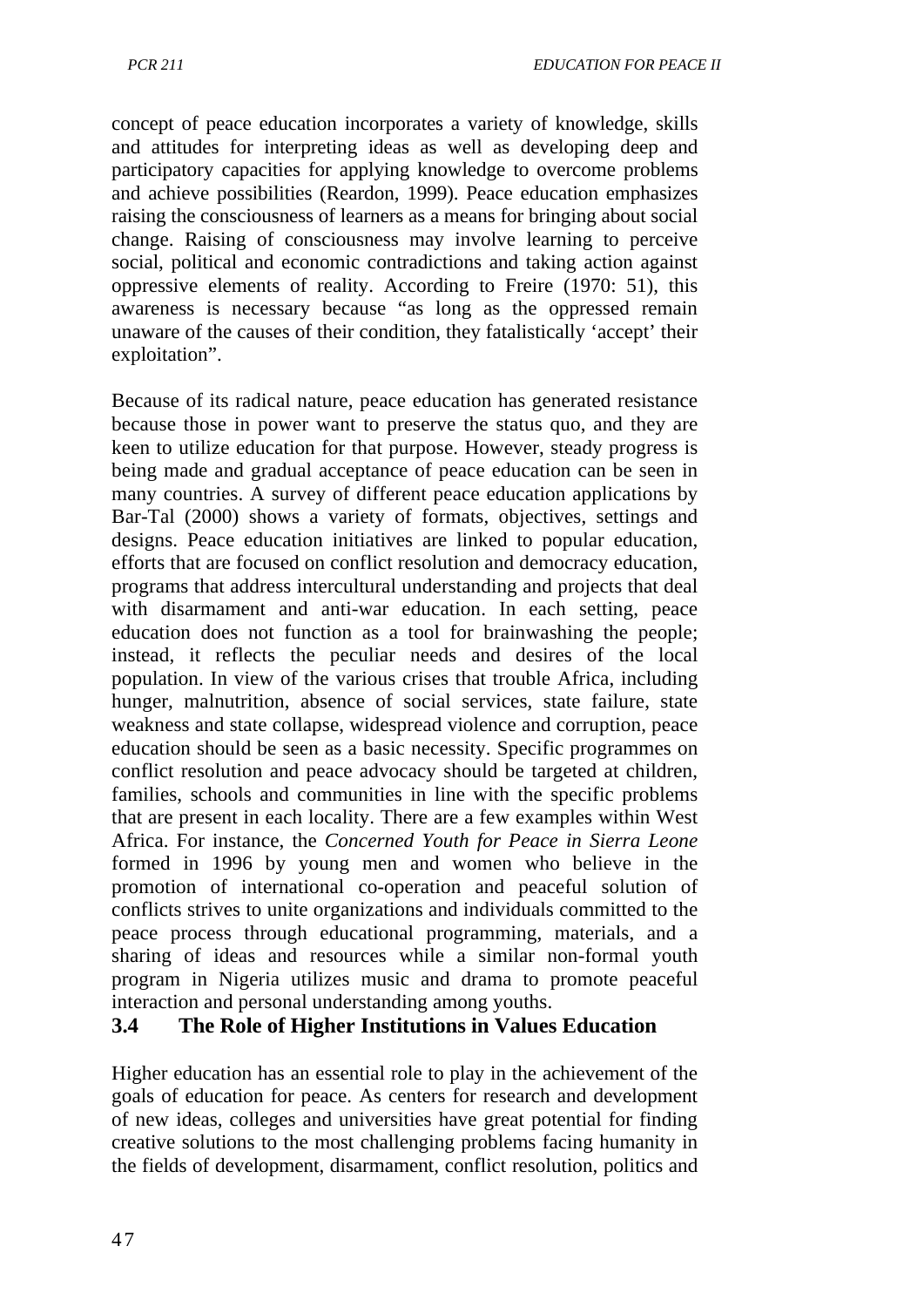economics. Institutions of higher learning served as the catalysts for most of the positive development in the world during the last millennium, and there is no reason why they should not continue to do Colleges and universities have a duty to educate political and community leaders. It is a fact that a majority of the political, economic, business and social leaders in the world have college degrees. Institutions of higher learning should therefore spend some time in examining the type of leadership they encourage among their students, and create well thought-out principles and guidelines for this important aspect of the education they offer. In this category is the required study of ethics, encouragement of community service, and regular discussions of the meaning and demands of leadership within each department, faculty, and the students themselves. Higher education needs, therefore, to involve students in a real search for the essence of principled leadership.

Another way that colleges and universities can contribute to justice and peace in the world is by reaching out to non-traditional students and those from other countries, who have much to offer in terms of life experience and much to gain from formal education. Academic institutions must not distance themselves from practical, every-day realities. Rather, they must creatively engage with both their local communities and the international community.

All human beings have it within their power to do something that will secure the peace. The poets must write peace, the politicians must legislate about peace. Soldiers and militants must lay down their weapons. The teachers must pass the legacy of peace to our school children, and parents must lead by the example they set at home. The hope of the world is in children, but this does not mean that we should leave the activities that could promote a better future until tomorrow. The future begins today, with us, in our hearts and in our homes.

Peace is created when people come together; therefore, the more we allow ourselves to be touched by the troubling realities of our day and get involved in finding solutions, the more achievable peace will be. A diverse student body can add a great deal of richness to the educational experience. Everyone who graduates from an institution of higher learning should be able to say that they have had conversations with someone of a different race, someone who speaks a different language, someone of a different religion, and someone whose political views is different from their own. Ideally, some of these conversations will turn into friendships and become the basis for the building of bridges between people of different backgrounds and life experiences. In the same way that bridges and highways connect us physically, bridges of friendship and understanding should connect us in spirit. It is these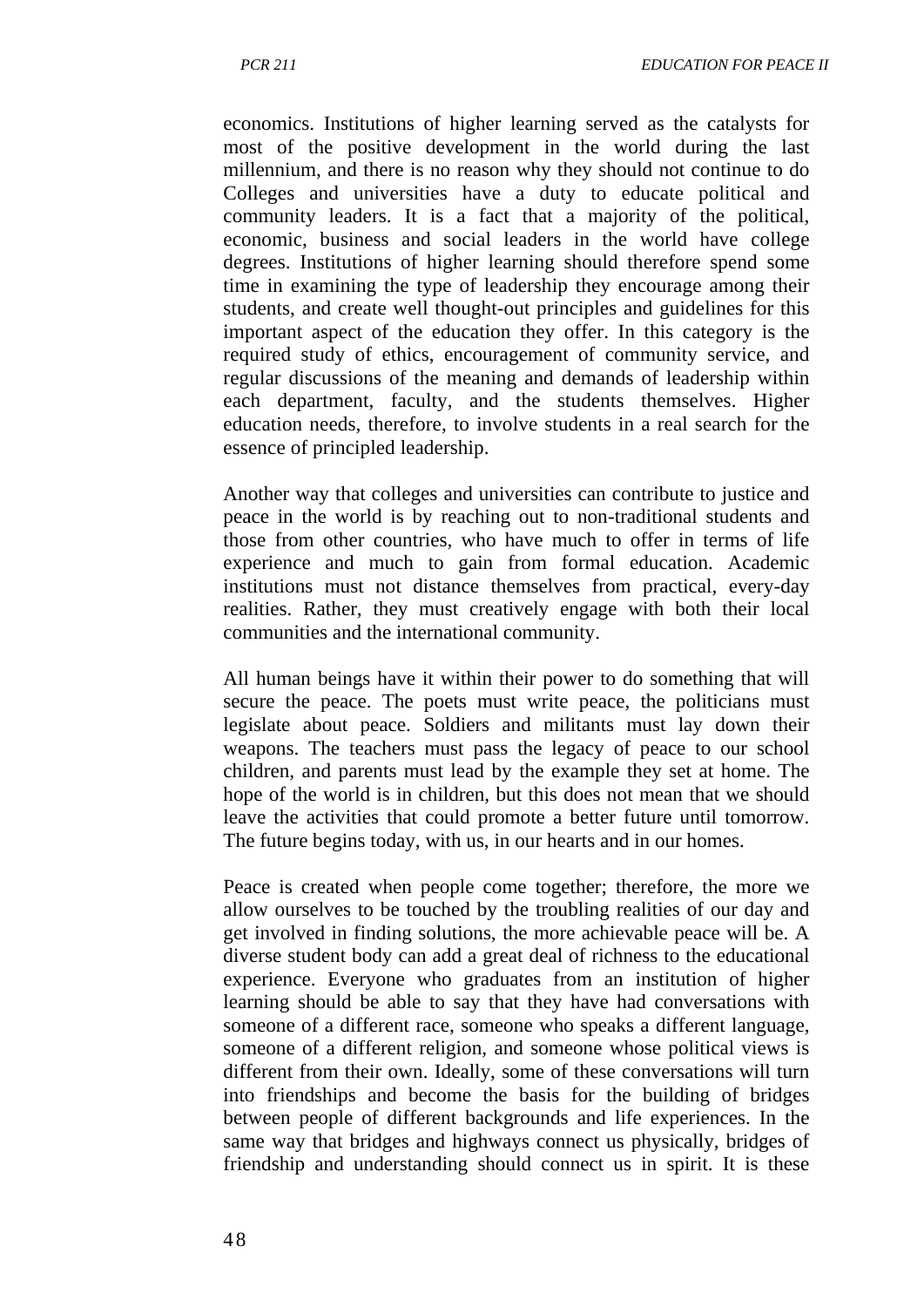invisible bridges that will help us to create and sustain peace in our world.

# **4.0 CONCLUSION**

The twentieth century was an extremely bloody one. The violence that characterized it has a lot to do with the values that dominated world politics in that century. Those values included greed, cynicism, and a false sense of moral superiority. Rather than continuing in this track, it is very important that we discard these outdated values and replace them with their opposites: generosity, tolerance, and faith in humanity. It is our values that determine our priorities, and from these flow our actions. A change from violent actions to peaceful ones will only come about with a change in values and priorities. Positive values would bring about a world with more solidarity and less individualism; more honesty and less hypocrisy; more transparency and less corruption; more faith and less cynicism; more compassion and less selfishness.

# **5.0 SUMMARY**

In this unit, we have examined the place of values in education generally and peace education in particular. We have also attempted to establish the need for linkages between UNESCO's framework on education for peace and the mindset of those who design curricula in peace education in our institutions of higher learning. We also attempted to establish the fact that institutions of higher learning actually have a duty to educate political and community leaders.

### **6.0 TUTOR-MARKED ASSIGNMENT**

- 1. What is a value?
- 2. Which values should be emphasized in the study of peace education?
- 3. What are the key components of UNESCO's framework for peace education?
- 4. Why is the teaching of peace education critical at the level of higher education?

# **7.0 REFERENCES/FURTHER READING**

Anderson, Margaret, et al. eds. (1999) Helping Increase the Peace: Program Manual, Baltimore: The American Friends Service Committee Middle Atlantic Region.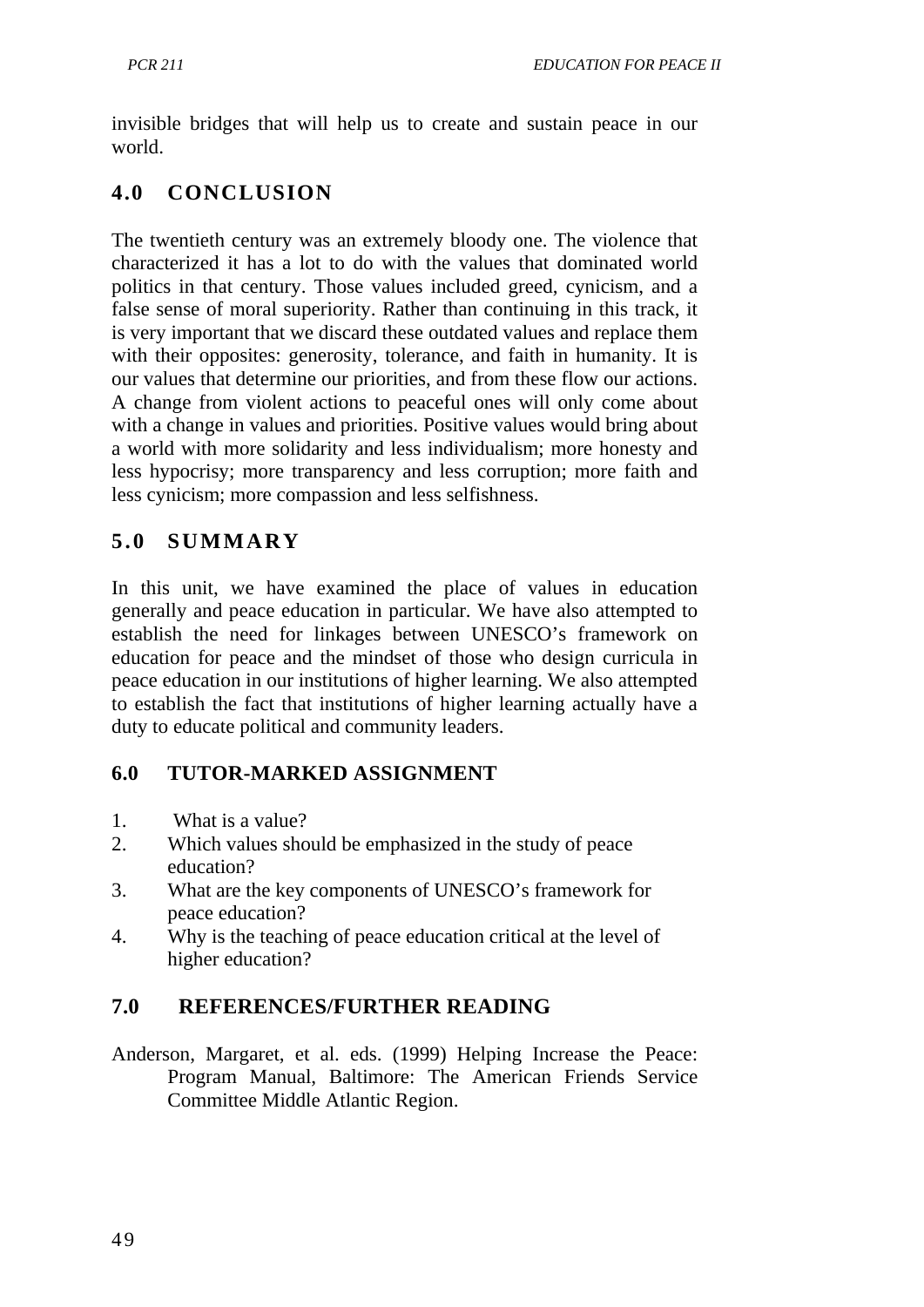- Arnow, Jan (1995) Teaching Peace: How to Raise Children to Live in Harmony – Without Fear, Without Prejudice, Without Violence, New York: The Berkley Publishing Group.
- Bush, D Keneth and Diana Saltarelli (1996) The Two Faces of Education in Ethnic Conflict, Florence (Italy): Innocenti Research Centre.
- Fountain, S. (1997) Education for Conflict Resolution: A Training for Trainers Manual, New York: UNICEF.
- Hoose, Phillip (1993) It's Our World, Too: Stories of Young People Who are Making a Difference, Toronto: Little Brown & Company Limited.
- Kreidler, J William (1991) Teaching Concepts of Peace and Conflict: Elementary Perspectives, Cambridge: Educators for Social Responsibility.
- Kreidler, J William (1997) A Curriculum and Teacher's Guide: Conflict Resolution in the Middle School, Cambridge: Educators for Social Responsibility.
- Prutzman, Priscilla, et al. (1988) The Friendly Class Room for a Small Planet: Children's Creative Response to Conflict Program, Toronto: New Society Publishers.
- Silberman, M. and C. Auerbach (1990) Active Training: Design, Case Examples and Tips; New York: Lexington Books.
- UNICEF (1998) Report of the International Workshop on Mutual Understanding and Conflict Resolution, Kuala Lumpur: UNESCO.

50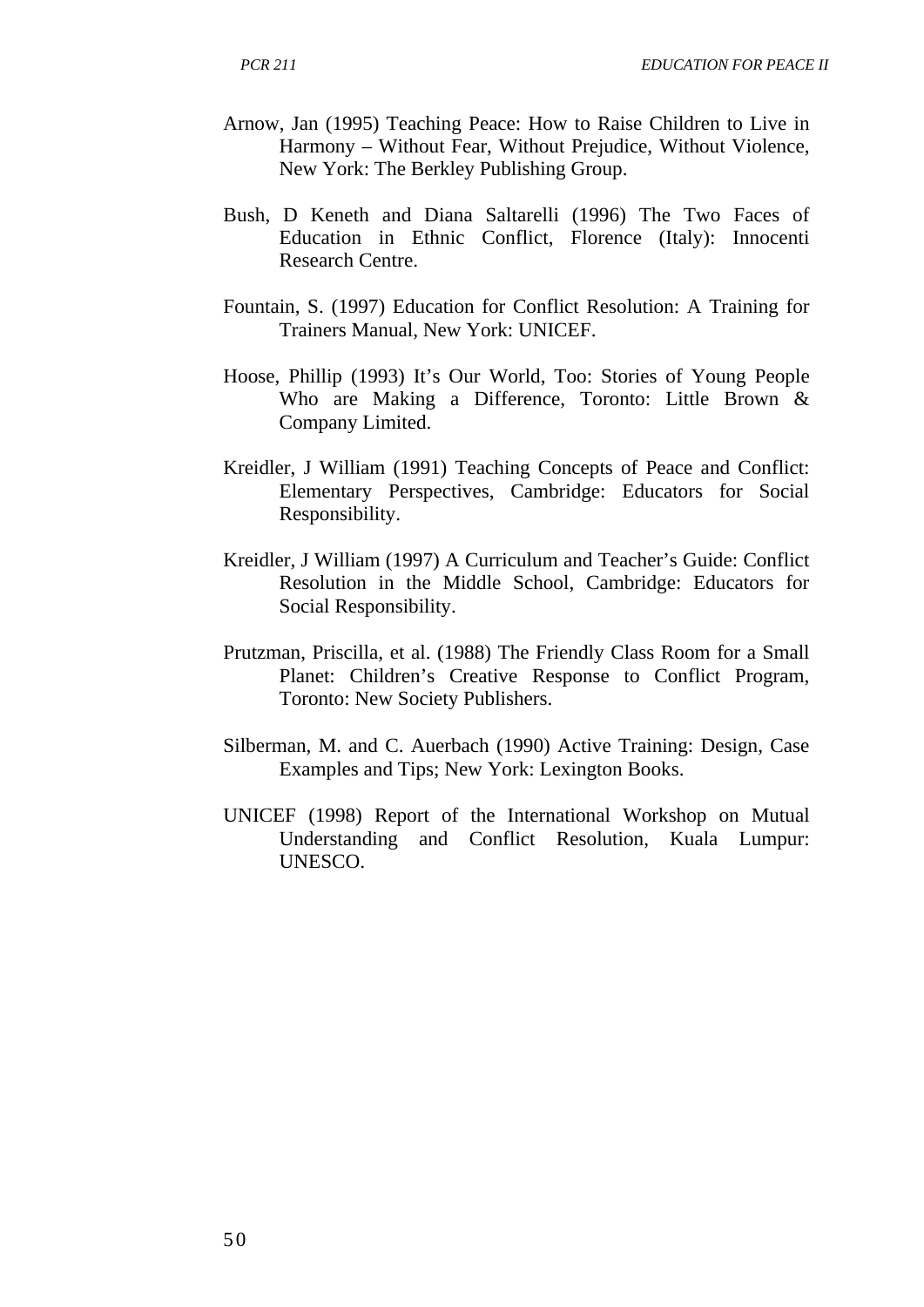## **MODULE 2 PEACE IN HUMAN SOCIETIES**

- Unit 1 Peace in Everyday Conversation
- Unit 2 Types of Peace
- Unit 3 Components of Peace
- Unit 4 Dimensions of Peace

### **UNIT 1 PEACE IN EVERYDAY CONVERSATION**

#### **CONTENTS**

- 1.0 Introduction
- 2.0 Objectives
- 3.0 Main Content
	- 3.1 Peace as Cooperation
	- 3.2 Peace as Conditioning Factor in Social Outcomes
	- 3.3 Peace as Order
	- 3.4 Peace as Product of Human Solidarity
- 4.0 Conclusion
- 5.0 Summary
- 6.0 Tutor-Marked Assignment
- 7.0 References/Further Reading

### **1.0 INTRODUCTION**

In Module 1 Unit 2, we examined the various definitions of peace that scholars have provided and the perspectives that explain their formation. In the current Unit, we will attempt to identify how people see the phenomenon of peace and the significance it holds for people in their everyday interactions as social animals with ideas and preferences that sometimes undermine the efforts of individuals and groups to relate with each other successfully.

### **2.0 OBJECTIVES**

At the end of this unit, you would be able to:

- understand how people view and conceive peace
- understand outcomes of p
- eaceful coexistence among humans
- understand how peace influences social and political outcomes in human societies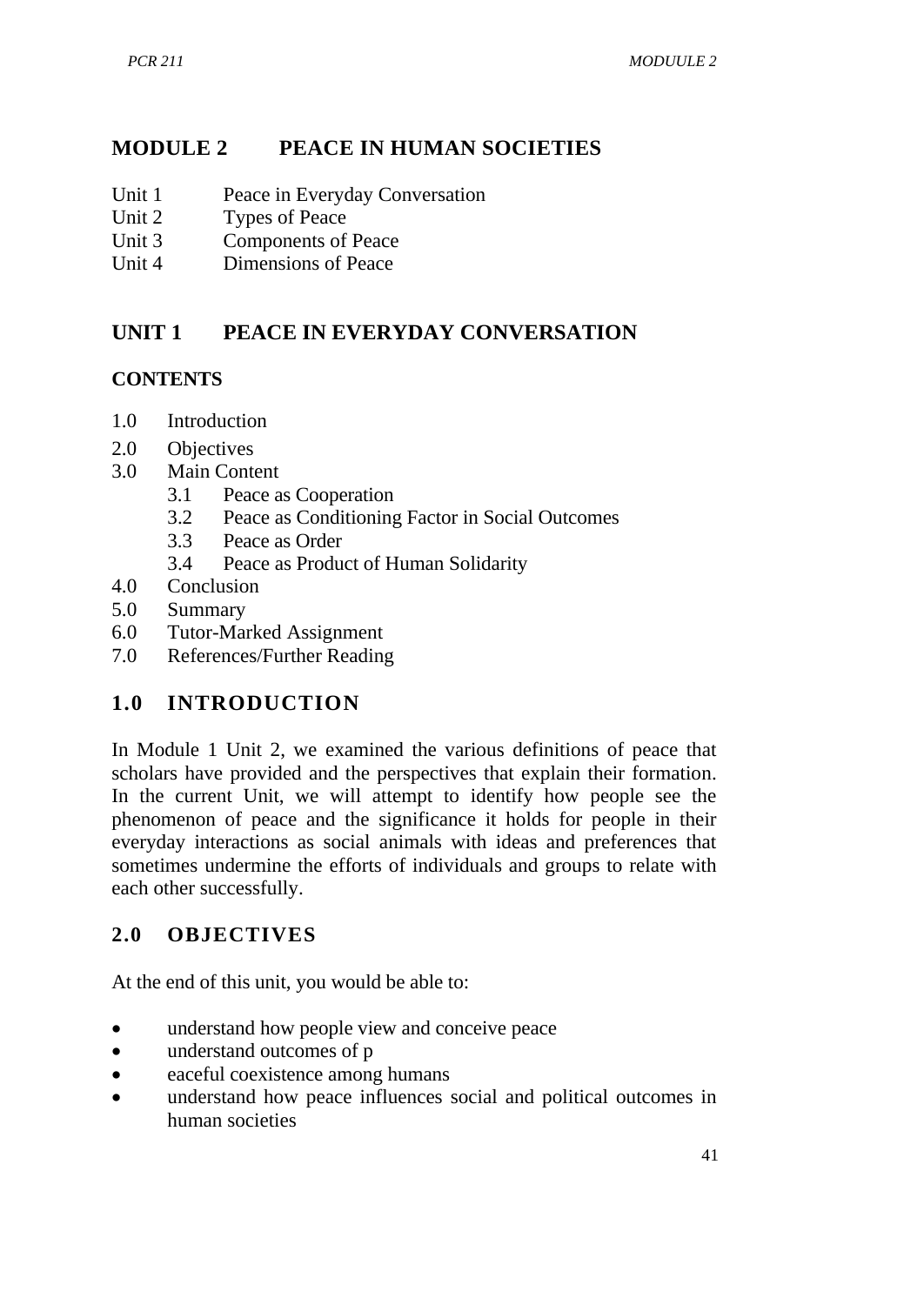## **3.0 MAIN CONTENT**

Peace has been defined in various ways. Some people say it is the absence of conflict or violence, while others relate it to an individual's state of mind; a type of situation in which an ideal society will operate in harmony, security, unity, and understanding; and so on**.** The last of these descriptions hints on steps that could be taken in order to achieve peace that is marked by the absence of violent conflicts or wars at local, national, regional or continental levels.

It is important for us to examine that personal attitudes, values, and knowledge provide the basis for working toward peace. While almost all of us want peace and prefer to live and work in an environment that is peaceful, few of us have bothered to identify the elements that foster peaceful living. We have seldom given thought to what types of beliefs, traditions, attitudes, and values lead to peaceful coexistence and social harmony. We have also not devoted quality time to ruminate on whether it is possible to have global peace if we do not personally have peace in our lives as individuals.

## **3.1 Peace as 'Cooperation'**

While on the one hand peace is an end to be sought it is also a condition of many achievements. Co-operation is a necessary condition for nearly all human attainment because for peace to reign, people have to learn to rely on one another. The inverse side of co-operation includes, among others:

- The destruction brought about by force and violence;
- The waste of scarce resources in war or during the preparation for war;
- The distraction from human welfare as resources are committed to buying weapons rather than food or provision of social services; The loss of lives and property when disagreements become unmanageable;
- The abuse of fundamental freedoms and disrespect for the rule of law, and so on.

This view of peace as cooperation between individuals and entities tallies with the concept of dynamic peace or peace that is being worked for which will be discussed later on during discussions on peace as process. Cooperation discourages an understanding of peace as a 'soft state' in which hard decisions, social change and deteriorating relations between groups can be avoided. In other words, it is not an approach to peace that ignores the element of conflict in human situations.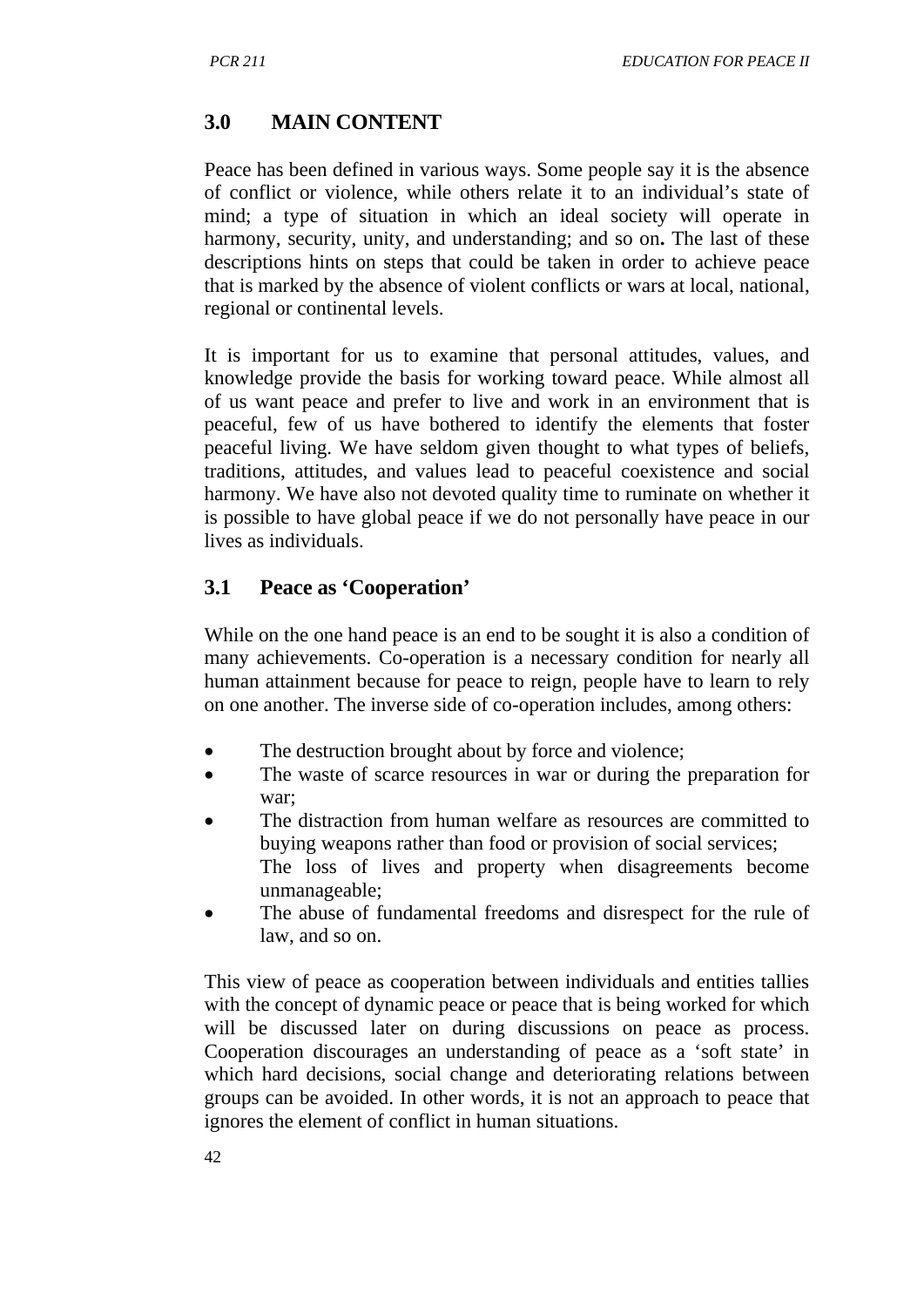Conflict is unavoidable where persons and groups are opposed to one another and where differing interests and needs remain in contention. What is crucial is not that conflict will disappear but that it is dealt with in a way that will not destroy social cohesion or lead to injustice. In other words, what is essential to the making of peace is that competition be carried on in mutual openness and learning, and that people accept the stimulus of challenge and difference. Such capacity to cope with conflict means that peace can quickly be restored even in situations where violence has become manifest.

## **3.2 Peace as Conditioning Factor in Social Outcomes**

One of the problems of distinguishing the features of peace is that peace is a conditioning rather than a separate factor in political and social behaviour. Although individuals may say publicly or express a belief that they are pursuing the path of peace in their relationship with others, what may be happening in reality is that they are either: trying to secure a guarantee that their interests will be protected in the process of relating with others; trying to construct a balance of power and interests; or ensuring that there is freedom to make free and informed choices in matters related to their own future. Yet, because peace so pervasively about conditions and situations that appear desirable, there is a temptation to define peace in terms of all that is good. However, it is a fact that whenever peace is associated with only things that are cherished, it will not be possible to distinguish peace from other social values that are cherished.

### **3.3 Peace as 'Order'**

If we put together the structural and psychological indicators of peace and see them especially as conditioning factors, we may then conclude that peace is more of an orientation than a specific content of nature. It is our approach to handling differences that allows creativity, reciprocity and coordination (and therefore peace) to prevail in human affairs. Peacefulness also ensures that human affairs can be carried on without disruption.

Peace is one of many human achievements, or put differently, a part of overall human achievement. There can be achievements without peace but they tend to be threatened, fragile and distorted without order. For the most part, peace is needed to set other human achievements free and for societies to develop meaningfully for the benefit of those who live in such societies.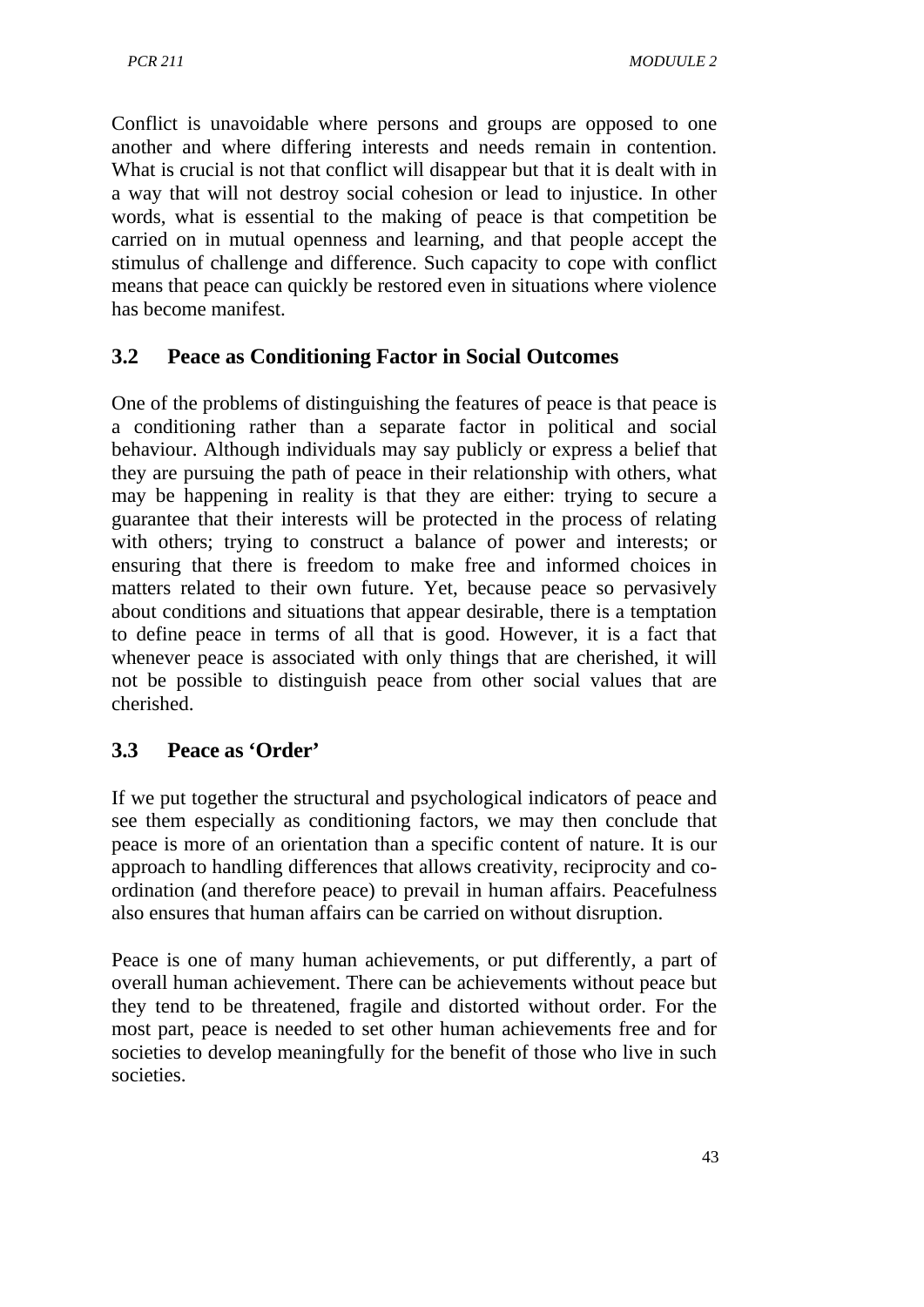In this connection St. Augustine's stress on order (and peace as the tranquility of order) is instructive. On the one hand, peace is one element of order but there are many others. On the other hand, order does not exist on its own because it only describes the relationship between things: elaboration of means to achieve given ends; agreeable relations between the parts of a social whole or community; and acceptable styles of living and behaviour. This functioning of peaceful order is *structural peace*  insofar as structure is taken to mean orderly relations.

While peace (or peaceful relations) is structural in an objective sense, it has obvious *psychological* elements. There are linkages with the positive and negative dimensions of peace. Where positive peace (working cooperation, intact community, and broad and tolerant agreement on living styles) is present, there is a mental contentment or satisfaction in the harmony of established order among people. Where negative peace (the absence of force and violence) is present, there is temporary relief that fear of harm, disruption and unpleasantness or actual harm do not exist or have been removed.

### **3.4 Peace as a Product of Human Solidarity**

The point has been made by scholars in the humanities and beyond that in so far as humans remain competitive and aggressive by nature, there will always be wars different levels of conflicts over needs and wants (desires). However, a closer look at human nature will readily reveal the fact that despite a tendency to compete, sometimes aggressively and thereby threaten the cohesion of their social group or society, they also naturally seek the friendship and cooperation of others who are close to them. This tendency to reach out to others suggests a realisation that they can only attain fulfilment when they learn to collaborate with one another.

Collective action (solidarity) in the pursuit of peace has multiple effects. One is the power for change that increases with comprehensiveness of actions and mutual support in them. Another effect is increased awareness of common interests and goals, which contribute to friendship during those engagements and subsequent desire for sustaining such relationship. Maintenance of focus during difficult situations that threaten collective aspirations and interests is another effect of unity in the pursuit of peace. Ultimately, initiation of action is an important effect of solidarity. Observers of conflict who join in a collective action develop motivation for continued participation in connection-based pursuits of peace, and very so often, for individual peace activism. The effect of collective courage, especially in the face of potential or actual violence should also not be overlooked.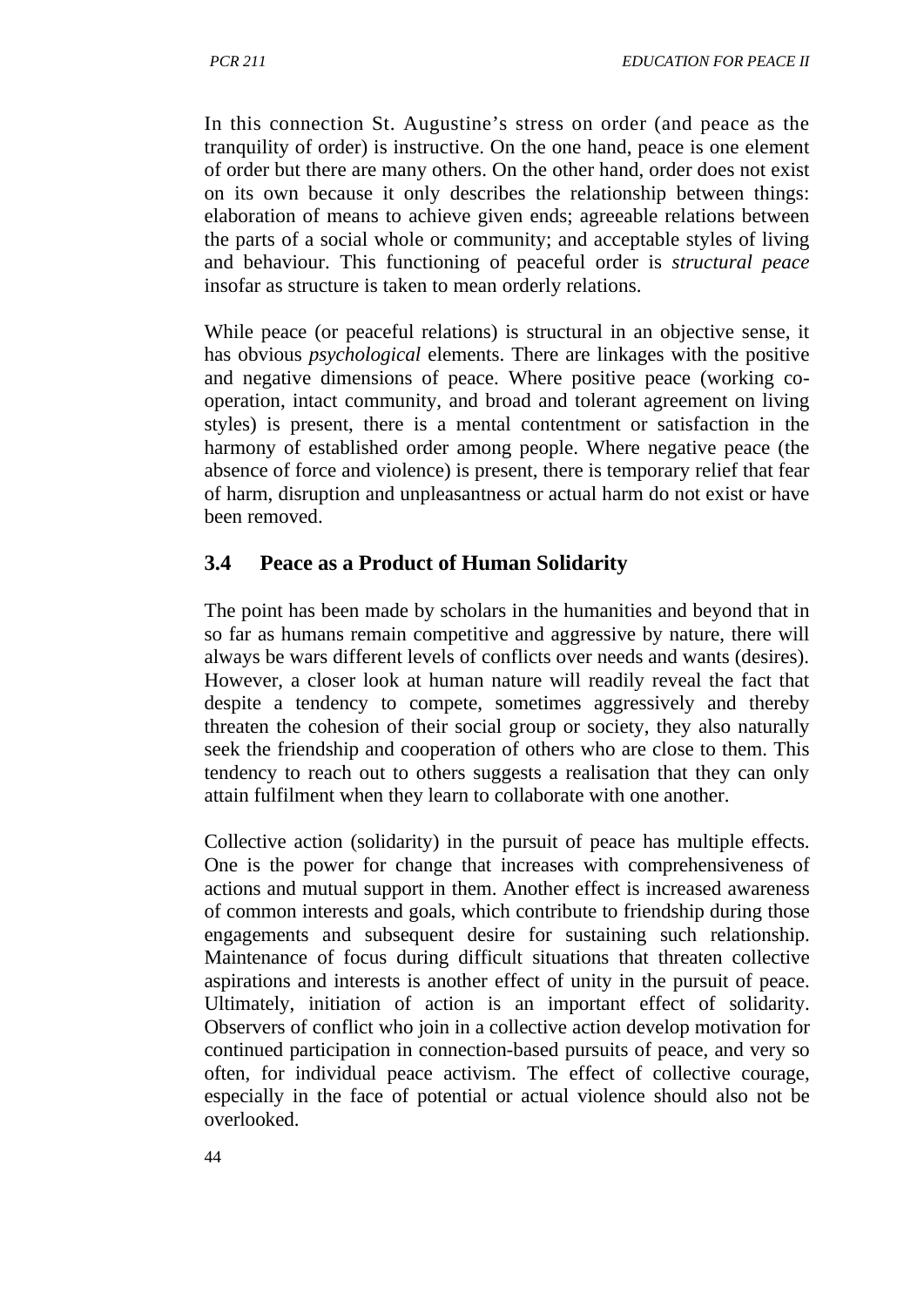Solidarity for peace has been sustained for decades through shared ideology and philosophies. Transformations resulting from collective actions that are focused on peace have ranged from awareness-raising for participants and observers to small or large change, such as revolution. Our interdependence in peace development and our capability for cooperation in a united response to conflict remind us of the power we have to bring about change, and connect with others for solidarity in the pursuit of peace to increase our power for change without violence.

The breakdown of this collaboration is a distortion of the natural order. The uneasy or bitter feeling that normally accompanies a quarrel or a fight also support this point because no creature feels uneasy in its natural state. If humans feel so uneasy when they quarrel or fight, it may be because it is not natural for them to fight or quarrel. This is as true of individual persons as it is of nations, and other human groupings.

# **4.0 CONCLUSION**

In conclusion, peace is several things to several people. While some people see it as a product of cooperation at the micro level, others see it as the product of systematic social collaboration. On the other hand, some people see peace as a critical factor that determines social outcomes: war or social equilibrium, social fragmentation or development; others like St Augustine insist that it is a necessary condition for order to exist within a social system.

# **5.0 SUMMARY**

In this unit, we have examined the multifarious dimensions of peace when used within particular contexts. We have examined the various senses in which peace scholars, philosophers and others have defined it and through this, we have identified supportive aspects and tasks as well as factors that may jeopardize peace. In addition, we have examined the relationship between peace, tranquility and order as they relate to human welfare.

### **6.0 TUTOR-MARKED ASSIGNMENT**

- 1. What is the difference between peace when conceived as "cooperation" and when it is seen as a product of "solidarity"?
- 2. What is the relationship between social order and peace? Use concrete examples from your local setting.
- 3. Using Nigeria's elections as example, discuss the relationship between social outcomes and peace.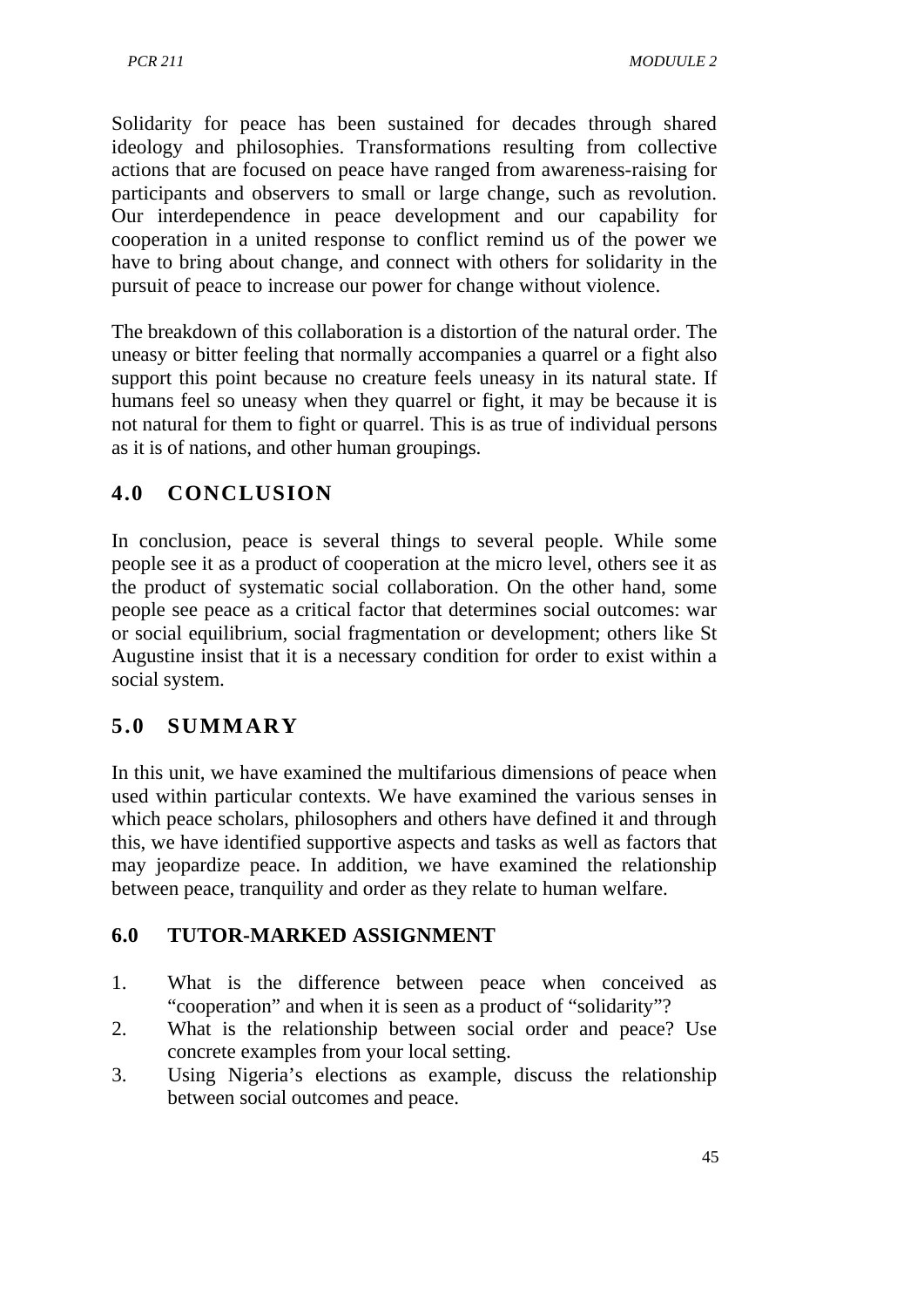#### **7.0 REFERENCES/FURTHER READING**

- Bull, H. (1977) *The Anarchical Society: A Study of Order in World Politics.* New York: Columbia University Press.
- Ceadel, M. (1987) *Thinking about Peace and War.* Oxford: Oxford University Press.
- Childress, J., "Just-War Theories"; *Theological Studies* 39 (1978), pp. 427-45.
- Christopher, P. (1994) The Ethics of War and Peace: An Introduction to Legal and Moral Issues. Englewood Cliffs, NJ: Prentice Hall.
- Damrosch, L. ed. (1993) Enforcing Restraint: Collective Intervention in Internal Conflicts. New York: Council on Foreign Relations.
- Hampson, F.O. (1996) Nurturing Peace: Why Peace Settlements Succeed or Fail. Washington, DC: United States Institute for Peace.
- Human Rights Watch (1995), Slaughter Among Neighbours. New Haven: Yale University Press.
- Johnson, J. T. (1987) The Quest for Peace. Princeton, NJ: Princeton University Press.
- Osgood, R. and R. Tucker, eds. (1967) Force, Order and Justice; Baltimore, MD: Johns Hopkins University Press.
- Thompsnon, K.W. (1960) Political Realism and the Crisis of World Politics; Princeton, NJ: Princeton University Press.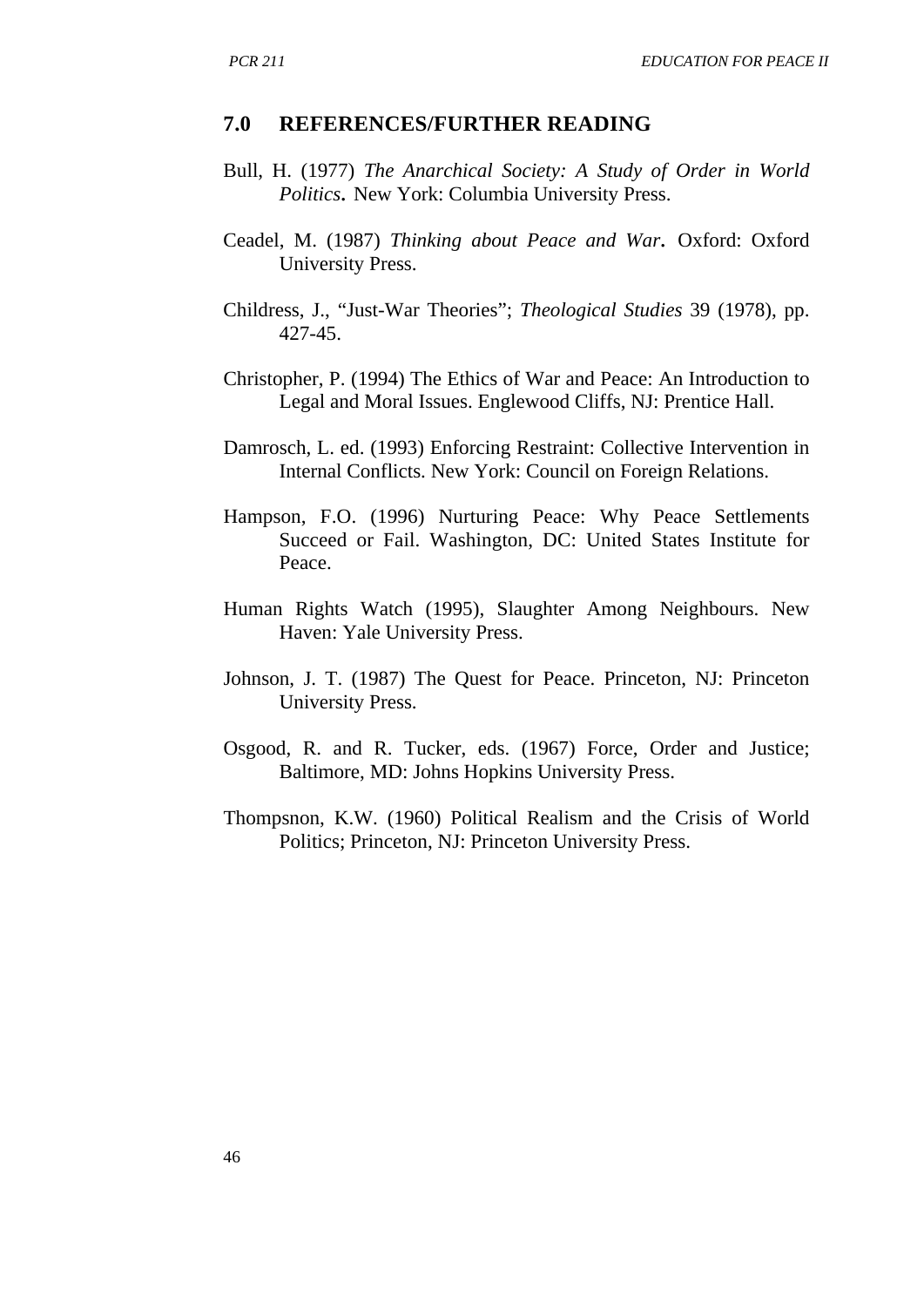# **UNIT 2 TYPES OF PEACE**

#### **CONTENTS**

- 1.0 Introduction
- 2.0 Objectives
- 3.0 Main Content
	- 3.1 Types of Peace
	- 3.2 Positive Peace
	- 3.3 Negative Peace
	- 3.4 Active Peace
- 4.0 Conclusion<br>5.0 Summary
- **Summary**
- 6.0 Tutor-Marked Assignment
- 7.0 References/Further Reading

# **1.0 INTRODUCTION**

When applied in a positive sense, the idea of peace involves voluntary cooperation among individuals and groups for the attainment of material and non-material objectives that may include security, justice and freedom. When applied negatively, peace only seeks to eliminate the use of force and violence for the attainment of any number of objectives. However, planning for peace requires attention not only to factors that produce "negative peace" (stopping active violence) but also to those that contribute to "positive peace" (building peaceful relations within and between societies).

# **2.0 OBJECTIVES**

By the end of this unit, you would be able to:

- tell the difference between positive and negative peace;
- understand the basic components and dimensions of peace;
- identify what "peace generating factors" are; and
- assess the relationship between peace and similar concepts.

# **3.0 MAIN CONTENT**

### **3.1 Types of Peace**

There are situations where people are not exposed to any form of physical or direct attack, threat of attack or violence. Yet, they are not at peace especially within themselves. In such instances, it becomes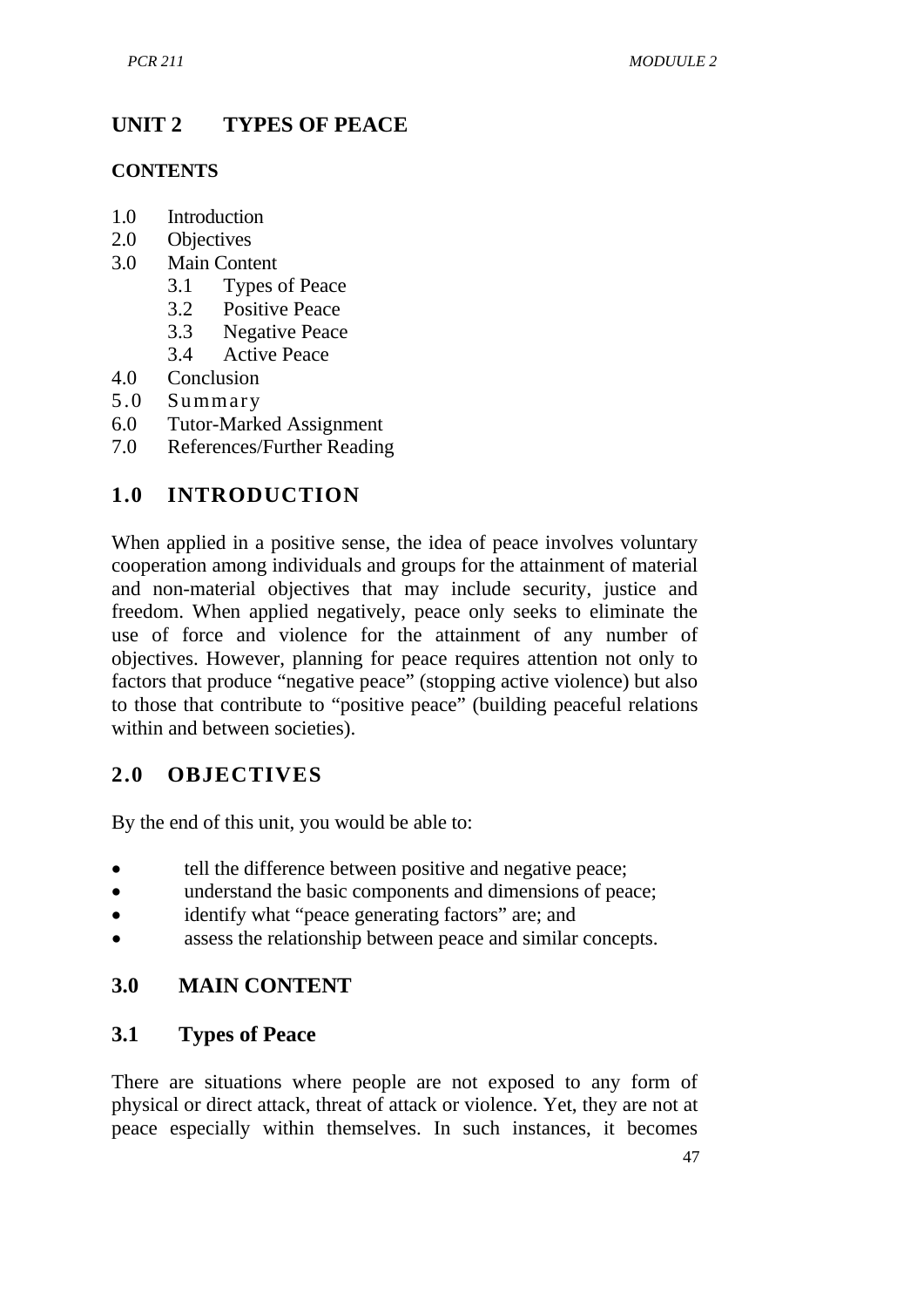difficult for them to attain a feeling of self fulfillment because their sense of security is being eroded underneath by factors that are not easily seen on the outside such as structural forms of violence that is embedded in the way their society organizes itself or different forms of relative deprivations that makes it difficult for them to attain their highest possible potential.

Martin Luther King, Jr., once addressed the question of peace in a pointed way when he remarked that "true peace is more than the absence of war; it is the presence of justice." For Galtung, different types of peace apply when we talk about the absence of violence on the one hand, and the presence of social justice, which he equates with equality on the other.

Diversity of perspectives makes it difficult for a widely-accepted definition or even dimension of peace to emerge. For this reason, some "peace thinkers" have reasoned that there is no simple or single way to look at peace. They therefore promote the idea that since individuals and groups pursue several "peaces" at any point in time, no singular dimension of peace can exist and that peace should be perceived as occurring in plurality and not, as previously thought, a singular dimension. This led them to come up with the idea of 'positive' and 'negative' peace.

In conformity with the discussion in the previous Unit, positive definitions of peace are often based on four key indices (Burgess & Burgess, 1997:230-1):

- Peace as harmony (Stressing the absence of conflict)
- Peace as order (Stressing stability)
- Peace as justice (Stressing the absence of domination and poverty) and
- Peace as conflict management (Stressing peace as a process for obtaining interests and needs, rather than as an end in itself).

#### **3.2 Positive Peace**

Positive peace obtains in a situation where there is the absence of war and direct violence on the one hand, and the active practice of social justice, good governance, protection of human security and the Rule of Law on the other. Others also say that positive peace refers in addition, to the absence of structural and cultural violence. The existence of positive peace is a situation best described to the case of the "happy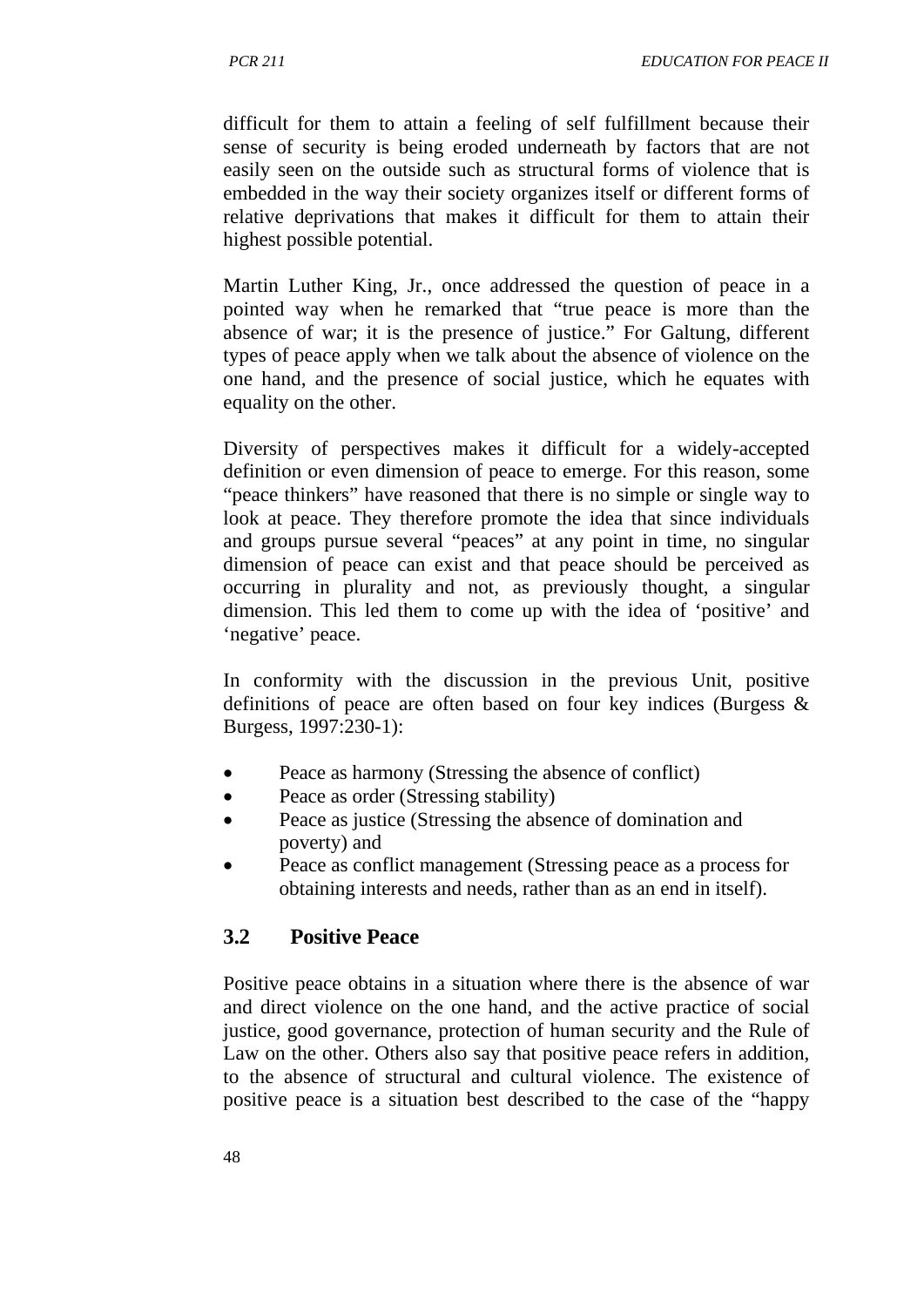slave", who having been told he is free, tells his master that he/she "does not want to be free".

' Positive peace' is a concept found in the writings of Martin Luther King Jr. and Johan Galtung indicating the absence of what Galtung popularly referred to as "structural violence" which contributes to reducing the potential life-span of human beings below what it might otherwise be. Under positive peace, there is usually an active presence of conflict management institutions that deal with social conflicts in fair and nondestructive ways.

A major step in ensuring positive peace would be to provide what Burton described as 'Basic Human Needs'—adequate food, clothing and shelter—for everyone. Beyond that, the enormous difference in wealth may need to be reduced and progress made in the areas of healthcare provisions, sanitation, education, employment, and democratization of governance.

Positive peace is possible or attainable in a situation where actions that protect many people's fundamental values and enhance their selfesteem, and thereby provide happiness, satisfaction, and justice are consciously promoted. For this reason, positive peace is not only freedom from violence, but also peace of mind. Social justice is the core element of positive peace. We shall examine each of these components in turns.

#### **3.3 Negative Peace**

Negative peace refers to the absence of direct violence even where other forms of visible threats exist. This is usually likened to a case where a despotic king rules a seemingly peaceful empire but his rule is only tolerated because it does not foster a sense of peace. Apart from direct (overt) violence, such as direct attacks, massacres and genocide, there are also other forms of violence that are structural in nature. These are seen in cases where death occurs as a result of avoidable reasons such as malnutrition.

Negative peace defines a situation where a person's interests, dignity or self-esteem is not protected; an order that is characterized by exploitation, repression, and tyranny. Negative peace or the absence of force and violence, is also necessary in order that people will enjoy their lives without molestation or obstruction.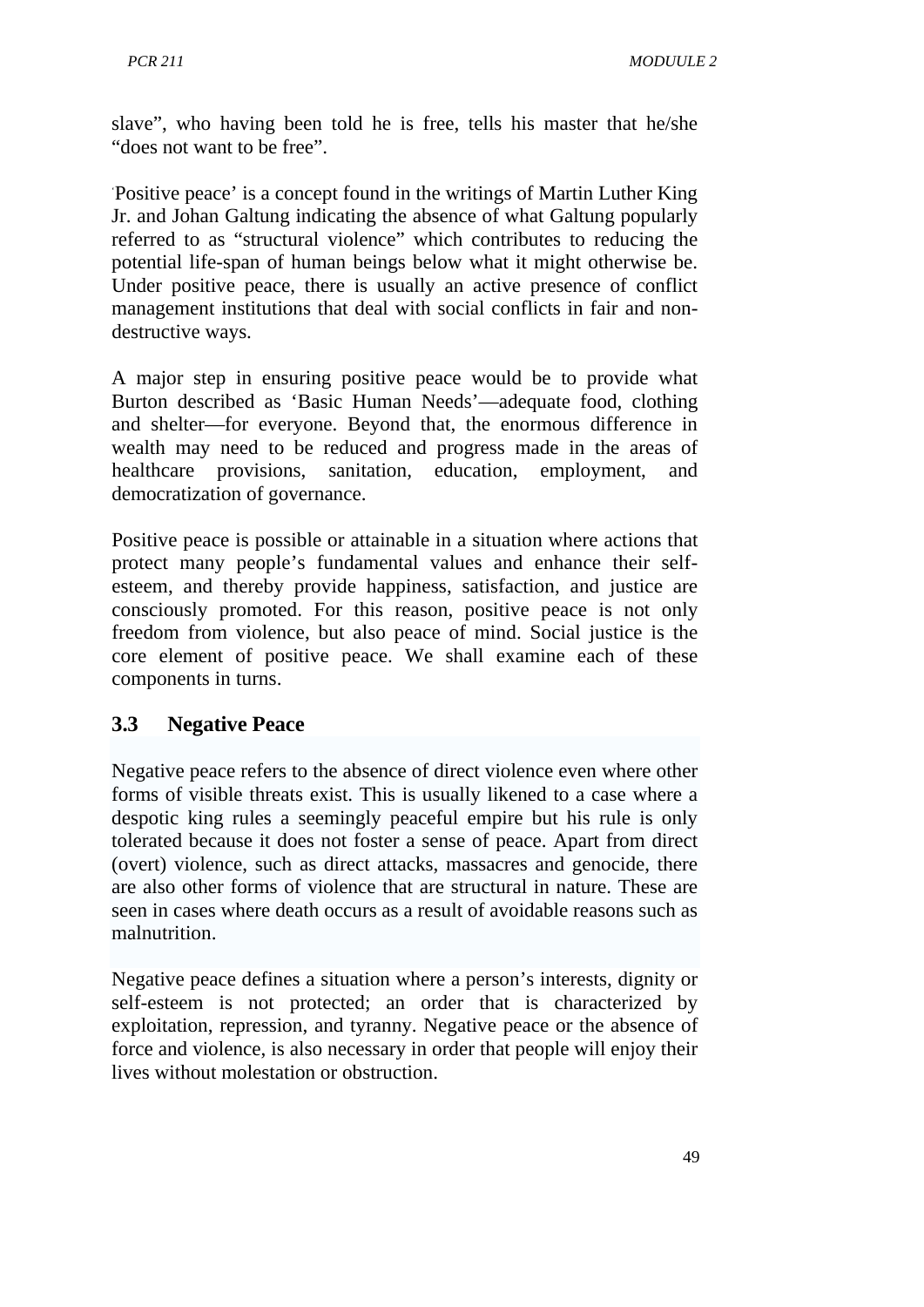It means the prevention or removal of physical, psychological or moral forms of violence is very important if people are to live their lives to the fullest. The need to avoid force and violence, especially the organized force and violence of war, has been a key reason why groups that may not have great likeness or affection for one another do their best possible to remain at peace. Yet such negative peace may turn into cooperation and friendship of positive peace with time.

Galtung's alternative vision of positive peace, requires not only that all types of violence be minimal or non-existent, but also that the major potential causes of future conflict be removed. In other words, positive peace encompasses an ideal of how society should be, but the details of such a vision are often implied. A society that is experiencing positive peace would have:

- An active and egalitarian civil society;
- An inclusive democratic political structures and processes; and
- An open and accountable system of governmance.

Working towards these objectives opens up the field of peace building far more widely, to include the promotion and encouragement of new forms of citizenship and political participation to develop active democracies. It also opens up the fundamental question of how an economy is to be managed, with what kind of state intervention, and in whose interests. But more often than not discussion of these important issues tends to be closed off, for the sake of 'ending the violence', leaving major causes of violence and war such as economic inequalities, major social divisions and the social celebration of violent cultural practices.

In the long run, negative peace, which is put in place by sheer overwhelming force does not help us to have a more secure and humane world. While it is possible that we may prevent or end a war by violent means, the problem that we may be overlooking in the process is that the seeds of the next war will only remain dormant, while awaiting the right opportunity to germinate and come to the surface to commence another cycle of violence.

It is for this reason those who value and cherish peace are much more reluctant to go to war; and even when they are forced to go to war, they seek to implement those values that respect freedom and justice and provide hope for peace and security and to that extent, a quick termination or cessation of hostilities. A diagrammatic representation of the linkage between the two types of conflicts is presented below: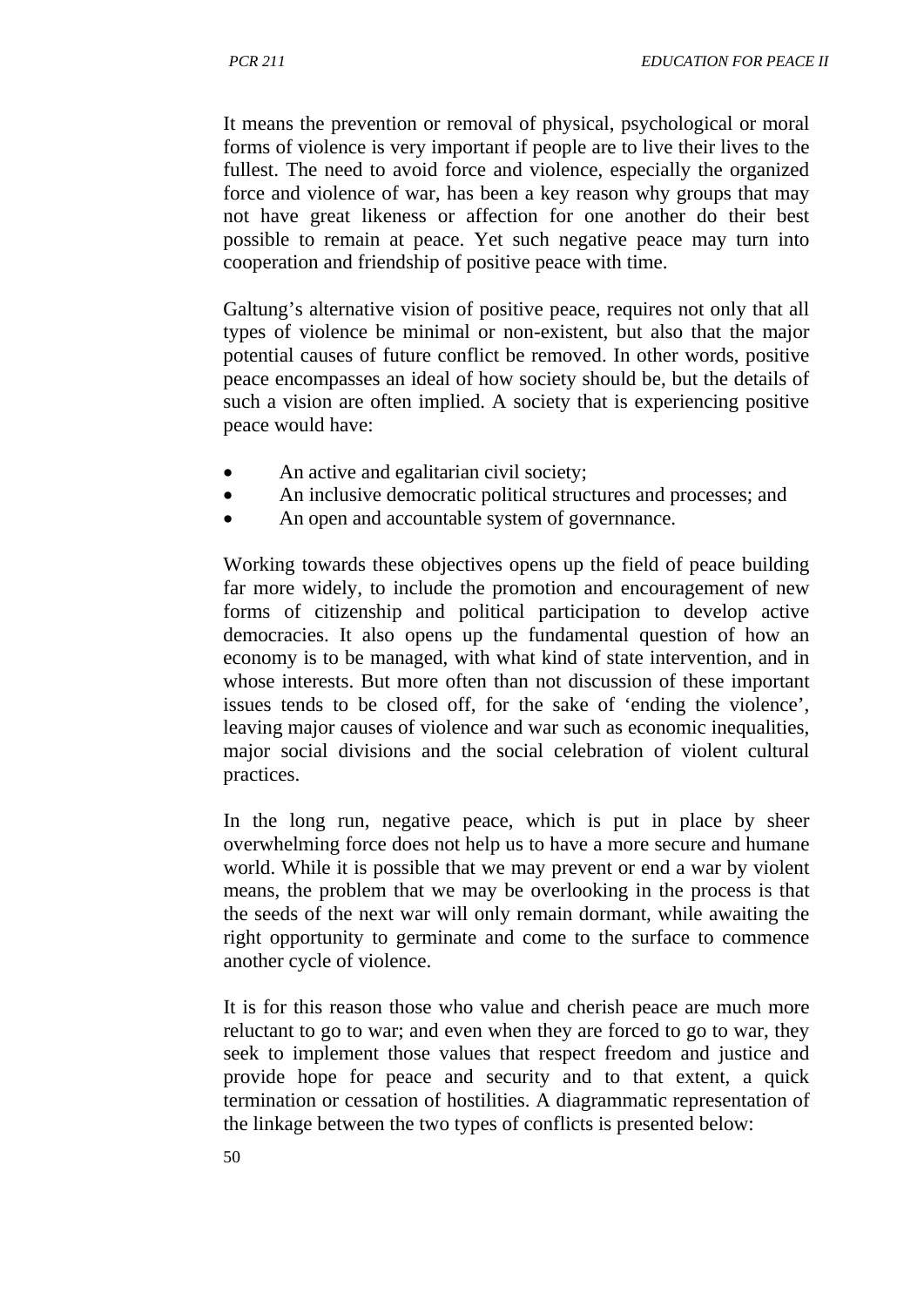

**Diagram***: The extended concepts of violence and peace (Source: Johan Galtung, Essays in Peace Research, vol. I, Copenhagen: Christian Ejlers, 1975, p. 130).*

#### **3.4 Active Peace**

Borrowing from the teachings of Johan Galtung, on 'Positive Peace', and on the writings of Quaker Gray Cox, a consortium of researchers have developed what they describe as a theory of "Active Peace". This theory posits that Peace is part of a triad, which includes justice and wholeness (or well-being), which tallies with scholarly interpretations of the early Hebrew word 'Shalom' which has been interpreted to mean salvation, justice, and peace. Furthermore, the consortium integrated Galtung's teaching of the meanings of the terms peacemaking, peacekeeping, and peacebuilding, to also fit into the triadic formulation. John V. Wilmerding, Jr., also followed this line of reasoning and posits five stages of growth applicable to individuals, communities, and societies that enables one to transcend first the 'surface' awareness that most people have of these kinds of issues. When this happens, the individual emerge successively into Acquiescence, Pacifism, Passive resistance, Active resistance, and finally, Active Peace. When they reach the last stage, they will find it easy to dedicate themselves to peacemaking, peacekeeping, and/or peace building.

#### **4.0 CONCLUSION**

Galtung's conception of negative peace is probably the most common meaning given to the word, that is, the end or absence of widespread violent conflict associated with war. A 'peaceful' society in this sense may therefore include a society in which social violence (against women and children for instance) and/or structural violence (lawful practices that promote extreme inequality, favoritism, class systems, for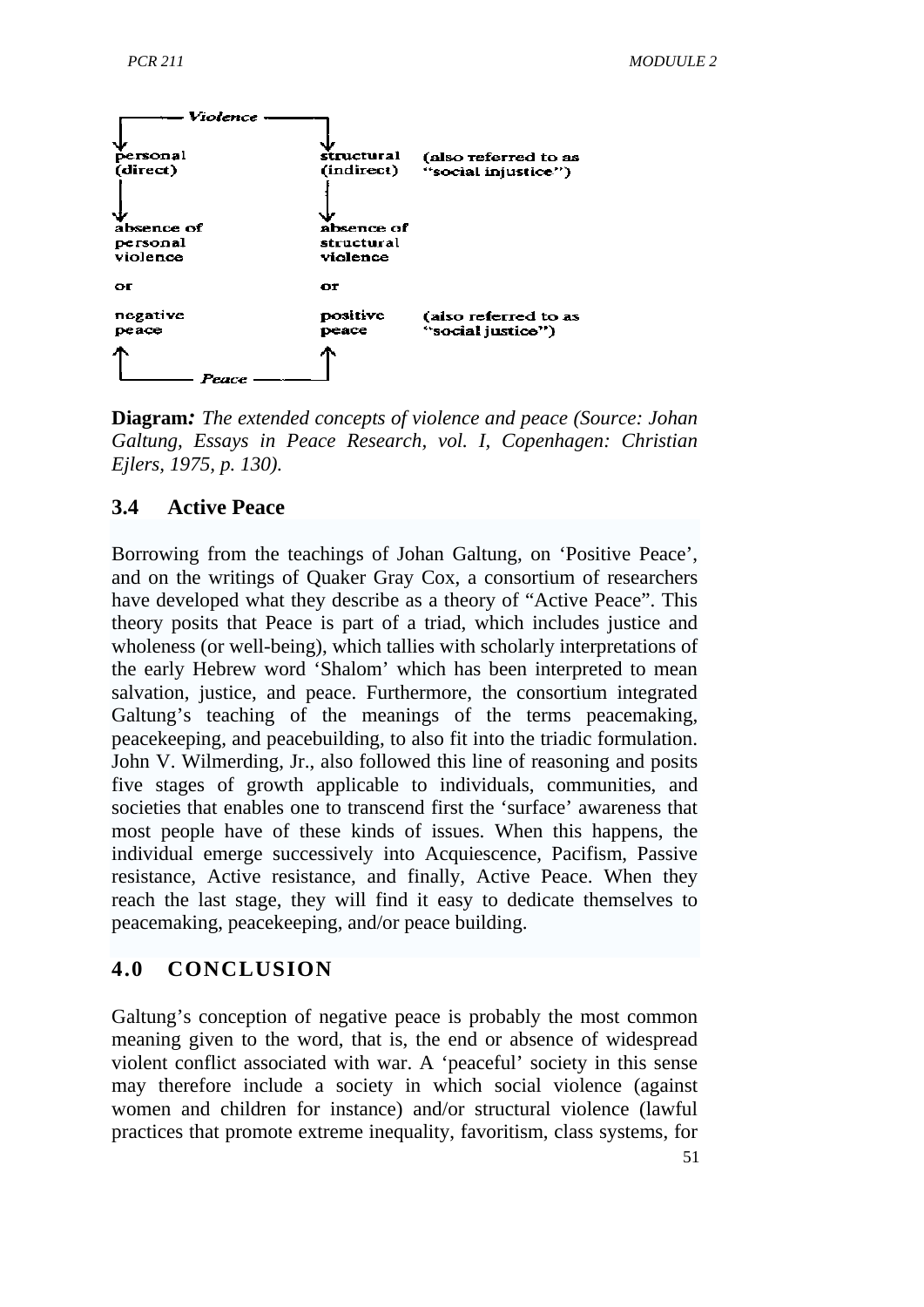example) are prevalent. Moreover, this limited goal of an absence of specific forms of violence associated with war, can and often does lead to a situation in which all other goals (human rights, justice and human security) are seen as being of lesser importance. Negative peace may therefore be achieved by accepting a worse state of affairs than that which motivated the outburst of violence in the first place, for the sake of (perhaps short-term) ending organized violence.

### **5.0 SUMMARY**

The fallacy that peace can be defined in terms of the single factor like the "absence of war," has been debunked by theories that argue that a number of other conditions, such as absence of structural violence and relative deprivations are of equal importance in addition to respect for the Rule of Law, good governance, and Human Rights principles. While the absence of war remains a necessary condition for all peace definitions, it is no longer a sufficient one in most formulations of peace.

### **6.0 TUTOR-MARKED ASSIGNMENT**

- 1. What are the basic differences between positive and negative peace?
- 2. What basic typologies will a synthesis of positive and negative peace reveals?
- 3. "There can be peace even where negative peace exists". Discuss.

### **7.0 REFERENCES/FURTHER READING**

- Blau, P.M. & Golden, R.M. (1986), Metropolitan structure and criminal violence. *Sociological Quarterly, 27*(1), 15-26.
- Box, S (1987), *Recession, Crime and Punishment*; London: Macmillan.
- Galtung, J. (1969), Violence, peace and peace research. *Journal of Peace Research, 6*(3), 167-191.
- Hansmann, H.B. & J.M. Quigley (1982), Population heterogeneity and the socio-genesis of homicide; *Social Forces 61*(2), 206-204.
- Jacobs, D & O'Brien, R.M. (1998), The determinants of deadly force: A structural analysis of police violence. *American Journal of Sociology, 103*(4), 837-862.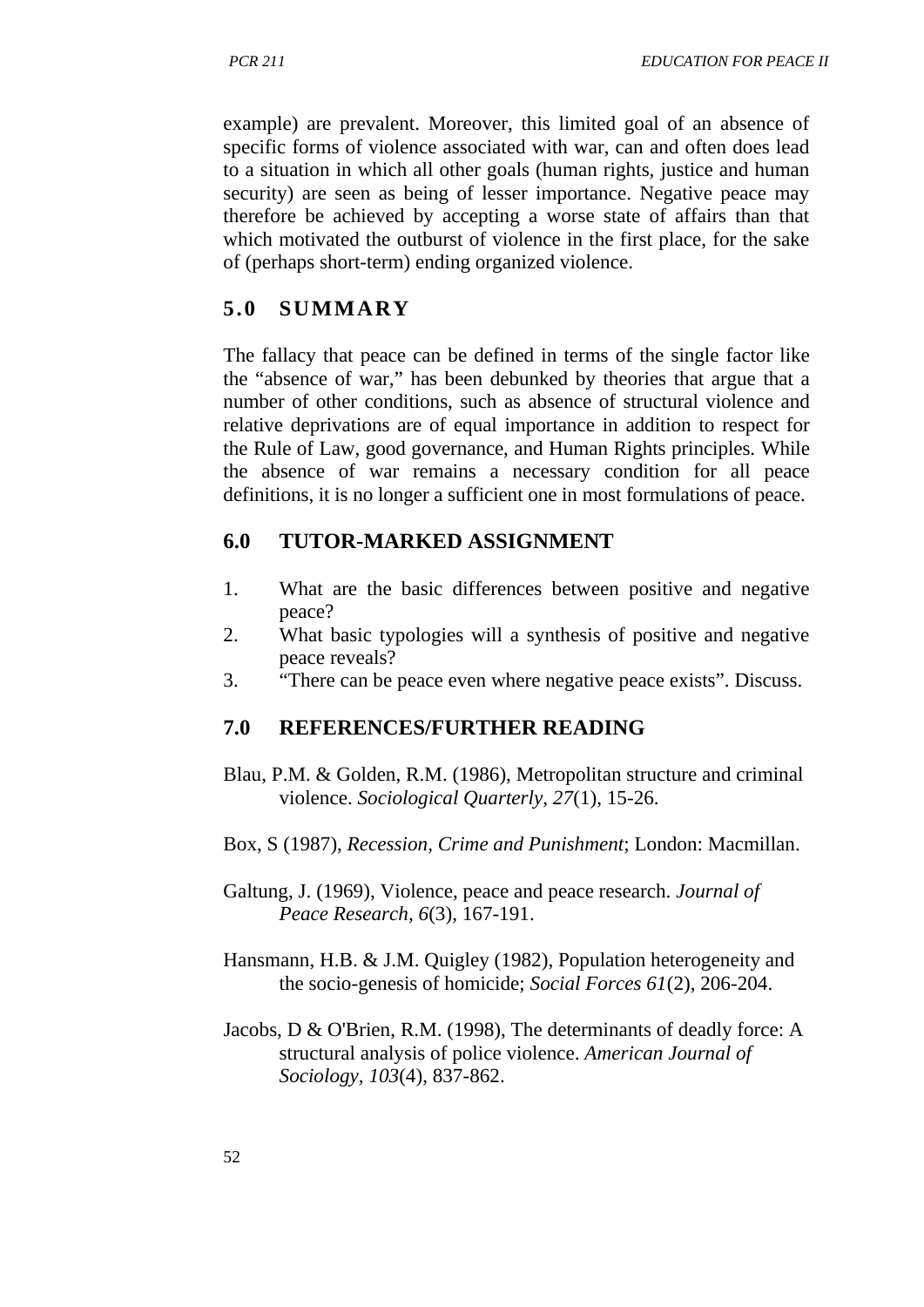Jock Young (1999),*The Exclusive Society*; London: Sage

- Johan Galtung, "Violence, Peace, and Peace Research," *Journal of Peace Research*, Vol. 6, No. 3 (1969), pp. 167-191
- Kathleen Ho: "Structural Violence as a Human Rights Violation"; *Essex Human Rights Review* Vol. 4 No. 2, September 2007.
- Rogers, J.D., Spencer, J., & Uyangoda, J. (1998), Sri Lanka: Political violence and ethnic conflict. *American Psychologist, 53*(7), 771- 777.
- T. R. Gurr (1970), *Why Men Rebel;* Princeton: Princeton University Press.
- W G Runciman (1966), *Relative Deprivation and Social Justice;* New York: Routledge.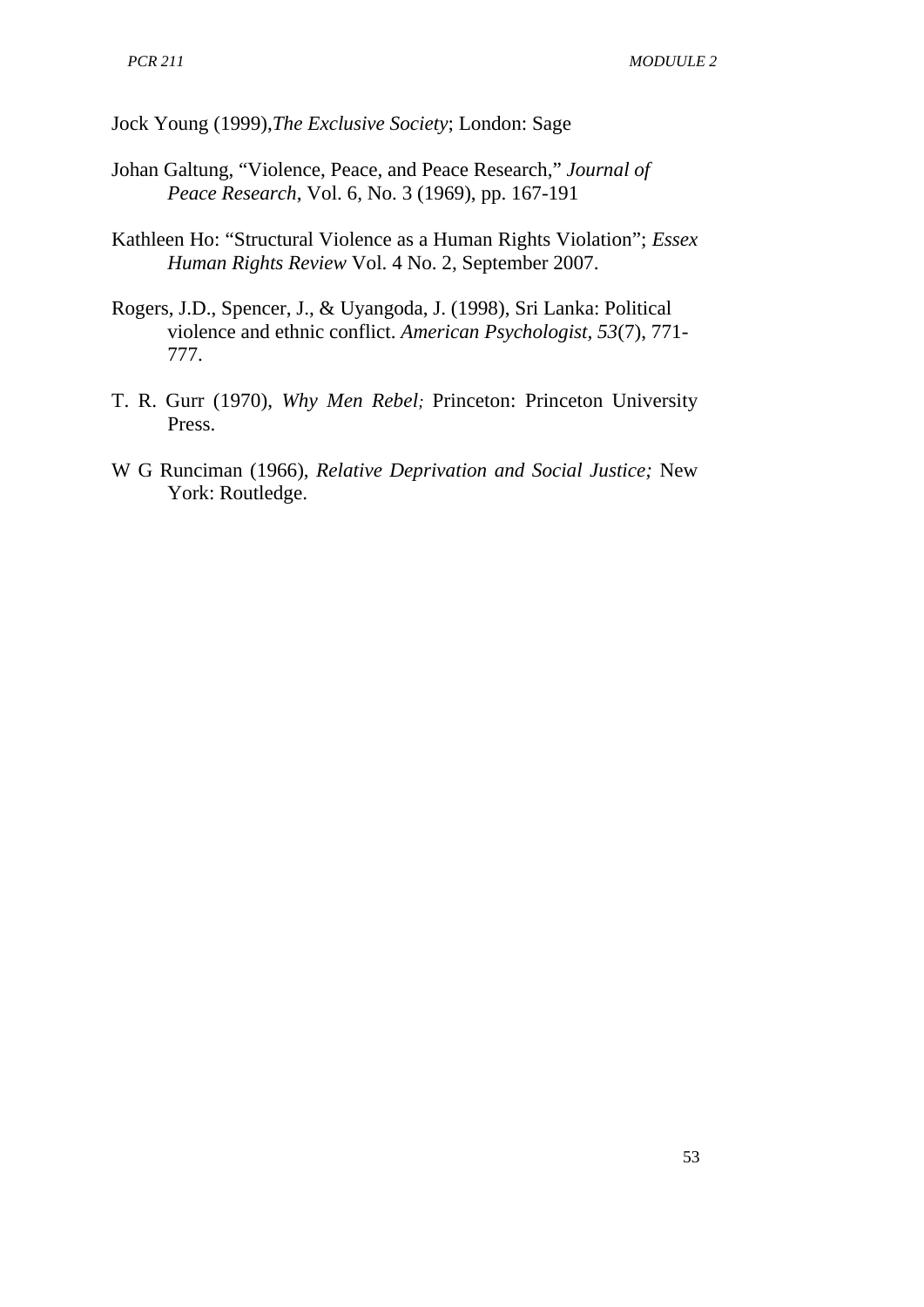## **UNIT 3 COMPONENTS OF PEACE**

### **CONTENTS**

- 1.0 Introduction
- 2.0 Objectives
- 3.0 Main Content
	- 3.1 Components of Positive Peace
		- 3.1.1 Human Security
		- 3.1.2 Good Governance
		- 3.1.3 Human Security
	- 3.2 Components of Negative Peace 3.2.1 Structural Violence
		- 3.2.2 Relative Deprivation
	- 3.3 Synthesis of Positive and Negative Peace
- 4.0 Conclusion
- 5.0 Summary
- 6.0 Tutor-Marked assignment
- 7.0 References/Further Reading

## **1.0 INTRODUCTION**

In the previous Module, we laid out the key issues that are implicated in any attempt to capture the essence of peace and the three types that have been identified by peace scholars. Consequently, we will turn our attention to the key components of the two main types of conflict that were identified and attempt to clarify the reasons why they constitute, in one way or the other, important factors that need to be consciously noted by policy makers and the larger society itself. We will attempt to synthesize both types in order to capture the perceptions that have shaped explanations of peace across the ages.

### **2.0 OBJECTIVES**

At the end of this unit, the student would be able to:

- identify and list the components of positive peace
- identify and list the components of negative peace understand the types of perspectives that have emerged from a synthesis of both positive and negative peace by peace scholars.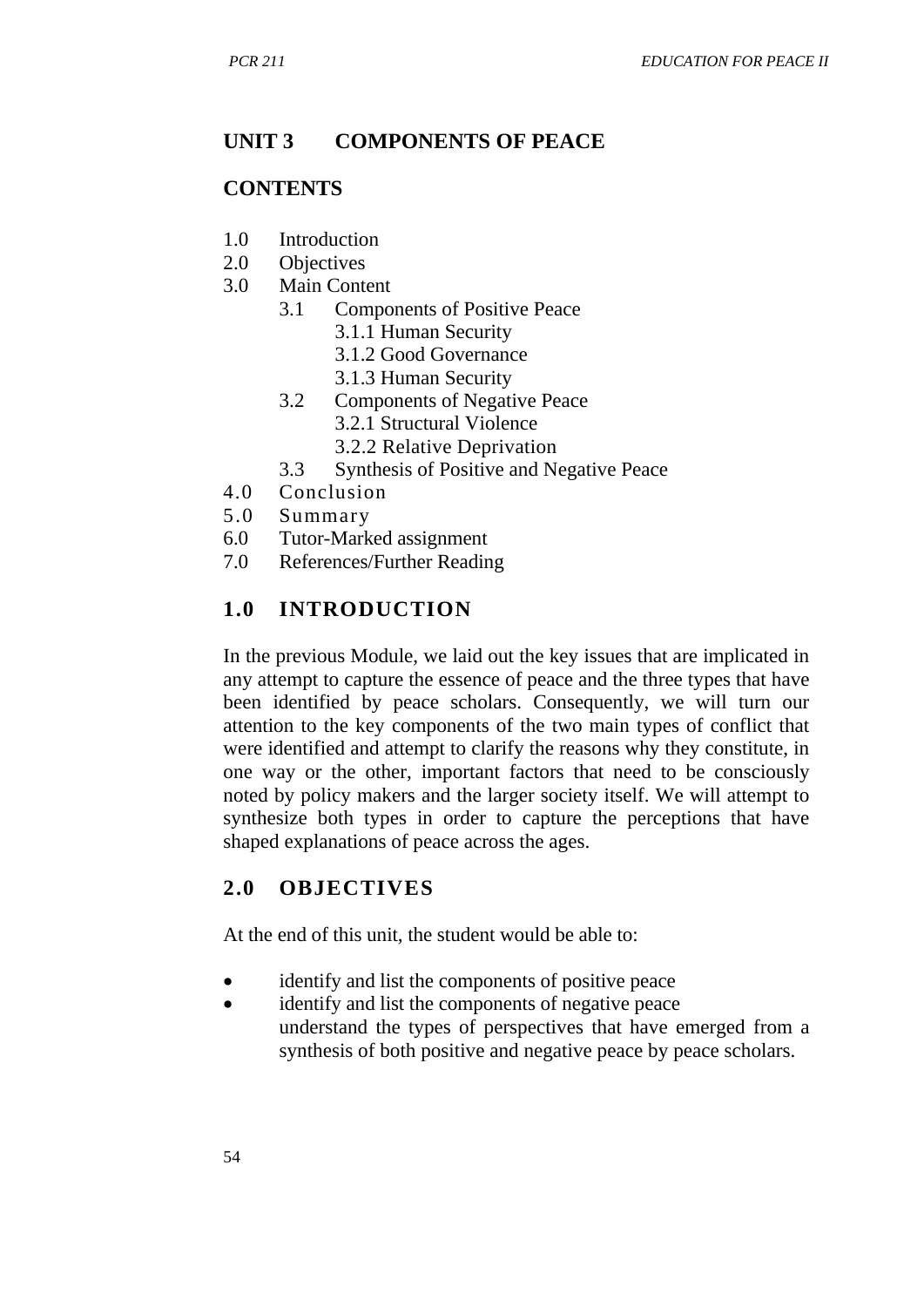## **3.0 MAIN CONTENT**

Usually, peace exists where people are able to secure certain basic purposes. For example, we want society to function in such a way that it will fulfill our needs for different aspects of security, welfare, and freedom; we want it to form a social whole within which we can identify with and be supported by others; and, we want social living and habits to be fine-tuned to our tastes. To achieve these personalised objectives, we seek to exercise some control over our own lives, the lives of those we relate with, and the environment within which we live. We also accept that others may exercise some control over us.

Where individuals and groups find it difficult to achieve these objectives, peace is endangered. For this reason, one might say that the basic dangers to peace come from a combination of three factors:

- 1. an excess of competition for ends that are valued;
- 2. a lack of adequate communication between those competing excessively; and
- 3. a consequent breakdown of trust among individuals and groups who are living in close proximity.

Excessive competition threatens group coherence and creates the fears that trigger violence and lack of communication; it causes groups to see one another through unfavorable and often derogatory lenses and stereotypes. In such circumstances, it is almost impossible to create or sustain conditions of political and social confidence and peaceful coexistence.

### **3.1 Components of Positive Peace**

Whenever we hear the word "positive peace", we need to ponder on the factors that make people to perceive a particular typology of peace as "positive" or "negative" and why those who make the authoritative decisions that guard social relations would need to be mindful of these factors. The factors that we will be considering under each type are by no means exhaustive. The facilitator may wish to elicit responses from the class on other factors that they could identify and take some time to discuss it with them. In the case of positive peace, the factors that are germane include: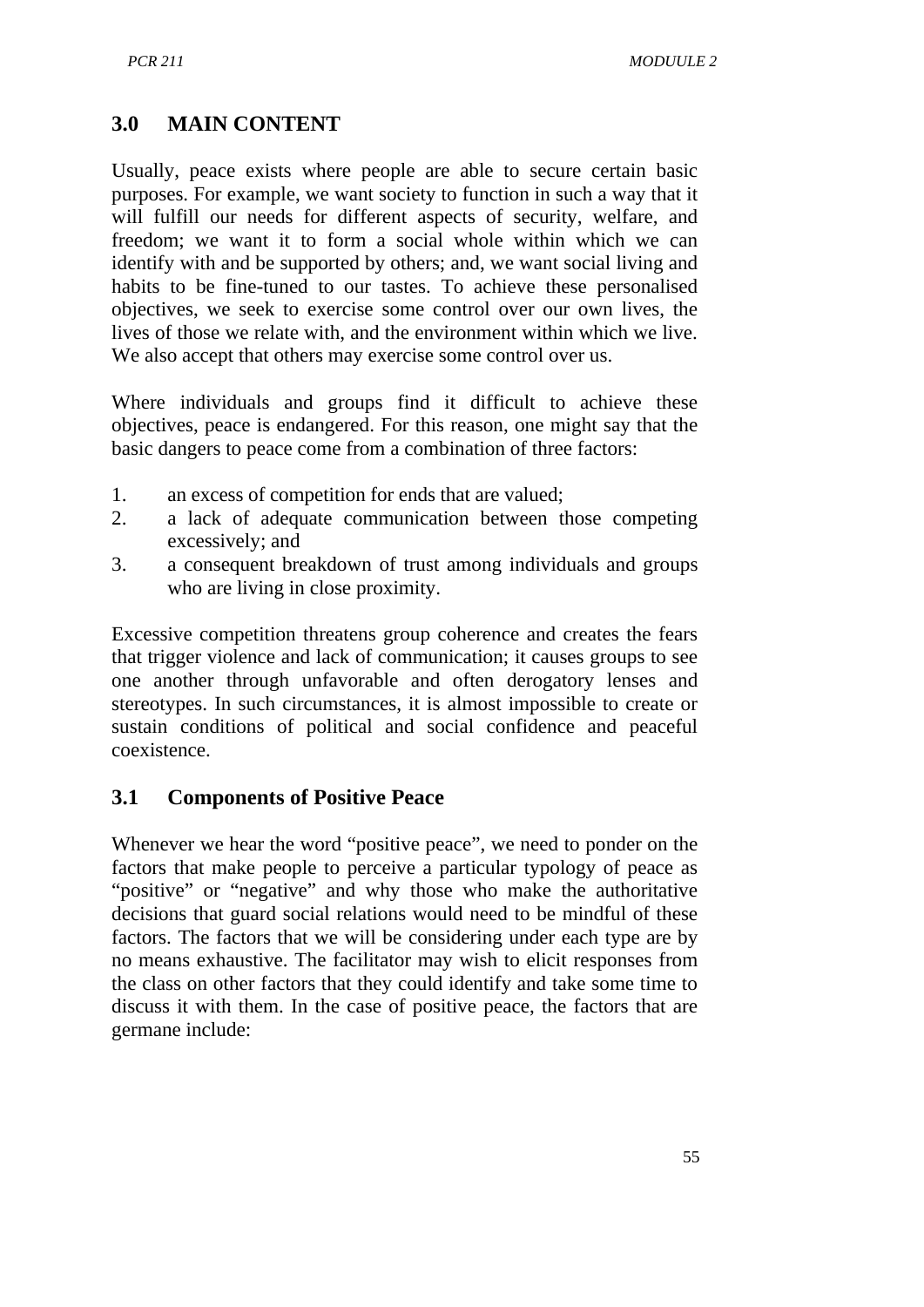### **3.1.1 Social Justice**

Social justice is a term that is commonly used to describe a society with many policies aimed toward achieving equality of opportunity and equality of outcome.

What is usually intended by the term is a consideration of the requirements of justice applied to the benefits and burdens of a common existence, and in this sense social justice is a matter of distribution. But the particular emphasis in 'social justice' is on the foundational character of justice in social life. Thus, social justice defines the framework within which particular applications of distributive justice arise.

Social justice is described in much of John Rawls' writing and it is a concept that some use to describe the movement towards a socially just world. In this context, social justice is based on the concepts of human rights and equality. In his writings on social justice, Rawls draws on the utilitarian arguments of Jeremy Bentham and John Stuart Mill, the social contract ideas of John Locke, and the categorical imperative ideas of Emmanuel Kant. His first statement of principle was made in his work *A Theory of Justice* published in 1971where he argued that "Each person possesses an inviolability founded on justice that even the welfare of society as a whole cannot override".

All societies have a basic structure of formal and informal social, economic, and political institutions. In testing how well these elements fit and work together, Rawls based a key test of legitimacy on the theories of social contract. To determine whether any particular system of collectively enforced social arrangements is legitimate, he argued that one must look for agreement by the people who are subject to it, but not necessarily to an objective notion of justice based on coherent ideological grounding. Social injustice is caused by certain barriers that prevent full social justice such as prejudice, discrimination, oppression, racism, classism, and sexism.

According to Rawls, the basic liberties that serve as indicators in a society where social justice exist include: freedom of thought; liberty of conscience as it affects social relationships on the grounds of religion, philosophy, and morality; political liberties (e.g. representative democratic institutions, freedom of speech and the press, and freedom of assembly); freedom of association; freedoms necessary for the liberty and integrity of the person (i.e., freedom from slavery, freedom of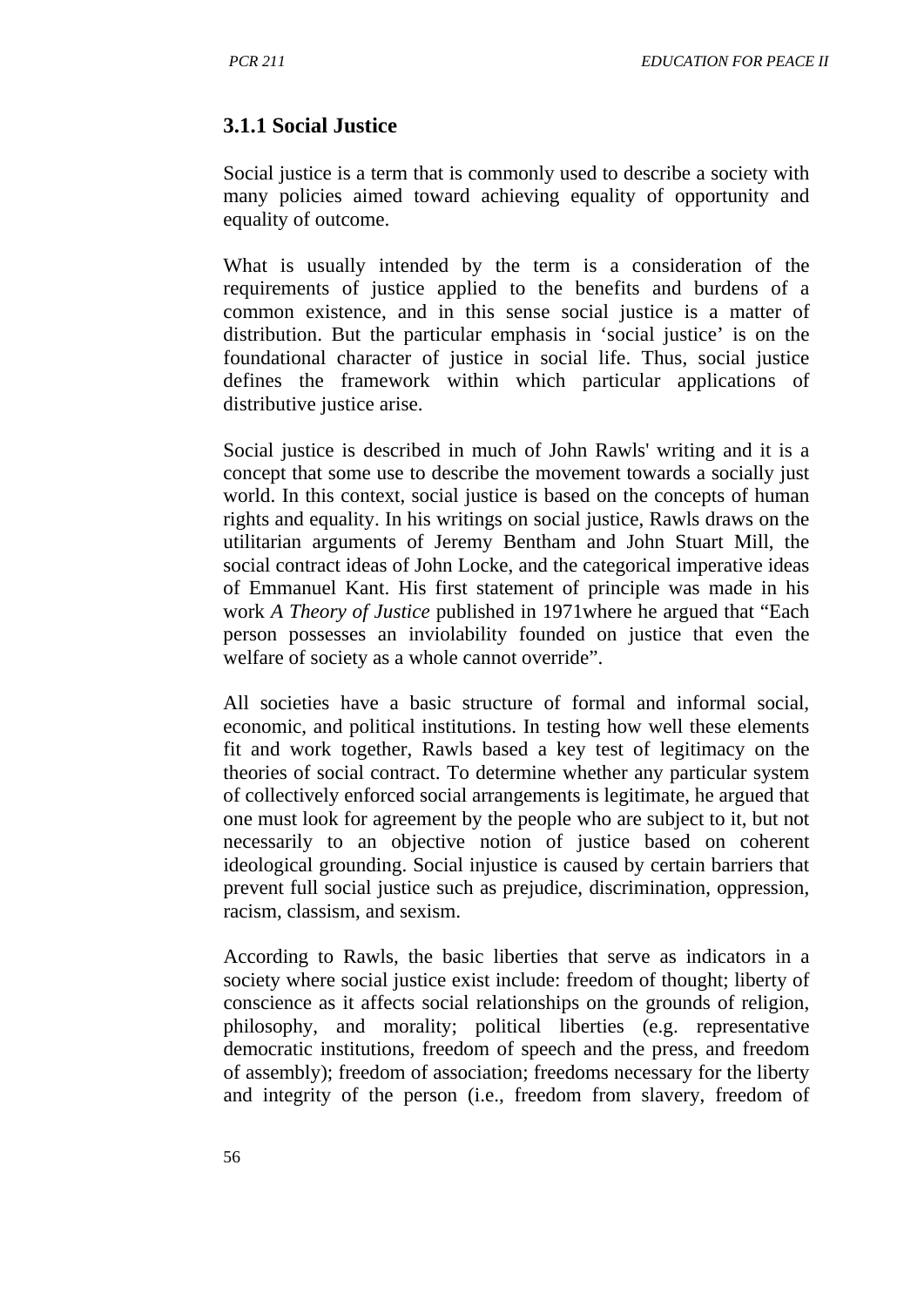movement and a reasonable degree of freedom to choose one's occupation); and rights and liberties covered by the rule of law.

# **3.1.2 Good Governance**

Good governance ensures that political, social and economic priorities are based on a broad societal agreement and that the poorest and most vulnerable people have a voice in decision-making over how development resources are allocated. Governance describes the process of decision-making and the process by which decisions are implemented (or not implemented). Hereby, public institutions conduct public affairs, manage public resources, and guarantee the realization of human rights. Good governance accomplishes this in a manner essentially free of abuse and corruption, and with due regard for the rule of law.

Good governance can be understood as a set of characteristics which include participation, rule of law, transparency, responsiveness, consensus orientation, equity and inclusiveness, effectiveness and efficiency, and accountability. These characteristics assure that corruption is minimized in the society, the views of minorities such as the people of the Niger Delta are taken into account and that the voices of the most vulnerable in society (especially women) are heard in decision-making. Good government depends on an ability of elected persons to exercise power, and to make good decisions over economic, social, and environmental issues that will be of benefit to the people over time.

# **3.1.3 Human Security**

Human security is people-centered and focuses on shifting from a preoccupation with protecting nation-states to protecting individuals in addition as a way of guaranteeing peace. The important dimensions are to entail the well-being of individuals and respond to ordinary people's needs in dealing with sources of threats. In addition to protecting the state from external aggression, human security would expand the scope of protection to include a broader range of threats, including environmental pollution, infectious diseases, and economic deprivation. The concept of Human security emerged from a post-Cold War, multidisciplinary understanding of security involving a number of research fields, including development studies, international relations, strategic studies, and human rights and holds that a people-centered view of security is necessary for national, regional and global stability and peace. The United Nations Development Programme's 1994 Human Development Report recommend that modern States that interested in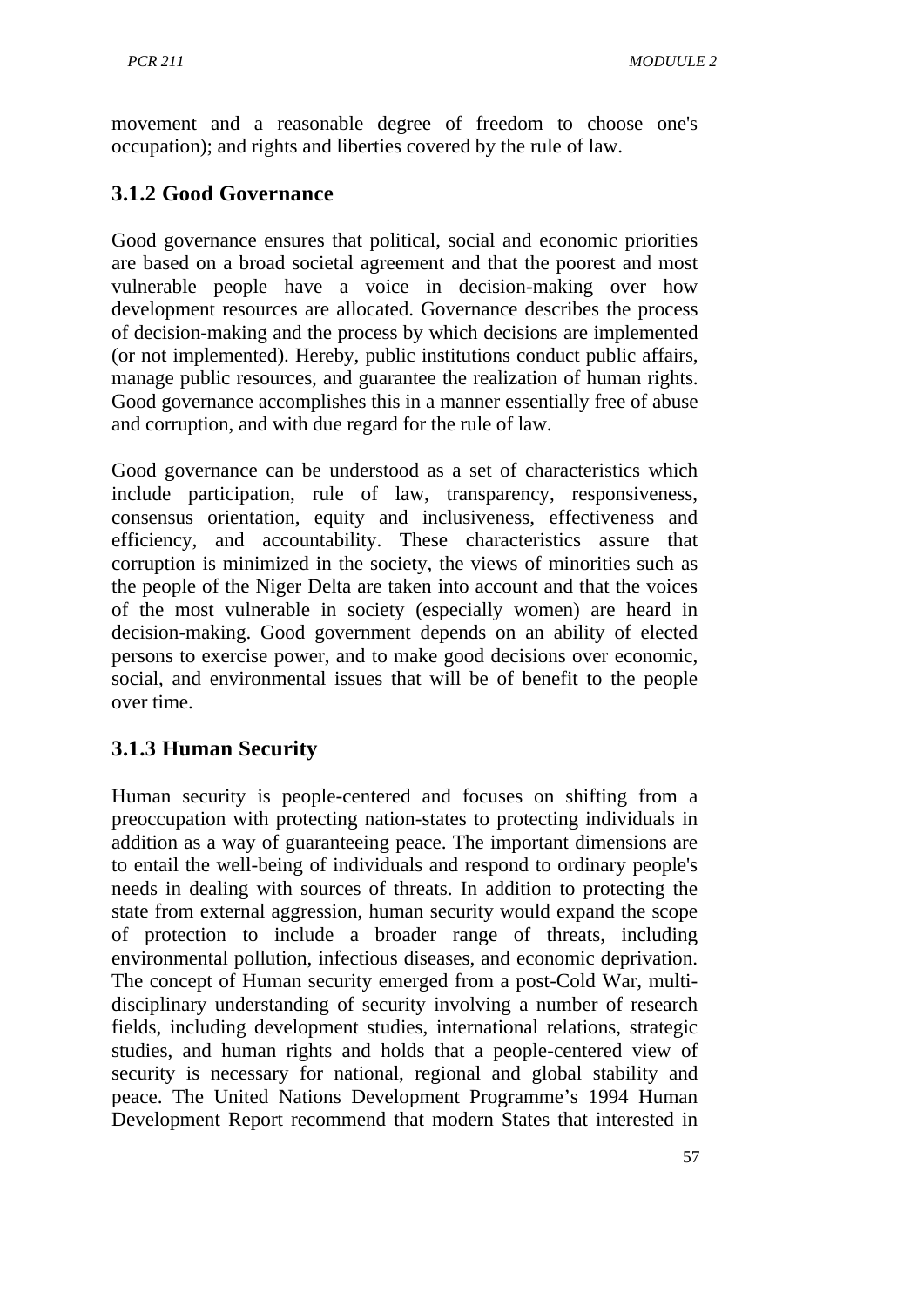ensuring positive peace within their boundaries should provide guarantees of "freedom from want" and "freedom from fear" for all citizens because it is the best way to tackle the problem of insecurity that may result in conflict and wars.

"Freedom from fear" becomes possible when a society devotes itself to protecting individuals from violent conflicts in recognition that the existence of such threats creates conditions that cause poverty, lack of state capacity and other forms of problems. It may do this by providing emergency assistance and become actively involved in conflict prevention, resolution, and peace-building. However, many African countries do not acknowledge this responsibility and the failure to do so led to brutal conflicts such as the Nigerian civil war, and extensive bloodletting in Rwanda, Burundi, Sudan, Uganda, and more recently, Kenya.

Those who champion the "Freedom from want" agenda are however of the opinion that the threat agenda should look beyond ensuring that people do not become apprehensive over relationships and their social status. They suggest therefore that security of citizens should be broadened to include preventing hunger, disease and mitigating the effects of natural disasters because these are also inseparable issues that are at the root of human insecurity and they result in the death of far more people than war, genocide and terrorism combined. Issues related to widespread poverty and social exclusion led to civil wars Somalia, Liberia and Sierra Leone.

The realization of human security involves not only governments, but a broader participation of different actors, including regional and international organizations, non-governmental organizations and local communities. Human security not only protects, but also empowers people and societies as a means of security. People contribute by identifying and implementing solutions to insecurity.

#### **3.2 Components of Negative Peace**

A number of factors and social practices undermine peace in very subtle ways that prevents most people from realising that they have such short or long-term impacts. Theories that have emerged from peace research show that the "invisible hands" that sometimes instigate violence and hence, a subversion of peace includes: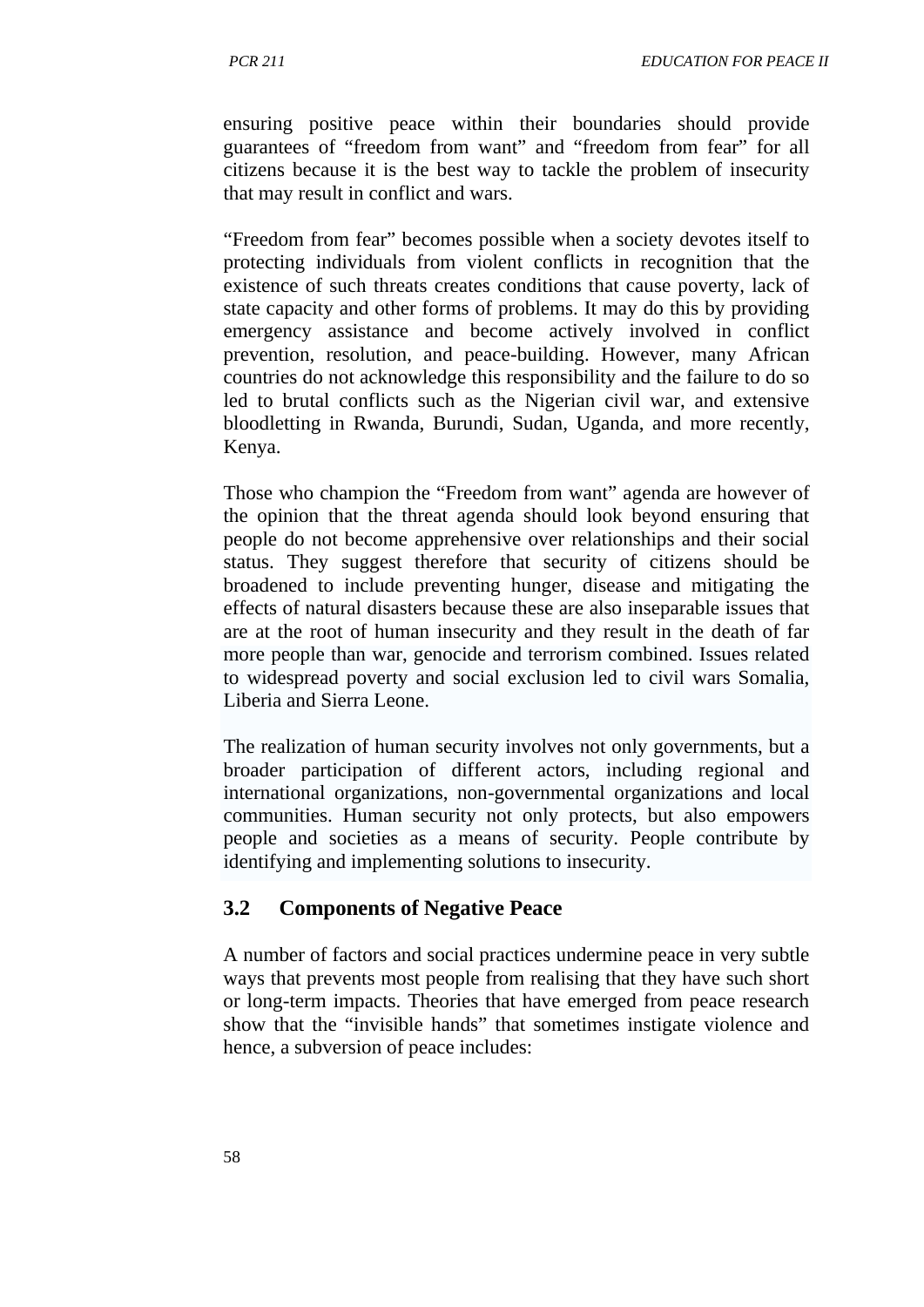## **3.2.1 Structural Violence**

Direct violence like public riots, inter-ethnic conflicts and religious violence is shocking in itself, but it is the brutality that accompanies it that usually gets our attention: we notice the loss of lives and destruction of properties and social ties, and often respond to it by looking for a way to reconcile the parties involved. Structural violence, however, is almost always invisible, embedded in ubiquitous social structures, normalized by stable institutions and regular experience. Structural violence occurs whenever people are disadvantaged by political, legal, economic or cultural traditions. Because they are usually longstanding, structural inequities usually seem ordinary; the way things are and have always been. Structured inequities produce suffering and death as often as direct violence does, though the damage is slower, more subtle, more common, and more difficult to repair. Throughout the world, poverty is correlated with infant mortality, infectious disease, and shortened lifespan. Whenever people are denied access to society's resources, physical and psychological violence are likely to occur.

Structural violence is a term that has commonly been ascribed to Johan Galtung. It denotes a form of violence which corresponds with the systematic ways in which a given social structure or social institution kills people slowly by preventing them from meeting their basic needs. Life spans are reduced when people are socially dominated, politically oppressed, or economically exploited. Structural violence and direct violence are highly interdependent. Structural violence inevitably produces conflict and often direct violence, including family violence, racial violence; hate crimes, and war.

Organized armed conflict in various parts of the world is easily traced to structured inequalities. Northern Ireland, for example, has been marked by economic disparities between Northern Irish Catholics—who have higher unemployment rates and less formal education—and Protestants. In Sri Lanka, youth unemployment and underemployment exacerbates ethnic conflict. In Rwanda, huge disparities between the Hutu and Tutsis eventually led to ethnic massacres.

In his book *Violence: Reflections on a National Epidemic,* James Gilligan defines structural violence as "the increased rates of death and disability suffered by those who occupy the bottom rungs of society, as contrasted with the relatively lower death rates experienced by those who are above them." Gilligan largely describes these "excess deaths" as products of the stress, shame, discrimination and denigration that results from lower status. The violence in structural violence is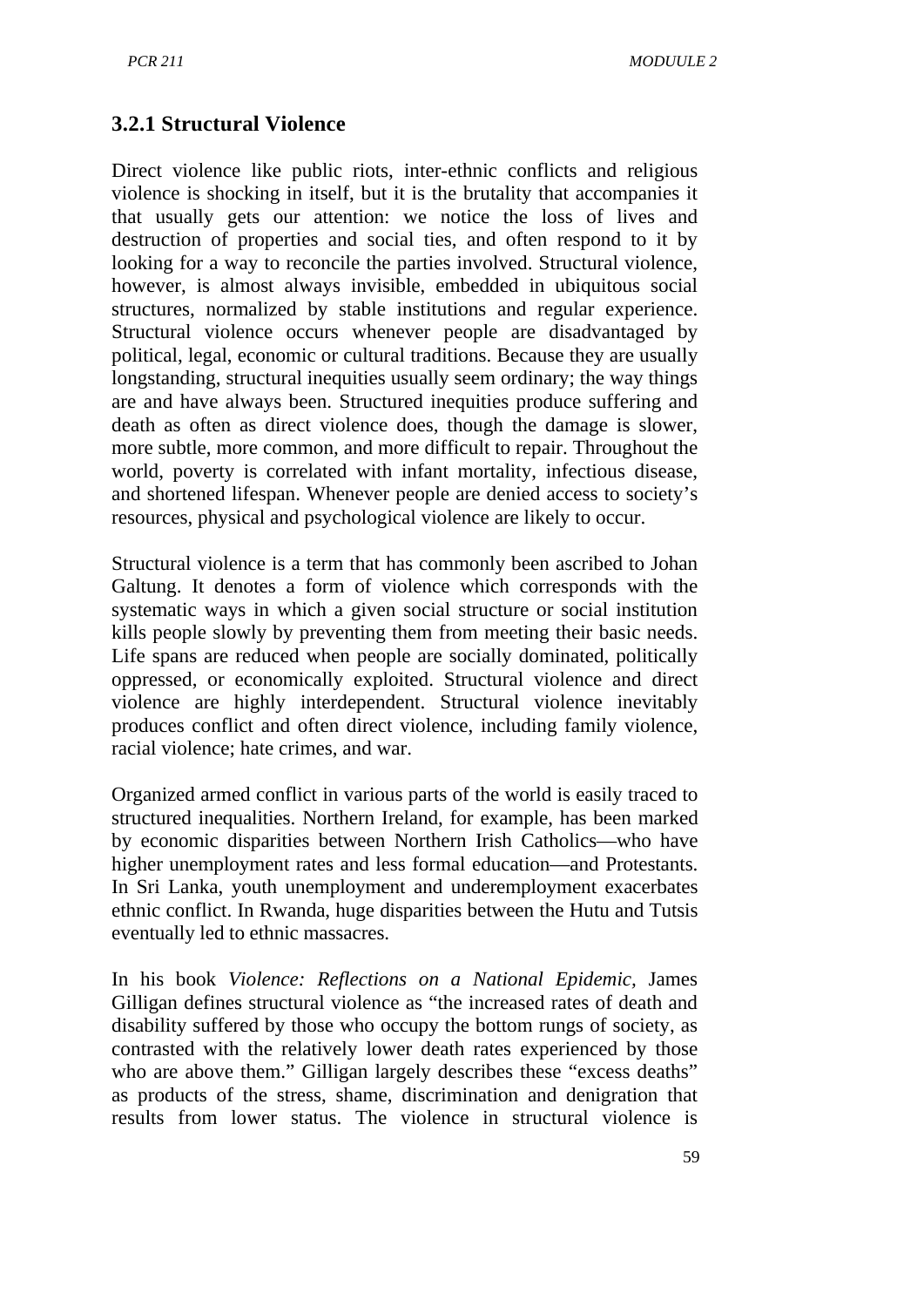attributed to the specific organizations of society that indirectly injure or harm individuals or masses of individuals. In explaining his point of view on how structural violence affects the health of marginalized people, anthropologist Paul argued that their sickness is caused by historically given processes and forces that conspire to constrain them. Structural violence is indirect violence caused by an unjust social structure and is not to be equated with an act of God. Hurricane Katrina, which struck the USA in 2005, was described as an "Act of God", but the deaths of thousands of impoverished blacks in Darfur area of southern Sudan are an example of structural violence, since their deaths were related to imbalance in the way that the Sudanese society is organised. Lastly, cultural violence is a form of violence that occurs as a result of the cultural assumptions that prevent people from seeing direct or structural violence as constituting forms of violence. For example, one may be indifferent toward homeless people, or even consider their expulsion or extermination a good thing. Religious practices in many parts of the world also discriminate openly against certain social categories.

#### **3.2.2 Relative Deprivation**

Relative Deprivation occurs where individuals or groups subjectively see themselves as unfairly disadvantaged over others who are perceived as having similar attributes and deserving similar rewards. It is a situation in which a person is deprived of something which they think they are entitled to, while another person possesses it. Deprivation is relative between the two parties as one person possesses the item while the other does not.

The term is often used in the social sciences to describe feelings or measures of economic, political, or social deprivation that are relative rather than absolute and has important consequences for both behaviour and attitudes in a society, including feelings of stress, political attitudes, and participation in collective action that threaten the peace.

Relative deprivation refers to the discontent people feel when they compare their positions to those of similarly situated and find that they have less than their peers.

Political scientists have argued that 'relative deprivation' is a potential cause of crime and social unrest which can lead, in extreme situations, to political violence such as rioting, terrorism and civil wars. According to this theory, social movements arise when people feel deprived of what they perceive as their 'fair share' as is the case in Nigeria's Niger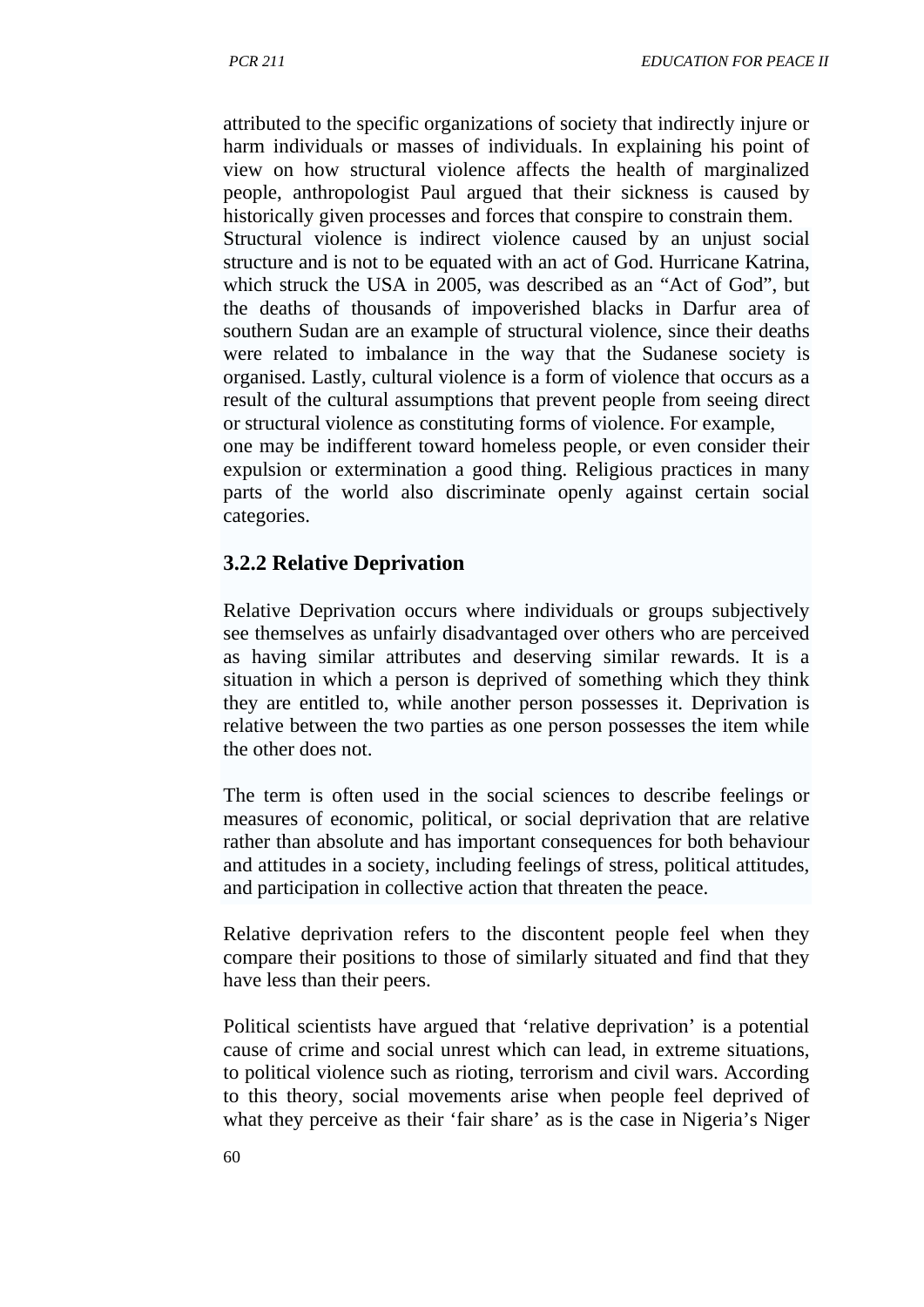Delta. Although it is often confused with absolute deprivation, where relative levels of wealth are compared based on objective differences, it is different.

Subjective experiences of deprivation are essential and relative deprivation is more likely when the difference between two groups becomes narrow to an extent that comparisons can be easily made. The discontent arising from relative deprivation has been used to explain radical politics, messianic religions, and the rise of radical social movements such as militants in the Niger Delta area, industrial disputes, crime and deviance.

We need to understand that a distinction has to be made between religious fervour and demand for political change as forms of collective response to relative deprivation and crime such as smuggling, poaching or terrorism, which is an individualistic response to deprivation. Relative deprivation offers a widespread notion of discontent and its emphasis on subjectivity insures against the tendency of merely measuring objective differences in equality.

### **3.3 Synthesis of Positive and Negative Peace**

Generally, integration of the two types of peace and their individual components have produced a clearer understanding of the essence and extent of peace and have followed the pattern below:

- **1. Peace as Absence of War:** as applied mostly to violent conflict between and within states (war and civil war);
- **2. Peace as Balance of Forces in the International System:** peace as a dynamic balance involving political, social, cultural and technological factors. War occurs whenever this balance breaks down (e.g. Wright, 1941);
- **3. Peace as Negative Peace** (No War) and Positive Peace (No Structural Violence) (e.g. Galtung, 1969);
- **4. Feminist Peace:** (Macro and Micro Levels of Peace) peace as inclusive of not only the abolition of macro-level organized violence such as war, but also doing away with micro-level unorganized violence, such as rape in war or in the home, spouse-bashing; abolition of "glass ceilings" in workplaces (e.g. Brock-Utne, 1989);
- **5. Green Peace:** (Peace with the Environment) places a very high value on the relationship of humans to bio-environmental systems. Human beings are seen as one of many species inhabiting the earth, and the fate of the planet is seen as tied to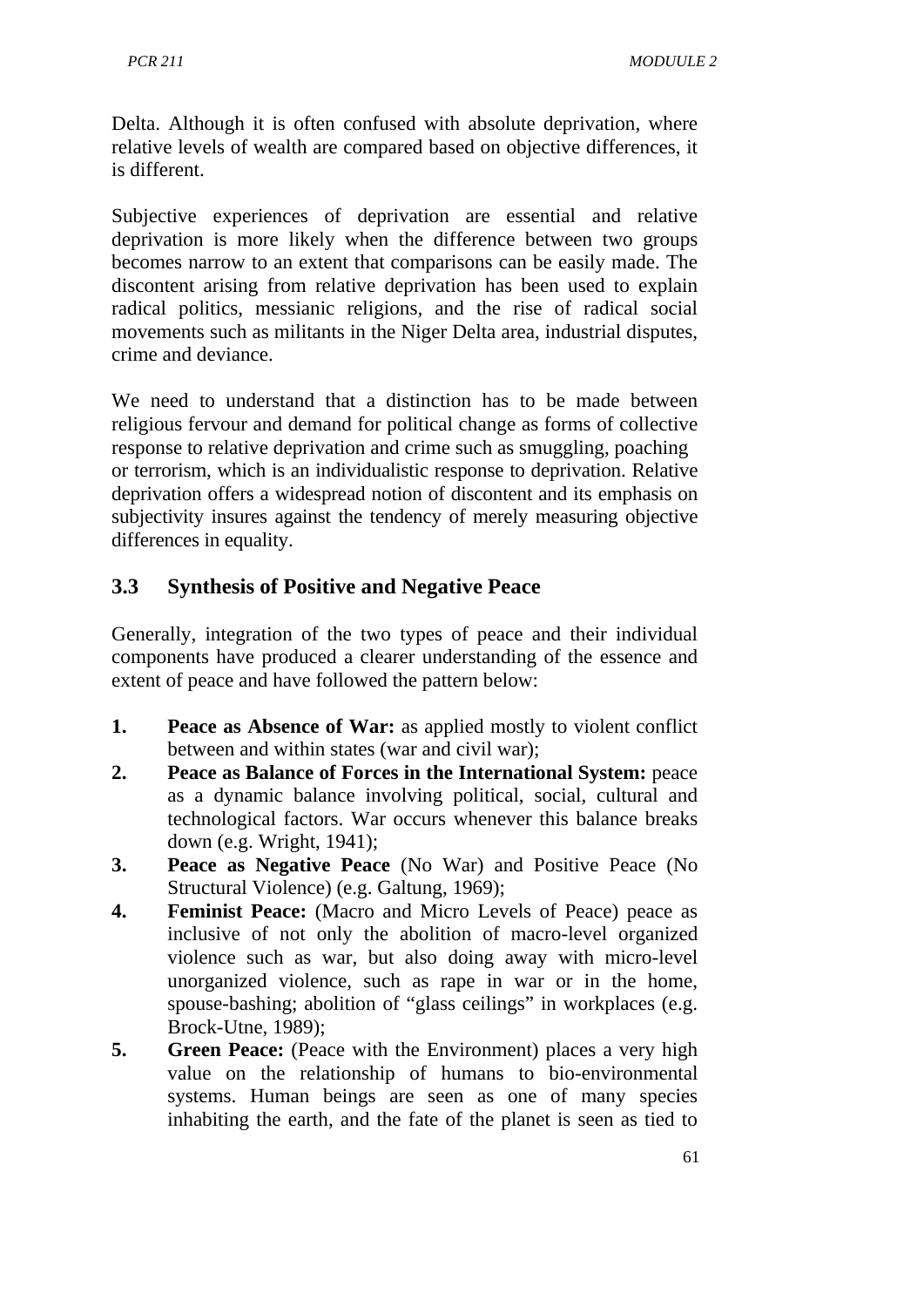the fate of humans (Dreher, 1991; Macy,1991; Smoker, 1991); and

**6. Holistic Inner and Outer Peace:** This sixth view of peace sees inner, esoteric (spiritual) aspects of peace as essential. Spiritually-based conception or theory of peace stresses the centrality of inner peace, believing that all aspects of outer peace, from the individual to the environmental levels, must be based on inner peace.

In essence, the idea that peace can be defined in terms of the single factor like the "absence of war," has been substituted by theories that argue that a number of other conditions, such as absence of structural violence or peace with the environment are of equal importance. While the absence of war remains a necessary condition for all peace definitions, it is no longer a sufficient one in most formulations of peace. At the same time, there has been a shift from including just the state level of analysis in absence of war definitions, to peace theories that include multiple levels of analysis ranging from the individual to the environmental.

## **4.0 CONCLUSION**

Peace is not only the absence of armed conflict; it is also a dynamic set of relationships of coexistence and co-operation among and within peoples, characterized by the respect for human values. Peace is increasingly threatened each day by the accumulation of weapons of mass destruction, by the great economic and social inequalities which divide mankind, and by contempt for basic human rights and the dignity of the individual. Peace is only possible in a world in which the observance of international law replaces violence, fear and injustice, in which states voluntarily agree to limit their national sovereignty in the general interest, and in which nation States employ avenues that will lead to peaceful settlement of disputes between them.

It is now clear that whenever we hear the word "positive peace", we are referring to the effects that the existence of factors like 'social justice', 'human security' and 'good governance that make people to perceive peace in a positive light; and that it is the existence of 'structural violence' and 'relative deprivation' that make people to perceive the absence of violence and war in a negative light, thereby describing it as "peace of the graveyard". It has also become clear that those who make the authoritative decisions that guard social relations need to be mindful of both set of component factors in order to be able to make informed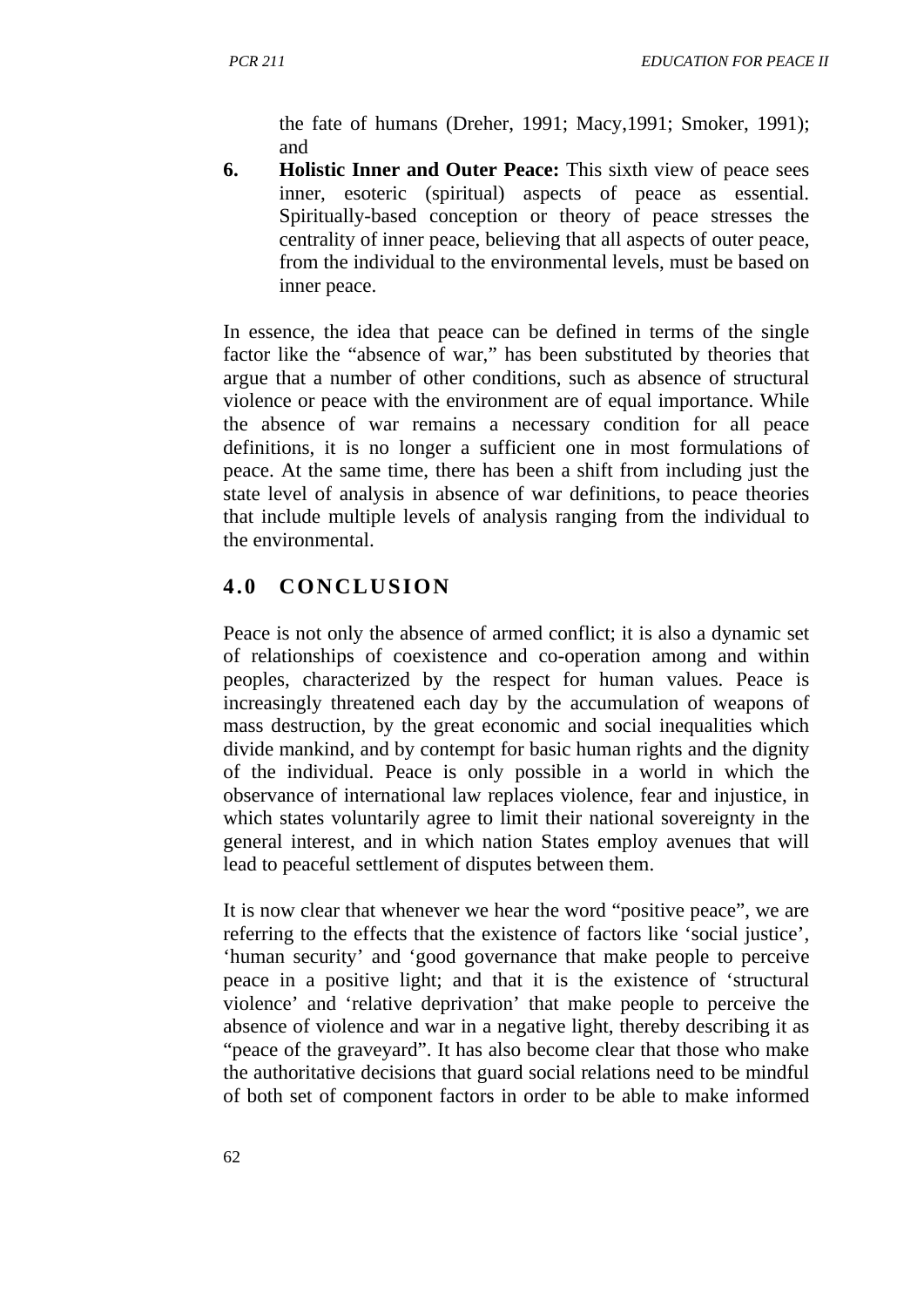decisions that will impact positively on the society's quest for peace and tranquility.

# **5.0 SUMMARY**

Peace is an ideal towards which every society strives. However, the absence of physical or open violence involving individuals and social groups who are pursuing different types of interests is not necessarily an indication that there is peace in that society. We need to transcend narrow definitions of 'peace', meaning the absence of war.

Achieving 'positive' peace includes focusing on holistic views of human security, which project beyond the narrow political arena, to include the social and economic well-being of people. This would include: social justice; the protection of national assets such as the environment; strategies and policies that ensure enough food; economic conditions that overcome poverty; and institutions that protect people from personal violence. For most people, this implies demilitarisation and disarmament, but particularly in Africa, with its history of degradation and its profusion of cultures, 'human security' also includes issues of identity, and a deep commitment to respecting people's dignity.

## **6.0 TUTOR-MARKED ASSIGNMENT**

- 1. What are the main components of positive and negative peace that you know?
- 2. In what ways will the absence of open violence be a misleading indicator of peace in any given society?
- 3. How does relative deprivation undermine peace? Give a concrete example for each point made.
- 4. In what specific way is "green peace" threatened in different parts of Nigeria?

## **7.0 REFERENCES/FURTHER READING**

[\(http://www.un.org/Overview/rights.html\)](http://www.un.org/Overview/rights.html)) Aronson, E. (1988) The social animal. New York: Freeman.

- Ayres, Alex ed. (1993) The wisdom of Martin Luther King, Jr. New York: Meridian.
- Bar-Tal, D. (2002) The elusive nature of peace education. In G. Salomon & B. Nevo (Eds.), Peace education: The concept,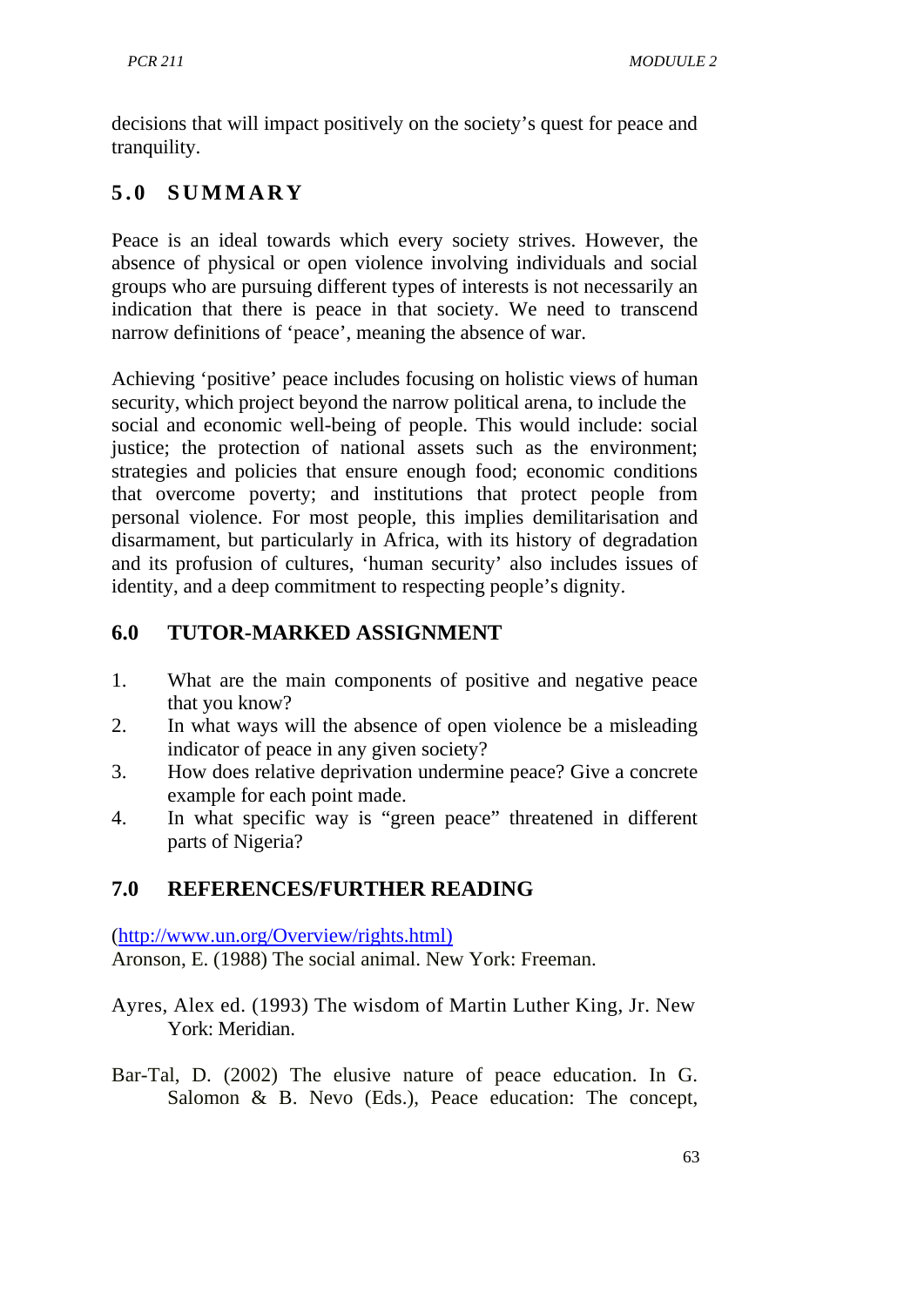principles, and practices around the world. Mahwah, NJ: Erlbaum.

Coleman, P. (2003) Characteristics of protracted intractable conflict *Peace and Conflict: Journal of peace psychology,* 9, 1-37.

Cooper, J. & Fazio, R. H. (1984) A new look at dissonance theory. In L. Berkowitz (Ed.), Advances in experimental social psychology (Vol. 17, pp. 229—266). San Diego, CA: Academic Press.

Copenhagen: Christian Eljers.

Copenhagen: Christian Eljers.

Copenhagen: Christian Eljers.

- Fisher, R. J. (1997) Interactive conflict resolution; Syracuse, NY: Syracuse University Press.
- Freire, P. (1970) Pedagogy of the oppressed; New York: Seabury Press.
- Galtung, J. (1976) Peace and social structure: Essays in peace research (Volume 2).
- Galtung, J. (1978) Peace and social structure: Essays in peace research (Volume 3).
- Galtung, J. (1988) Peace and social structure: Essays in peace research (Volume 6).
- Galtung, J. (1996) Peace by peaceful means: Peace and conflict, development and civilization. London: Sage.
- Hague Appeal for Peace (1998) The Hague agenda for peace and justice for the 21st century; UN ref A/54/98.
- Juan J. Linz. (2000) Totalitarian and Authoritarian Regimes; Boulder, Colorado: Lynne Rienner Publishers
- Nathan, L. (2001) "The Four Horsemen of the Apocalypse: The Structural Causes of Crisis and Violence in Africa" *Track Two*  Vol. 10 No 2 (August 2001), Cape Town: The Centre for Conflict Resolution.

United Nations: "Universal Declaration of Human Rights."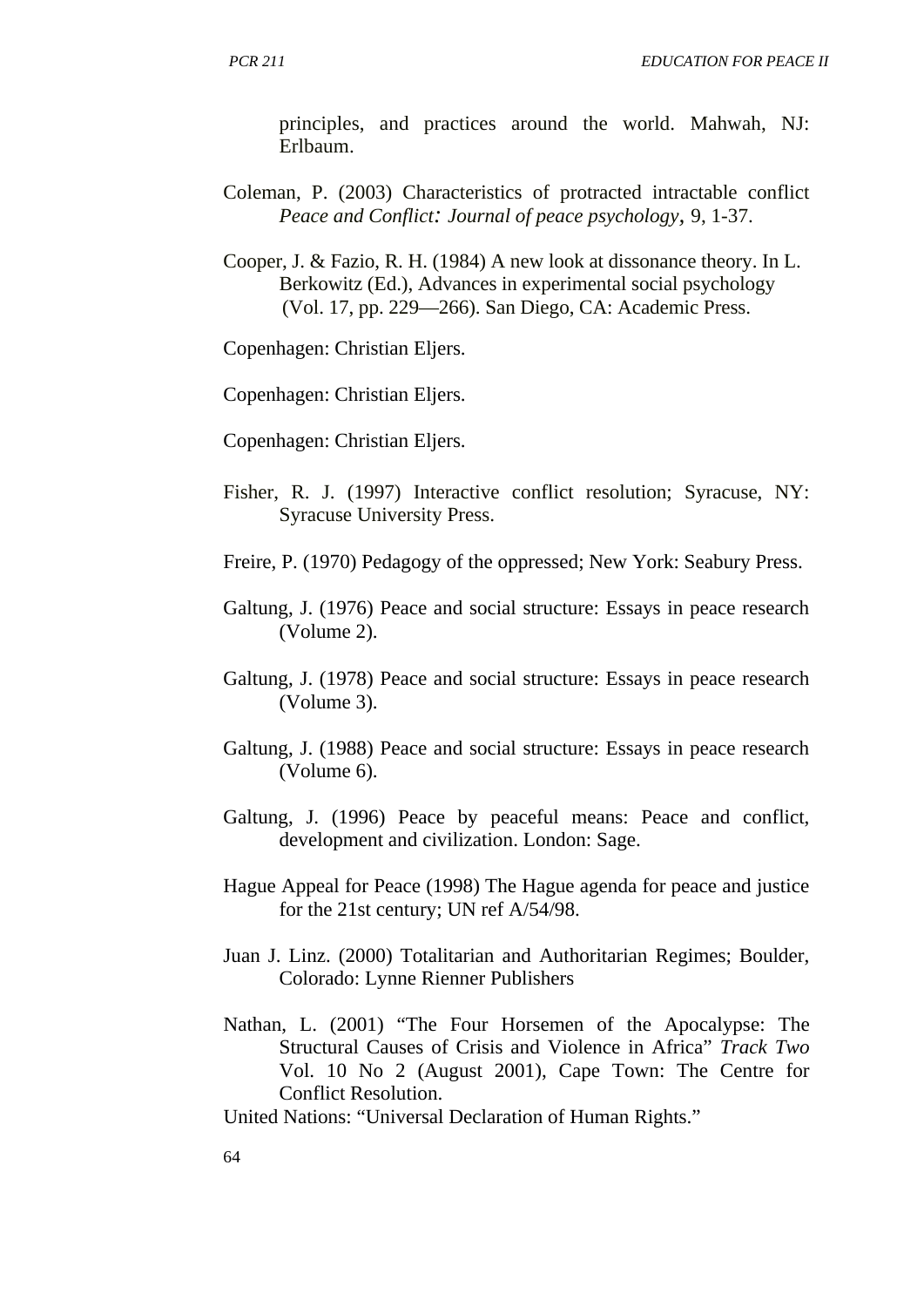## **UNIT 3 DIMENSIONS OF PEACE**

### **CONTENTS**

- 1.0 Introduction
- 2.0 Objectives
- 3.0 Main Content
	- 3.1 Domestic Peace
	- 3.2 Global Peace
	- 3.3 Durable Peace
		- 3.3.1 Internal Harmony of the Individual
		- 3.3.2 Satisfaction of Basic Human Needs
		- 3.3.3 Absence of Interpersonal and Inter-Group Violence
		- 3.3.4 Security
		- 3.3.5 Justice
		- 3.3.6 Freedom
	- 3.4 Unstable Peace
- 4.0 Conclusion
- 5.0 Summary
- 6.0 Tutor-Marked assignment
- 7.0 References/Further Reading

## **1.0 INTRODUCTION**

In the previous Unit, we examined three types of peace and the factors that determine their labeling as 'positive', 'negative' or 'active'. In this Unit, we will be examining the contexts in which the types of peace that have been identified could occur, namely: the domestic context and the international context. Within these contexts (whether viewed in regional or global terms), the peace that is experienced could either be classified as 'durable' or 'unstable'. Where durable, there is the subtle suggestion that positive peace exist but we need to be careful, once again, that the durability is actual and not assumed as a result of the absence of open conflict and violence.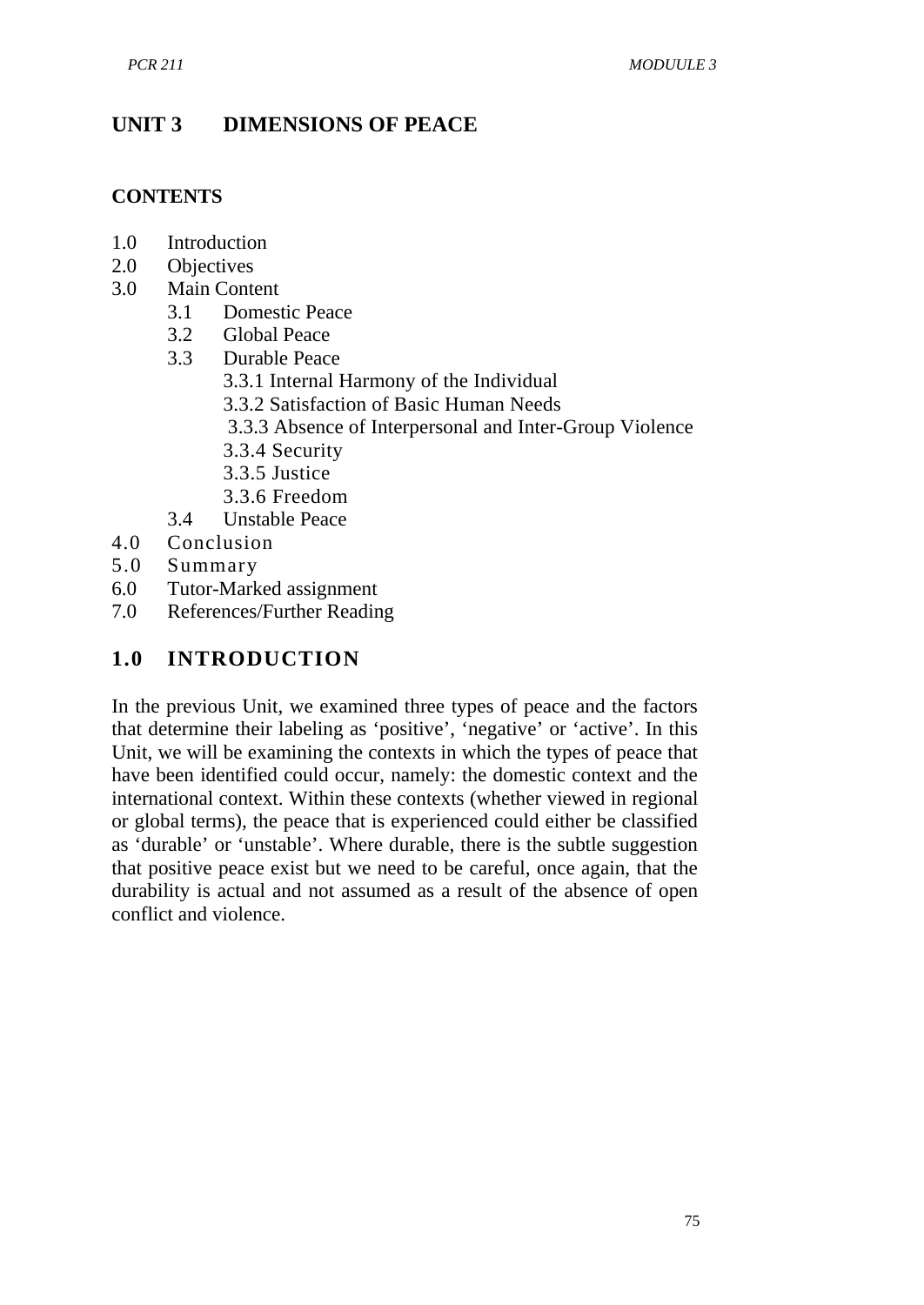# **2.0 OBJECTIVES**

At the end of this unit, the student would be able to:

- understand the different contexts of peace
- identify the differences and similarities between domestic, regional and international peace.
- determine if peace that exists in any of the above context is stable or fragile**.**

## **3.0 MAIN CONTENT**

## **3. 1 Domestic Peace**

Domestic peace describes an ideal state of affairs in which a State and the general public are in a balance and there is no risk of conflict escalation. In a situation of domestic peace, the state is defined in terms of its territorial dimension, and in is tune with an equally well-defined political community of citizens who form a greater part of the population; there is a high level of social cohesion based largely but not necessarily on a common culture, history, tradition, belief system and nationality.

Domestic peace is also characterized by democratic rule, good governance, transparency of decision-making, and by a high degree of political legitimacy of broad based ruling elite that is revalidated in periodic elections that the electorates themselves attest to be free and fair and devoid of any form of direct or indirect threats and intimidation in the process of making their choice of candidates to support.

In view of the above, domestic peace is possible where the legitimate authority to rule is based largely on consent and voluntary compliance rather than on threat, force and fear. Since there is equality of opportunity, all groups in society are allowed to participate in public affairs and compete as political parties for power in constitutional ways. The constitution and the rule of law define the relations between government and citizens of the state, while also placing limits on government authority and coercion. There is a clear prevalence of cooperative over disruptive and destructive modes of political interaction in a framework of open, constructive political dialogue. There is also the need for well-developed political institutions and effective mechanisms for peaceful reconciliation of the interest and needs of various individuals and groups.

Where domestic peace exists, the government finds it easier to impose taxes, re-allocate resources to disadvantaged sectors of society and to invest in infrastructure, health, education and defence. The military is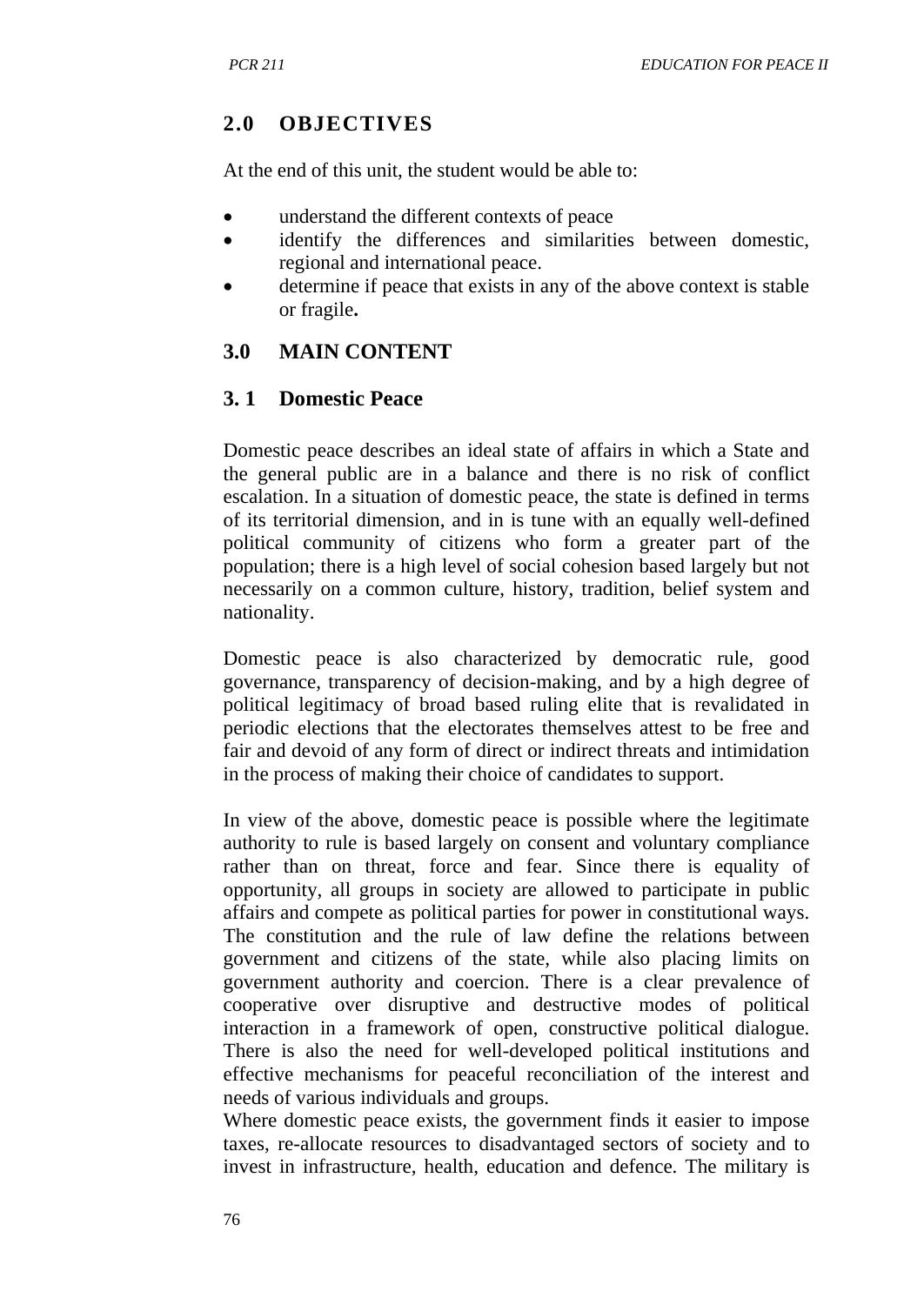usually under firm civilian control and there is no challenge to the State's monopoly of violence. The state is capable of providing law and order, justice, and social and physical security to its citizens. Human and minority rights are respected and there are rarely incidents of political violence.

## **3.2 Global Peace**

In both security studies and international political economy, scholars strive to explain patterns of conflict and cooperation among nations. Conflicts among nations are inevitable since their political and economic aims and interests are often divergent. Cooperation does not refer to absence of conflict, but the ability of nations to peacefully resolve their differences in a way that is acceptable to all parties involved. When cooperation fails, conflicts often escalate into coercion and ultimately war that may involve more neighbouring countries and others who may be drawn into it.

As we noted in Unit 1, the philosopher Immanuel Kant had proposed a federation or "league" of nations of the world on the belief that such a federation would allow countries to unite and punish any nation that commits any act of aggression as a form of collective security. Kant also felt that the federation would protect the rights of small nations that often become caught up in the middle of power struggles between larger countries.

Kant's idea came to life after the First World War (1914-1918). Because the devastation of the war was massive, countries were encouraged to come together and work toward peace. They formed the League of Nations, to achieve that goal but several of the world's most powerful countries like the United States were not members, and the League required consensus among its members to oppose aggression.

What this meant was that all it took to scuttle any peacemaking by the League was the disagreement by any one member. When Japan, Italy, and Germany undertook military aggression that ultimately led to World War II (1939-1945), they could not be censored. In the end, the League failed to prevent another world war.

Despite this failure, the idea of a concert of nations did not die. In 1941, U.S. President Franklin D. Roosevelt and British Prime Minister Winston Churchill announced the Atlantic Charter, in which they pledged to work toward a more effective system to keep world peace and promote cooperation. In 1943, the United States, the United Kingdom, the Soviet Union, and China agreed to establish a general International Organization and by 1944, they succeeded in drafting a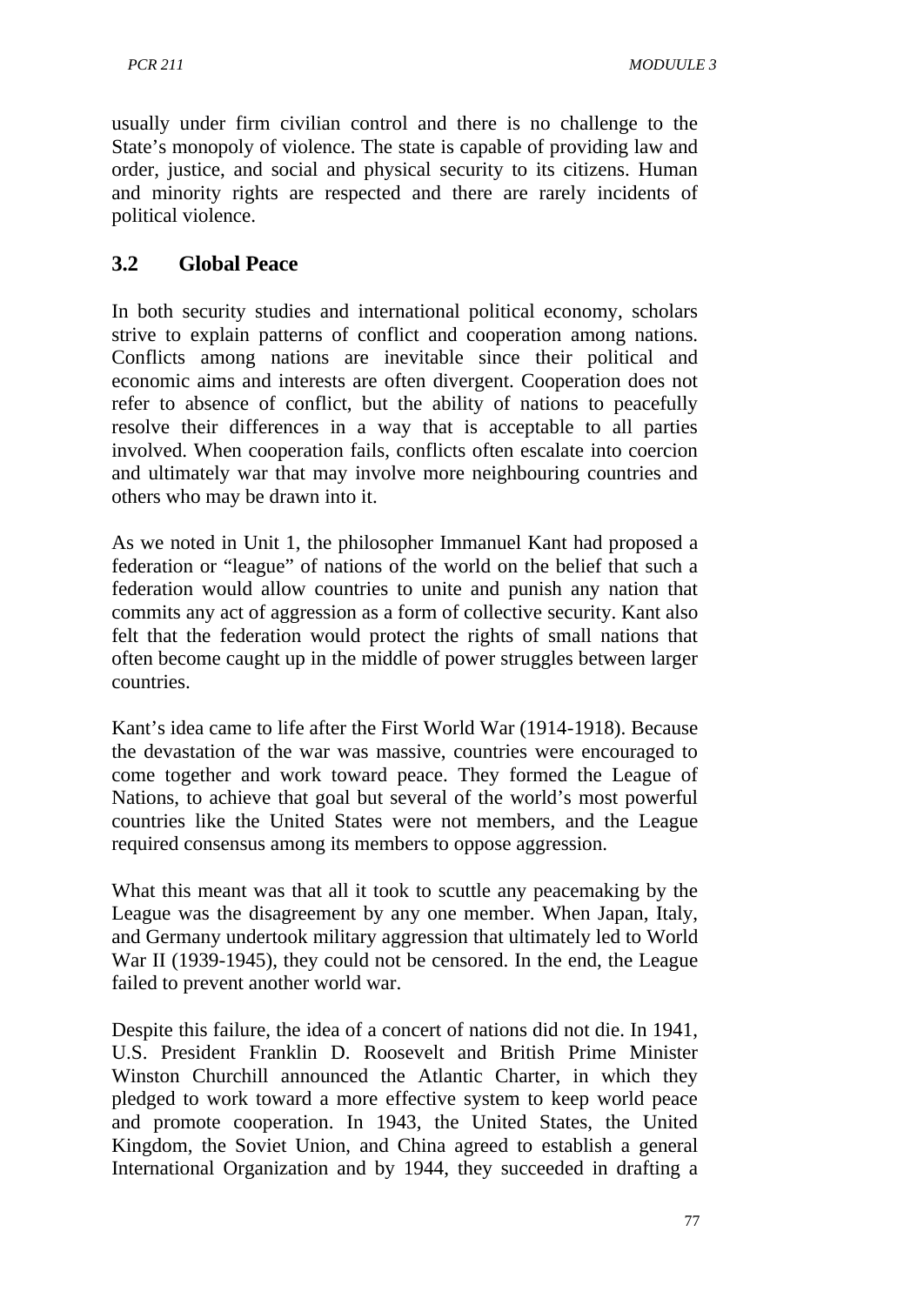charter for the new organization which they named the United Nations. The United Nations (UN) is currently the principal agency that is saddled with the responsibility for maintaining peace all over the world. It was founded after World War II ended in 1945 and its mission is to maintain world peace, develop good relations between countries, promote cooperation in solving the world's problems, and encourage respect for human rights. As members of the UN, countries agree to cooperate with one another and pledge to settle their disputes peacefully, to refrain from using force or the threat of force against other countries. The UN Security Council is responsible for maintaining international peace, and for restoring peace when conflicts arise. Its decisions are binding on all UN members and have the force of international law. It has the power to define what constitutes a threat to security, to determine how the UN should respond, and to enforce its decisions by ordering UN members to take certain actions.

In an effort to resolve conflicts between countries, the Council's first step is to encourage the countries to resolve their differences without resorting to violence. The Council can mediate a dispute or recommend guidelines for a settlement. It can send peacekeeping troops into a distressed area. If war breaks out, it can call for a ceasefire and can enforce its decisions by imposing economic sanctions on a country, or by authorizing joint military action.

UN peacekeeping forces play a neutral role in the safeguarding of global peace and the threat of regional conflicts in several ways:

- They can go into an area of conflict as observers, making sure agreements reached between opposing sides are respected.
- They can provide a buffer zone or "corridor of safety" between warring parties by physically placing themselves in the middle of warring factions.
- They can provide a channel of communication by negotiating with military officers on both sides.
- They can also monitor ceasefires, supervise elections, and provide humanitarian aid.

In addition to peacekeeping missions, the UN can also authorize peace enforcement operations.

Unlike peacekeeping, peace enforcement operations seek to repel international aggression, using military force if necessary. Under chapter 7 of the UN charter, the Security Council may authorize member countries to take military action in response to international breaches of the peace.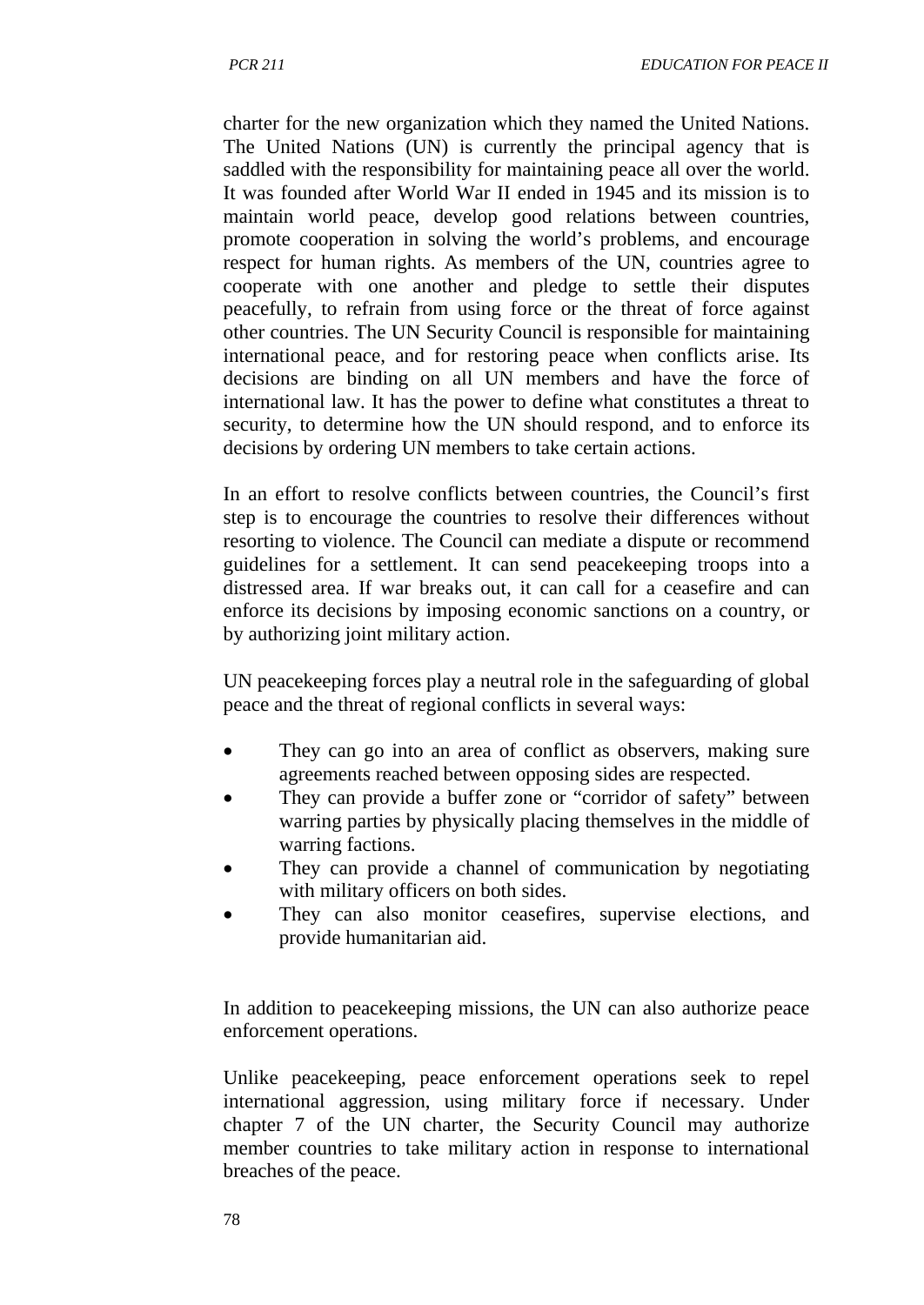Global or international peace is secured when States renounce the use of force as the only or most predominant strategy used in the pursuit of their divergent goals. There is sometimes a relative agreement on the principles of distribution of goods and often an overwhelming preponderance of one State over the other.

Within the international system, 'positive peace' is often taken as involving more than the mere absence of organized violence where sovereign States and their armies confront one another in pitched battles; it involves adherence by members of the United Nations and groups within each sovereign State to respect and safeguard established rules and codes of conduct, to tolerate each other, and to ensure the basic needs of most members of their constituencies are provided through one form of social security safety net or the other.

## **3.3 Durable Peace**

Durable peace or lasting', 'positive' or 'just peace' involves a high level of cooperation between parties as well as awareness that pursuit of conflicting interests is potentially disruptive. Parties remain peaceful because they value their overall relationship more than specific selfinterests that they may have as individuals or groups. Separate and potentially conflictual interests are pursued within peaceful, institutionalized dispute settlement mechanisms and parties feel no need to arrange for military or unconventional force to safeguard its security against others.

In the field of Peace and Conflict Studies, a society or group of societies will be said to be experiencing durable peace where co-operative and regulated conflict that lead to or sustain peace are supported by shared values and goals, flexible political institutions, outlets for political expression, and participatory decision-making by all stakeholders in such society (Lund, 1997: 2-5).

The key components of durable peace are security, justice, and freedom. In a profound sense, if peace is an end, it is as well the means to that same end. Only those who are peaceful can create conditions that nurture peace. For that reason, a set of dynamic and purposeful attitudes that seek to uphold the values of security, justice, and freedom inherent in stabilizing a political or social order become necessary. Some of these are listed below:

# **3.3.1 Internal Harmony of the Individual**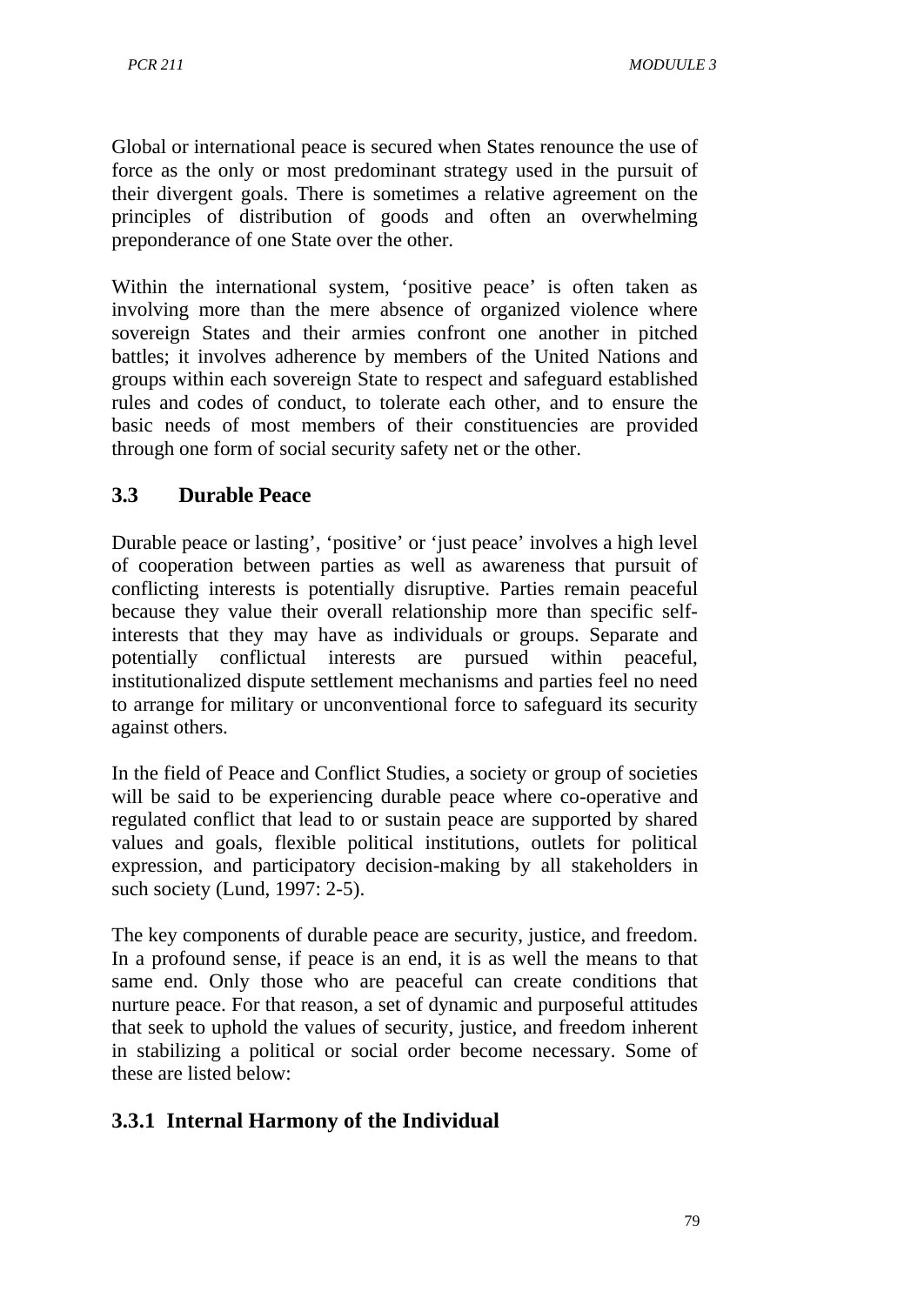For durable peace to exist there must be the internal harmony of individual. Some events might include a serious threat or harm to a person's family or friends, sudden destruction of his home or community, and a threat to his person. Such events overwhelm the individual's coping ability, making it difficult for him to function effectively in society. Typical emotional effects include depression and post-traumatic stress disorder. After prolonged and extensive trauma, a person is often left with intense feelings that negatively influence his/her psychological well being.

## **3.3.2 Satisfaction of Basic Human Needs**

This means satisfaction of human needs or wants such as nutrition, good health, safety and security, social needs, self respect and human rights, and self actualization. Stable peace has to be built on social, economic, and political foundations that serve the needs of the populace. In many cases, crises arise out of systemic root causes that include lopsided land distribution, environmental degradation, and unequal political representation. If these social problems are not addressed, there can be no lasting peace.

## **3.3.3 Absence of Interpersonal and Inter-Group Violence**

If peace is linked to security and is flanked by justice and freedom, one may also have to live from time to time in some tension with the fact that individuals and groups have sometimes irreconcilable differences in the positions, views, tastes, interests, needs and other values that they hold or cherish and are unwilling to negotiate away at any price. These differences or conflicts may pitch these individuals and groups against each other from time to time (Turkey V Greece; United States V Cuba; Israel V Lebanon; Eritrea V Ethiopia; Hutus V Tutsis; Christians V Muslims; Ijaws V Itsekiris).

## **3.3.4 Security**

Security is a condition of peace and of human survival. 'Peace' cannot be viewed as an end in itself unless it means 'peace with recognition of the interests of the poor'. This is likely to mean peace that is spiced with justice and security.

## **3.3.5 Justice**

Justice requires that everybody and every group receives their due. Otherwise, individuals and groups may set peace aside to claim what they consider justly belongs to them. Peace can only take hold when it is firmly rooted in justice. President Dwight Eisenhower once said that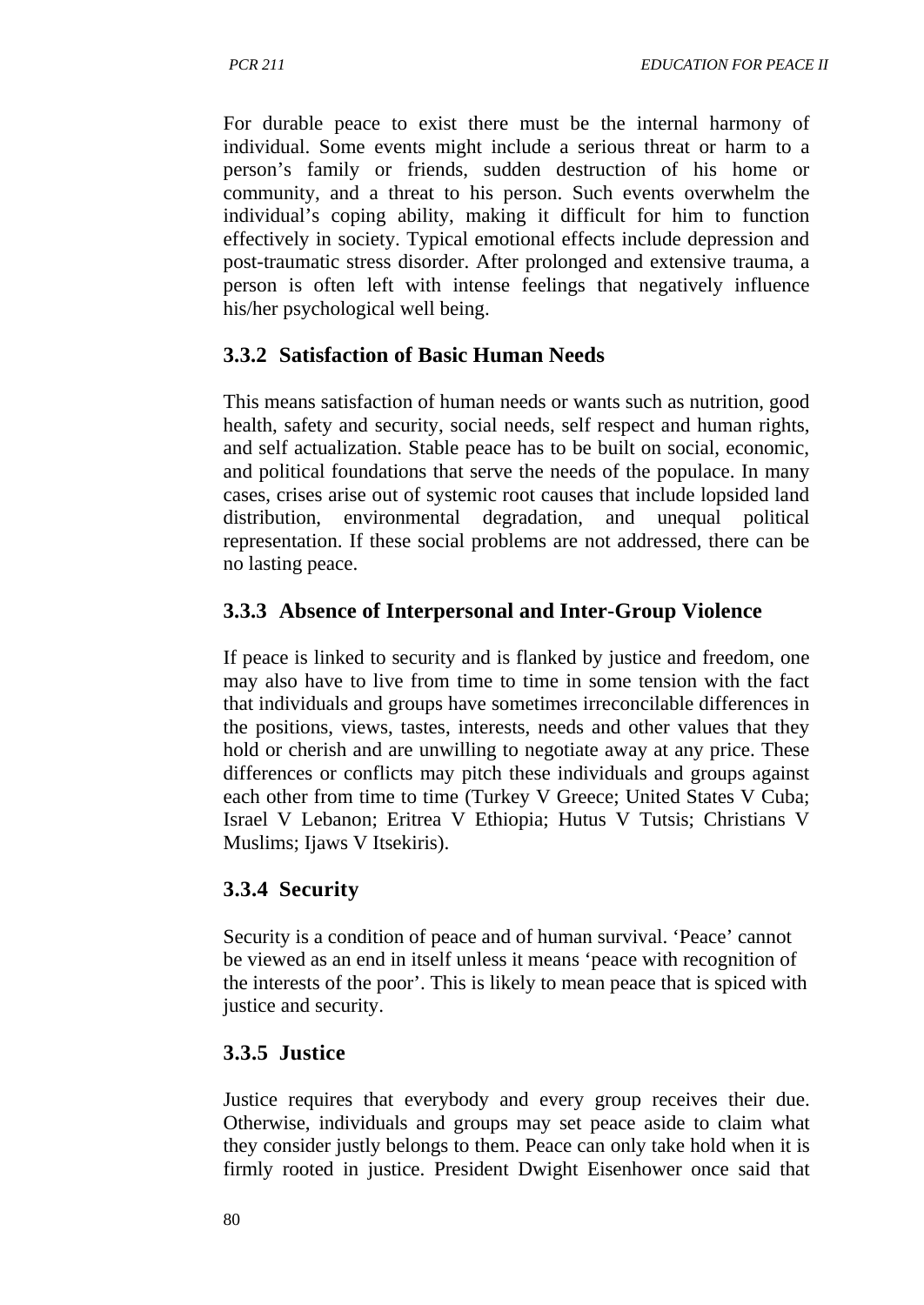peace and justice are two sides of the same coin, and he was right. In order to allow democracy and stability to take root in a country or a region, peace must be not just a temporary ceasefire or a simple bandage over wounds and resentments that are bound to flare up again. Rather, the deepest causes of conflict must be brought to light, examined, and addressed.

## **3.3.6 Freedom**

Freedom involves persons and groups being able to shape their own future. In making a choice, many will prefer freedom without peace to peace without freedom. Theories of just war have been elaborated to help to work out behaviour for those situations in which peace has to be balanced against other values and ends and occasionally, set aside for reasons of security, justice and freedom.

The strains on peace in African countries like Cote d' Ivoire, Sudan, Somalia, and Congo DRC, for example, are evident as some groups feel the lack of security, resent injustice and/or inefficiency. They protest against these systems in the belief that they unduly limit freedom or set certain groups at a disadvantage when compared with other groups. While security guarantees survival; justice provides the links of cooperation without which peace will be difficult to sustain; and freedom allows the downtrodden to have a high sense of self-esteem.

Finally, the co-operation that lies at the heart of durable peace may be functional in the sense that persons and groups recognise that it is in their best interests to collaborate with others in friendship. The medieval thinker, Thomas Aquinas drives home the importance and functionality of friendship in his Summa Theologiae when he noted that: 'Peace is indirectly the work of justice, which removes the obstacles, but directly it (peace) is the work of friendship.'

## **3.4 Unstable Peace**

According to Lund (1997: 2-6) an unstable peace is "a situation in which tension and suspicion among parties run high but violence is either absent or only sporadic". In a situation of unstable peace, a negative peace also prevails because while in fact there is little or no physical violence, there is also no friendship and for this reason, tensions rise and fall and the parties are always looking for ways to secure themselves against their perceived adversaries. Since we have taken time to look at negative peace and the factors that lead to it earlier on, the student only need to refer back to the two Units that covered it in this Module.

## **4.0 CONCLUSION**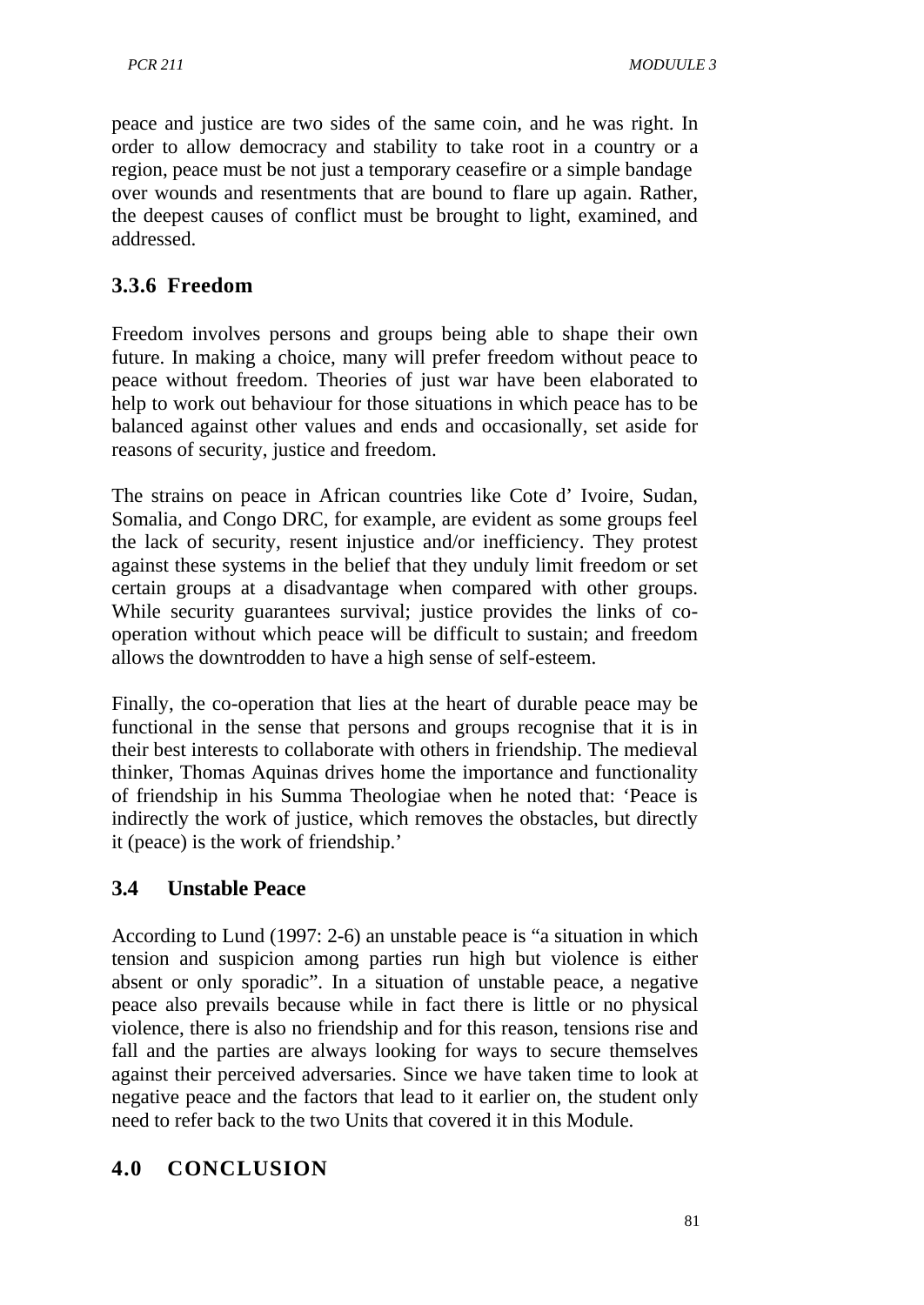Domestic peace is possible where the legitimate authority to rule is based largely on consent and voluntary compliance rather than on threat, force and fear. Since there is equality of opportunity, all groups in society should be allowed to participate in public affairs and compete for power in line with the terms that have been outlined in the social contract that they have agreed upon. At the level of interstate relations, conflicts are inevitable since their political and economic aims and interests often diverge. What matters more is the ability of nations of the world to peacefully resolve differences that they may have from time to time in a way that ensures that justice is done to all parties involved.

## **5.0 SUMMARY**

In this Unit, we examined the contexts in which peace could occur, namely: the domestic context and the international context. We also came to understand that peace within any of the two contexts could either be classified as 'durable' or 'unstable'. Finally, we identified a number of dynamic and purposeful attitudes that help human societies to uphold the values of security, justice, and freedom that will assist in stabilizing political or social order in local and international or global contexts.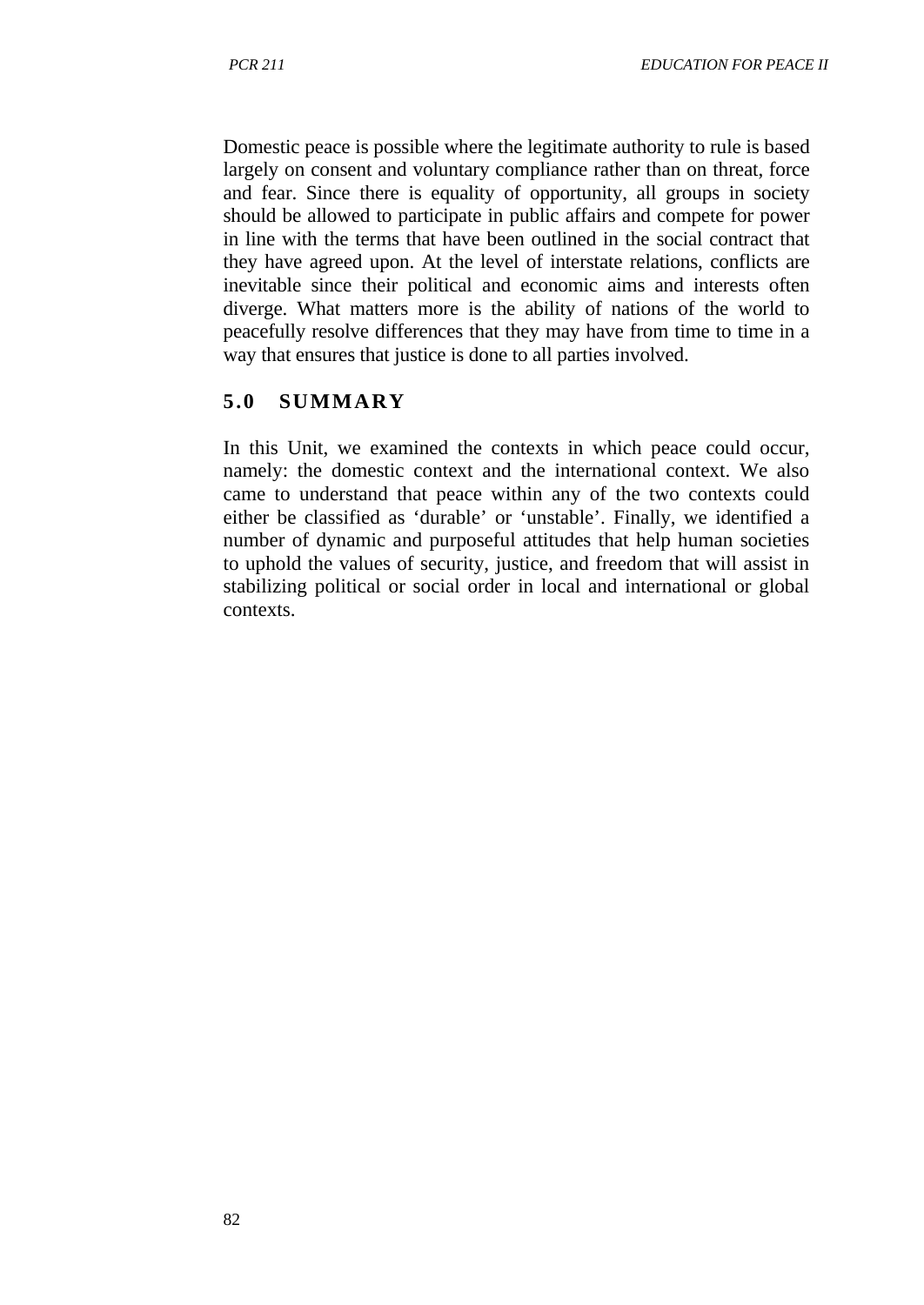### **6.0 TUTOR-MARKED ASSIGNMENT**

- 1. What factors determine the stability of domestic and global peace?
- 2. In what ways did Emmanuel Kant influence the pursuit of peace on a global scale?
- 3. In what ways have international institutions provided safeguards against the occurrence of another World War?
- 4. "Some people prefer to have freedom without peace rather than peace without freedom". Discuss this statement using local examples from Nigeria.

### **7.0 REFERENCES/FURTHER READING**

- Assefa & Wachira eds., Peacemaking and democratisation in Africa: Theoretical perspectives and church initiatives, Nairobi: East African Educational Publishers.
- Boulding, K. E. (1978) Stable Peace. Austin: University of Texas Press.
- Boutros-Boutros Ghali, 'An Agenda for Peace, Preventive diplomacy, Peacemaking and Peace-keeping'; Report of the Secretary-General pursuant to the statement adopted by the Publishing Summit Meeting of the Security Council on 31 January 1992.
- Burton, J.W. (1990), Conflict: Human Needs Theory, New York: St. Martin's Press.
- Christie, D. J., Wagner, R. V., & Winter, D. A. (Eds.). (2001). Peace, Conflict, and Violence: Peace Psychology for the 21st Century. Englewood Cliffs, New Jersey: Prentice-Hall.
- Deutsch, M. (1973), The Resolution of Conflict: Constructive and Destructive Processes; New Haven (Connecticut): Yale University Press.
- Evans, G. G. (1994) Cooperating for Peace: The Global Agenda for the 1990's and Beyond; Paul & Co. Publishing Consortium.
- Galtung, J. (1969), "Violence, Peace and Peace Research"; *Journal of Peace Research,* No. 3.
- Keene, A. T. (1998) Peacemakers: Winners of the Nobel Peace Prize. Oxford: Oxford University Press.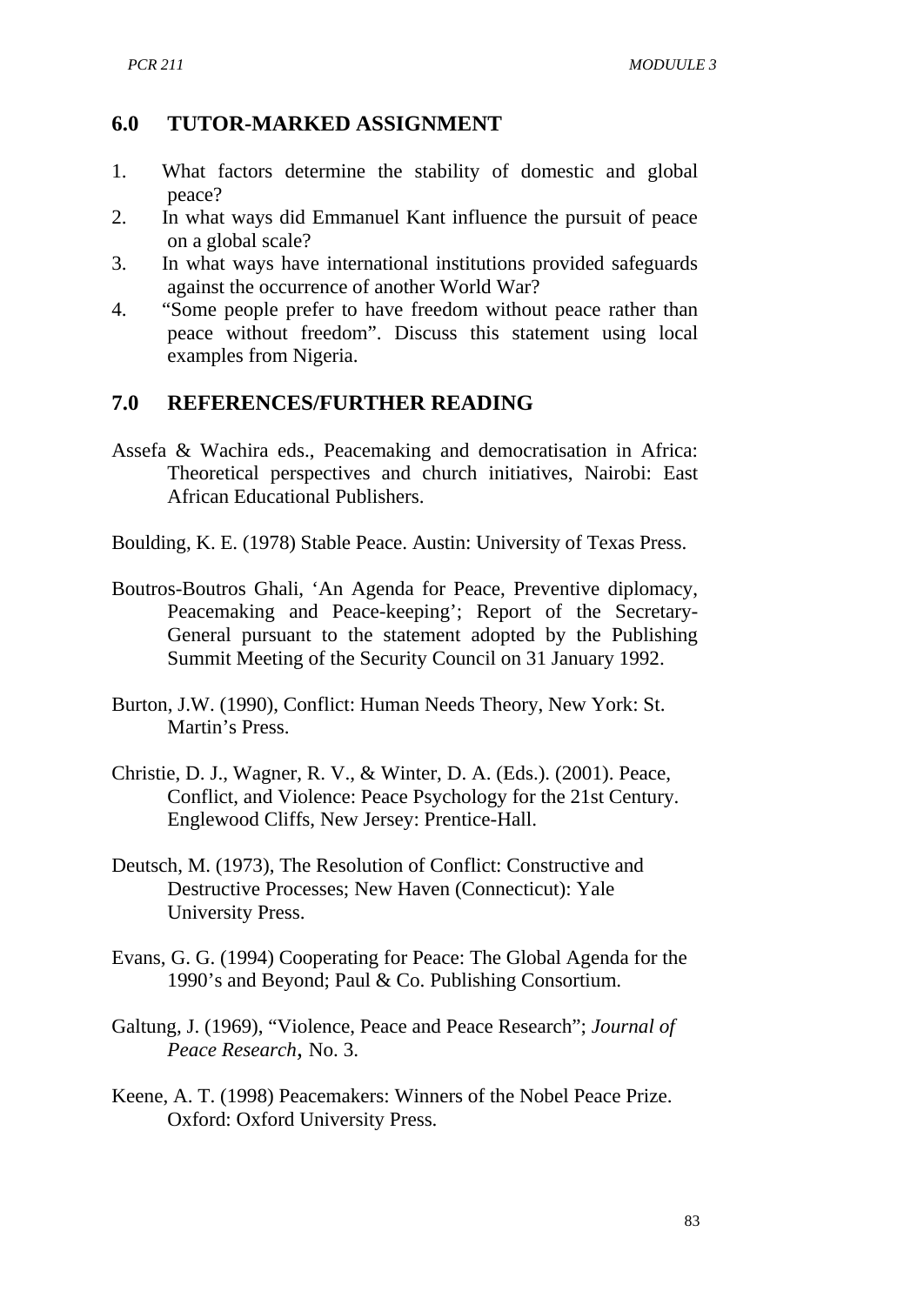- Lund M. S, (1997), Preventing and Mitigating Violent Conflicts: A Revised Guide for Practitioners; Washington DC: Creative Associates Intl.
- Lyons, G. M., and M. Mastanduno, eds. (1995) Beyond Westphalia: State Sovereignty and International Intervention. Baltimore, Md.: Johns Hopkins University Press.
- Mahoney, M. J. (1990), Human Change Processes; New York: Basic Books
- O'Connell, D. (1988) "Love, Force and Violence: a Theological Note on Peace", *The Month* 21(11) (November).
- Pruitt, D.G. & J. Z. Rubin (1986) Social Conflict: Escalation, Stalemate and Settlement; New York: Newbury Award Inc.
- Rapoport, A. (1974) Conflict in Man-Made Environment, Middlesex: Penguin/ Harmondsworth.
- Richard A. Falk, Samuel S. Kim, and Saul H. Mendlovitz, eds. (1991), The United Nations and A Just World Order; Boulder, Colo.: Westview
- Simmel, G. (1956) Conflict and the web of group affiliations; Glencoe, IL: Free Press.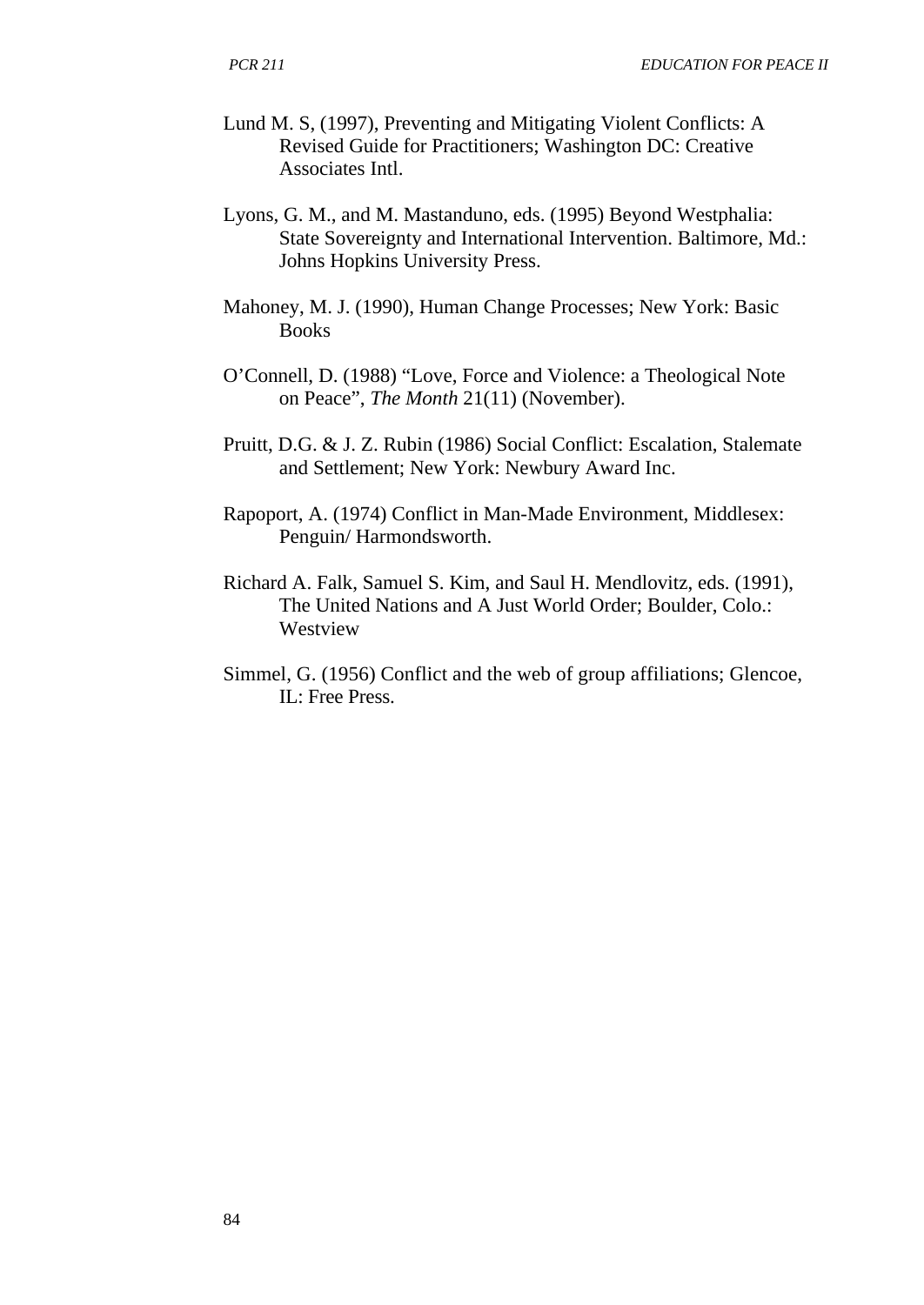### **MODULE 3 PEACE SYSTEMS**

- Unit 1 Culture of War and Peace
- Unit 2 Culture of Peace in Africa
- Unit 3 Peace Studies
- Unit 4 Concepts Related to Peace

## **UNIT 1 CULTURE OF WAR AND PEACE**

### **CONTENTS**

- 1.0 Introduction
- 2.0 Objectives
- 3.0 Main Content
	- 3.1 Significance of Culture
	- 3.2 Culture of Aggression, Violence and War
	- 3.3 Culture of Peace
	- 3.4 Pillars of a Culture of Peace
- 4.0 Conclusion
- 5.0 Summary
- 6.0 Tutor-Marked assignment
- 7.0 References/Further Reading

## **1.0 INTRODUCTION**

Culture represents patterns of behavior and thinking that people living in social groups learn, create, and share and it is the product of this learning that distinguishes one human group from others. In this Unit, we will explore the significance of culture in terms of how it affects attitudes and behaviors that are considered "peaceful". We will be interested in how various African cultures have worked to ensure peacefulness through their respective cultural practices.

## **2.0 OBJECTIVES**

At the end of this unit, the student would have a fair idea of

- how culture affects or shape behavior
- the meaning of "Culture of Peace"
- aspects of African cultures that promote peace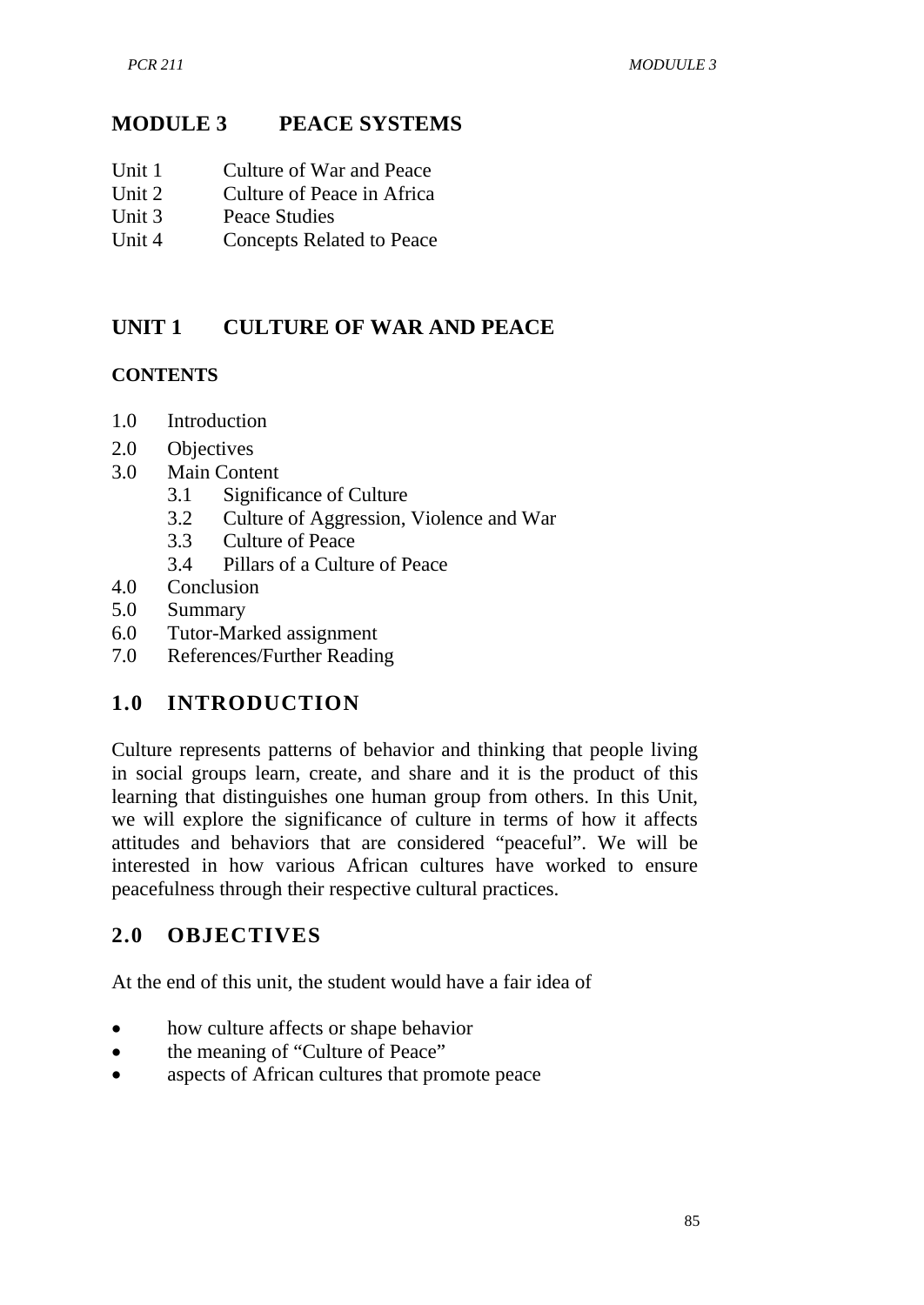## **3.0 MAIN CONTENT**

### **3.1 Significance of Culture**

A people's culture includes their beliefs, rules of behavior, language, rituals, art, and technology, styles of dress, ways of producing and cooking food, religion, and political and economic systems. Anthropologists use the term culture to refer to a society or group in which many or all people live, think and behave in the same manner. Likewise, any groups of people that share common rules of behavior constitute a society. Culture is an interactive process and each culture trait, or constellation of traits, acts and reacts upon others, forming new combinations and permutations from time to time.

People are not born with culture and for that reason, they have to learn it. For instance, children and adults who are new to a cultural setting must learn to speak and understand the local language and to abide by the rules of such a society. In many societies, all people must learn to do things in a particular way before they can be fully accepted as bonafide members of such societies. In all human societies, children learn culture from adults. This is the way in which people get to learn about aspects of their culture that promote peacefulness and those that do not.

Arguments like this tend to see our species as inherently and genetically violent and create the impression that warmongering is part and parcel of human nature. However, scientific arguments based on evolution, genetics, animal behavior, brain research and social psychology have concluded to the contrary that biology does not predestine us to war and violence. In fact, our biological legacy of aggression is the basis of our capacity for righteous anger against injustice and support of peace activism. The question then is: if war is not in our genes, where does it come from and why has it been so persistent throughout history? The scientists concluded that the answer is to be found in our culture.

## **3.2 Culture of Aggression, Violence and War**

The violence embedded in most of the world's societies causes many to consider it an inherent part of human nature, but there are those who have disagreed with this notion and argued instead that violence is a phenomenon that emerged in the last five to ten thousand years. Authors of *The Seville Statement on Violence* also argued that the institution of warfare and its associated culture of violence are not biological phenomena inherited from our primate ancestors; instead they are cultural phenomena. For this reason, it is essential to understand how and why the culture of war developed and has been sustained over time.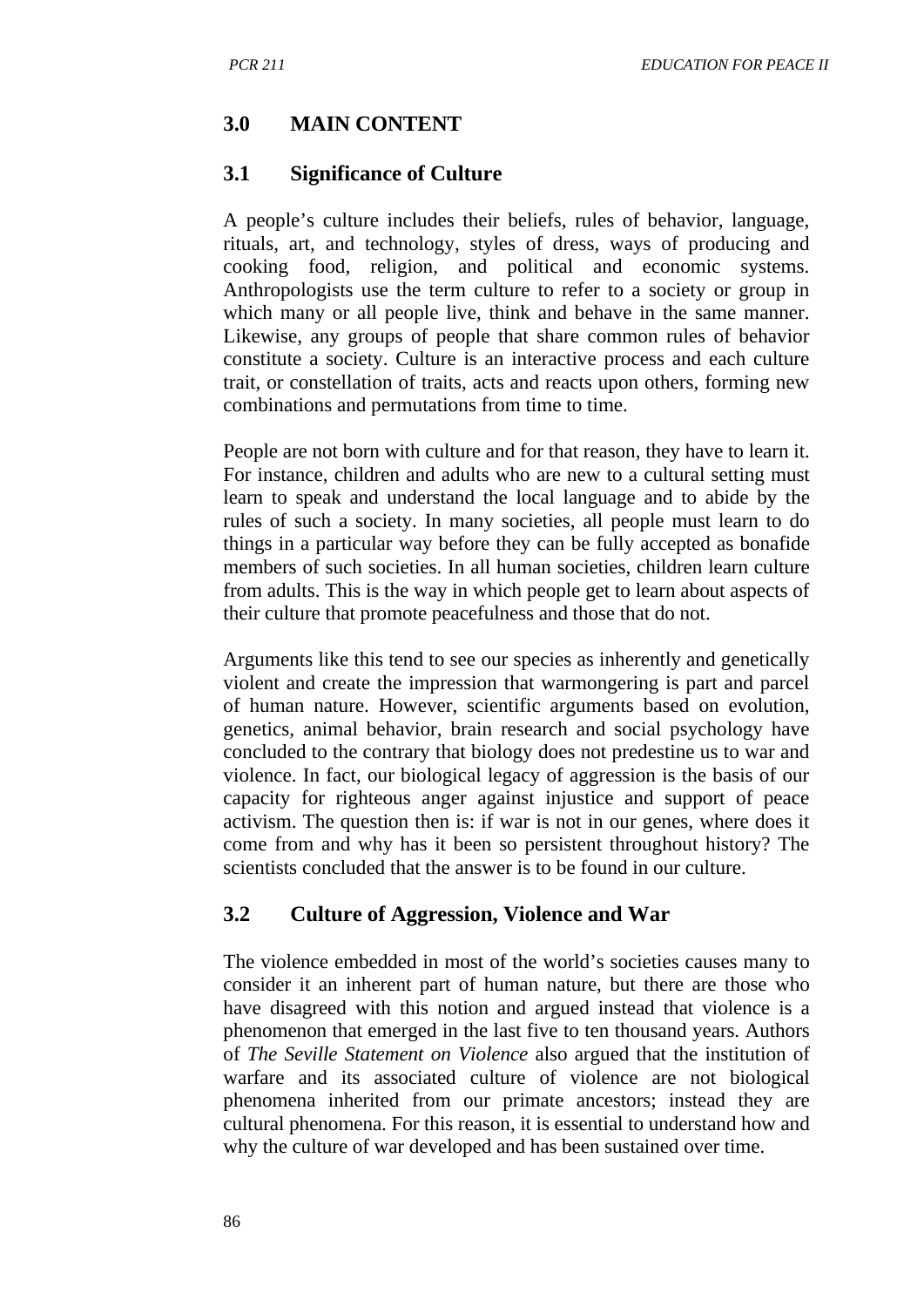To ask these questions, we then need to understand the usefulness of war and the culture of war.

There are arguments that the earliest wars were fought to mitigate the effect of unpredictable disasters. At the end, the victors take land or other resources from the defeated. Hence, taking resources from the defeated occurs usually in foraging as well as in the agrarian cultures. A community whose harvest had been destroyed by bad weather or animals would be easily tempted to go and plunder the barns of a more fortunate neighbouring community. Consequently, because it is often said that the first law of nature is "self-preservation", those who are under attack by marauders will need to design ways of defending their territory and possessions by force in order that they themselves will not be enslaved or starved to death.

In more recent times, the state has assumed the right to monopolise all forms of violence. In fact, Max Weber's definition of the State is based on its monopoly of the right to use violence. His definition of the state as the human organization that has a "monopoly on the legitimate use of physical force within a given territory" (Weber 1921) lends credence to the centrality of violence in the identity of the modern state. The more recent classification of a "failed state" as one that has lost its monopoly of the exclusive right to use violence to non-State actors also underline the centrality of aggression and violence in the identity of a modern State.

The termination of the Cold War, which had triggered an Arms Race that justified the development of assorted weapons of mass destruction that brought mankind to the brink of mutual assured destruction and a nuclear holocaust, has not led to a corresponding decrease in preparations for war or the emphasis on violence both within States and between them. Despite the avowed commitment of many of the leading nuclear powers to several Strategic Arms Limitation Talks (SALT), Strategic Arms Reduction Talks (START) and more recent agreements on reduction of nuclear weapons stockpiles and prevention of proliferation, the numbers of countries that possess these weapons has increased.

Most States and their citizenry continue to retain enemy images and openly commit scarce economic resources to neutralising perceived "enemies". The remarks by U.S. President George W. Bush about America's enemies constituting an "axis of evil" in the aftermath of the September 11, 2001 attacks on American soil by Al-Qaeda elements, and subsequent deployment of troops in Iraq and Afghanistan are clear examples of the effects of this mindset.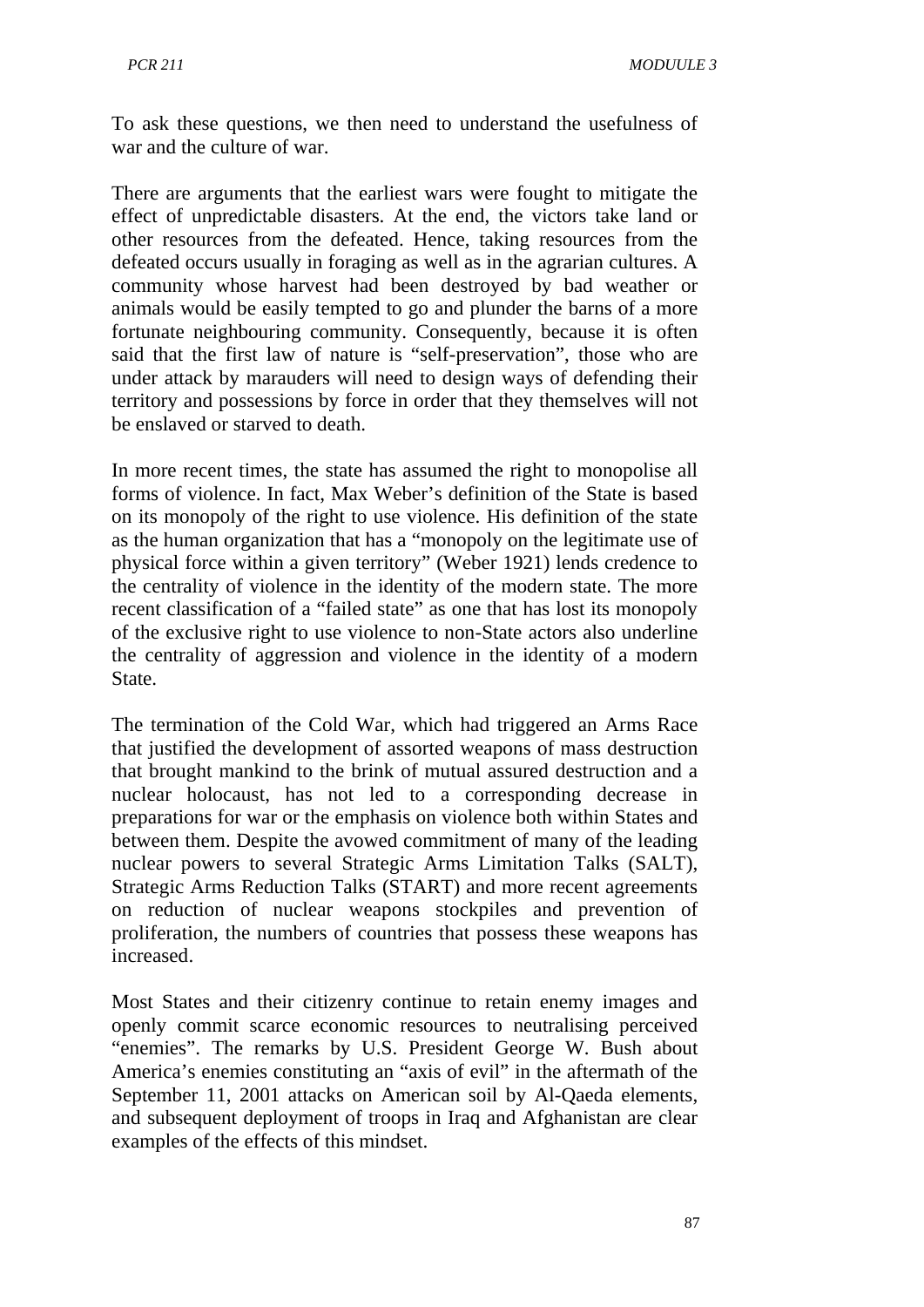Certain aspects of African cultures also appear to promote violent behavior. Examples include wild flogging duels associated with masquerade festivals, the practice of *Sharo* (Stick fights) among the Fulani and keenly contested wrestling duels that are variously described as *Dambe* (Hausa)*, Ijakadi* and *Eke* (Yoruba) and *I-gba-Mgba (*Igbo) in various parts of Nigeria.

The causal relationship between these forms of human aggression, violence and warfare and the culture of violence is such that violence produces a culture of violence and war while a culture of war produces violence and war. The scope of the culture of violence associated with warfare include armies and armaments; authoritarian rule associated with military leadership; control of information through secrecy and propaganda; identification of an "enemy"; artistic and literary glorification of military conquest; means to deter revolts and political dissidence through internal security mechanisms, penal systems and a "license to kill" granted to coercive agencies of the State.

### **3.3 Culture of Peace**

Reading through the Old Testament of the Bible, the Iliad or epics of other civilizations will readily show that cycles of violence are not new. The ages of the *Crusades* of the Dark Ages, and the *Inquisition* that accompanied them came with massive scales of violence and millions of deaths to both soldiers and civilians alike. The horrors that they created led to the establishment of several international institutions like The League of Nations and The United Nations Organisation (UN). Although the functioning of the UN was limited by the ideological rivalry between the Capitalist and Communist blocs and Arms Race that followed it during the Cold War, it also served the purpose of freezing conflicts within and between nation States of the world.

Alarmed at the scale of violence and civil wars that began immediately after the end of the Cold War, the United Nations began to call for a transition from the culture of war to a culture of peace. This led to a series of actions and publications emerged from the conclusion of the Seville Statement on Violence, drafted by leading scientists from around the world during the UN International Year for Peace in 1986 who argued that the same species that invented war is capable of inventing peace since wars begin in the minds of men, it is also in the minds of men that the defences of peace must be constructed.

In 1989, the final declaration of the *International Congress on Peace in the Minds of Men* which held in Yamoussoukro, Côte d'Ivoire included a declaration for a "culture of peace". Delegates to the Congress called for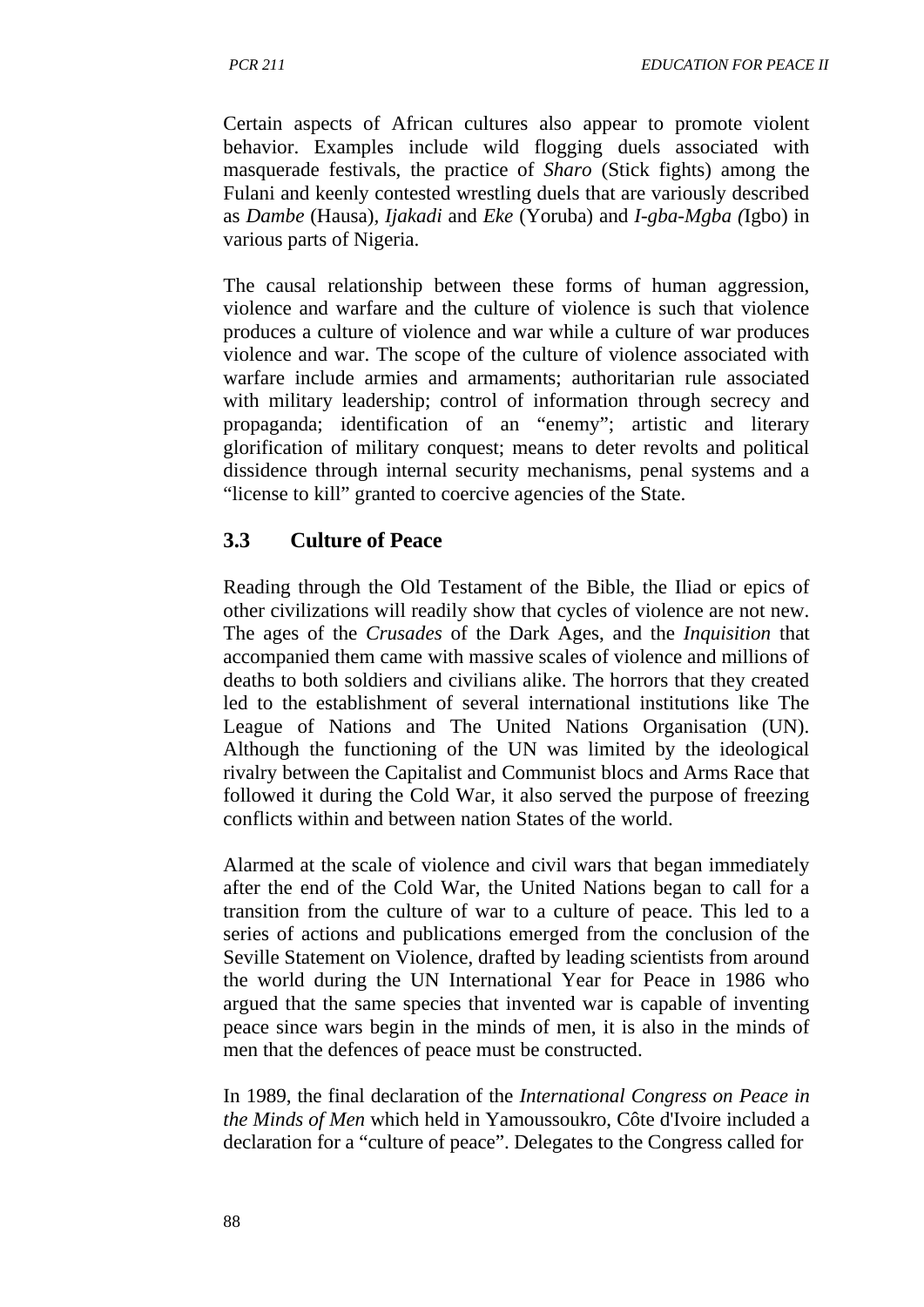the construction of "a new vision of peace culture based on the universal values of respect for life, liberty, justice, solidarity, tolerance, human rights and equality between women and men"

From that point, the UN began a campaign tagged *Manifesto 2000 for*  the *International Year for the Culture of Peace.* This was followed in 2005 by a *World Report on the Culture of Peace* that has been presented to the UN for the midpoint of the *International Decade for a Culture of Peace and Non-Violence for the Children of the World* (2001-2010).

The culture of peace is defined as "a set of values, attitudes, traditions and modes of behaviour and ways of life." According to UNESCO, the objective of a culture of peace is to ensure that the conflicts that result from human relationships should be resolved non-violently. Other insights provided by UNESCO include claims that:

- 1. A culture of peace require the participation of people at all levels;
- 2. A culture of peace should contribute to the strengthening of democratic processes;
- 3. The implementation of a culture of peace project requires mobilization of both formal and non-formal education, and communication;
- 4. A culture of peace requires the learning and use of new techniques for the peaceful management and resolution of conflicts;
- 5. A culture of peace should be elaborated within the process of sustainable, endogenous, equitable human development; and
- 6. It cannot be imposed from the outside.

The culture of peace provides an alternative to the escalating cycle of violence in the world which requires among others, an understanding and respect for all peoples, their cultures, civilizations, values and ways of life, including domestic ethnic cultures and cultures of other nations; awareness of the increasing global interdependence between peoples and nations; abilities to communicate with others, and readiness on the part of the individual to participate in solving the problems of his/her community, country and the world at large.

# **3.4 Pillars of a Culture of Peace**

In order to entrench a culture of peace, the following important requirements are necessary:

1. Satisfaction of basic human necessities, including material, political, social, judicial, and cultural needs.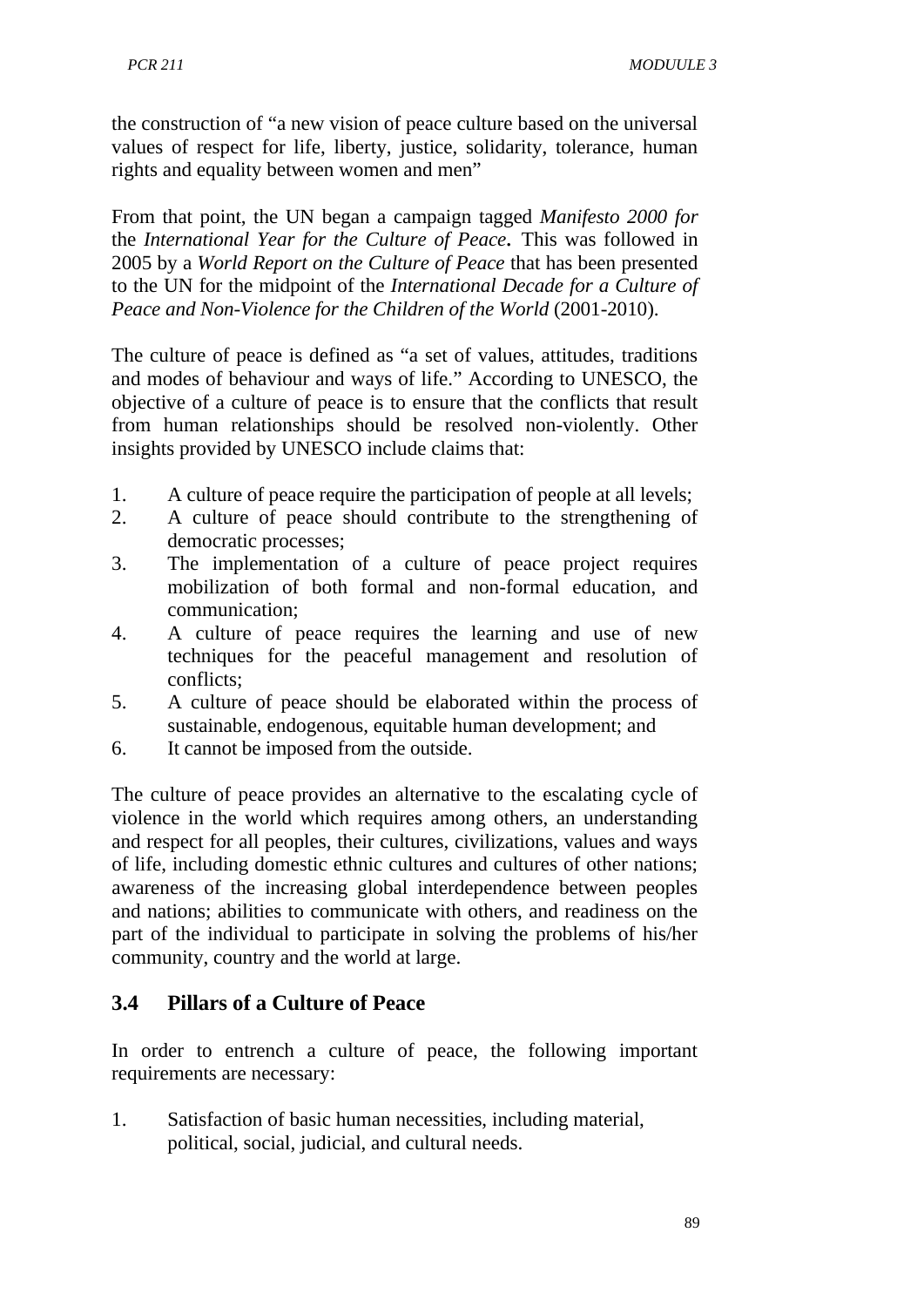- 2. Education for change, promoting values which guide people's actions in daily practice.
- 3. Freedom from myths, especially the myths and symbols which prevent people from taking personal responsibility for the future.
- 4. Demilitarization of defence, recognizing that the solution of conflicts does not necessarily require military force.
- 5. Demystification of threats, recognizing that others are not necessarily our enemies.
- 6. Feminization of culture, replacing the war system which is characterized by male-dominated social hierarchy and authority.
- 7. Disobedience as a virtue, not in the form of irresponsibility but a critical consciousness engaged in the resolution of conflicts.
- 8. Respect for cultural identity, reversing the effects of imperialist and colonial policies and avoiding any tendency to impose a universal culture.
- 9. Overcoming the logic of blocs such as the East-West conflict, accepting a world of pluralism, diversity and tolerance.
- 10. Empowerment of the 'small' the people in the face of the state, human rights in the face of 'state security'- making possible the encounter of the human being with his surroundings in equilibrium and freedom from oppression.

# **4.0 CONCLUSION**

Culture represents patterns of behavior and thinking that people living in social groups learn, create, and share. It is the product of this learning that distinguishes one human group from another. The causal relationship that links forms of human aggression, violence and warfare involving human communities and the culture of violence is such that violence produces a culture of violence and war while a culture of war produces violence and war.

# **5.0 SUMMARY**

There are several findings from research that contradict hitherto-held beliefs relating to human aggression and violence as traits that humans are born with. The Seville Statement on Violence makes it clear for instance, that contrary to the erroneous notion that human aggression, violence and warfare and the culture of violence that has become pervasive in human societies are biological phenomena inherited from our ancestors they are, in fact, cultural phenomena that are learnt in the process of human socialization and orientation.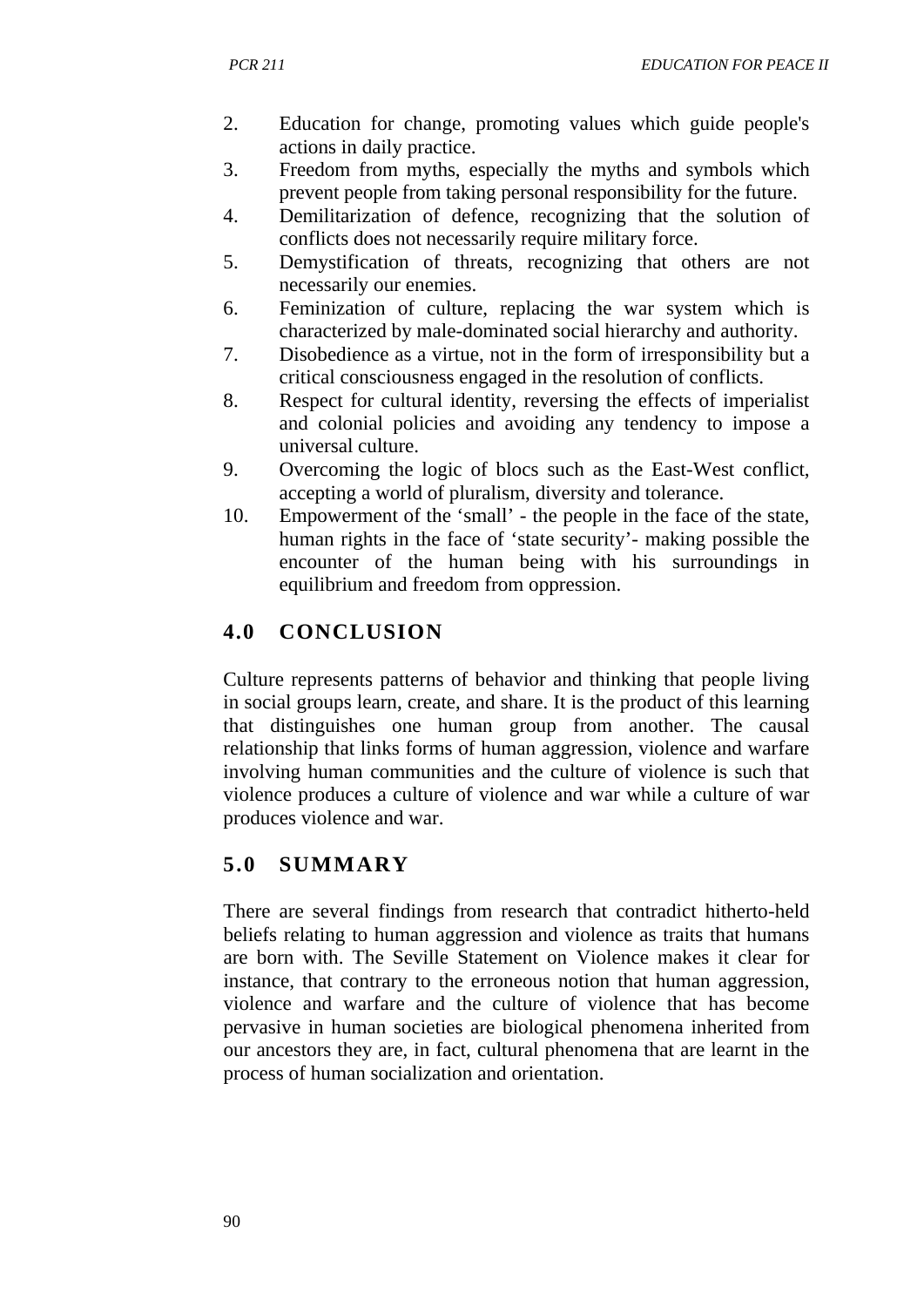### **6.0 TUTOR-MARKED ASSIGNMENT**

- 1. What is culture?
- 2. In what ways does aggression and violence manifest in human societies?
- 3. Why is it difficult to sustain the argument that aggression is in our genes?
- 4. What is a culture of peace?

### **7.0 REFERENCES/FURTHER READING**

- Akin-Aina, T. (1989) Culture in the Development Process: The Nigerian Experience; *Scandinavian Journal of Development Alternatives*  VIII (4): 123–137.
- Boutros-Ghali, B., An Agenda for Peace: Preventive diplomacy, peacemaking and peace-keeping. Report of the Secretary-<br>General, 31 January 1992, A/47/277 - S/24111, General, 31 January 1992, A/47/277 - S/24111, <http://www.un.org/Docs/SG/agpeace.html.>
- Caplan, R. (2005) International Governance of War-Torn Territories. Rule and reconstruction, New York: Sage.
- Covey, J., Dziedzic, M. und Hawley, L. (2005), The Quest for viable Peace; International Intervention and Strategies for Conflict Transformation, Washington: USIP
- Horner, S. (1994) Conversing about culture. *The Courier* 144 (March– April): 44–45.
- Maslow, A. (1954) Motivation and Personality; New York: Harper and Row
- Miall, H., O. Ramsbotham and T. Woodhouse, (1999) Contemporary Conflict Resolution. The prevention, management and transformation of deadly conflicts, Oxford: OUP.
- Sawyer, K. (2005), Social Emergence: Societies as Complex Systems, Cambridge: Cambridge UP.
- Thompson, M., Ellis, R., & Wildavsky, A. (1990), Cultural Theory; Boulder: Westview Press.
- UNESCO, Declaration and Programme of Action on a Culture of Peace (A/53/243), 6 October 1999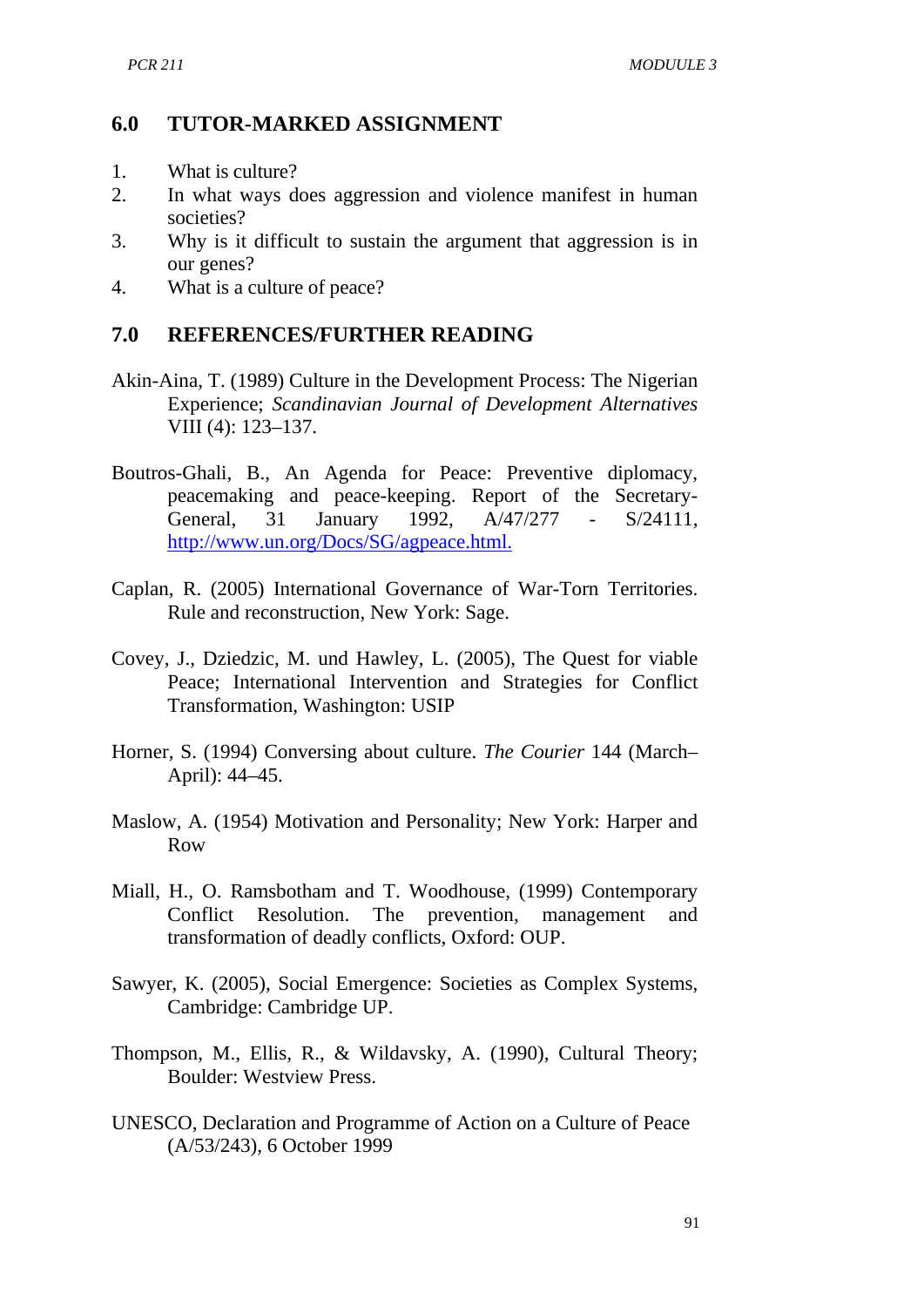UNESCO, Report of the Secretary-General: International Decade for a

- Culture of Peace and Non-Violence for the Children of the World, 2001–2010 (A/55/377); 12 September 2000
- UNESCO, Report on the International NGO Symposium, 'The Culture of Peace: An Idea in Action'; 24–25 November 2001
- UNESCO, Report on the progress made by UNESCO in the implementation of the programme of action on a culture of peace and on co-operation with the United Nations system in this field (161 EX/17, item 3.1.1, document presented at the 161st session of UNESCO's Executive Board, April 2001)
- Wheeler, S., It Pays to Be Popular: a Study of Civilian Assistance and Guerilla Warfare, *Journal of Artificial Societies and Social Simulation* (2005) Vol. 8, No. 4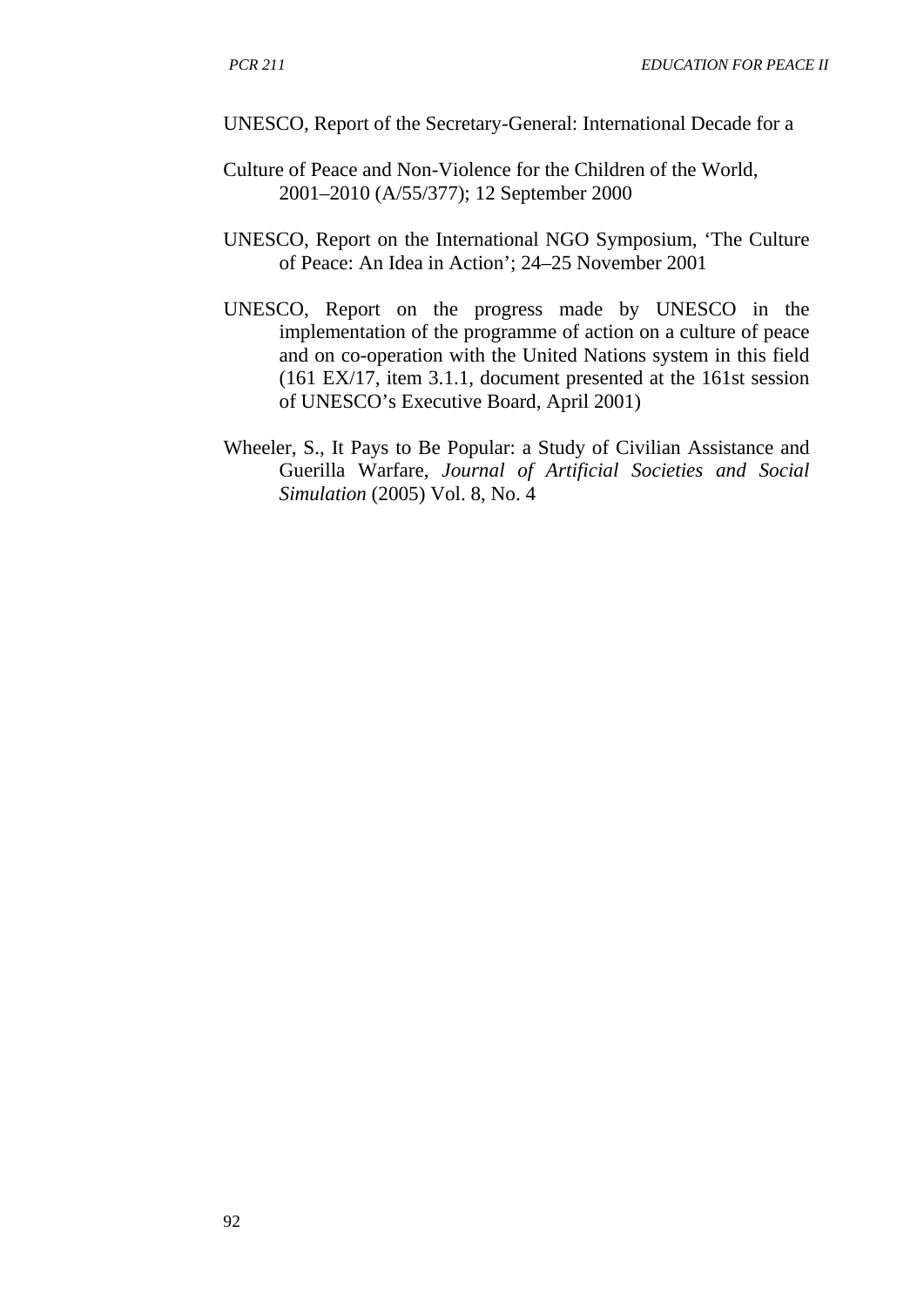# **UNIT 2 CULTURES OF PEACE IN AFRICA**

### **CONTENTS**

- 1.0 Introduction
- 2.0 Objectives
- 3.0 Main Content
	- 3.1 African Conflicts<br>3.2 Culture of Peace
	- 3.2 Culture of Peace in Africa
		- 3.2.1 Reconciliation
		- 3.2.2 Accountability
		- 3.2.3 Truth-Telling
		- 3.2.4 Reparation
	- 3.3 Notions of Reconciliation, Accountability, Truth, And Reparation in Africa
		- 3.3.1 The Institution of Elders
		- 3.3.2 Gacaca ('Justice on the Grass')
		- 3.3.3 Ubuntu
	- 3.4 Attributes of Informal Justice Systems in Sub-Saharan Africa
	- 3.5 Frameworks of an African Culture of Peace
- 4.0 Conclusion
- 5.0 Summary
- 6.0 Tutor-Marked Assignment
- 7.0 References/Further Reading

## **1.0 INTRODUCTION**

As we have observed in earlier Units, we need to go beyond narrow definitions of 'peace' as the mere absence of war if we are to understand it fully. The student must have also come to realize by now that the steps to establishing a viable culture of peace involves focusing on holistic views of human security, the social and economic well-being of people. This would include: social justice; the protection of the environment; strategies and policies that ensure availability of enough food; economic conditions that help people to overcome poverty; and institutions that protect people from aggression, violence and the scourge of war.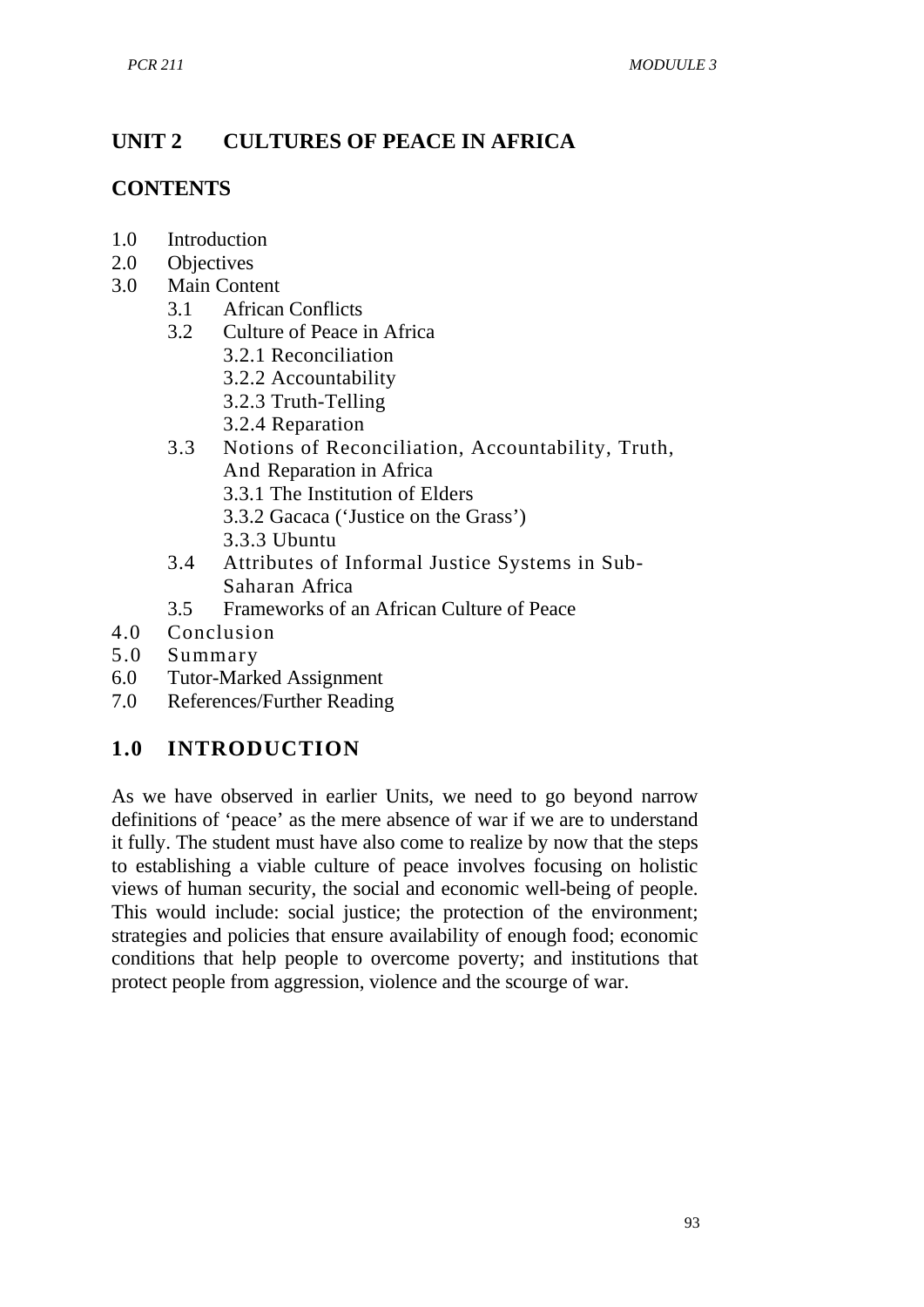# **2.0 OBJECTIVES**

At the end of this Unit, the student would be able to:

- understand the nature of contemporary conflicts in various parts of Africa
- understand the notions of reconciliation, accountability, truth, and reparation in Africa
- appreciate the focus of informal justice systems in Africa
- see examples of traditional practices that promoted a culture of peace that are being reactivated for dealing with conflict outcomes on the continent.

# **3.0 MAIN CONTENT**

## **3.1 Contemporary Conflicts in Africa**

After the Second World War, France and Britain, the dominant African colonial powers, were too economically weakened to continue to resist demands by African nationalists for political independence and freedom. However, while independence was granted without hassles in some parts of Africa, it required bitter protests and bloody armed confrontations before independence was conceded in some others. Africa's political inheritance from colonial rule included arbitrarily drawn borders, a large number of artificial "nations" and the lumping together of several ethnic populations who have no historical or cultural ties. After independence, the unity that bound nationalist movements and leaders together only survived until it came to the time to choose new leaders. In many African countries, political parties developed around ethnic identity and for that reason, elections were hotly contested, often acrimonious and in most cases, could only produce insecure governments that were compelled to grapple with ethnic conflicts, civil wars and secession.

The decade of African independences coincided with the era of the East—West ideological confrontations that is often described as the "Cold War" chiefly because it did not involve physical combats and pitched battles between the coalition of States under each bloc. In Africa, most of the confrontations that this instigated directly or indirectly were between States (e.g., Ethiopia Vs Somalia; Tanzania Vs Uganda, etc.). Other forms of conflict that occurred within the period involved groups within a State that were pitted against one another in contestations over political, social and economic resources.

During the cold war, both the East and West cajoled African states into aligning with them and serve as part of the spheres of influence that they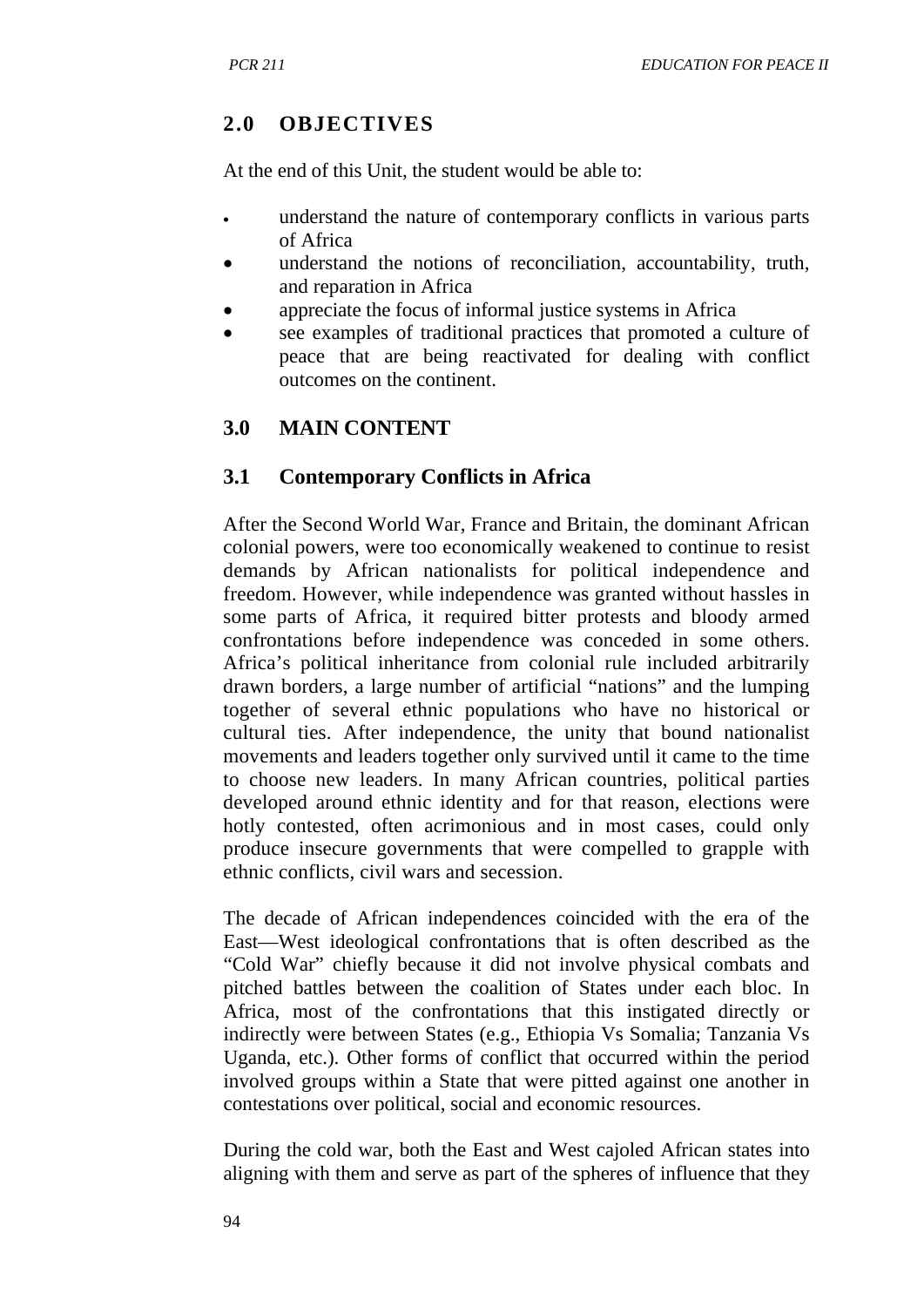were looking to expand in Africa in return for economic and military aid. With the end of the cold war in the late 1980s, the erstwhile "enemies" withdrew from Africa but the 'surplus' arms they stacked up during the cold war found their way into the continent, mostly through black markets and international arms dealers. These weapons were freely deployed in intra-state conflicts in various parts of Africa.

The vassal-like relationships that African states maintained with both the East and West ideological blocs during the cold war enabled several despotic regimes to remain in power under protective political and military shields provided by the metropolitan powers who were more interested in expanding their spheres of influence by all means than upholding the democratic values that enabled their own societies to grow. With the end of the cold war, it became difficult for any justification to be found that would enable continued support to despotic regimes and most began to lose control and were either overthrown or forced to democratise.

Most of the conflicts that have been experienced and are still taking place in Africa stemmed from long-suppressed agitations for fundamental rights, social and political exclusion of minority (and sometimes majority) groups, absence of economic opportunities, and widespread corruption. Resolving them will require enhancing respect for human rights and fundamental freedoms, promotion of sustainable development and alleviation of distress.

# **3.2 Notions of Reconciliation, Accountability, Truth, and Restitution in Traditional Africa**

The idea of an African renaissance that is being championed in recent times as possible solutions to widespread civil conflicts across Africa recommends a return to assessing positive examples of cultural practices from the African past, and to emulate them in a way that will help Africans to overcome current challenges of widespread conflicts. Because social peace is challenged by new practices of discrimination and exclusion, we also need to affirm the enormous sense of community that is deeply embedded in the African psyche.

In Africa, indigenous conflict management resource is to be found in the sphere of traditional social mechanisms. With its profusion of cultures, there is a deep commitment to issues that have to do with identity, injustice, liberty, the dignity of persons and respect for others. Two factors that seem to dominate conflict resolution activities and therefore entrenchment of a culture of peace in Africa are the tradition of family or neighbourhood negotiation facilitated by elders, and the attitude of togetherness in the spirit of humanhood (ubuntu).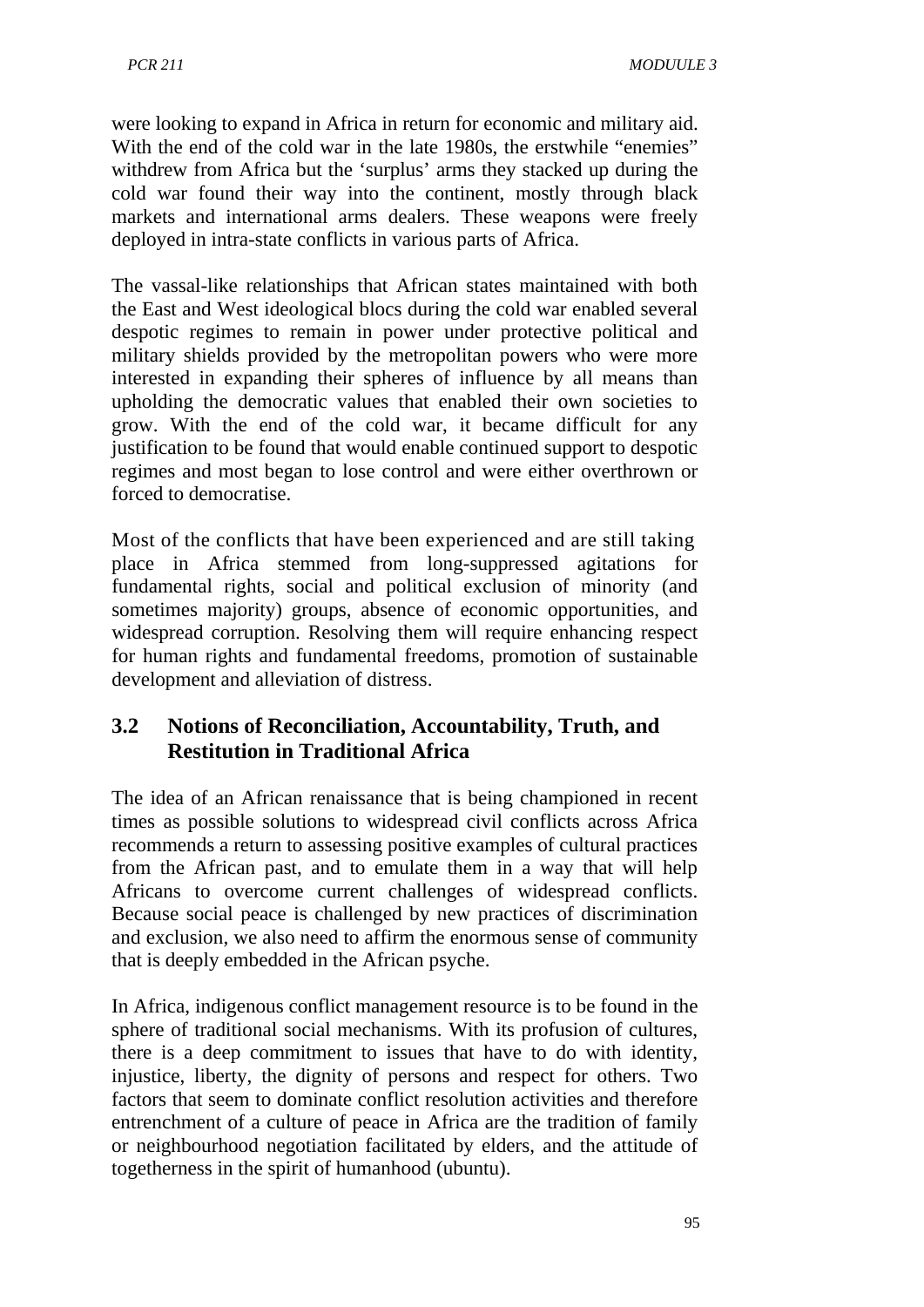# **3.2.1 Reconciliation**

Reconciliation is the ultimate goal of traditional justice systems among most African communities. After the end of violent conflicts, local reconciliation activities are often focused on the return of ex-combatants and their resettlement. In Mozambique, *Curandeiros* (traditional healers) conducted reintegration rituals for ex-soldiers after the end of the civil war in 1990. In northern Uganda, there are rituals that are targeted at reconciliation including the *Moyo kum* ('cleansing the body') where men and women who have come back from captivity have their guilt washed away by the elders before they begin living together in harmony with their kindred again, and the *Mato oput* ceremony which is focused on the reconciling perpetrators of crimes and their victims. In Mozambique *Magamba spirits* festival makes it possible for individuals and communities to desist from further violence and re-establish broken relationships.

## **3.2.2 Accountability**

The practice of *mato oput* 'is also predicated on acceptance of one's responsibility for the crime the breaking of a taboo through voluntary admission of wrongdoing, and the acceptance of responsibility. In Mozambique, acknowledgement of guilt by an offender is a crucial element in *Magamba* spirit scenes. In more recent conflicts, the *bashingantahe* in Burundi was set up to deal with the legacy of grave human rights violations, but the accountability component is very prominent in their customary dispute settlement sessions. The *Gacaca*  in Rwanda originally had the restoration of social harmony as the first goal, and the reconciliation ceremonies of the Sierra Leone's *Truth and Reconciliation Commission* are also oriented towards perpetrators admitting their transgression.

## **3.2.3 Truth-Telling**

Truth telling is an integral part of local dispute resolution practices in many African countries. One of the objectives of traditional systems of justice in northern Uganda is to establish a common view of the violent collective history. Truth seeking through ritual public narratives is extremely important. After the civil war ended in Mozambique, the political response was to bury the past and impose a curfew of silence. This culture of denial prevented victims from evoking their suffering and restoring their dignity. The *gamba* spirit ceremonies create opportunities for both victims and perpetrators to engage with the past. In Burundi, members of the Ubushingantahe are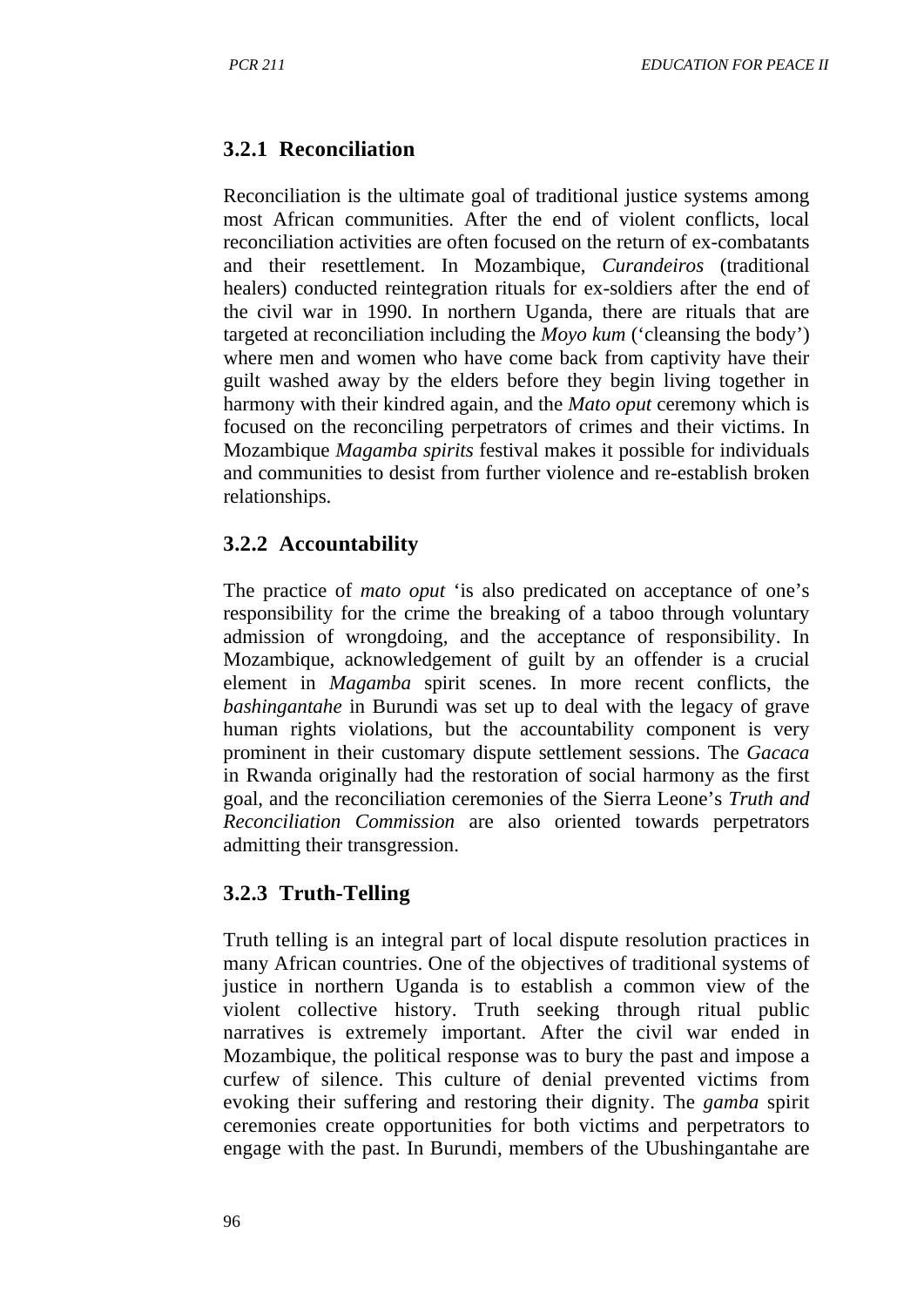expected to develop conditions that are conducive to the establishment of the real facts in a dispute.

# **3.2.4 Reparation**

Traditional peacemaking practices usually involve some form of direct or indirect compensation for victims. *Magamba* healers in Mozambique believe that in order to deal successfully with the legacy of the civil war that took place in that country, offenders must repair the damage they inflicted on their victims by compensating them. In Rwanda, the recent legislation on Gacaca provides for two types of reparation: a fund set up to compensate individuals, their family or their clan and the second, community labour.

# **3.3 Frameworks of African Culture of Peace**

# **3.3.1 The Institution of Elders**

The acceptable roles for elders differ from society to society. The Yoruba acknowledge the central role of elders in their culture in their *adage "Agba ko si n'ilu, ilu baje"* (Without elders, a society will degenerate). Some cultures utilize their elders in many ways, while others do in just a few. According to several writings by African (and sometimes non-African) scholars, elders are valued in Africa because they maintain the old traditions, customs, and kinship systems that are imperative to the group's survival. They are also honored for their extensive knowledge of the land and the usefulness of the local plant life.

In some cultures, elders play administrative and political roles. For the Igbo of Nigeria, the eldest male (Okpala) is the group's leader and accorded the responsibility to control the group politically, legally, and morally. Similar political systems exist in other cultures around Africa. When a group or council of elders governs a society like they did in the Igbo republican system in the past, the society is referred to as a gerontocracy.

The Lozi of South Central Africa also values their elders for upholding values, norms, and taboos, especially involving kinship and marriage. Elders will protest when a man wishes to marry a woman who is considered related to his family. If the man persists in marrying the woman, the elders will not dismiss it, but instead, they will curse the marriage. Elders sometimes play the role of spiritual advisor. Often elders are spiritual leaders, or at least, teach the details of rituals and ceremonies.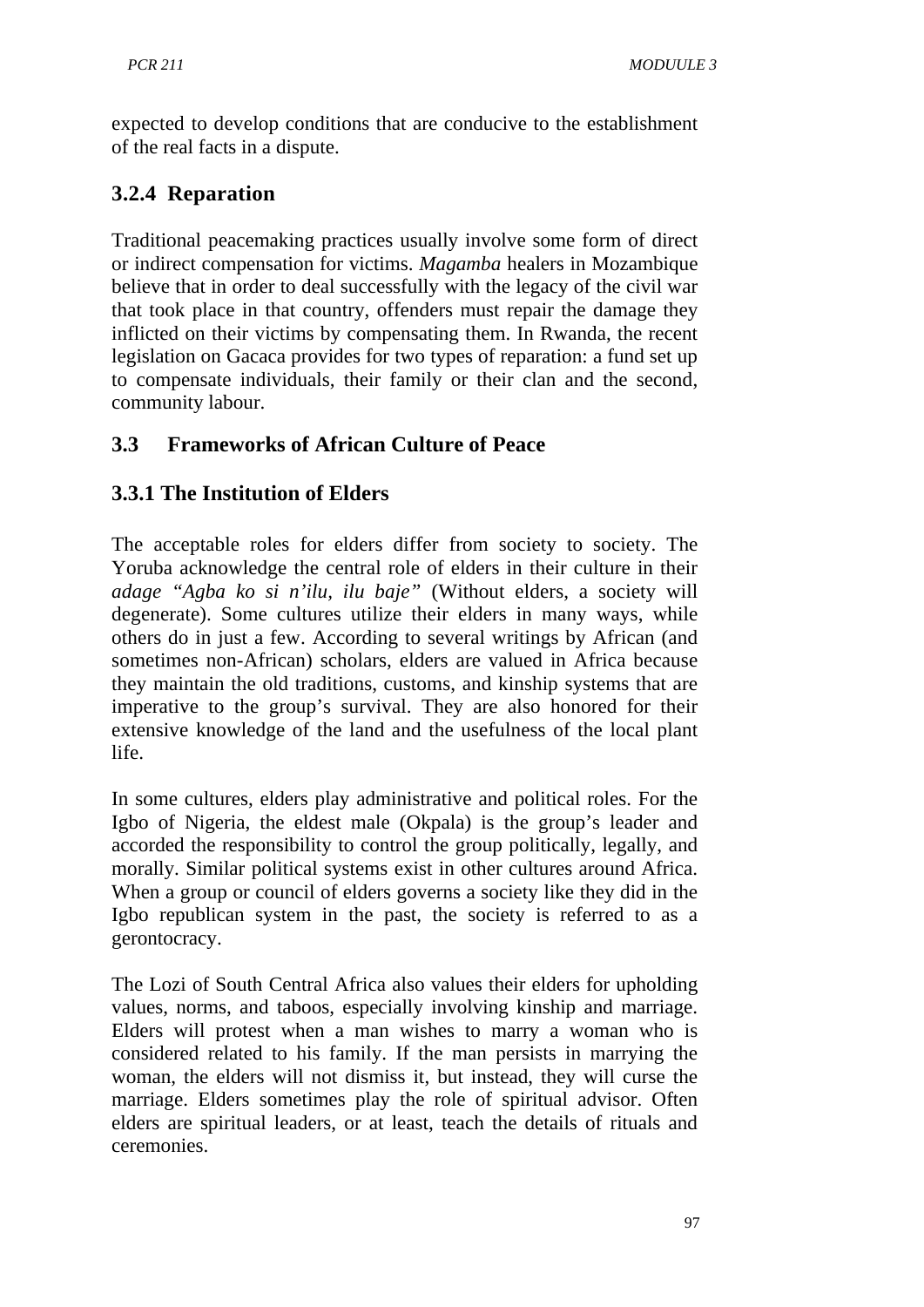Many societies regard their elders as counselors and advisory members. In traditional Africa, the younger members of the society took special care to seek the advice of elders and in most cases; a council of elders was often required to review the major decisions of a family. At this time, the grandparents were also requested to give their input. In all parts of Africa, elders sometimes act as mediators and arbitrate in conflicts over resources, rights and privileges of members of their communities.

Teaching younger members skills and knowledge of subsistence is also very important for the existence of a culture. In most African cultures, the elderly are responsible for passing down oral traditions and teaching and instructing younger members. By telling stories, myths, legends, and singing songs, elders keep their cultural heritage and history alive. An elder represents the entire legal and mystical authority of a lineage. The very fact of eldership confers mystical powers upon a person. He can invoke the wrath of ancestors in the name of the lineage, thereby removing from the cursed member the mystical protection of the lineage. The curse can be formal and public, but it can also be secret and even unconscious. The removal of this protection exposes him to the outside world, and the world is a dangerous place to be in when one is not attached to a kin group. According to the Suku people of southwestern Congo (Kinshasa), a curse "opens the road to misfortune, though it may not actively cause misfortune". An elder's curse that is uttered in the name of the lineage can only be removed by a senior elder to whom the previous elder is a junior.

In recognition of the positive roles of elders in African culture, a 15 member *ECOWAS Council of Elders* was established in July 2001 under Article 17 of the Protocol Relating to the Mechanism for Conflict Prevention, Management, Resolution, Peacekeeping and Security. It was established as an organ to assist ECOWAS Mediation and Security Council in the task of restoring peace and stability to the West African sub-region. Membership of the Council of Elders is made up of a representative from each Member State, and some of the missions that the Council has undertaken included election monitoring in Sierra Leone, Zimbabwe, the Gambia, Togo and Nigeria in addition to a factfinding mission to Guinea Bissau and a mediation role in Liberia.

## **3.3.2 Gacaca ('Justice on the Grass')**

Genocide is defined as organised mass murder and crimes against humanity characterised by the intention to exterminate individuals because they belong to a particular national, ethnic, racial or religious group. In the aftermath of a genocide that took place in Rwanda in 1994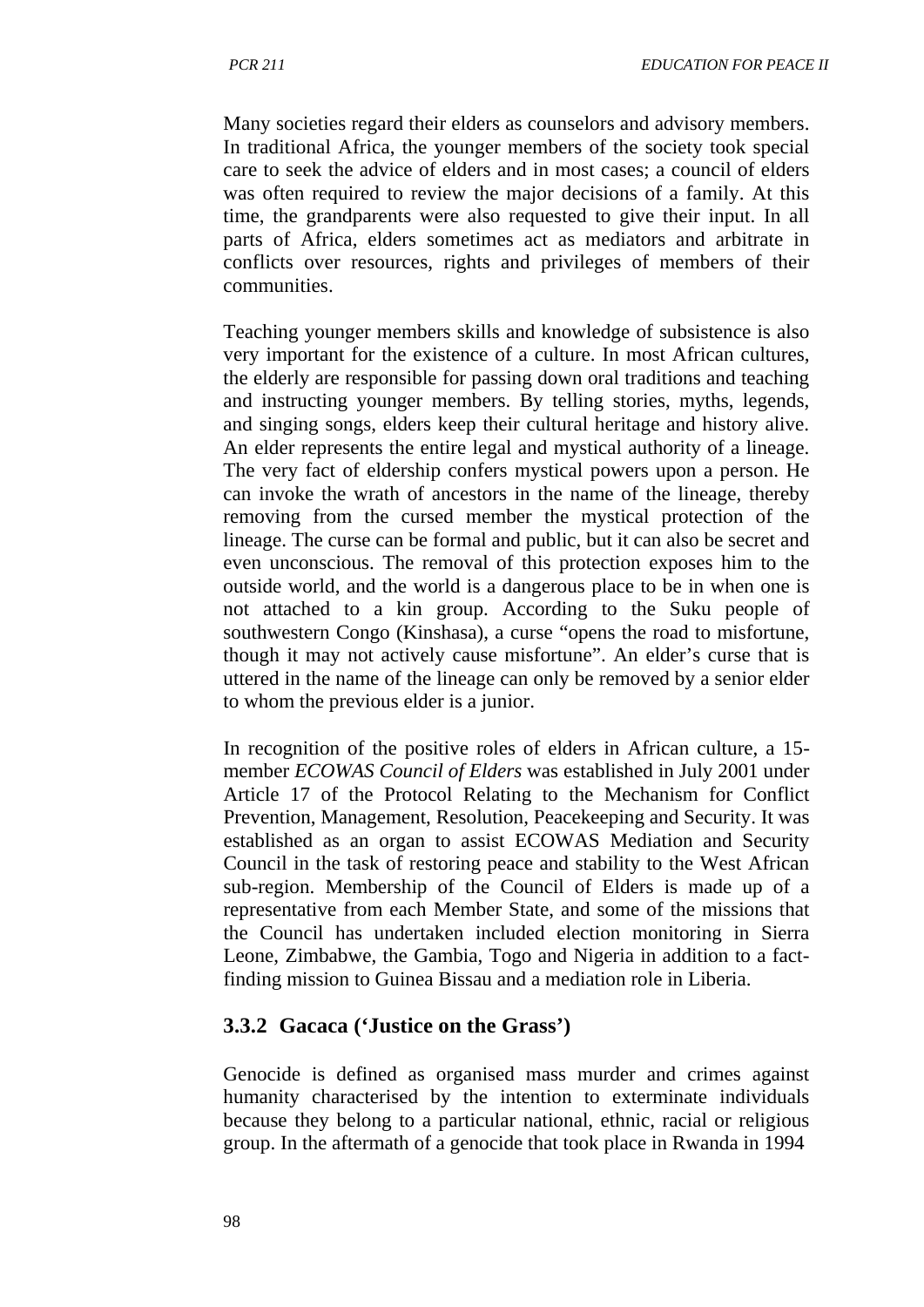in which approximately 1 million Tutsis were slaughtered within the space of 100 days by their Hutu compatriots. Thousands of Hutus were arrested. Out of the some 135,000 suspects jailed after the genocide, only 5,000 had been tried by 2002.

At the pace at which the trial was going, it would have taken about 200 years to prosecute the rest of those accused of various crimes during the bloodletting. For this reason, the people of Rwanda looked to their past for help in healing its wounds and set up traditional courts throughout the country to deal with the trial of genocide perpetrators.

Gacaca (pronounced "gachacha") which means open-air debate in the Kinyarwanda language is a traditional justice system. It is a system of participatory justice, in which accused persons stand trial before a panel of judges that are chosen from their own communities.

Gacaca courts were common in pre-colonial Rwanda where feuding clans would assemble to discuss problems and resolve differences between them amicably, with village elders acting in the capacity of judges. Victims are usually given an opportunity to confront their assailants in public. Gacaca gatherings were meant to restore order and harmony, and the establishment of the truth about what had happened, the punishment of the perpetrator, or even compensation through a gift. Although the latter elements could be part of a resolution, they were not as important as the return to harmony between the lineages and a purification of the social order. The reactivating of this grass-roots scheme for arbitration and communal justice in Rwanda gave rise to hopes that Gacaca and Abashingantahe (in Burundi) will greatly contribute to restore the moral order that was lost when the genocide began.

The central focus of Gacaca is truth rather than punishment. It is a cleansing mechanism that brings people together in the same space so that they can work through the history of their suffering. In doing this, it is expected to move the wrongdoing from the subconscious of the victim and promote both confession and forgiveness in a way that will ensure that both the offender and the victim will allow bygones to be bygones.

# **3.3.3 Ubuntu**

Ubuntu, one of African approaches of understanding humanity is a traditional African philosophy associated with the Bantu of Southern Africa that defines what it means to be truly human, and which offers us an understanding of ourselves in relation with the world. The reasoning behind Ubuntu is that there is a common bond between all human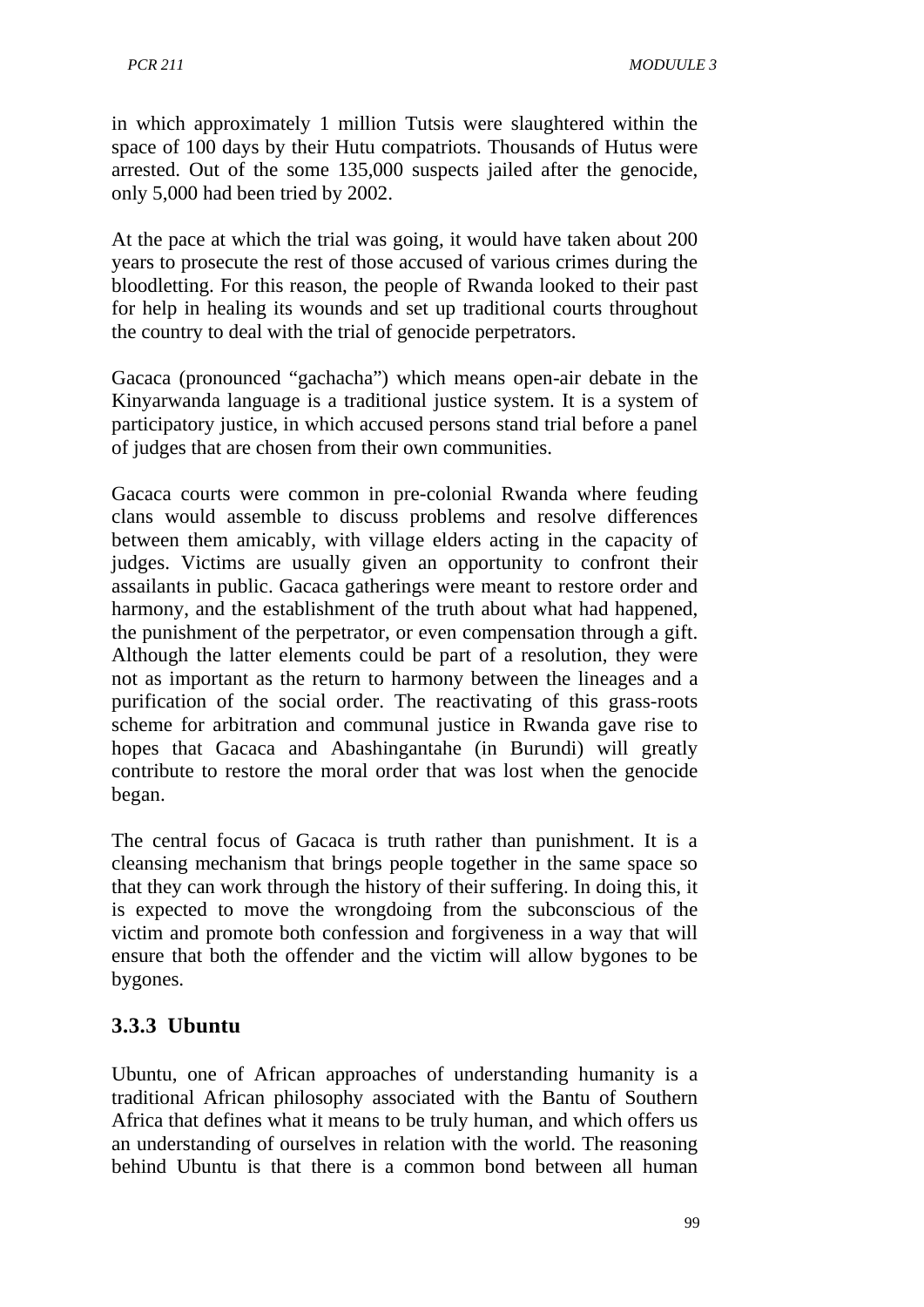beings and it is through this bond that we discover our own human qualities through the interaction we have with our fellow human beings. According to this Zulu philosophy, a person is a person through other persons.

Thus, according to this philosophy, a person affirms his/her humanity when he/she acknowledge that of others. Ubuntu teaches the essence of respect, decency, and tolerance of others. Ubuntu calls on us to believe and feel concerning others that: "Your pain is my pain, my wealth is your wealth, and your salvation is my salvation." In essence, Ubuntu, addresses our interconnectedness, our common humanity, and the responsibility to each other that flows from our connection.

Ubuntu speaks about wholeness and compassion. A person with Ubuntu is welcoming, hospitable, warm and generous, and willing to share. Such people are open and available to others, willing to be vulnerable and affirming of others. They do not feel threatened that others are able and good, for they have a proper self-assurance that comes from knowing that they belong in a greater whole. They know that they are diminished when others are humiliated, oppressed, or treated as if they were less than who they are. Ubuntu gives people resilience, enabling them to survive and emerge as human despite efforts by others to dehumanize them.

For many Africans, Ubuntu has a strong religious significance. The belief is that ancestors continue to exist amongst the living in the form of spirits and they are our link to the Divine Spirit. If a person is in distress or in need, he/she approaches his/her ancestors' spirits and it is they who will intercede on the person's behalf with God. Therefore, it is important to venerate the ancestors, and agree to respect your community's rules, undergo initiation to establish formal ties with both the current community members and those that have passed on, and to ensure harmony by adhering to the principles of Ubuntu in the course of one's life.

In his book, Nelson Mandela, the first President of post-apartheid South Africa, narrates his profound conviction in Ubuntu approach. He noted that he has always known that "deep down in every human heart, there is mercy and generosity. No one is born hating another person because of the color of his skin, or his background, or his religion. People must learn to hate, and if they can learn to hate, they can be taught to love, for love comes more naturally to the human heart than the opposite". He noted in addition that "Man's goodness is a flame that can be hidden but never extinguished" (Mandela, 1994: 542). He also noted that it was during those long and lonely years in prison that: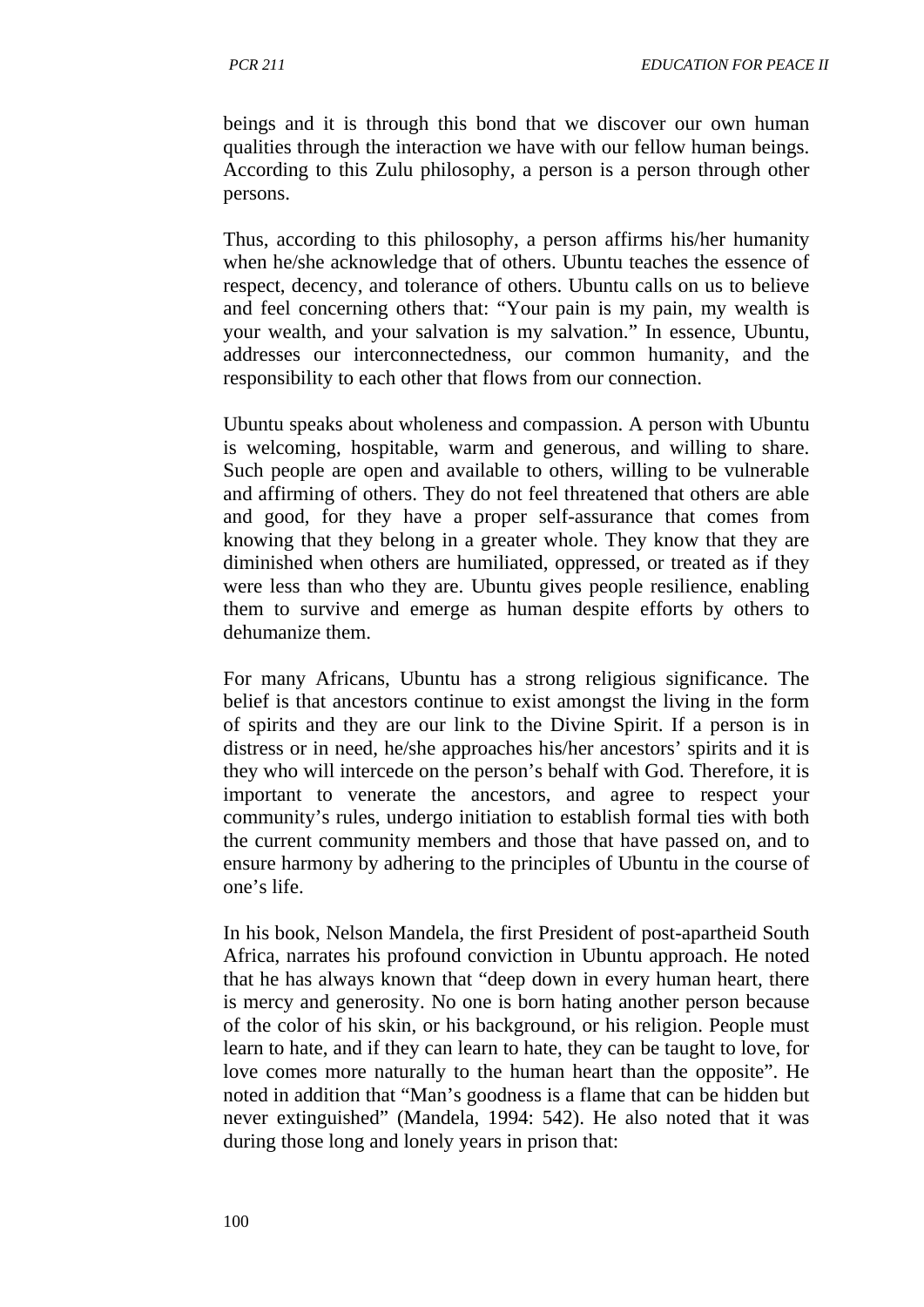*(my) Hunger for the freedom of my own people became a hunger for the freedom of all people, white and black. I knew that the oppressor must be liberated just as surely as the oppressed. A man who takes away another man's freedom is a prisoner of hatred; he is locked behind the bars of prejudice and narrow-mindedness. I am not truly free if I am taking away someone else's freedom, just as surely as I am not truly free when my freedom is taken from me. The oppressed and the oppressor alike are robbed of their humanity ( p. 544).*

The fact that Mandela could still find humanity's goodness in spite of all the hardships that he was subjected to shows how capable human beings can cultivate a culture of peace that goes beyond vengeance and hatred. This position tallies with the observation of Mohandas Gandhi who had observed that "forgiveness is more manly than punishment. Forgiveness adorns the soldier, but abstinence is forgiveness only when there is power to punish: it is meaningless when it pretends to proceed from a helpless creature."

## **3.4 Attributes of Peace Cultures in Africa**

From the discussion on peace cultures that are found in different parts of Africa, it has become evident that certain elements distinguish African peace cultures from the modern framework of dispute settlement and conflict resolution such as the law courts and arbitration panels and what obtained before the emergence of such modern practices. The following salient attributes that distinguish peace cultures from modern framework of dispute settlement are listed below:

- 1. The focus of reconciliation is on reconciliation and restoration of social harmony.
- 2. There is an emphasis on restorative penalties.
- 3. A problem is viewed as that of the whole community or group.
- 4. The enforcement of decisions is secured through social pressure.
- 5. There is no professional legal representation.
- 6. Decisions are confirmed through rituals aimed at reintegration.
- 7. The rules of evidence and procedure are flexible.
- 8. The process is voluntary and decisions are based on mutual consent.
- 9. Traditional arbitrators are appointed from within the community on the basis of status or lineage.
- 10. There is a high degree of public participation in peacemaking processes.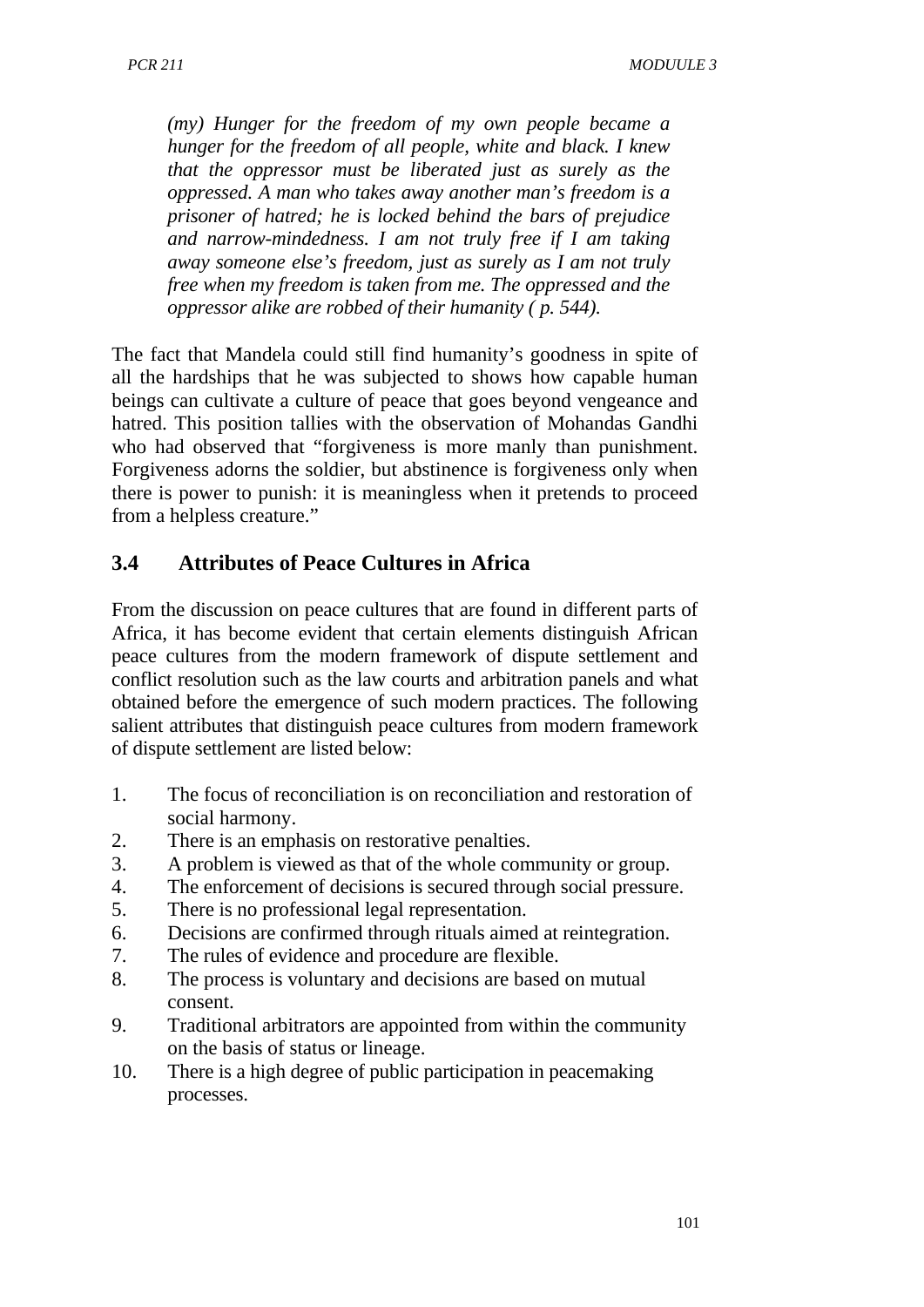## **4.0 CONCLUSION**

Contemporary conflicts in Africa appear to defy various attempts that are based on formal justice systems. One of the suggestions for moving towards a culture of peace that the United Nations recommend is that societies should revisit history to discover how people contributed to their cultures. Widespread civil conflicts across Africa recommends a return to an examination of a number of cultural practices that have helped to ensure peaceful coexistence in the African past, and to emulate them in a way that will help Africans to overcome current challenges of widespread conflicts. These practices helped societies to deal constructively with such issues as identity, injustice, liberty, the dignity of persons and respect for others. These factors are embedded in cultural peace practices across Africa.

### **5.0 SUMMARY**

Traditional methods may not have outlived their utility, especially when adapted to modern realities. Many African conflicts are more localized, and that local conflict management is an essential ingredient in addressing them. Traditional practices that are found in the African past can guide future actions on development and deployment of conflict resolution mechanisms. Locally initiated conflict management and resolution processes often involve significant segments of local authority structures, and often signify community desires for stability, enhanced production, increased trade and other benefits. These practices have the potential to assist in the transformation of conflicts that have endured over the years across Africa to the benefit of all. We have examined the institution of elders, Gachacha and Ubuntu as models of African approaches to understanding humanity as processes of building cohesion and humanness when it comes to building peace. None of them is an absolute approach to understanding the life of human beings, but it has its share and contribution for the peace culture.

### **6.0 TUTOR-MARKED ASSIGNMENT**

- 1. What is the nature of contemporary conflicts in Africa?
- 2. In what ways did colonialism and the Cold War increase conflicts within Africa?
- 3. Describe each traditional peace cultures that you know
- 4. What are the key features of traditional practices in Africa?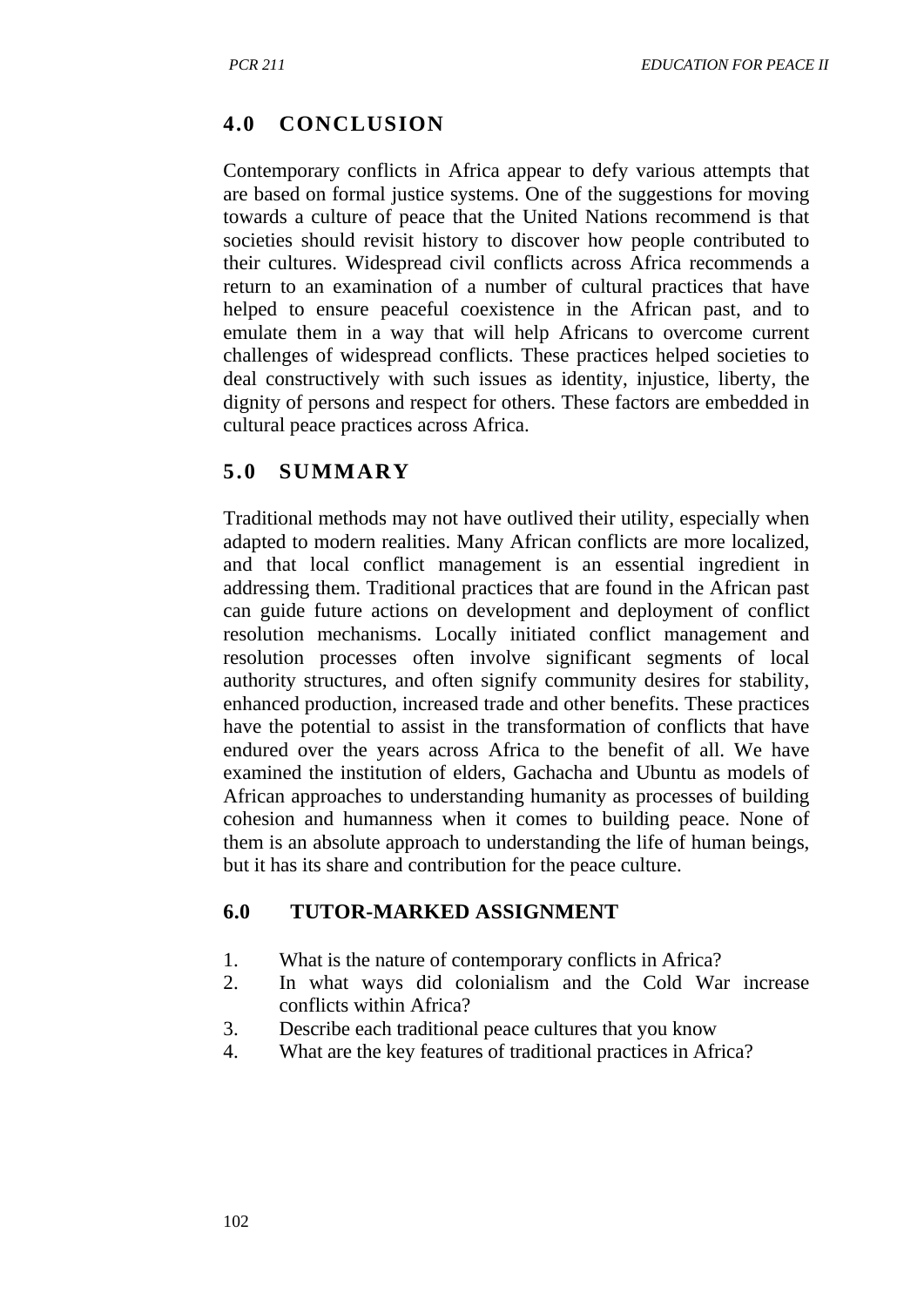#### **7.0 REFERENCES/FURTHER READING**

- Broodryk, J. (2006) "Ubuntu African life Coping Skills: Theory and Practice". Commonwealth Council for Educational Administration and Management (CCEAM) conference, South Africa.
- Hudson, J., & Galaway, B. (1996) Restorative Justice: International Perspectives, 1, 3.
- Jannie Malan (1997), Conflict Resolution Wisdom from Africa, Durban: Accord,
- Kelsall, Tim, 'Truth, Lies, Ritual: Preliminary Reflections on the Truth and Reconciliation Commission in Sierra Leone', *Human Rights Quarterly, no. 27 (2005), pp. 361–91*
- Kiplagat, B., 1998, 'Is Mediation Alien to Africa?' *Track Two,* 7(1) pp.4-7.
- Kiplagat, B.A., 1995, 'The African Role in Conflict Management and Resolution', in David R. Smock and Chester A. Crocker (eds.), African Conflict Resolution: The US Role in Peacemaking, Washington: United States Institute of Peace.
- Maluwa, T., 1989, 'The Peaceful Settlement of Disputes among African States, 1963-1983: Some Conceptual Issues and Practical Trends', *International and Comparative Law Quarterly,* Volume 38.
- Mandela, Nelson (1994) A Long Walk to Freedom: The Autobiography of Nelson Mandela, Boston: Little, Brown & Co.
- Mcknight, J.D. (1967) "Extra-descent Group Ancestor Cults in African Societies"; *Africa Xxxvii.* pp.1-21.
- Mukenge B. "Prospects for Peace in the East of the Democratic Republic of Congo"; *Peace and Conflict Monitor,* September 07, 2009
- Muller, A. "Ubuntu Philosophy as an African Philosophy for Peace" [www.africafiles.org/article.asp?ID=20361](http://www.africafiles.org/article.asp?ID=20361)
- Penal Reform International (2002), Access to Justice in Sub-Saharan Africa: The Role of Traditional and Informal Justice Systems*;*  London: PRI.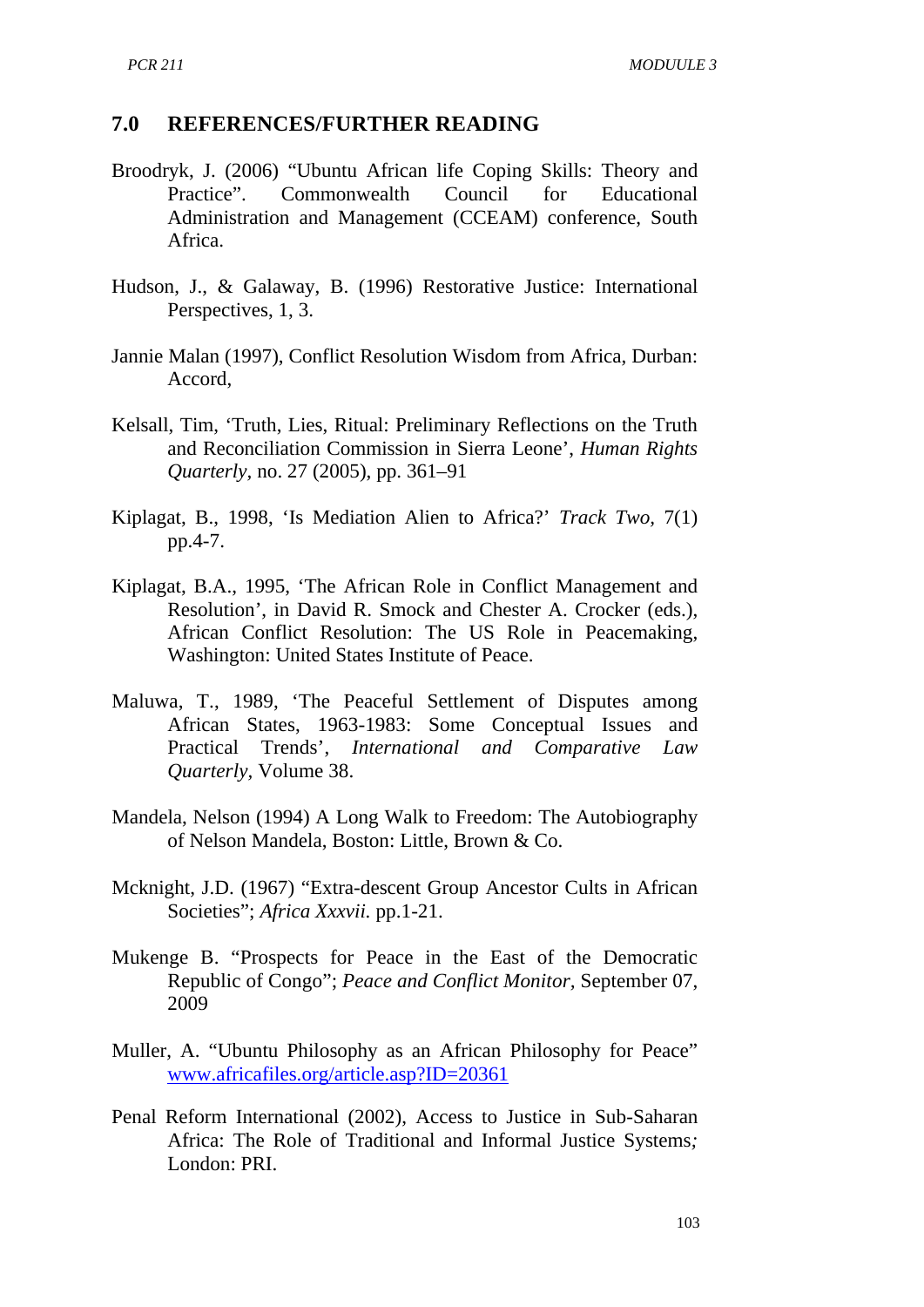Tutu, Desmond, *No Future without Forgiveness* (London: Rider, 1999)

- United Nations, Office of the High Commissioner for Human Rights (OHCHR), Making Peace Our Own: Victims' Perceptions of Accountability, Reconciliation and Transitional Justice in Northern Uganda (New York: United Nations, 2007), [http://www.ohchr.org/english/docs/northern\\_Uganda\\_august2007](http://www.ohchr.org/english/docs/northern_Uganda_august2007) .pdf
- United Nations, The Rule of Law and Transitional Justice in Conflict and Post-Conflict Societies: Report of the Secretary-General, UN document S/2004/616, 23 August 2004
- Waldorf, Lars, 'Mass Justice for Mass Atrocity: Rethinking Local Justice as Transitional Justice', *Temple Law Review,* vol. 79, no. 1 (2006), pp. 1–88
- Woodman, G., Culture and Culpability: The Potential of the Cultural Defence. Commission on Folk Law and Legal Pluralism Newsletter, 23, 46; October 1993.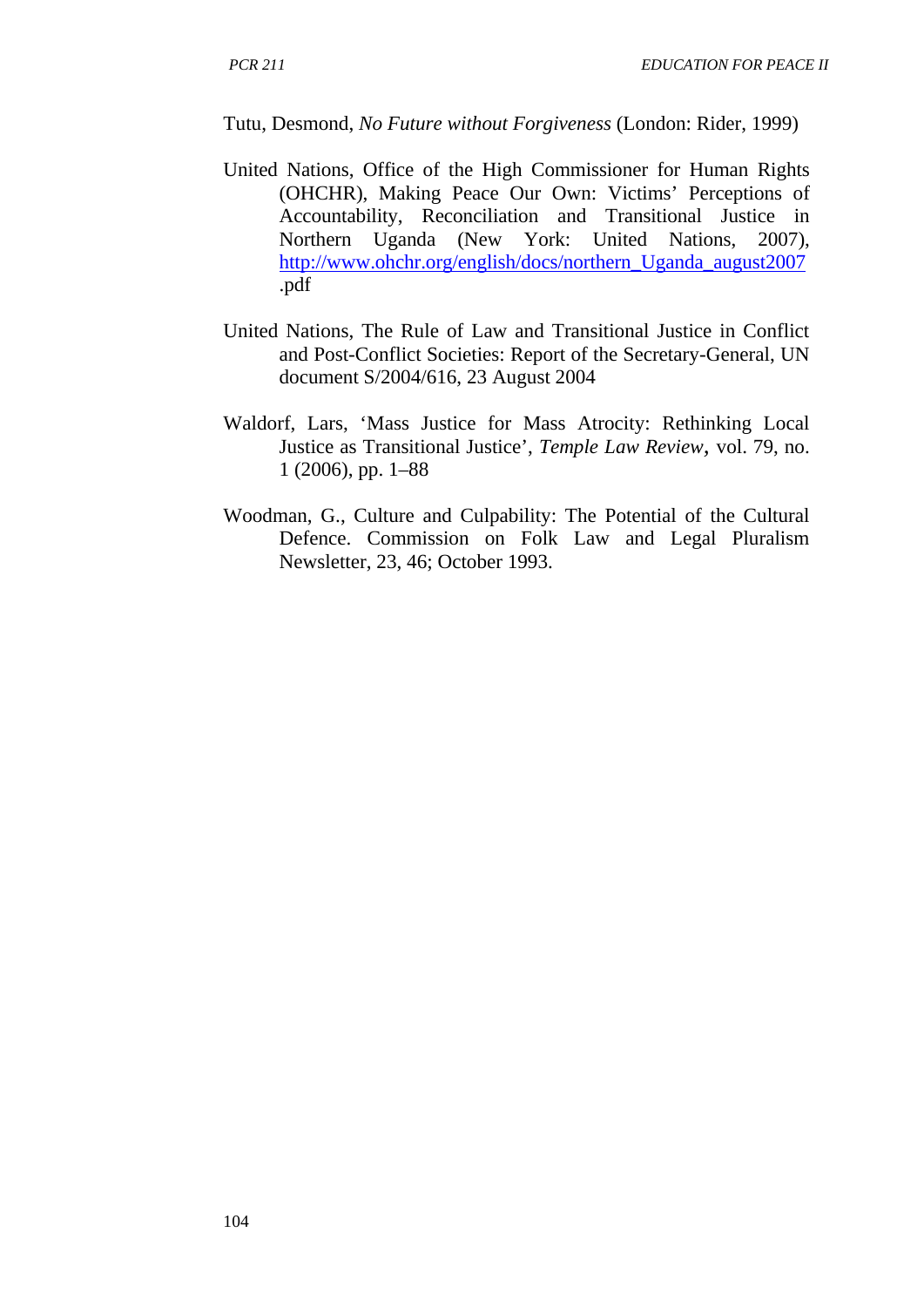# **UNIT 3 PEACE STUDIES**

### **CONTENTS**

- 1.0 Introduction
- 2.0 Objectives
- 3.0 Main Content
	- 3.1 Emergence of peace studies
	- 3.2 Objections to a Specialised Study of Peace
	- 3.3 Approaches to the Study and Teaching of Peace
	- 3.4 Content of a Peace Studies Curriculum
	- 3.5 Peace Focus in Degree Courses
- 4.0 Conclusion
- 5.0 Summary
- 6.0 Tutor-Marked Assignment
- 7.0 References/Further Reading

# **1.0 INTRODUCTION**

The subject of peace has become a very crucial matter in today's world. In relation to managing social conflicts, scholars and prominent institutions have begun to pay cognizance to the subject matter of peace. This unit therefore focuses on the study of peace, the criticism peace studies faces as a course of study, the approaches to its teachings and its importance.

# **2.0 OBJECTIVES**

At the end of this unit, you would be able to:

- understand the essence of Peace Studies
- link the study and teachings of peace to other disciplines in the Social sciences and the Arts
- appreciate the basis of the initial objections to specialised study of peace
- understand how the study of peace can be inculcated into other fields.

## **3.0 MAIN CONTENT**

Issues of war and peace has been a major preoccupation of intellectuals in Western countries for several centuries; yet, the systematic study of peace emerged only recently at the level of higher education. Three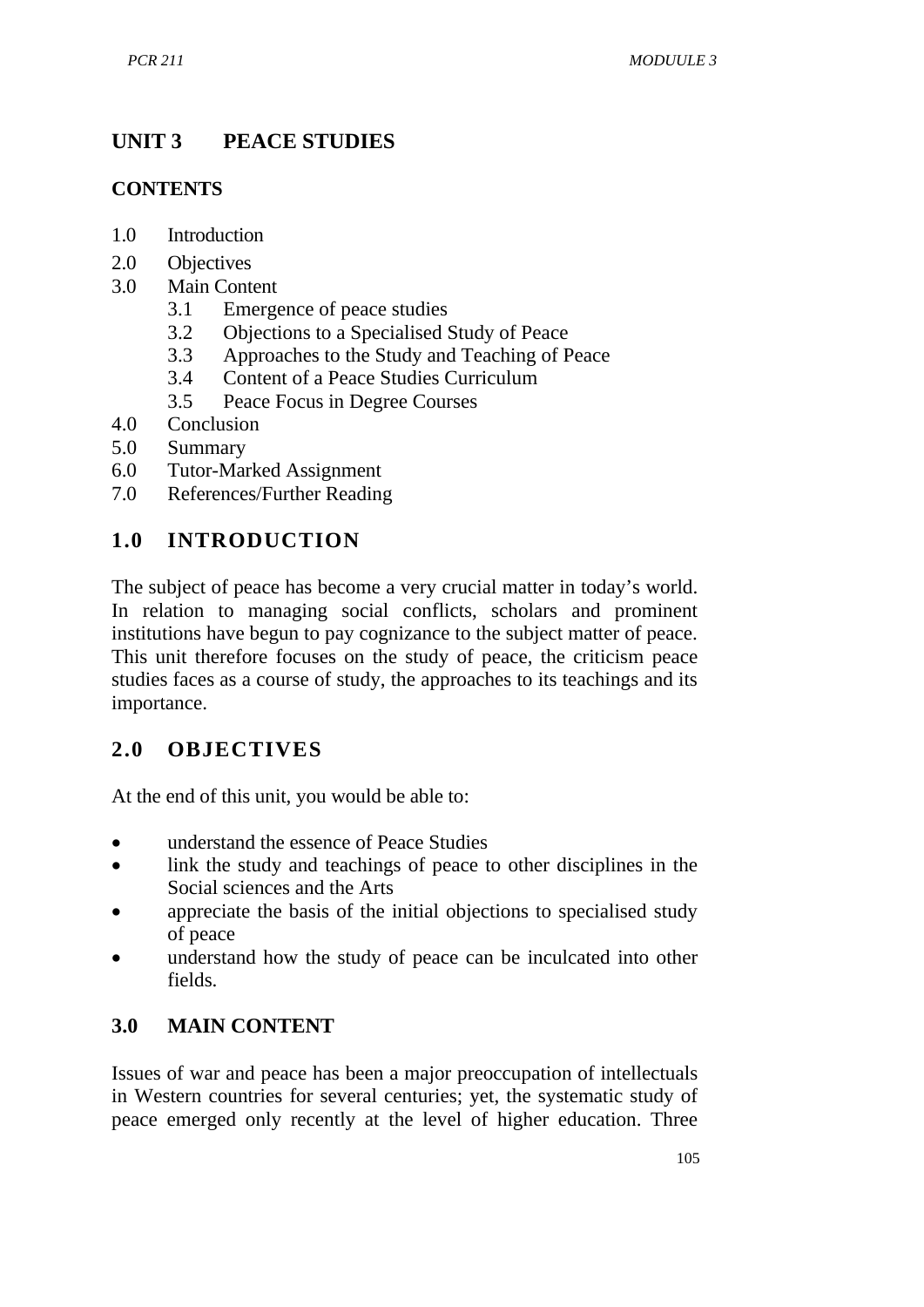main factors are responsible for this. Firstly, the social sciences from which peace studies evolved emerged only recently. Secondly, international relations and political science deal with major issues of peace, like order between and within states and for this reason, the study of peace between states was left to international relations while civil peace and war was left to political science. Thirdly, public officials who believed strongly in the functional value of war and promotion of security and dominance through military capacity blocked public support for the study of peace on the belief that peace as well as its study was an attempt to intrude on governance processes by those who held different values from the ruling groups.

## **3.1 Emergence of Peace Studies**

In the same way that international relations emerged after the breakdown of world order that resulted in the First World War in 1914, peace studies came out of the threat posed to human existence after the bombing of the Japanese cities of Hiroshima and Nagasaki at the tail end of the Second World War. Bert Roling, one of the pioneers of peace studies, described it as 'the science of survival' which arose because the potential destructiveness of war is not only a menace to international order, but constitutes a threat to human existence as a whole.

According to Natukunda-Togboa (2006) peace research may be conceived as a systematic, analytical and detailed study of different forms of human hostilities, animosities and disagreements that engender violent conflicts, which helps peace scholars to draw up a balance sheet of all factors, forces and issues that ignite such occurrences.

In the beginning, peace research focused almost entirely on negative concerns, such as how to avoid or control war, aggression, physical violence and structural violence. Today, this has broadened to focus on the positive peace concept to include micro structures (such as the family) as well as macro structures, but for the most part, the field still emphasizes elimination of the undesirable – such as war and violent internal and domestic conflicts. Findings of peace research immensely facilitate the process of preventing, managing and transforming conflict. Further, the findings are the basis on which redemptive and restorative prescriptions are made by peace workers, policy makers and social change agents.

Dissemination of scientifically generated peace research findings is capable of creating, for instance, general awareness among the populace of the fact that cease-fire agreements are necessary conditions for peace and that the sufficient condition for a sustainable and durable peace is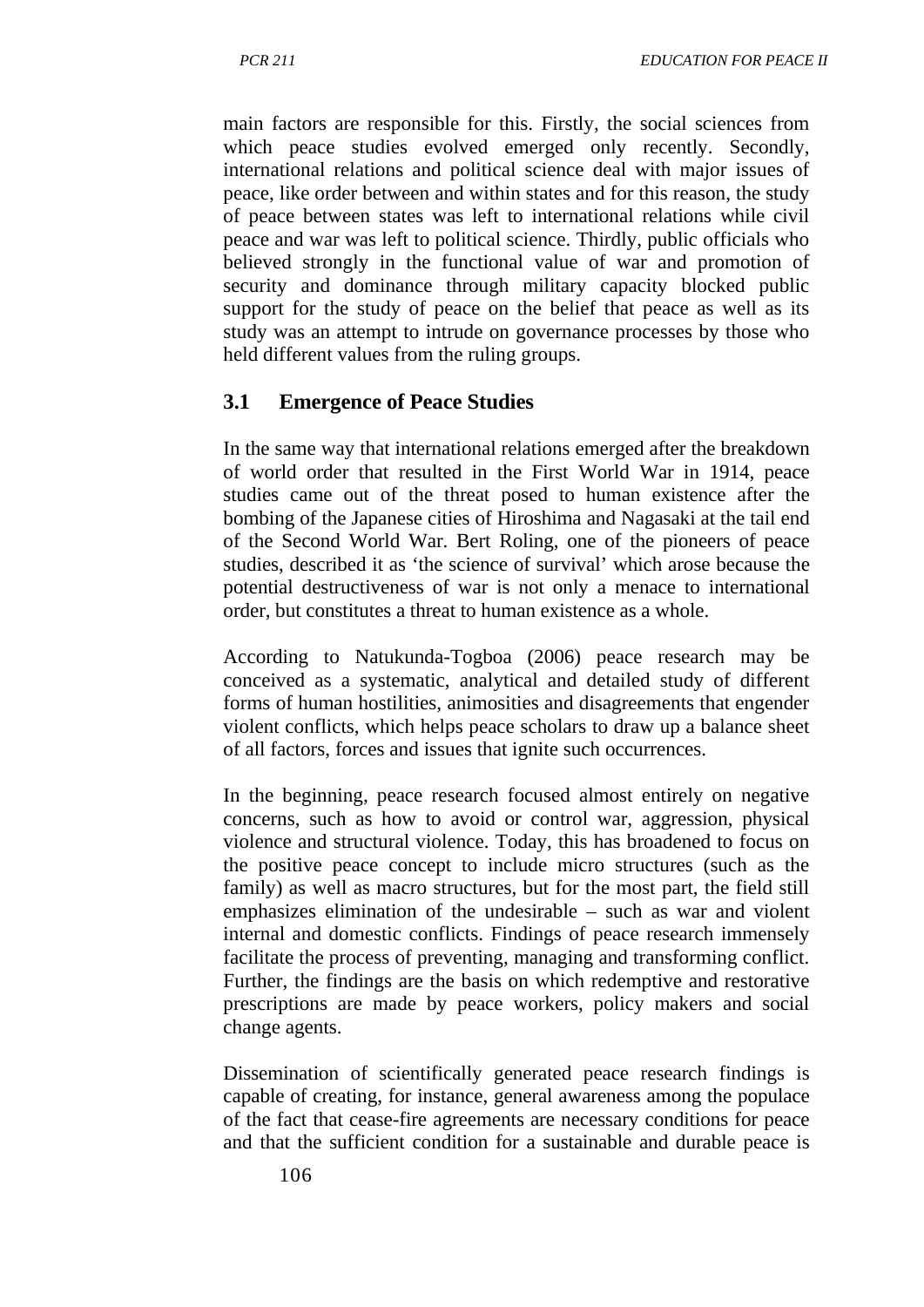through the rigorous process of peace-building, which requires the contributions of all and sundry. Another utilitarian use of peace research is that sufficient understanding of the interplay of multifarious causes of violent conflict helps to checkmate repeat occurrences in future and at the same time strengthens the use of early warning signals by scientifically identifying and neutralizing all forms of barriers to early response.

*Peace and Conflict Studies* is an academic field which identifies and analyses violent and nonviolent behaviours as well as the structural mechanisms attending social conflicts with a view towards understanding those processes which lead to a more desirable human condition. A variation on this, *Peace Studies* (Irenology), is an interdisciplinary effort aiming at the prevention, de-escalation, and solution of conflicts. This is in contrast to war studies (Polemology) which has as its aim the efficient and effective attainment of victory in militarized conflicts. Disciplines involved may include Political Science, Geography, Economics, Psychology, Sociology, International Relations, History, Anthropology, Religious Studies, and Gender Studies, as well as a variety of other emergent study areas.

## **3.2 Objections to a Specialised Study of Peace**

As a subject peace studies did not arrive without controversy and rejection. Three principal points raised by those who objected to its consideration as a distinct field are particularly germane. First, there were those who argued that peace is not a suitable subject for academic study. Second, various defense scholars do not believe that peace scholars sufficiently weigh the claims of security, justice and freedom against the claims of peace and accused them of unrealistically refusing to accept the need for States to possess offensive weapons in a world where such weapons cannot be dis-invented. Third, conservative political theorists and activists argue that teachers of peace studies use their teaching opportunities to oppose political parties and policies that rely on historically accepted security and defense values.

In response, peace scholars have maintained firstly that security and peace need to be balanced against one another in the same way that justice, freedom and peace need also to be held in equilibrium. Moreover, since governments, religious leaders, and scholars have never abdicated the right of moral judgment on peace and war, it would be odd for any normal society to rebuff the contribution of scholars to critical reflection on governmental policies involving matters of life and death, as well as justice and freedom.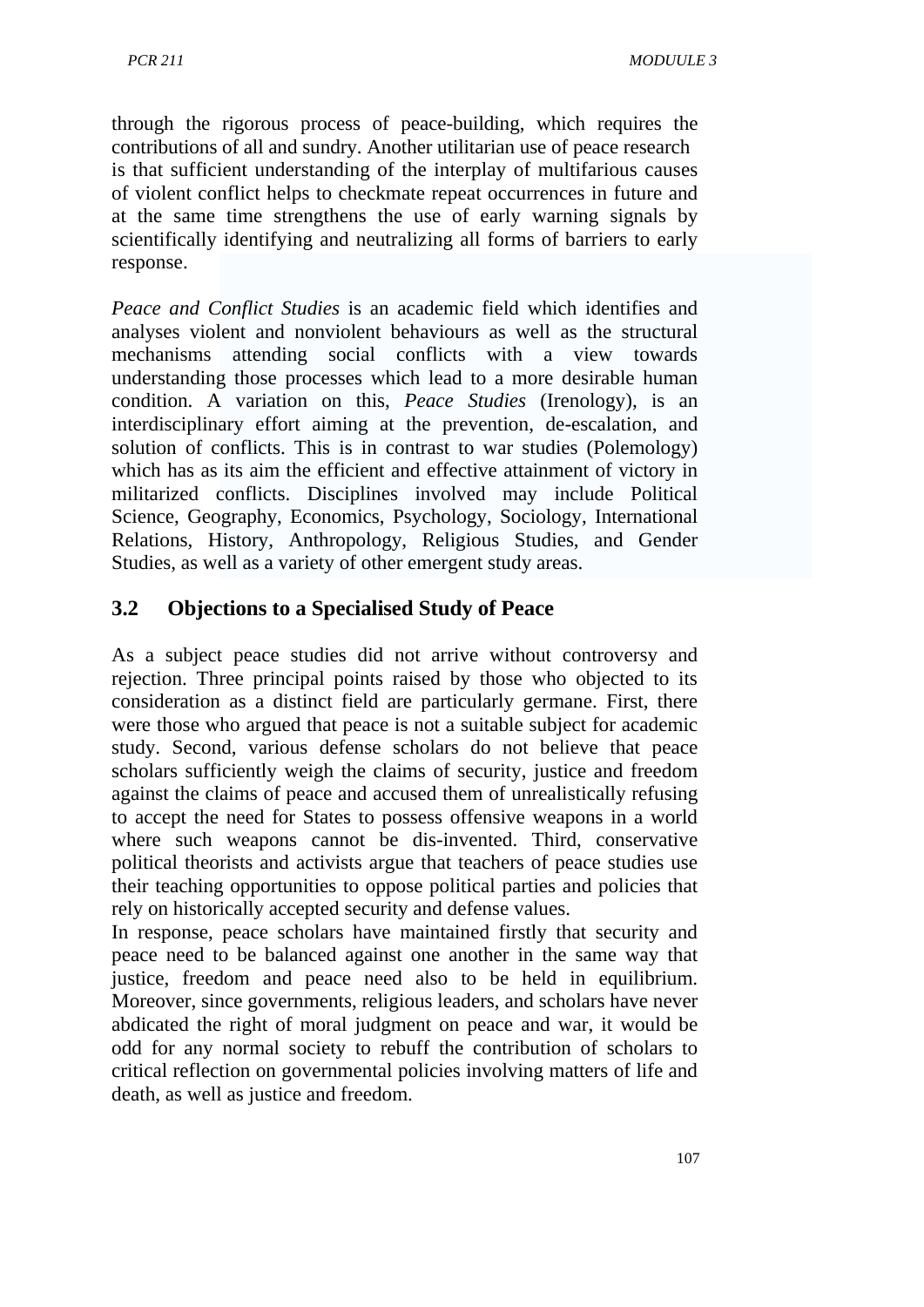Secondly, they argue that if peace-studies is not value-free, the same is true of all academic disciplines in the social sciences and it is bias, not values, that have to be set aside. For that reason, they maintain that the evidence of fairness and integrity of a subject and its practitioners should be judged by its output. More fundamentally, they believe that objection that is rooted in criticism over values is itself rooted in political partisanship and it is odd within an academic field that people dislike the politics of most of those who work in it.

Finally, they also stress that despite whatever its nomenclature may suggest, the content of peace studies goes beyond the issues of war and peace. There is hardly any academic who would now dispute the worth of a systematic examination of reasons why the Third World is ravaged by civil wars and why globalization which proponents have touted will make life more meaningful is being so vehemently opposed by human rights advocates.

In their academic work, peace scholars are united by a concern for peace that has to be structured intellectually; related to the traditional academic disciplines; grounded empirically; and embody the integrity and fairness that scholarship demands. Within this approach, the studies of peace which is an applied study where disciplines converge on is problematic and also have a speculative dimension that seeks knowledge for its own sake as well as uphold an objective stance that safeguards truth.

What peace studies does is to take up problems of security and order as well as tensions of justice and freedom that are already considered through research within the social science disciplines. It deals with them using the methods of the social sciences in an interdisciplinary and coordinated way and with a unifying focus. The relevance of peace studies lies in the way it combines the focus of a concern for peace with research into problematic issues where human co-operation is crucial to human development and where violence or disruption is threatened or present.

## **3.3 Approaches to the Study and Teaching of Peace**

There are three broad approaches to the organization of peace studies at the higher education level. These are:

- 1. The first is to organise a degree in peace studies as well as research into peace issues within a university department or within the university course system.
- 2. The second is to organise a minor element of a degree around the teaching of peace.

108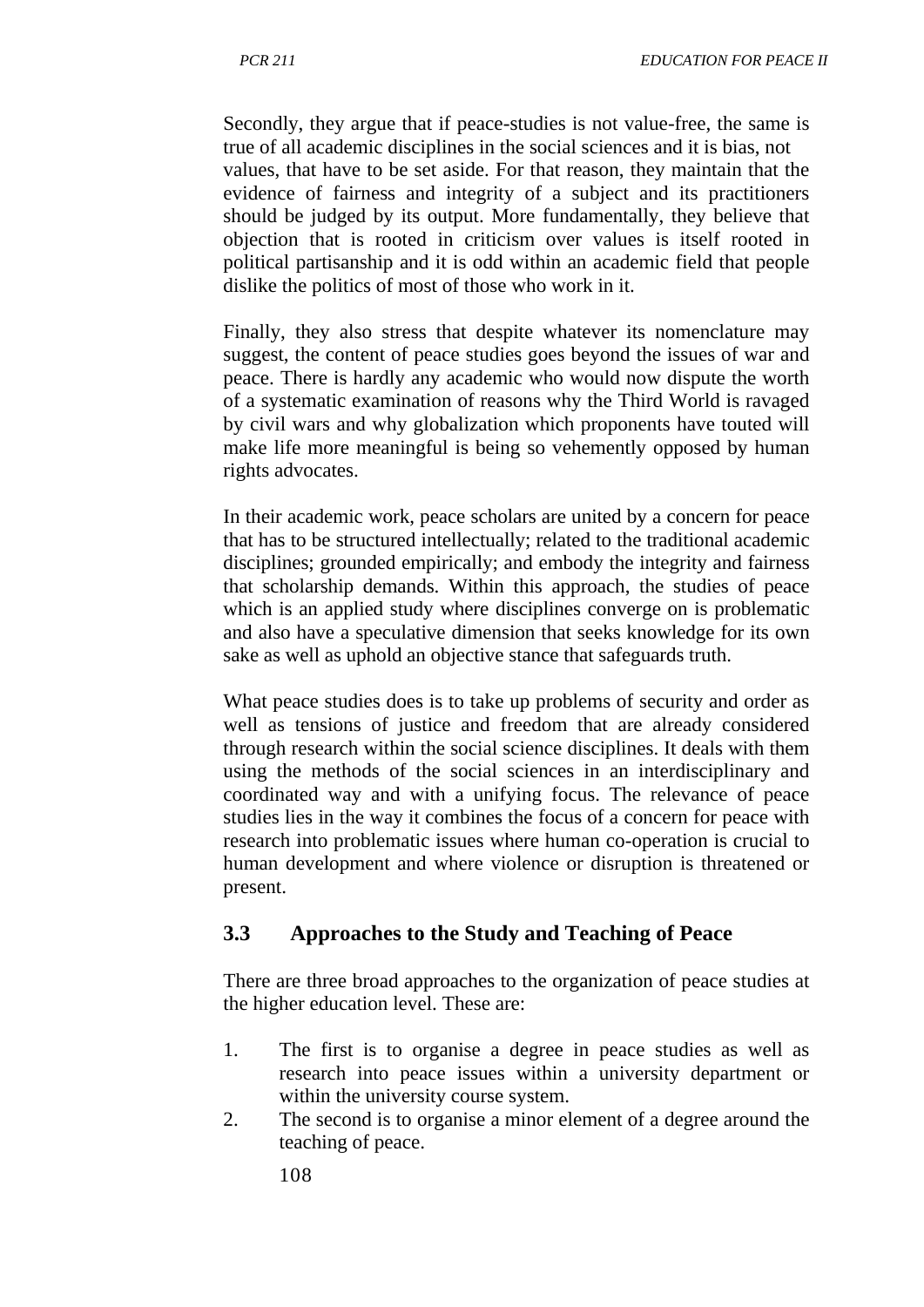3. Finally, a third approach is to introduce a peace focus into standard university subjects.

Peace research is distinguished from disciplines such as international relations, and the mainstream of other social science disciplines. Although there is a high degree of affinity, peace research unlike these other fields, is not satisfied with only describing and explaining what has already happened, or in only predicting what may happen in the near future.

In addition, peace research strives to illuminate how visions of preferred futures can be achieved. At the same time, peace research seeks to draw broadly on all resources relevant to the achievement of preferred futures. To achieve this challenging task, Chadwick Alger (1989) noted that peace researchers position themselves to draw on a diversity of resources by placing their object of research at the intersection of a diversity of kinds of peace knowledge, peace perspectives and peace actors.

#### **3.4 Content of a Peace Studies Curriculum**

If peace is the main focus of an academic study, the subject still has to deal with issues that relate to a vast area of life ranging from the behaviour of individuals to the interdependence of nations. Hence, for peace to form the basis of a specific curriculum, it needs to be divided into manageable parts or themes. There are many possible approaches to this problem. It may take the form of dividing the study of peace into themes such as: philosophy of peace and conflict resolution methods; individual, family and school peace; international security; peace and development; problems of politics and industrial society; and specific case studies of regions in conflict (REC).

As individual courses, Philosophy of peace will explore the nature of peace; relations of peace to justice and freedom; theories of just war and pacifism; theories and methods of conflict resolution; case studies in non-violence that may explore the activities of individuals like Mahatma Gandhi and the Indian independence, the American civil rights movement, and the evolution of the United Nations system, the European Community, African Union, or ECOWAS example. Courses organized to look at individual, family and school peace will focus on psychology of personal peace; conditions of peace in families; forms of family reconciliation; school organization and peace; roles of various groups in school, including teachers and pupils; as well as the linkage between schools and local communities ("Town" and "Gown").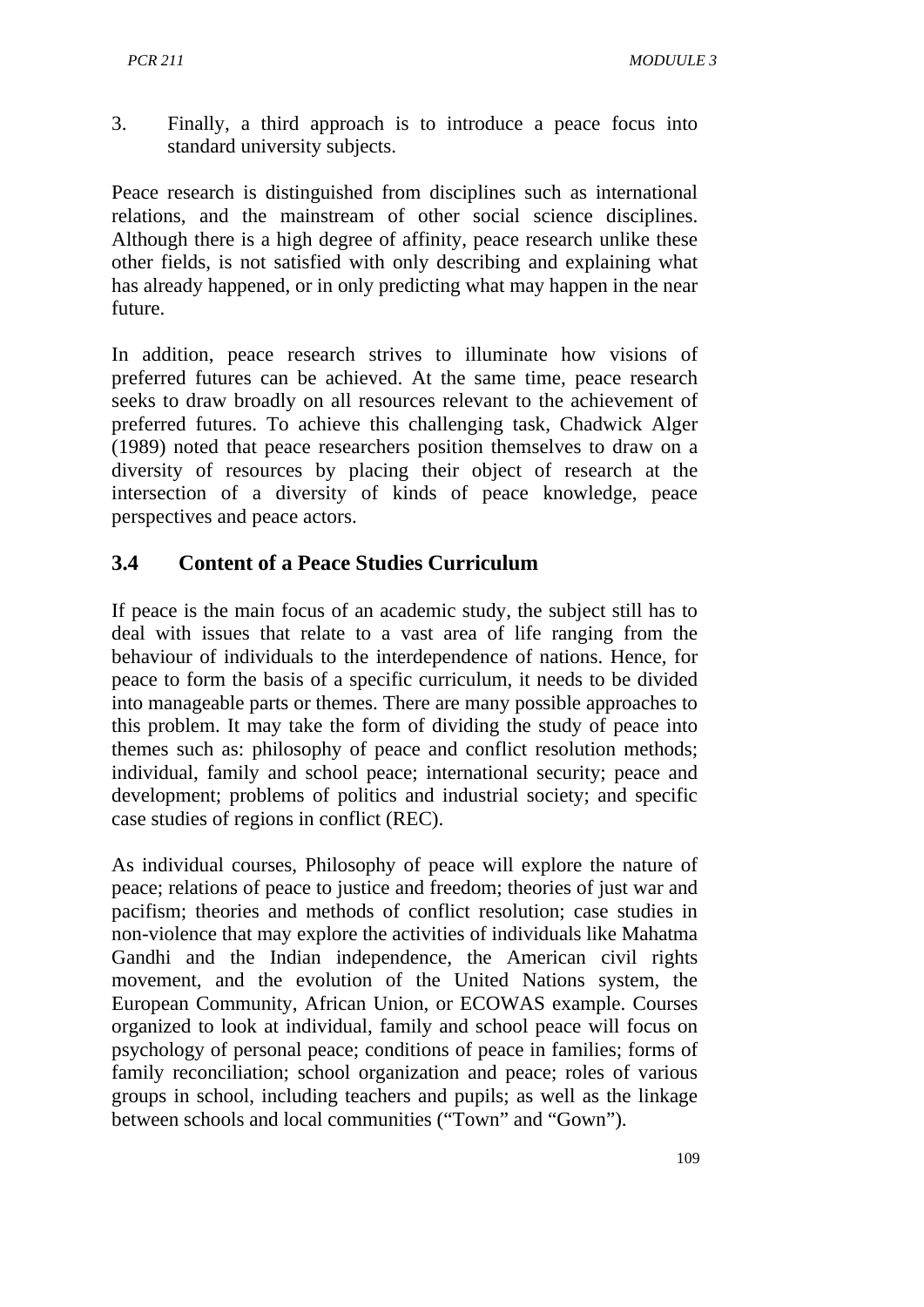A course on international security will be expected to explore issues like relations among states over common or collective security; the origins/causes of peace and war among states; regional conflicts;politics, strategy and ethics of nuclear weapons and other nonconventional weapons; the relation between technology and the arms; the role and limits of arms control and limitations; the economics of defense spending; the roles of transnational organizations; and the growth of global society.

A course on Peace and development will be concerned with the political economy of development, the role of the state in the Third World, and the place of ethnic and class factors in the functioning of new states; North-South relations in the context of changing international relations, the uneven allocation of world resources, and future threats to peace; and will involve discussions on attitudes of justice and compassion in industrialized countries compared to developing countries.

'Politics and Industrial Society' will focus on connecting citizenship and political activity; explore the relationship between race, communal, and multi-cultural issues and conflicts; social class and national community; management, worker participation, and conciliation in industrial organisations; as well as the origin of terrorism and attempts to contain and eliminate it in contemporary societies. Finally, a course that is described as 'Case studies in Conflict Regions' may examine conflict "hot spots" in places like Northern Ireland, Cyprus, Central Europe, Central America, the different regions of Africa, the Middle East, among other case studies.

While the themes outlined above are dealt with in various university departments, what makes the work of Peace Studies distinctive is that in its approach to studying regions in conflict and to describing and interpreting relations between groups, it keeps in mind the aims and methods of conflict management and resolution.

## **3.5 Peace Focus in Degree Courses**

For reasons that have to do with strategic allocation of resources, it makes best sense for academics to set up a peace studies component in a degree programme and make use of existing resources created for it. Thus, a single course may provide a general introduction to the idea of peace and values and techniques in peacemaking and make a reasonable contribution to degrees in politics, sociology, education, philosophy and theology. Moreover, if it is possible to put together a set of courses that range from international politics to race relations as a minor option, they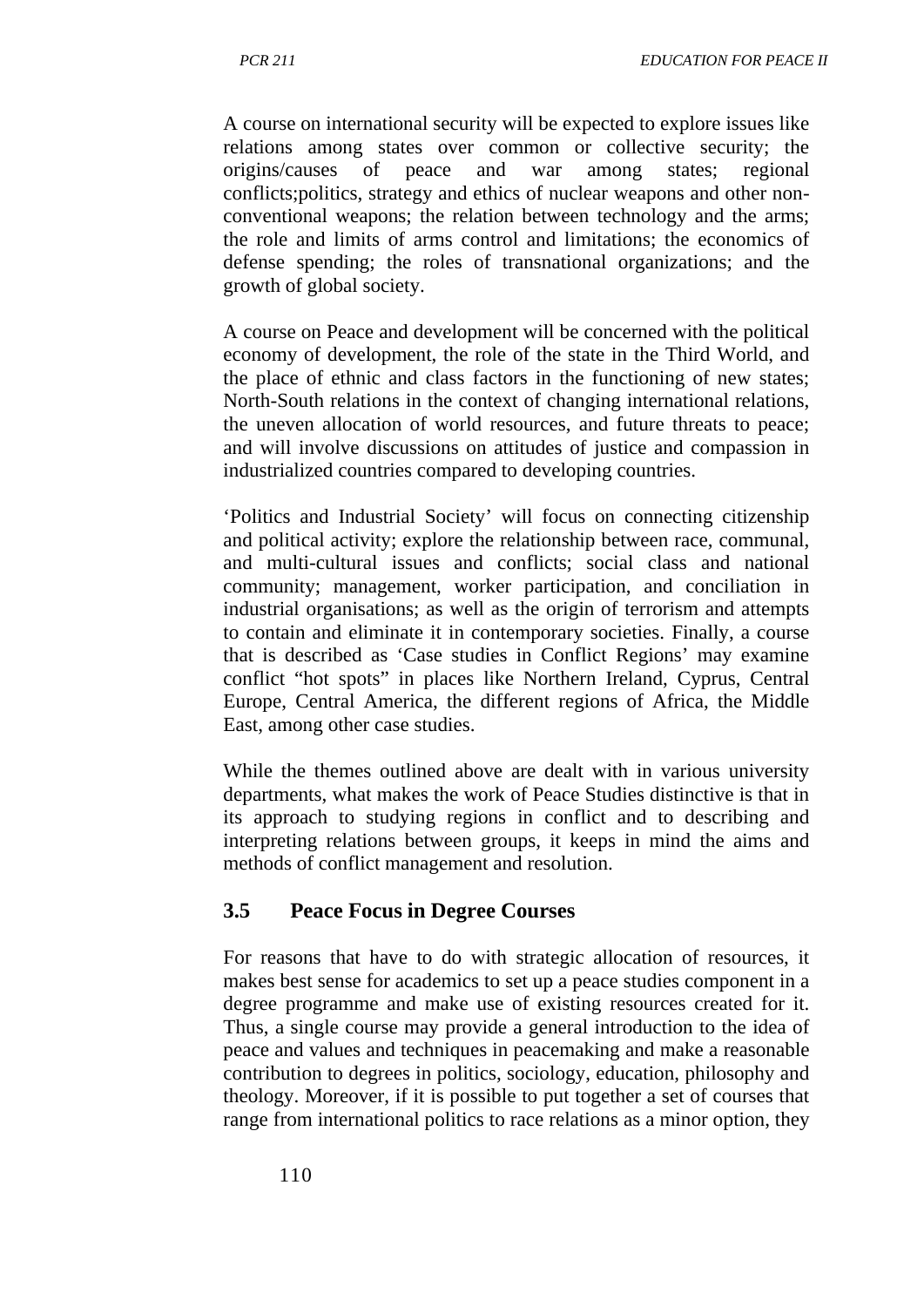may be held together by the conceptualization and values of peace and peace-making.

Finally, it may be reasonable to suggest that a range of subjects can be knitted together from the broad topics that belong to peace studies. In putting together a degree component, it is important to ensure not only that subjects cohere but that they add depth to research.

Many scholars choose and deal with the content of their courses in a multifaceted way; and they do so with a multiple set of values. Where this is the case, three broad areas of emphasis of peace are possible in a number of academic subjects. First, in certain subjects, ideas connected with peace as well as peace itself can be taken up naturally and without struggling with relevancy. Secondly, issues can be looked at with sensitivity to certain values that people cherish such as peace, justice and freedom. Thirdly, values contained in the traditional treatment of individual subjects can be examined in line with new sensitivities that relate to peace.

This multifaceted approach to the examination of values that promote peace or acts that threaten it brings in an important focus and value that throw light on the subject matter of an academic course. It enables the teaching of peace to be carried on within an academic discipline without having to look for extra time and place in academic time-tables that may already be over-crowded. It enables a peace focus and peace content to be introduced naturally into subjects and fits in easily with developmental and ecological themes which have grown in importance with the expansion of academic syllabuses. Finally, a peace orientation in academic teaching reaches many more students than could be reached through formal peace studies courses.

By way of illustration, History taught with a peace focus can show for instance how often the study of history has been organised around humankind's experiences with wars. Teachers can draw attention to the profound approaches to periodisation that organise history around social and economic development, the lives of ordinary people, the growth of ideas, and the introduction and diffusion of technology. In dealing with war, it will be sensible to remove the artificial romanticism of war while emphasizing the accompanying cruelty and massive loss of lives that has been associated with it instead. Teachers may also choose to show that most wars are usually started in haste while conciliation has always been underutilized or overlooked altogether.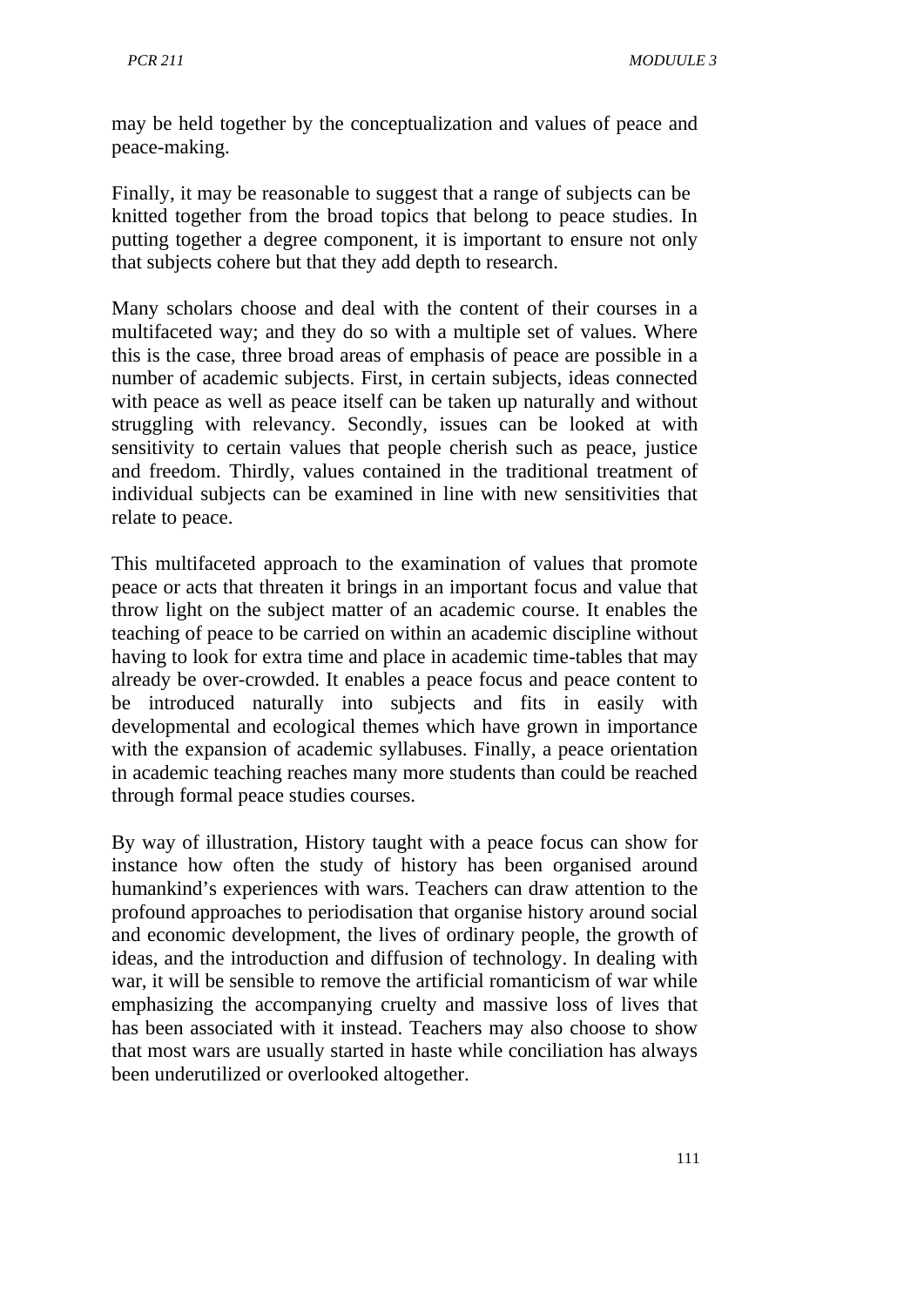In studying war and the sources of war, there are wonderful opportunities for the teacher to analyze those factors that lead to war and to ask students to suggest how they might be avoided in future. In the process of this analysis, it is important to note the constant changing of alliances among nations over time as well as to note the negative stereotypes that conflict parties have tended to invent about one another before and during wars all through history. Finally, in addition to describing the characters and deeds of notable warriors and how they shaped history through their deeds, it is very important to describe the works of humane achievers such as Socrates, St. Augustine, Spinoza, Kant, Gandhi, Martin Luther King Jr. and the civil achievements of some politico-military leaders.

## **4.0 CONCLUSION**

The field of peace studies took on a new importance with the ending of the Cold War. New threats to peace such as the disintegration of Soviet arsenals and the dismantling of stockpiles of Small Arms and Light Weapons that gradually found their way to conflict theatres in third world countries continue to put global peace in jeopardy. The ethnic differences and tensions that were previously suppressed by the former superpowers have instigated deadly conflict, violence, instability and civil wars in several Third World countries including Congo DRC, Ethiopia, Sudan, Liberia, Sierra Leone, Somalia, Rwanda and Burundi. The allocation of resources between countries that have become impoverished by heavy debt burdens, are also becoming more acute and have led to State failure in places like Somalia.

## **5.0 SUMMARY**

In this unit our discussion have been based on the emergence and strategies of developing peace as a course of study, its importance and also the advantages of having peace and conflict as a course of study or at the very least, a component of degree programmes. We also examined the issues that made some people to object to its emergence as a distinct field of study and how these constitute justifications for, rather than meritorious arguments against the drive of its proponents for specialization. Finally, we explored ways in which scholars could structure their courses in order to produce students that are well grounded traditionally, structurally and empirically in values that engender or promote peace.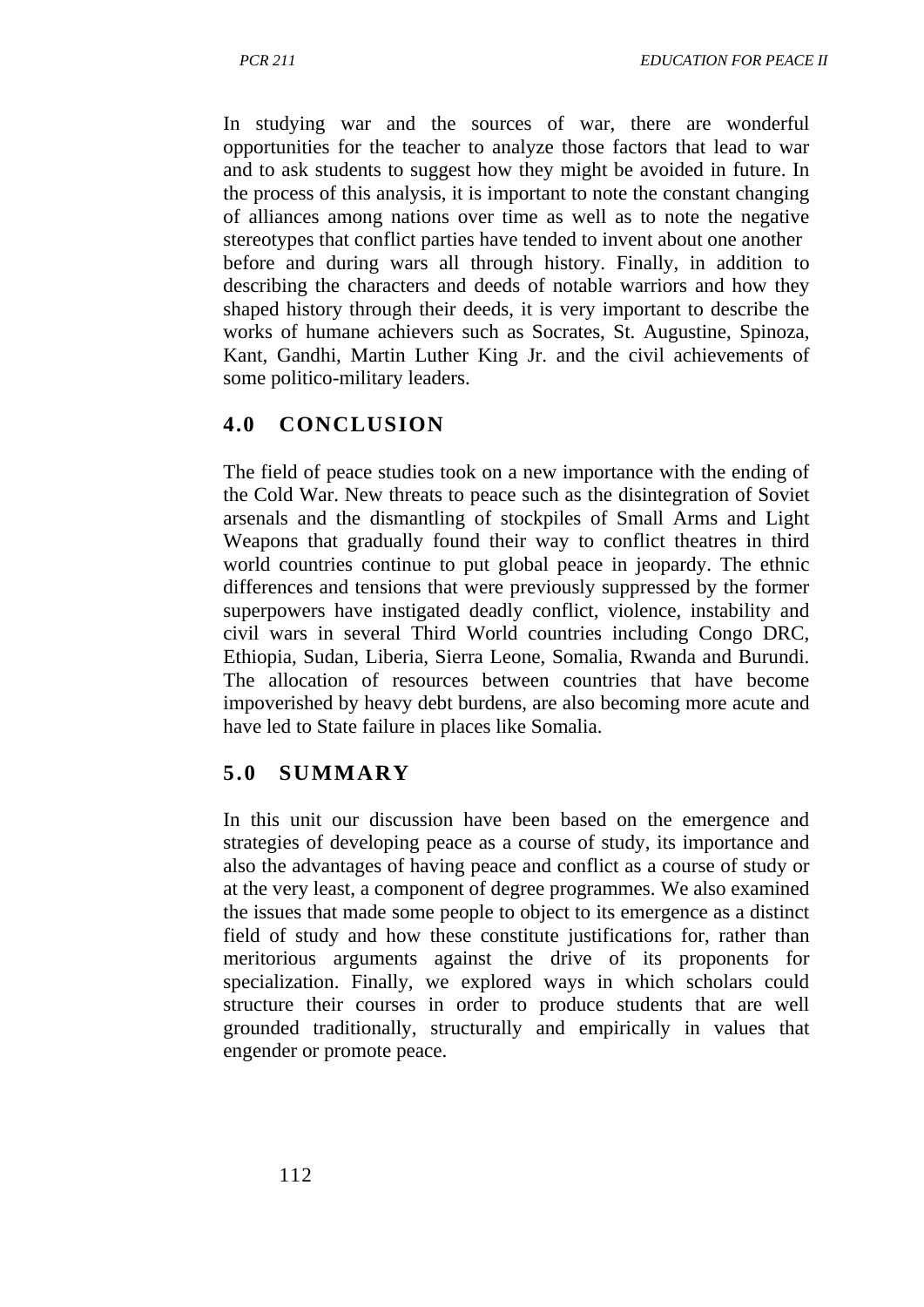#### **6.0 TUTOR-MARKED ASSIGNMENT**

- 1. What factors led to the emergence of peace studies? Discuss the response of peace scholars to the objections held against peace as a course of study?
- 2. What are the approaches involved in the study of peace, discuss its teachings citing examples of how it can be inculcated within social science, arts and science courses?

#### **7.0 REFERENCES/FURTHER READING**

- Bjerstedt, Ake. (ed.) Education for Peace in the Nineties: A Conference Report. Peace Education Reports, No. 1, November 1990
- Burns, R. J. and Aspeslagh, R. eds. (1996) Three Decades of Peace Education Around the World: An Anthology. New York and London: Garland Publishing,
- Czempiel, Ernst-Otto, 'Der Friede-Sein Begrifff, sein strategien, in Peter Imbusch & Ralf Zoll eds (1996) Friedens-und Konfliktforschung; Opladen: Leske Budrich.
- Dreher, Diane (1991); The Tao of Inner Peace; Harper Perennial.
- Evans, G. (1993) Cooperating for Peace: A Global Agenda for the 1990s and Beyond. St Leonards: Allen and Unwin,
- Galtung, J. (1969) "Violence, Peace and Peace Research"; *Journal of Peace Research,* No. 3.
- Galtung, J. (1996), Peace by Peaceful Means: Peace and Conflict; Development and Civilization; London: Sage.
- Graham Evans & Jeffery Newnham (1992), The Dictionary of World Politics: A Reference Guide to Concepts, Ideas and Institutions. London: Harvester Wheatsheaf.
- Keene, Ann T. (1998), Peacemakers: Winners of the Nobel Peace Prize. Oxford: Oxford University Press.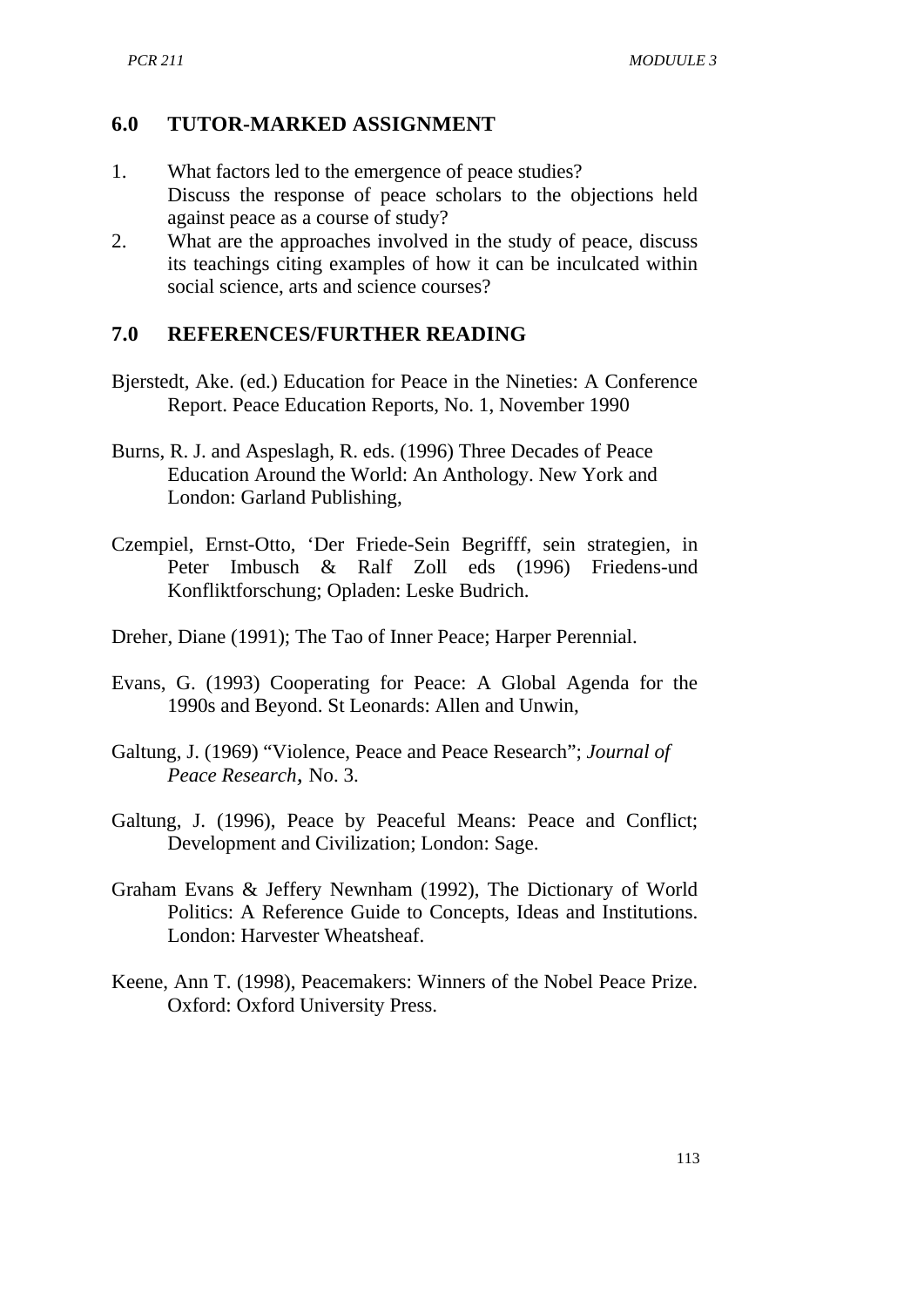- Kreidler, W. J. (1990) Elementary Perspectives 1: Teaching Concepts of Peace and Conflict. Cambridge, MA: Educators for Social Responsibility
- Smoker, P. (1981), "Small Peace" *Journal of Peace Research;* US Department of Justice (1996), Conflict Resolution Education: A Guide to Implementing Programs in Schools; Youth-Serving Organizations; and Community and Juvenile Justice Settings. Washington DC: US Dept. of Justice.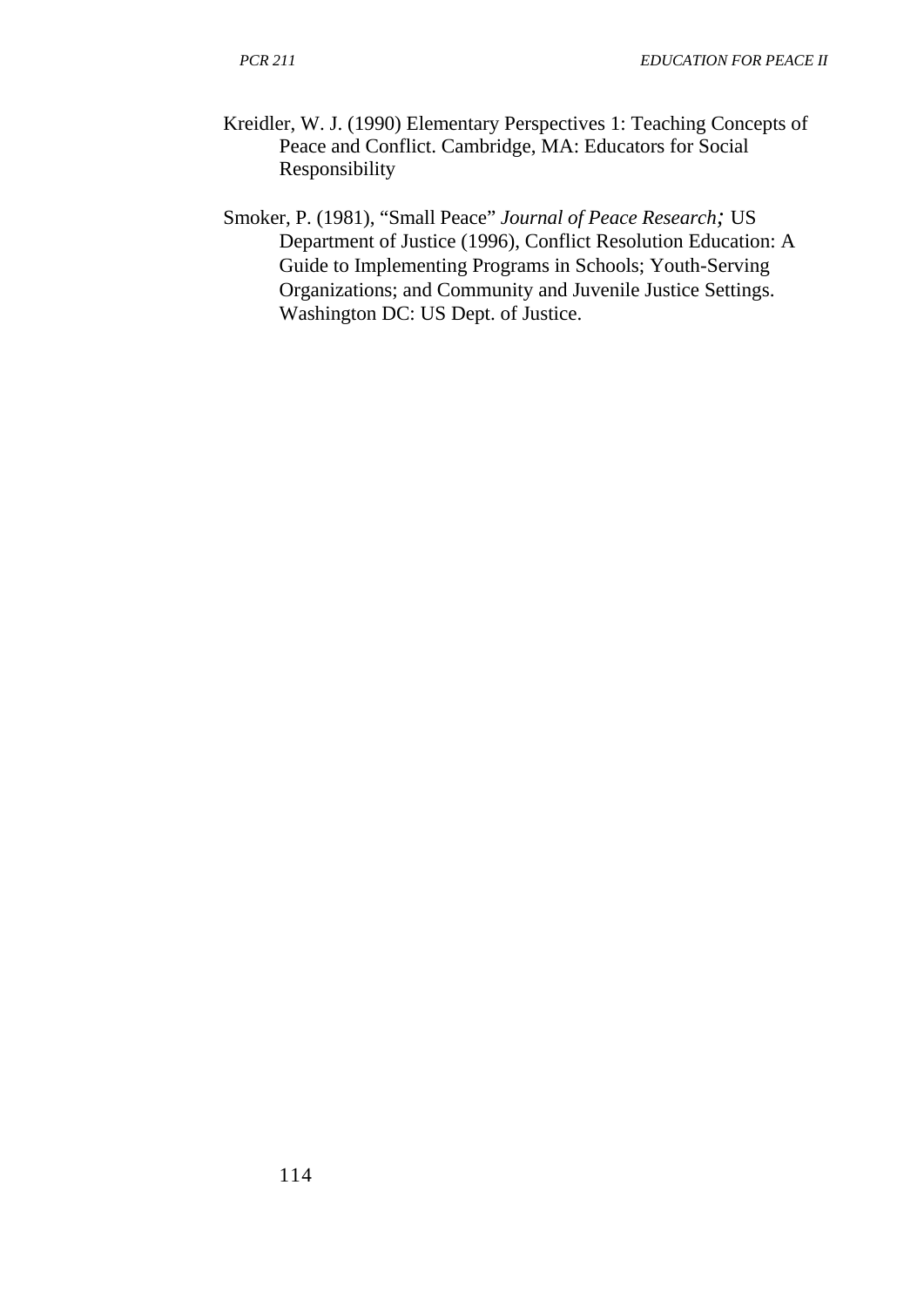## **UNIT 4 QUESTIONS ON PEACE-RELATED CONCEPTS**

#### **CONTENTS**

- 1.0 Introduction
- 2.0 Objectives<br>3.0 Main Cont
- Main Content
	- 3.1 Is Peace the Absence of War?
	- 3.2 What is the Relationship between Peace and Pacifism? 3.2.2 Relative Pacifists
		- 3.2.1 Absolute Pacifists
	- 3.3 What is the Relationship between Peace and Active Non-Violence?
	- 3.4 What is the Relationship between Peace and Development?
- 4.0 Conclusion
- 5.0 Summary
- 6.0 Tutor-Marked Assignment<br>7.0 References/Further Reading
- References/Further Reading

## **1.0 INTRODUCTION**

It is a common thing to hear students and scholars talk about their perceptions of peace and a number of concepts that share similar applications with it. In most cases, the confusion is about whether such concepts as 'Pacifism' and 'Active Non-Violence' are interchangeable with 'Peace' or only serve to promote its attainment. There is also the linkage that is often cited between 'Peace' and 'Development'. In most cases, this linkage is considered as very critical because it has come to be believed that 'Peace' is a necessary condition for the emergence or attainment of 'Development' in any modern society. In this Unit we will examine the linkages between these concepts and 'Peace' in order to improve our understanding of its essence.

## **2.0 OBJECTIVES**

At the end of this unit, the student would be able to:

- understand the linkage between 'Peace' and 'War'
- understand the linkage between 'Peace' and 'Pacifism' understand the linkage between 'Peace' and 'Active Non-Violence' and
- understand the linkage between 'Peace' and 'Development'.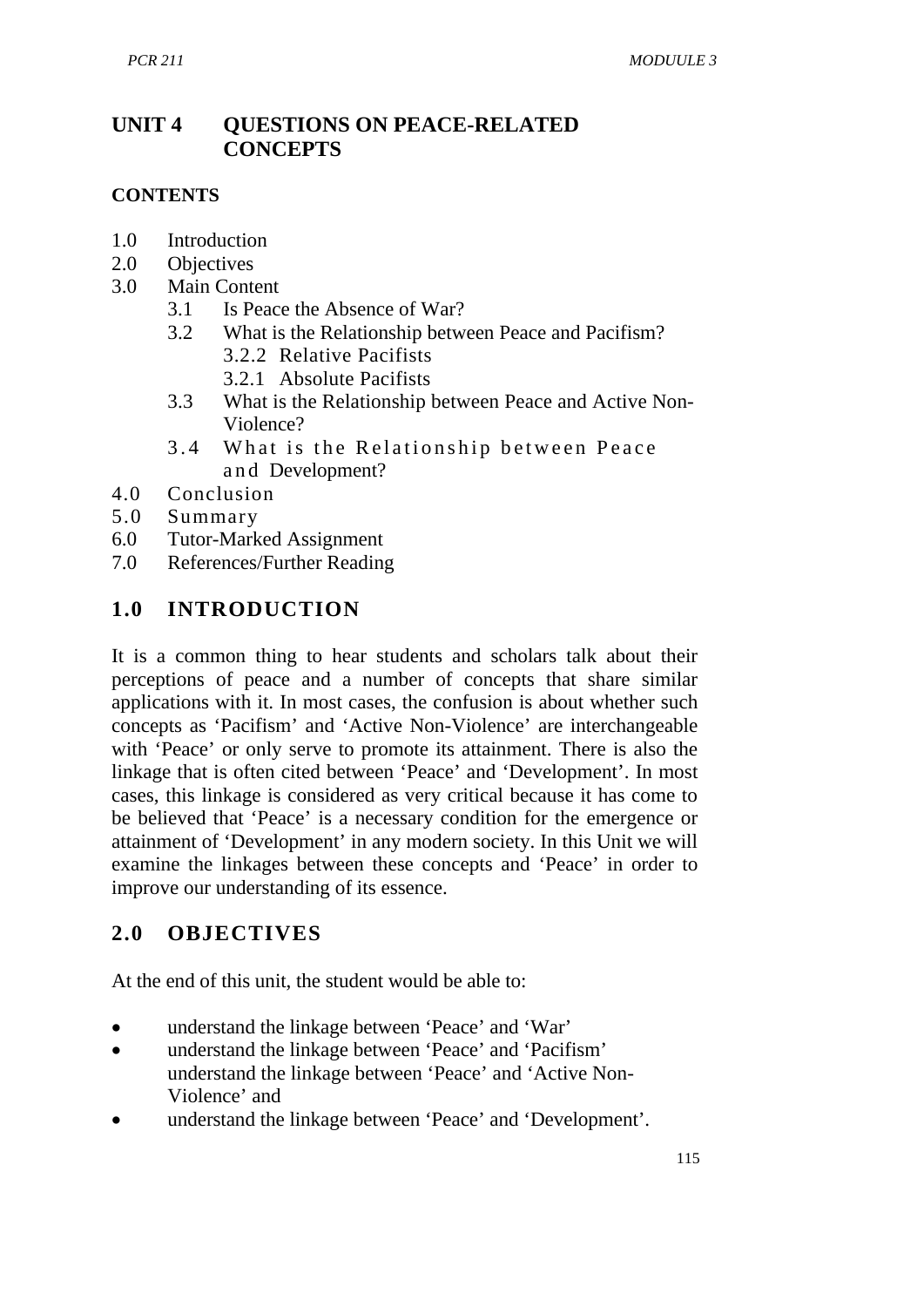# **3.0 MAIN CONTENT**

Simply defined, a 'concept' is a broad principle affecting perception and behavior: a broad abstract idea or a guiding general principle, for example, one that determines how a person or culture behaves, or how nature, reality, or events are perceived. In this particular case, we will examine the relationship between 'Peace', 'War', 'Pacifism', 'Active Non-Violence' and 'Development'.

## **3.1 Peace as the Opposite or Absence of War?**

Encyclopedia Britannica defines 'peace' as a "blessing" and its opposite, 'war', as a "scourge". However, Larsen (1976) is of the opinion that peace is the absence of war and conflicts (which means the absence of physical violence and other forms of conflicts). His conception of peace as being not only the absence of war but also the absence of conflicts falls short of a full description of the essence of peace because it fails to expatiate on the possible range of events that could be found within the broad space that exist between peace and conflict at any level.

McAllister (1982) also provided a narrower scope than Larsen's 'absence of war' view in his definition of peace as "an end to all violence to ourselves and others." Moreillon (1990) attempted to provide some form of clarification when he stated that "Peace is not simply the absence of war... (but) a dynamic process of collaboration between all states and people...(that) must be based on a respect for liberty, independence, national sovereignty, equality, respect for the law, human rights, as well as a just equitable distribution of resources to meet the needs of people". This definition captures the essence of peace in its fullest sense.

Going by Moreillon's definition, peace goes beyond the mere absence of war, and promotion of peaceful coexistence transcends the realm of peace-making and peace-keeping alone. Peace addresses itself to the relationships between humankind and the available resources on earth. It is the equitable distribution of those resources to satisfy the needs of all individuals. Peace is promoted by practices that emphasize equality and justice. For most people, peace cannot be brought about by changes in human consciousness alone because violent behavior and tendencies are so deeply embedded in social structures built by humanity that they cannot be overcome solely by people's will or desire to have peace. For Ginsburg and his associates (1995), if peace is to become pervasive in the same way that war has been in human history, a resolute political action that diminishes the structures of violence in society and the international system is needed in large doses.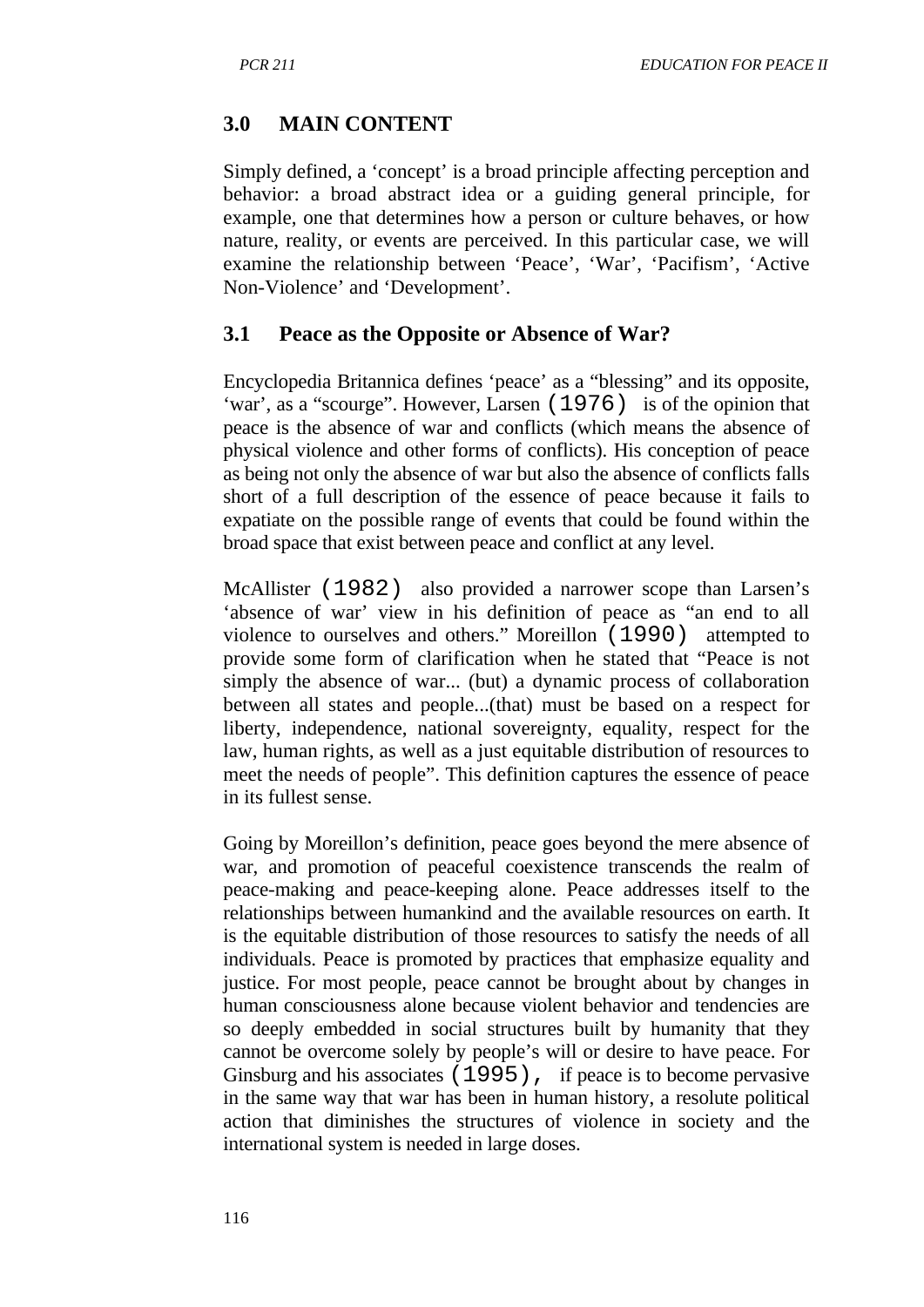## **3.2 Peace and Pacifism**

Pacifism describes opposition to war and other forms of organized violence, expressed either in an organized form within a political movement or as an individual ideology and it is closely associated with negative peace. In their attempt to prevent war or repudiate any form of justification for it, pacifists strive to achieve four major objectives, namely:

- Establish a climate of feeling that is favorable to peace;
- eliminate or minimize the potential conflicts inherent in such factors as economic competition, the quest for power, and fear of foreign domination;
- provide means for the peaceful and non-adversarial settlement of disputes such as mediation, arbitration, and trial procedures; and
- find ways to ensure observance of and compliance with the peaceful settlements that are made.

Pacifism varies from a form that is absolute and doctrinal to a relative and more practical form. Absolute pacifism assumes that its practitioners will be able to maintain moral courage when faced with aggression and provocation and that their opponents will be affected by a constant return of good for bad. Absolute pacifists are against all forms of wars (whether described as 'conventional', 'unconventional', 'limited', 'just' etc) and against violence in any form whatsoever (whether it is physical, psychological, structural, or cultural).

# **3.2.1 Absolute Pacifists**

Absolute pacifists which include members of some religious groups, such as the Mennonite Church and the Quakers, believe they can convert aggressors to peaceful ways by setting an example of loving, nonviolent behavior in line with the attitude expressed in the New Testament "Sermon on the Mount", but pacifism is much older than Christianity, as it is found also in the teachings of Buddha, Confucius, and other Eastern philosophers. A contemporary proponent of absolute pacifism usually claims the status of *conscientious objector* when faced with military service.

# **3.2.2 Relative Pacifists**

Relative pacifists are not against the use of all forms of violence. They are selective about the types of wars and forms of violence they oppose. Most absolute pacifists stress the immorality of taking a person's life by another person. The philosophy of pacifism has been propounded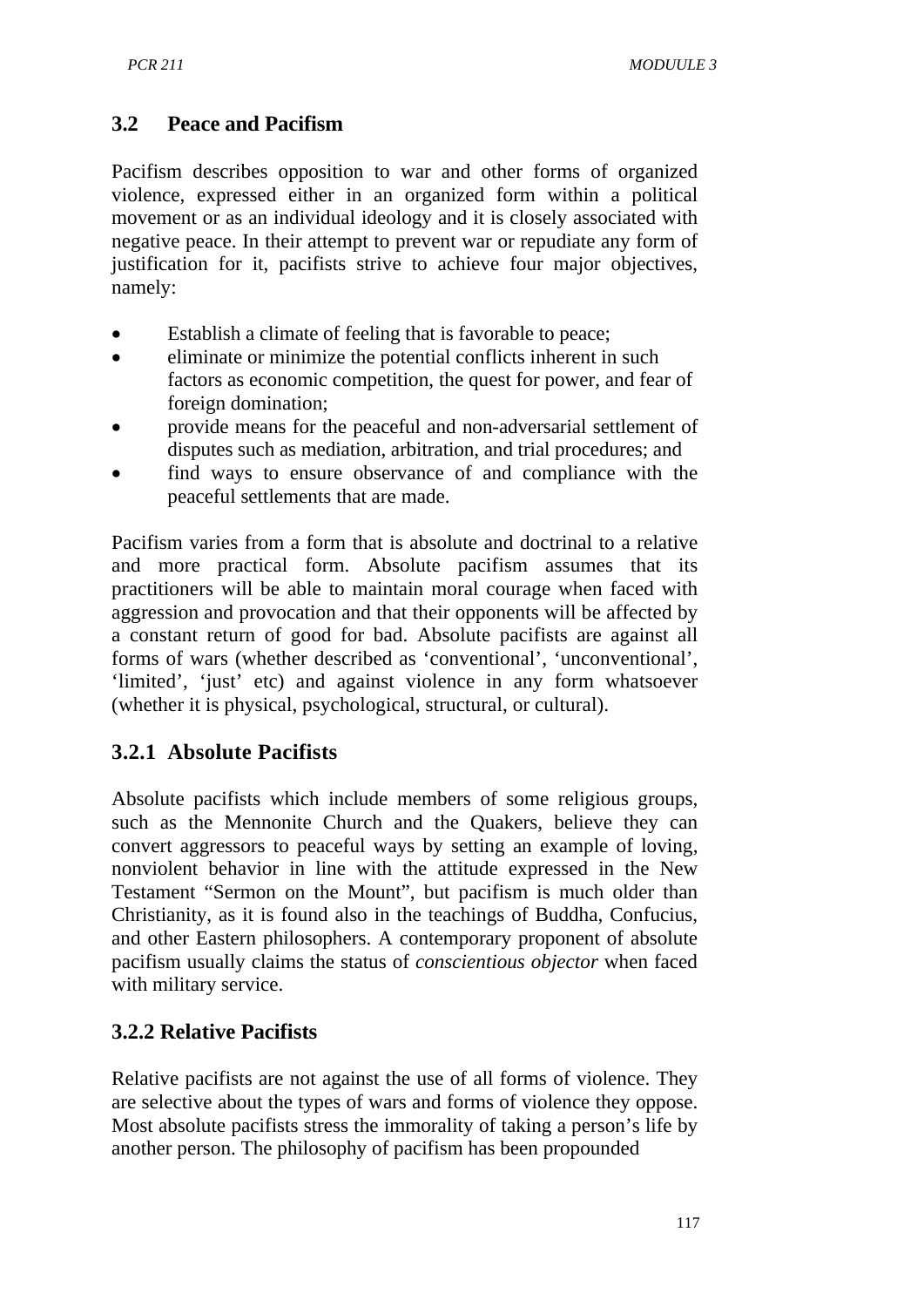throughout history on grounds of morality, divine will, or economic and social utility; the term itself, however, did not become popular until early 20th century.

Because relative pacifists frown at the use of force and urge moral persuasion while they also encourage passive resistance to achieve their goals, they have often been criticized by those who insist that adopting this approach may reinforce aggressive tendencies because passive resistance may provoke frustration, resentment, and further oppression on the part of an aggressor. Mohandas Gandhi's philosophy of nonviolent resistance inspired the campaign for Indian independence, global anti-colonial movements, and the civil rights movement in the United States.

The central concept of Gandhi's philosophy is *satyagraha,* which means "following the Truth in a non-violent way". It is sometimes translated as non-violent resistance or as passive resistance. It means that people try to make change happen without using violence. For example, they could resist a law by not cooperating with it or by actively breaking it. They do not, however, fight or resist violently when police or soldiers try to arrest them or attack them. They simply do what they think is right and accept the consequences of their actions. This kind of resistance takes much courage and self-control.

Many pacifists believe that peace can be maintained only by a readiness to use force only in certain extenuating circumstances that are usually described as 'defensive'. One of such approaches permits armed defense against attack, but not assistance to other nations being attacked. Proponents of the theory of *collective security* urge the formation of a defensive coalition of peace-loving nations against violators of the peace and are thus supportive of the formation and roles of international organizations such as the Permanent Court of Arbitration, the League of Nations, and the United Nations.

## **3.3 Peace and 'Active Non-Violence'**

Non-Violence is a way of life that is deeply rooted in spiritual tradition that could be active or passive. Active Non-Violence (ANV) is an effective political tactic that has been used in liberation struggles to win national independence (India), build trade unions and stop wars in time past. There are many definitions of ANV but they all have two key points in common: Active Non-Violence means respect for life-all life, including the life of an enemy or stranger; it is a vigorous and prompt response to injustice.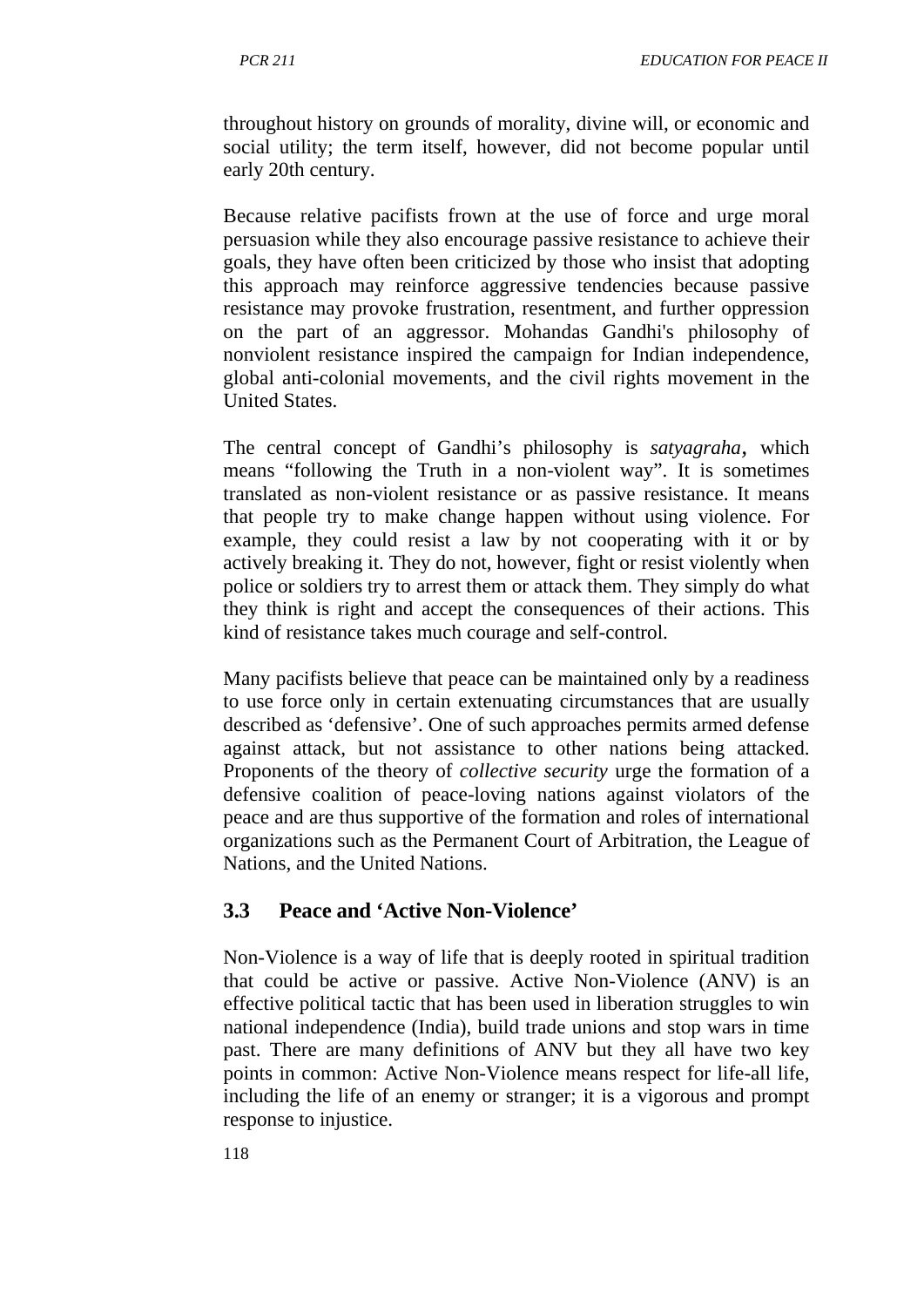ANV **skills** empower people to face their fears and challenge those in power who are ruling in the interest of the few rather than in the interest of the commonwealth. All such systems of injustice require peoples' cooperation or passivity to continue. Therefore, when such cooperation is withdrawn, the system collapses. Reconciliation, or the healing of divisions is an essential component in building a just society and lasting peace can only be established when former adversaries have been reconciled and the bitter past and its attendant pain laid to rest.

A culture of non-violence is based on the values of love, compassion, justice and harmony. It rejects use of violence as a means of dealing or responding to conflict and preaches instead, communication, democratic decision making and non-violent conflict resolution. ANV is the basis of freedom, security and equitable relationships and a process for a life of reconciliation.

A culture of non-violence nurtures inner peace and personal transformation. In such a culture, children are taught conflict resolution and respect for human rights both at home and in their schools. A culture of non-violence encourages individual and group action for social and structural change and in addition, it:

- 1. Rejects systems of oppression and call on governments to dismantle all weapons or war and work for greater international cooperation and equitable distribution of resources.
- 2. Embraces the non-violent understanding that is present in all spiritual practices (people of faith are united in their quest for peace and justice).
- 3. Recognizes the richness of diversity in societies. It is not a homogenized culture because it embraces many varied cultures of non-violence, and celebrates the non-violent traditions and histories present within each society.

## **3.4 Peace and Development**

Development is the most secure basis for peace. Even in situations where there is an absence of war, no State is securely at peace. In situations where there is want, no people can achieve lasting development and this is the reason why traditional approaches to development presuppose that it takes place under conditions of peace. Development cannot proceed easily in societies where military concerns are the most important pursuits. Because resources are devoted to military production, this diminishes the prospects of development.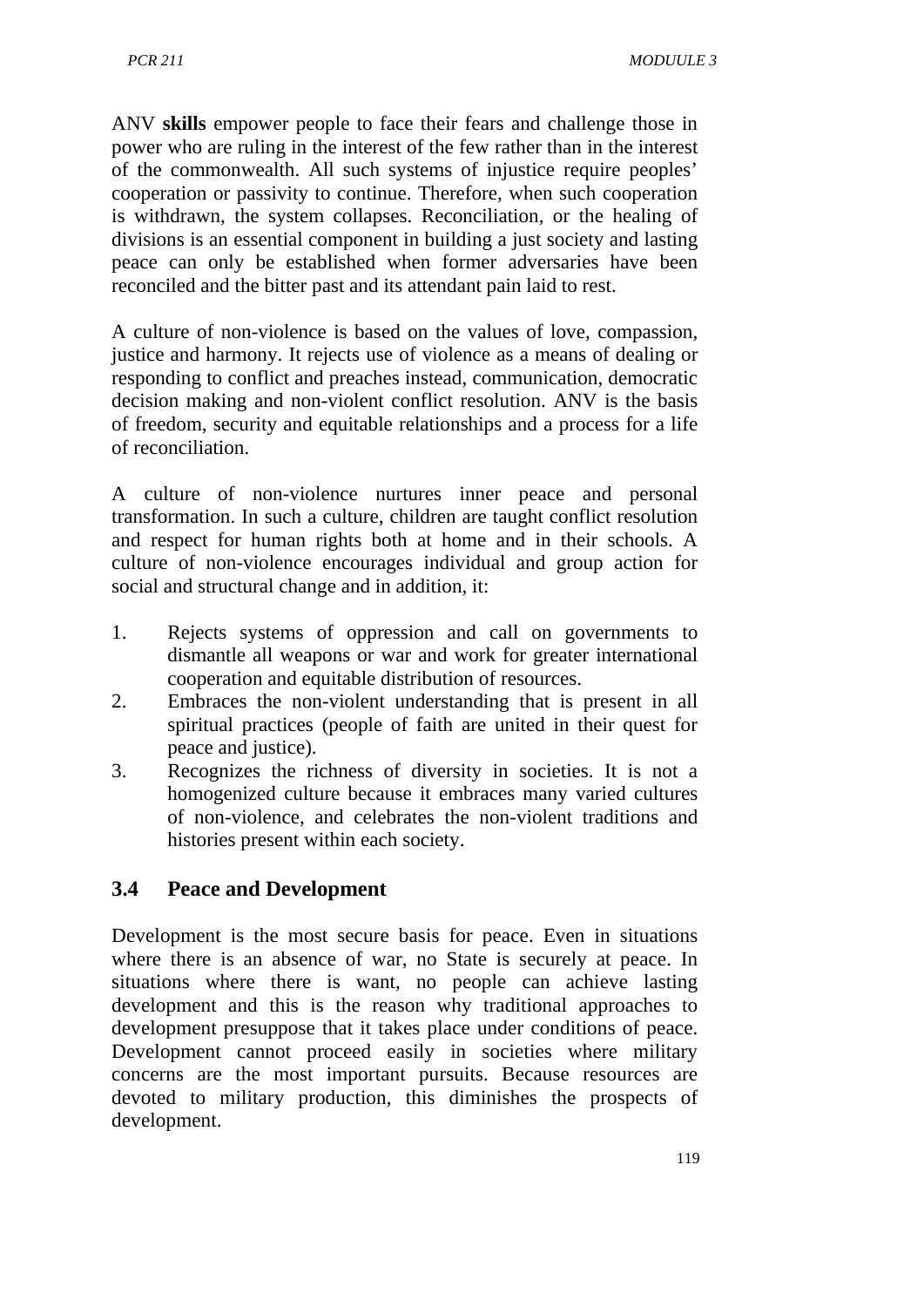In addition, the absence of peace often leads societies to devote a higher percentage of their budget to erecting massive physical security structures rather than the development needs in health, education and housing. Preparing for war absorbs a large amount of resources and impedes the development of social institutions that could help to safeguard smooth relationship among social groups.

Peace and development are interrelated and mutually reinforcing. As we have pointed out in our earlier discussion on the types and components of peace, peace includes not only the absence of war, violence and hostilities at the national and international levels, but also the enjoyment of economic and social justice, equality and the entire range of human rights and fundamental freedoms within society. It also embraces the whole range of actions reflected in concerns for security and implicit assumptions of trust between nations, social groups and individuals. It represents goodwill toward others and promotes respect for life while protecting freedom, human rights and the dignity of peoples and of individuals.

Peace cannot be realized under conditions of economic marginalization and inequalities, denial of basic human rights and fundamental freedoms, deliberate exploitation of large sectors of the population, unequal development, and exploitative economic relations. Without peace and stability there can be no development.

Development as used in our context means total development, including development in the political, economic, social, cultural and other realms of human life as well as the development of the economic and other material resources and the physical, moral, intellectual and cultural growth of human beings. More directly, the increasingly successful participation of women in societal activities as legally independent agents will contribute to further recognition in practice of their right to equality.

Development also requires a moral dimension to ensure that it is just and responsive to the needs and rights of the individual and that science and technology are applied within a social and economic framework that ensures environmental safety for all life forms on our planet.

# **4.0 CONCLUSION**

There are multiple forms and types of peace. In common parlance, peace signifies the absence of overt or physical violence, but concentration on the physical dimension of violence is problematic because it has occasioned the neglect and in some cases, foreclosed the consideration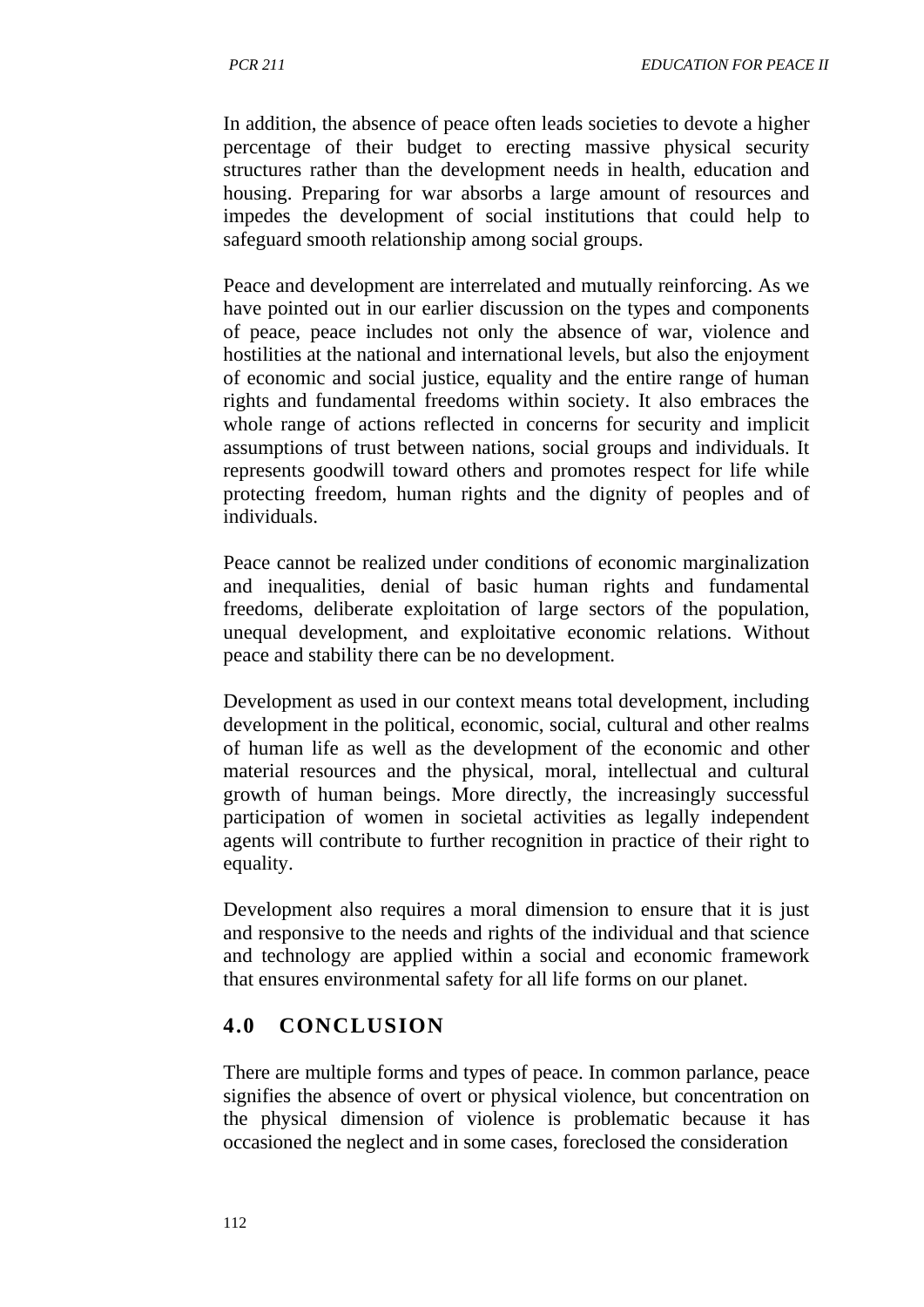of other far-reaching and equally significant forms of threats to peace, namely: the psychological and structural dimensions of violence and by extension, peace. While a situation may appear calm or 'peaceful' on the surface, there may in fact be a strong undercurrent of discontent, grievance, and anger flowing through their being that is barely kept in check out of fear or frustration.

## **5.0 SUMMARY**

In this unit, we have dealt extensively with the concept of peace in terms of its typologies, dimensions, historical development, usages, and activities. At each level we have tried to draw out the salience of each sub-concept and how it connects to peace as an overarching concept.

#### **6.0 TUTOR-MARKED ASSIGNMENT**

- 1. What are the basic differences between Peace and development?
- 2. What are the basic differences between Peace and Pacifism? What are the basic differences between Peace and Active Nonviolence?

#### **7.0 REFERENCES/FURTHER READING**

- ActionAid Policy Discussion Paper on Violent Conflicts (October, 2003)
- Alger, C. F. 1989. "Peace Studies at the Crossroads: Where Else?", *Annals of the American Academy of Political and Social Science,* Vol. 50, No. 4, 117-127.
- Brock-Utne, B. (1989) Feminist Perspectives on Peace and Peace Education. Oxford: Pergamon Press,
- Dreher, D. (1991), The Tao of Inner Peace. Harper: Perennial,
- Galtung, J. (1969) "Violence, Peace and Peace Research" in *Journal of Peace Research,* No. 3.
- Galtung, J. (1988) "Twenty-five Years of Peace Research: Ten Challenges." In Johan Galtung ed.
- Macy, J. (1991), World as Lover, World as Sey; Berkeley: Parallax Press.
- Wright, Quincy (1941), A Study of War; Chicago: University of Chicago Press.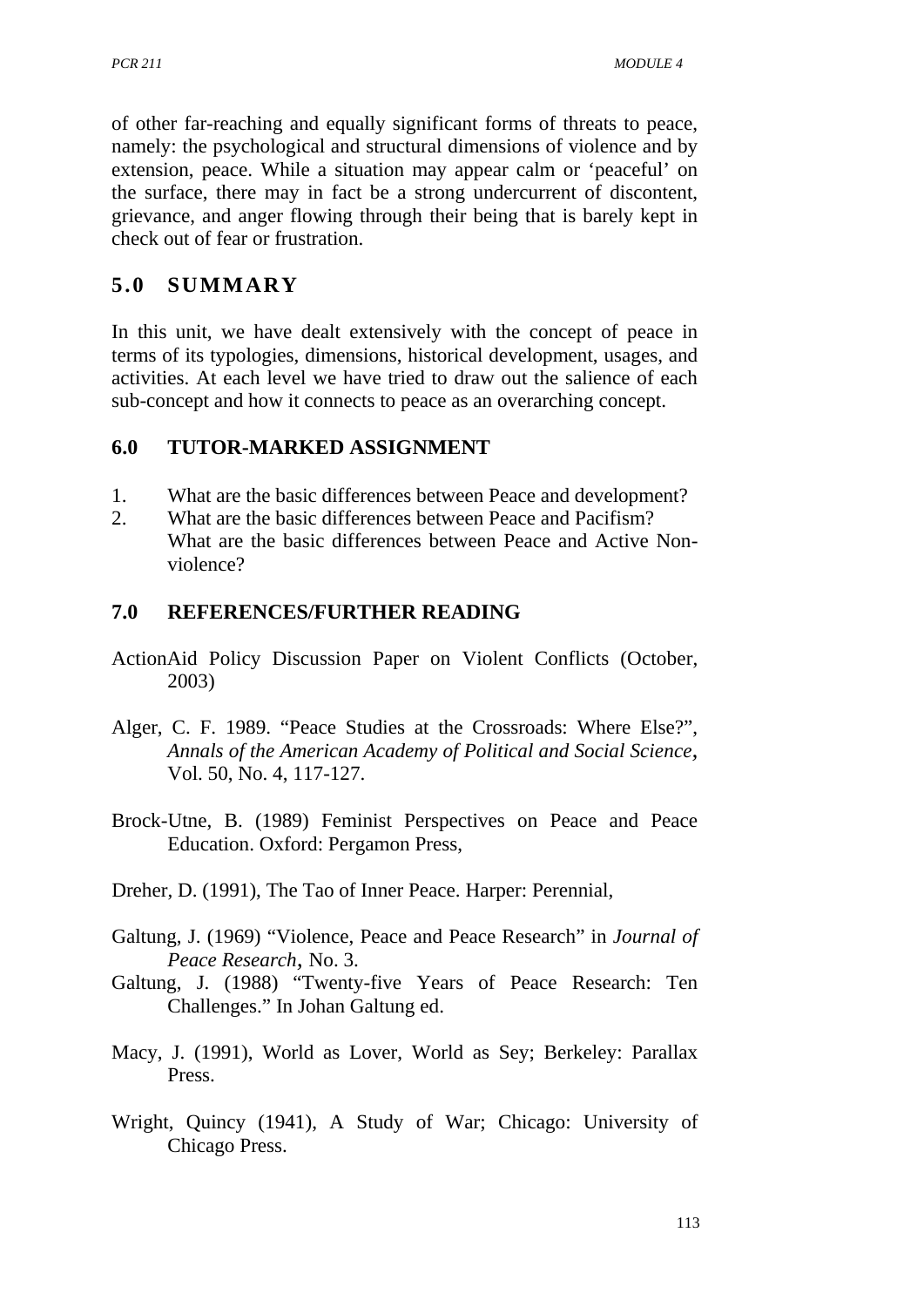## **MODULE 4 ACTIVITIES IN PURSUIT OF PEACE**

- Unit 1 Elements of Peace Operations
- Unit 2 Peacekeeping and Peacemaking<br>Unit 3 Peace Enforcement
- Unit 3 Peace Enforcement<br>Unit 4 Peace building
- Peace building

#### **UNIT 1 ELEMENTS OF PEACE OPERATIONS**

#### **CONTENTS**

- 1.0 Introduction
- 2.0 Objectives
- 3.0 Main Content
	- 3.1 The United Nations and Peace Operations
	- 3.2 Elements and Components of Peace Operations
		- 3.2.1 Peacemaking
		- 3.2.2 Peacekeeping
		- 3.2.3 Peace building
	- 3.3 Interventions by Regional Organisations
- 4.0 Conclusion
- 5.0 Summary
- 6.0 Tutor-Marked Assignment
- 7.0 References/Further Reading

## **1.0 INTRODUCTION**

Activities that humans engage in while attempting to maintain global peace are many and diverse. After the end of the cold war, the practice of peacekeeping, developed during the cold war and based on the consent and cooperation of the parties and impartiality of United Nations forces, with resort to arms only in self-defence, has proved to be effective in multidimensional operations where the parties not only entered into negotiated agreements but demonstrated the political will to achieve the goals established. However, where the climate was one of hostility and obstruction instead of cooperation and political will, peacekeeping came under heavy strains and pressures.

## **2.0 OBJECTIVES**

At the end of this unit, the student would be able to:

- introduce the students to the essence of UN peace operations
- identify the key elements of peace operations
- identify the components of peace operations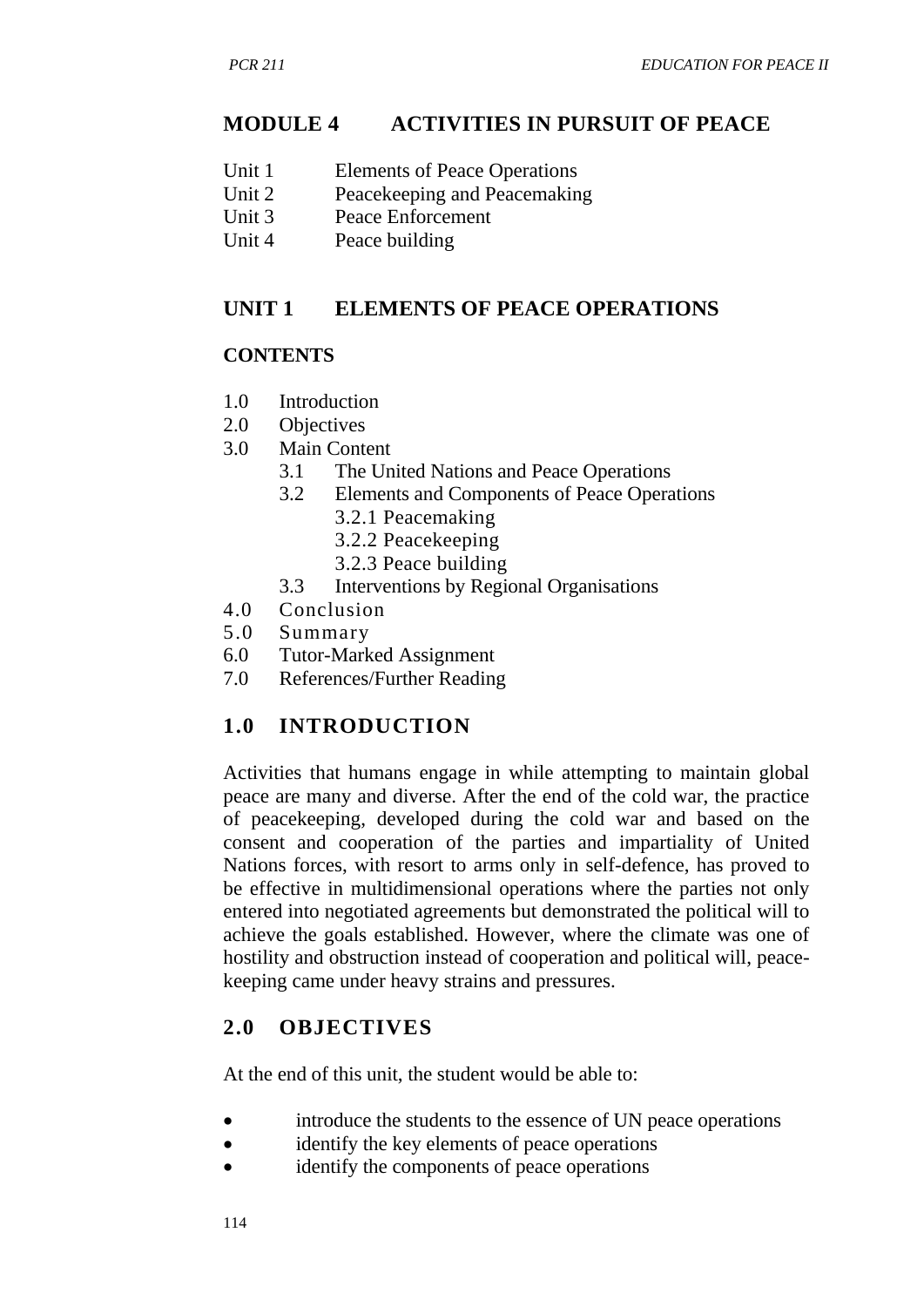## **3.0 MAIN CONTENT**

## **3.1 The United Nations and Peace Operations**

The United Nations (UN) is currently the principal agency that is saddled with the responsibility for maintaining peace all over the world. It was founded after World War II ended in 1945 and its mission is to maintain world peace, develop good relations between countries, promote cooperation in solving the world's problems, and encourage respect for human rights. As members of the UN, countries agree to cooperate with one another and pledge to settle their disputes peacefully, to refrain from using force or the threat of force against other countries. The UN Security Council is responsible for maintaining international peace, and for restoring peace when conflicts arise. Its decisions are binding on all UN members and have the force of international law. It has the power to define what constitutes a threat to security, to determine how the UN should respond, and to enforce its decisions by ordering UN members to take certain actions.

In an effort to resolve conflicts between countries, the Council's first step is to encourage the countries to resolve their differences without resorting to violence. The Council can mediate a dispute or recommend guidelines for a settlement. It can send peacekeeping troops into a distressed area. If war breaks out, it can call for a ceasefire and can enforce its decisions by imposing economic sanctions on a country, or by authorizing joint military action.

UN peacekeeping forces play a neutral role in the safeguarding of global peace and the threat of regional conflicts in several ways:

- They can go into an area of conflict as observers, making sure agreements reached between opposing sides are being respected.
- They can provide a buffer zone or "corridor of safety" between warring parties by physically placing themselves in the middle of warring factions.
- They can provide a channel of communication by negotiating with military officers on both sides.
- They can also monitor ceasefires, supervise elections, and provide humanitarian aid.

In addition to peacekeeping missions, the UN can also authorize peace enforcement operations. Unlike peacekeeping, peace enforcement operations seek to repel international aggression, using military force if necessary. Under chapter 7 of the UN charter, the Security Council may authorize member countries to take military action in response to international breaches of the peace.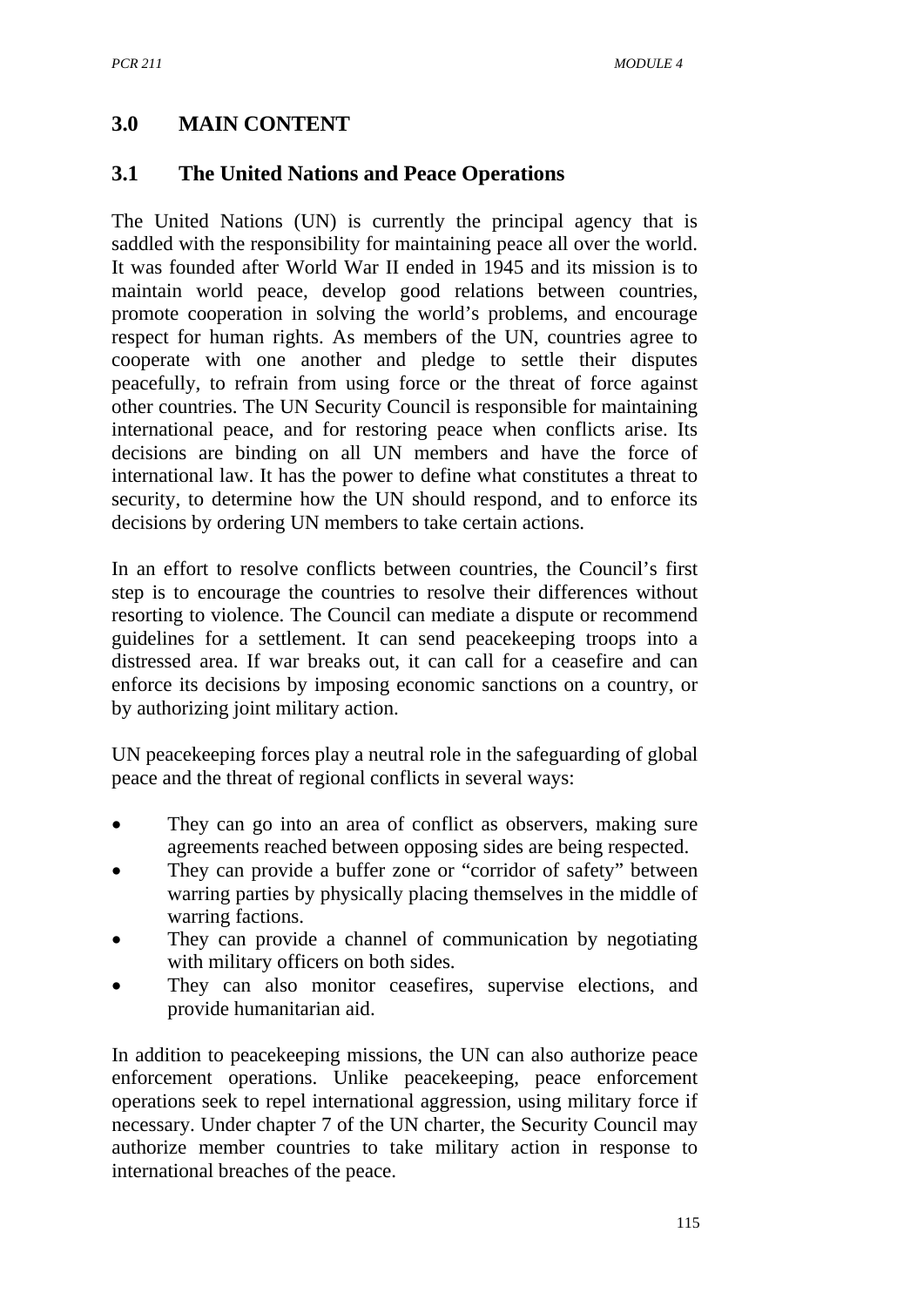When efforts to achieve a political agreement between the parties is frustrated by one of the parties, determination to press for negotiated cease-fires, and the force of events on the ground drove the United Nations into situations in which mandates assigning peacekeeping tasks simultaneously with limited enforcement actions. This has compelled the UN to continuously reflect on the instruments available to the international community in the efforts to maintain international peace and security and to respond accordingly.

In 2008, Africa hosted 78, 975 peace operation personnel. For the sixth year running, more personnel were deployed in Africa than in any other region. Africa and Europe had the joint highest number of missions of any region for that year. It was also the region with the highest concentration of large operations because five of the nine missions in 2008 with over 5000 personnel were deployed in Africa. Although force generation has proved a major problem in Africa, the increase in personnel deployments between 2007 and 2008 was mainly due to conflicts in Central and Eastern Africa, particularly the build-ups of the African Union (AU)–United Nations Hybrid Mission in Darfur and the AU Mission in Somalia and the launch of the European Union (EU) Military Operation in Chad and the Central African Republic.

| Region      | Operations     | Personnel |
|-------------|----------------|-----------|
| Africa      | 19             | 78 9 75   |
| Americas    | $\overline{2}$ | 9621      |
| Asia        | 10             | 55 542    |
| Europe      | 19             | 26 797    |
| Middle East | 10             | 16651     |
| World       | 60             | 187586    |
|             |                |           |

Table: Global distribution of peace operations and personnel deployments, 2008

Source: SIPRI Factsheet July 2009

#### **3.2 Elements and Components of Peace Operations**

Peace operations in the United Nations (UN) involve three important activities: conflict prevention and peacemaking; peacekeeping; and peace-building. Long-term conflict prevention addresses the structural sources of conflict in order to build a solid foundation for peace. Where those foundations are crumbling, conflict prevention attempts to reinforce them, usually in the form of diplomatic initiatives. Such preventive action is a low-profile activity that may even go unnoticed when successful because it involves quiet work by Governments, diplomats and other State representatives, regional agencies, non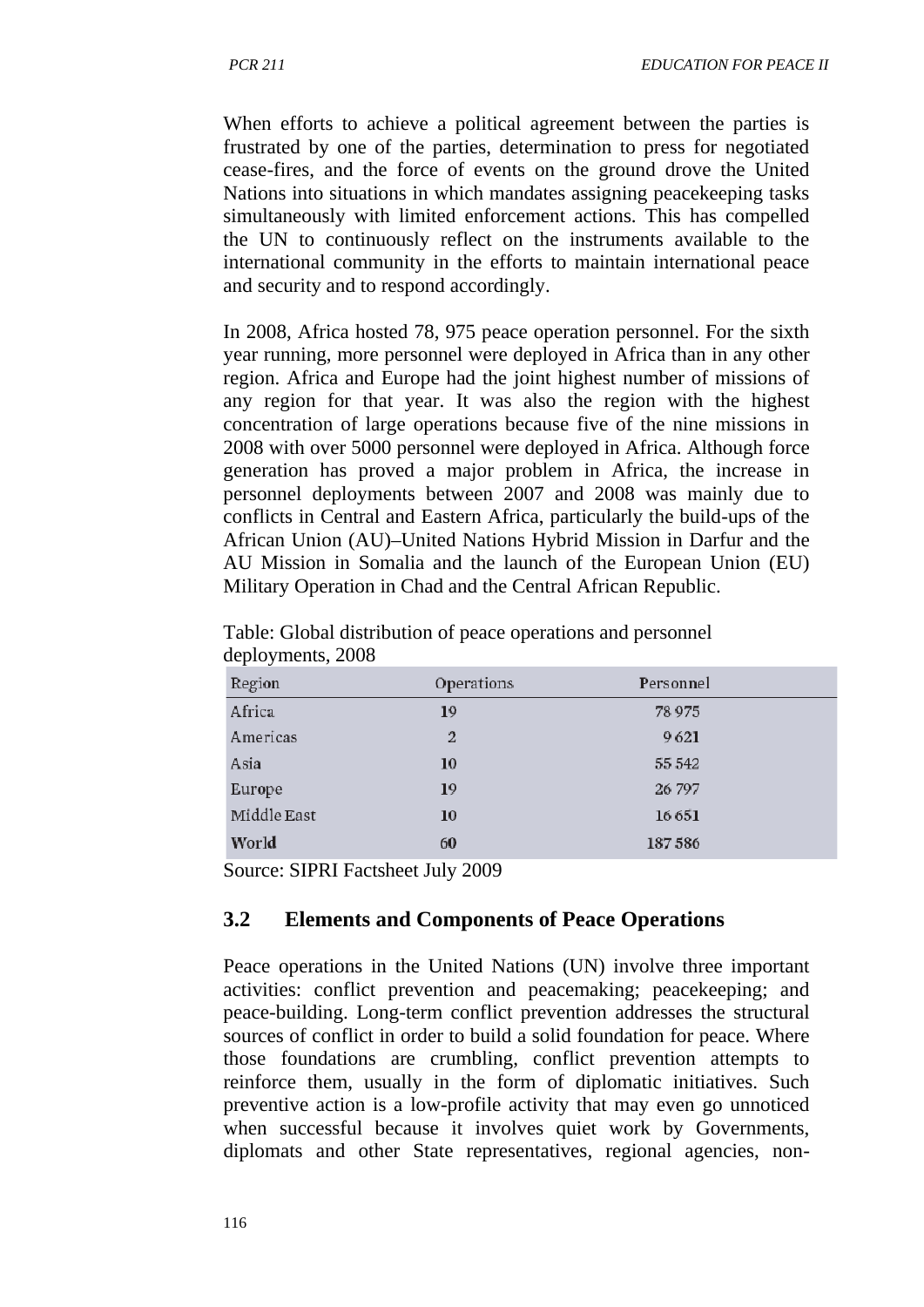governmental organizations, institutions and individuals from many countries.

# **3.2.1 Peacemaking**

Peacemaking addresses conflicts that are in progress. It involves attempts to bring them to a stop by using the tools of diplomacy and mediation. Peacemakers may be envoys of Governments (Diplomats), groups of States, regional organizations or the United Nations, or they may be unofficial and non-governmental groups, as was the case in the negotiations leading up to the signing of a peace accord for Mozambique.

Peacemaking may even be the work of a prominent personality, who is working independently but is accepted on the basis of his/her track records as an "elder statesman". In essence, peacemaking involves action to bring hostile parties to agreement, essentially through such peaceful means as those spelt out in Chapter VI of the Charter of the United Nations.

# **3.2.2 Peacekeeping**

On its part, peacekeeping is a long time preoccupation of the UN that has evolved rapidly from a traditional, primarily military model of observing ceasefires and force separations after inter-State wars, to incorporate a complex model of many elements, military and civilian, working together to build peace in the dangerous environments that is often created in the immediate aftermath of civil wars. A decision to undertake peacekeeping leads to a United Nations' presence in a conflict theatre, but with the prior consent of the belligerents on both sides of the conflict. The modus operandi normally involves United Nations military and/or police personnel and in some cases, civilians as well. Peacekeeping is a technique that expands the possibilities for both the prevention of conflict and the making of peace.

# **3.2.3 Peacebuilding**

Peacebuilding is a term that has a more recent origin. As used in the Brahimi report, peacebuilding defines activities undertaken to reassemble the foundations of peace and provide the tools for building on those foundations something that is more than just the absence of war.

Thus, peacebuilding includes but is not limited to reintegrating former combatants into civilian society, strengthening the rule of law through training and restructuring of local police, and judicial and penal reform;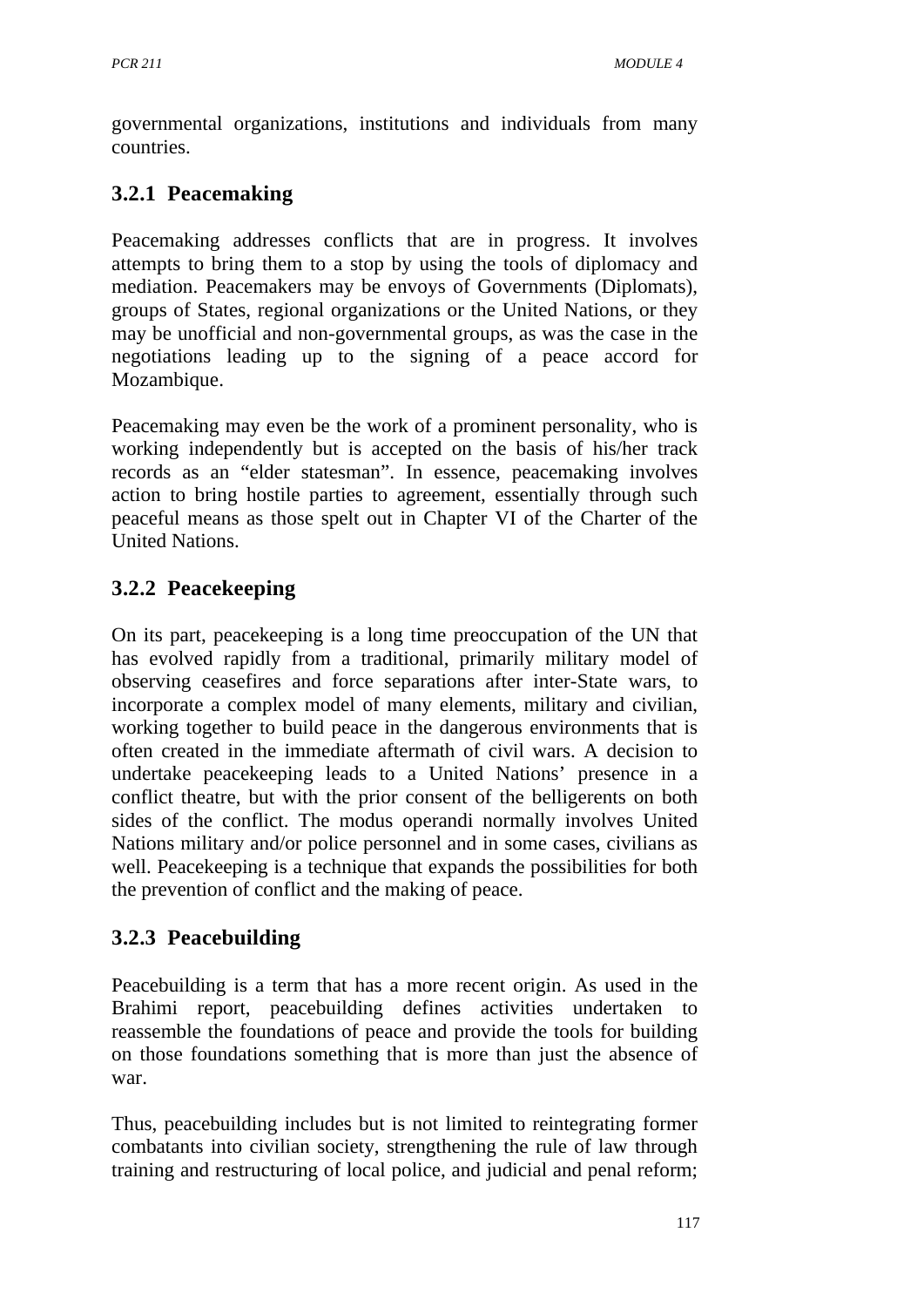improving respect for human rights through the monitoring, education and investigation of past and existing abuses; providing technical assistance for democratic development including electoral assistance and support for press freedom; and promoting capacity building in conflict resolution and reconciliation techniques.

Essential complements to effective peacebuilding include support for the fight against corruption, the implementation of humanitarian demining programmes, emphasis on human immunodeficiency virus/acquired immunodeficiency syndrome (HIV/AIDS) education and control, and action against other infectious diseases.

#### **3.3 Interventions by Regional Organisations**

Article 21of the Covenant of the League of Nations emphasized the vital role of regional organisations for securing the maintenance of peace. The Charter devotes Chapter VIII to regional arrangements for dealing with matters relating to the maintenance of international peace and security at the regional level. This is consistent with the current Purposes and Principles of the United Nations. During the cold war, the proper use of Chapter VIII and regional arrangements for peacebuilding and resolving disputes was dormant mostly because members were polarized along ideological blocs.

The United Nations Charter has no precise definition of the nature of interventions that could be undertaken through regional arrangements and agencies. The implication of this is that it makes interventions by a group of States within a region to contribute to the maintenance of international peace and security a very flexible one. Such interveners could include treaty-based organizations (ECOWAS, SADC, EEC, etc.), regional organizations that are established for mutual security and defence (e.g., AU, OAS, NATO), organizations for general regional development or for cooperation on a particular economic topic or function, and groups created to deal with a specific political, economic or social issue of current concern (e.g., ECOMOG).

In Africa, three different regional groups: the African Union (AU) now African Union (AU), the League of Arab States and the Organization of the Islamic Conference (OIC) are collaborating with the UN in efforts to restore peace in Somalia. In Asia, the Association of South-East Asian Nations (ASEAN) worked with the UN on ending the Cambodian civil war, and effort at ending war in Nicaragua was initiated by leaders of the region under the auspices of the Organization of American States (OAS), while the European Union (EU) and its member States collaborated in ending the crisis in the Balkans (Albania, Bosnia-Herzegovina, Bulgaria, Croatia, Greece, Macedonia, Montenegro,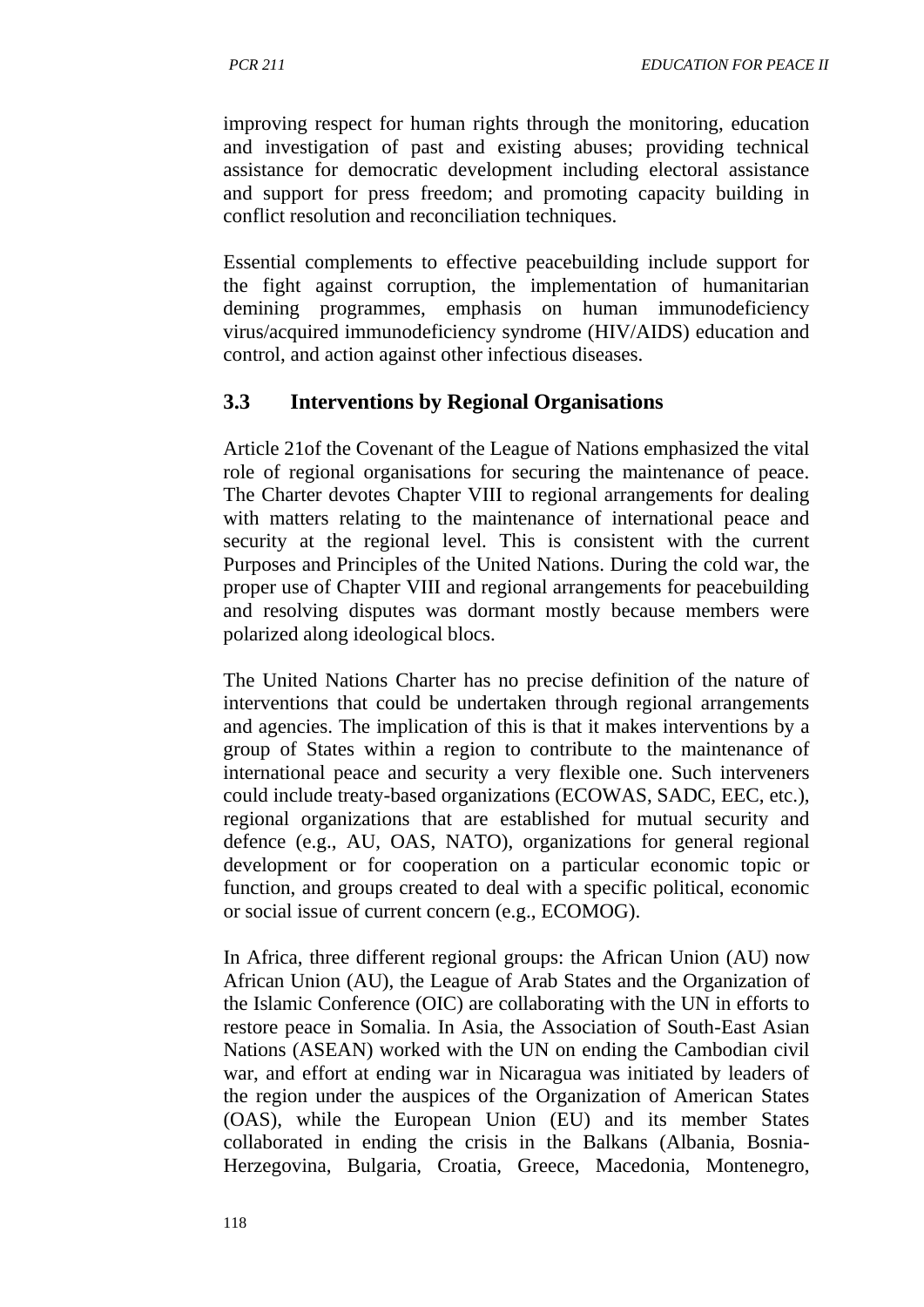Serbia, and the European part of Turkey). These achievements, especially the case of the ECOMOG intervention in Liberia and Sierra Leone, show that regional arrangements can render great service if their activities are undertaken in a manner consistent with the Purposes and Principles of the UN Charter as it relates to preventive diplomacy, peace-keeping, peacemaking and post-conflict peace-building.

Under the UN Charter, the Security Council will continue to have primary responsibility for maintaining international peace and security, but regional action taken in collaboration with United Nations has not only lightened the burden of the Council but also contributed to a deeper sense of participation, consensus and democratization in international affairs. Consultations between the United Nations and regional arrangements or agencies could do much to build international consensus on the nature of a problem and the measures that should be taken to address it.

# **4.0 CONCLUSION**

The UN has three primary ways to maintain international peace and security. All of them directly involve the Security Council. Under chapter 6 of the UN charter, the UN can assist in the peaceful resolution of international disputes. This authority has evolved into the use of UNauthorized peacekeeping forces. Under chapter 7 of the UN charter, the UN can authorize military action to enforce its resolutions. Finally, the UN can serve as a forum for international deliberations on long-term solutions to pressing security issues, such as arms control and terrorism.

# **5.0 SUMMARY**

United Nations' peace operations have multiplied in number and complexity over the years. United Nations personnel are routinely involved in a wide spectrum of operations ranging from the monitoring of traditional cease-fires to protection of humanitarian convoys, and from the control of buffer zones to assistance in the implementation of peace settlements. As expectations rise and more missions are deployed, the United Nations is finding it increasingly necessary to adjust its operation to meet situations as they evolve.

# **6.0 TUTOR-MARKED ASSIGNMENT**

1. What is a peace operation?

What are the key elements and justifications for launching a peace operation?

2. What kinds of interventions are possible within a peace operation?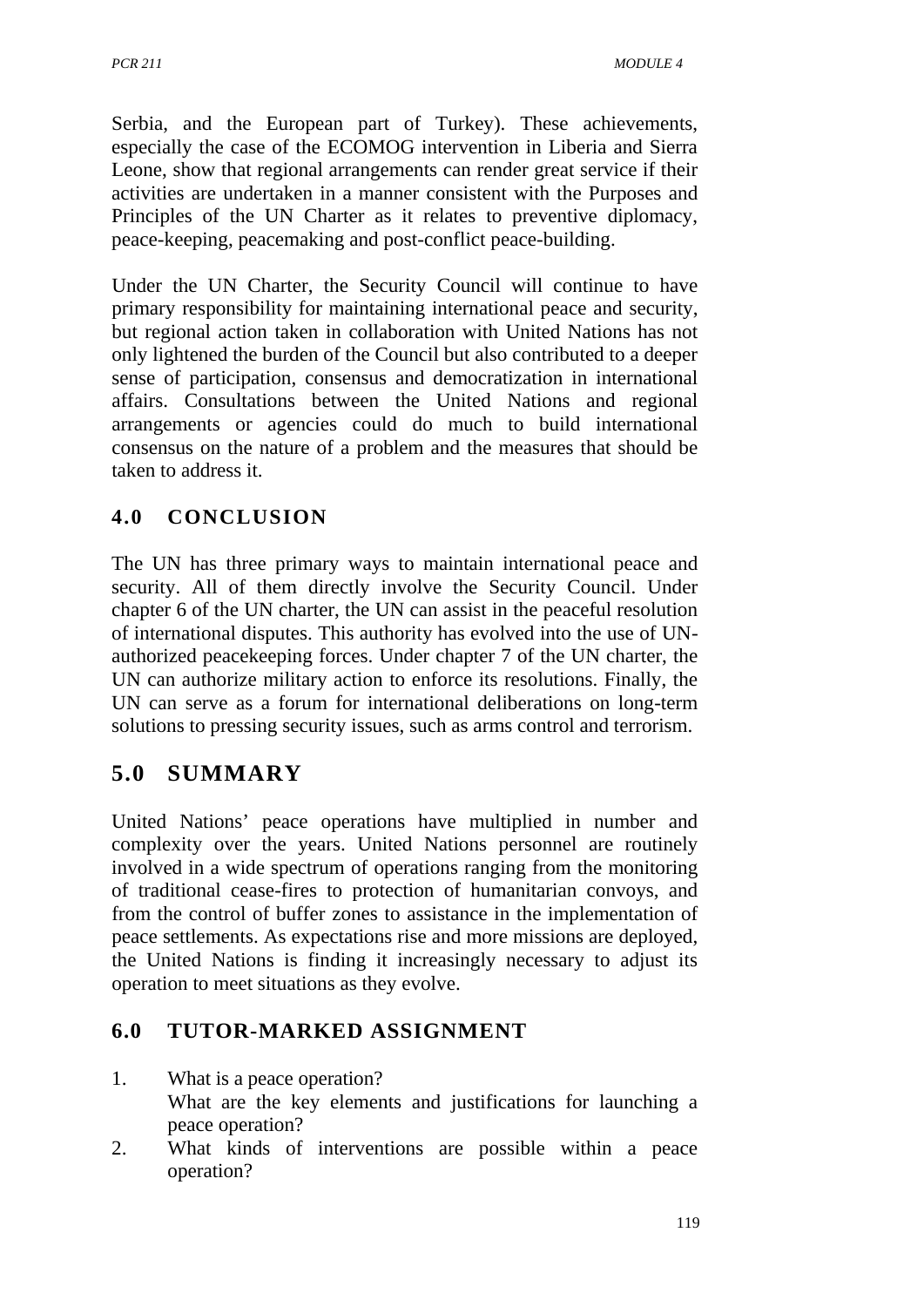#### **7.0 REFERENCES/FURTHER READING**

- Boutros-Ghali, B., An Agenda for Peace: Preventive diplomacy, peacemaking and peace-keeping. Report of the Secretary-<br>General, 31 January 1992,  $A/47/277$  - S/24111.  $A/47/277 - S/24111$ <http://www.un.org/Docs/SG/agpeace.html>
- Covey, J. Dziedzic, M. and Hawley, L. (2005) The Quest for viable Peace. International Intervention and Strategies for Conflict Transformation; Washington: USIP
- Jeong, H.-W. (2002), Approaches to Peacebuilding, London: Macmillan.
- Jeong, H.-W. (2005), Peacebuilding in Post-conflict Societies: Strategy and process, Boulder: Westview Press.
- Knight, W. (2004), Peacebuilding Theory and Praxis, in: Keating, T. and Knight, W. (Ed.), Building Sustainable Peace, Edmonton: Prentice-Hall
- Lederach, J. P. (1997), Building Peace: Sustainable Reconciliation in Divided Societies, Washington: USIP.
- Miall, H., Ramsbotham, O. & Woodhouse, T. (2001) Contemporary Conflict Resolution. The prevention, Management and transformation of deadly conflicts, Oxford: OUP
- Paris, R. (2005), At war's end: building peace after civil conflict, Cambridge: Macmillan.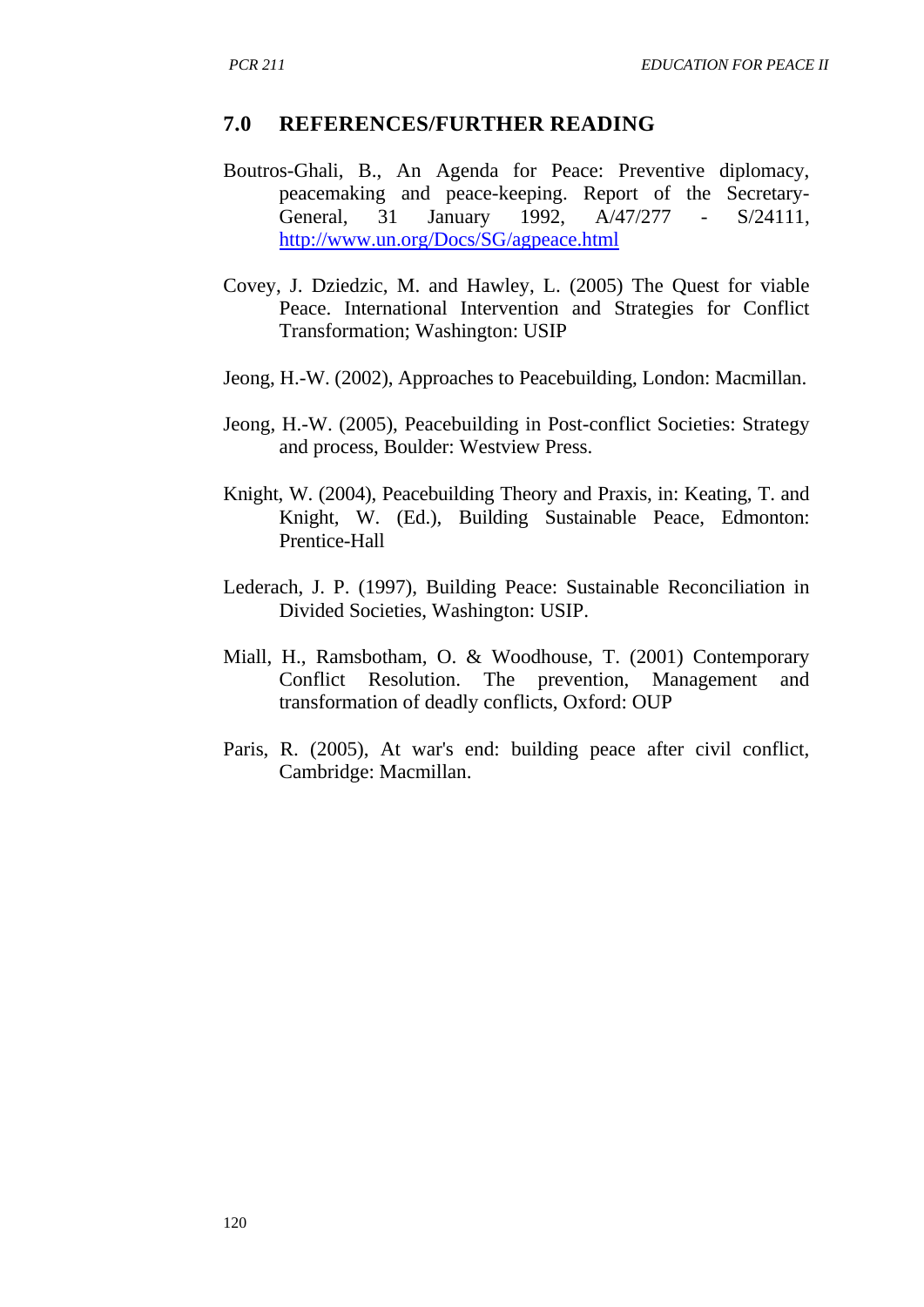# **UNIT 2 PEACEKEEPING**

## **CONTENTS**

- 1.0 Introduction
- 2.0 Objectives
- 3.0 Main Content
	- 3.1 Meaning of Peacekeeping
	- 3.2 Features of Peacekeeping Contingents
	- 3.3 Functions of Peacekeeping Contingents
	- 3.4 Scope and Components of Peacekeeping Operations<br>3.5 Challenges of Contemporary Peacekeeping
		- 3.5 Challenges of Contemporary Peacekeeping
			- 3.5.1 Political Constraints
			- 3.5.2 Lack of Capacity and Shortage of Funds
			- 3.5.3 Failure to Act Promptly
			- 3.5.4 Personnel
			- 3.5. 5 Logistics
- 4.0 Conclusion
- 5.0 Summary
- 6.0 Tutor-Marked Assignment
- 7.0 References/Further Reading

# **1.0 INTRODUCTION**

In the first two units of this course, we examined the concept of peace in detail as well as the existing types and components of peace. Having examined these, we will move on to examine a number of activities that are tailored to the attainment of peace and peaceful outcomes in human relationships, how they connect and what specific differences they have and under what mechanisms they are evoked.

Peacekeeping is an activity that is usually carried out by a third party military force and is designed to separate armed combatants in a civil conflict and maintain a negotiated or proclaimed ceasefire. Peacekeeping missions are often carried out under the auspices of the United Nations (UN), or regional organisations such as NATO (the North Atlantic Treaty Organisation) or closer to home, the Economic Community of West African States (ECOWAS) which helped to restore peace in Liberia and Sierra Leone. The missions of a peacekeeping force may include provisions to monitor, police, or otherwise support humanitarian intervention.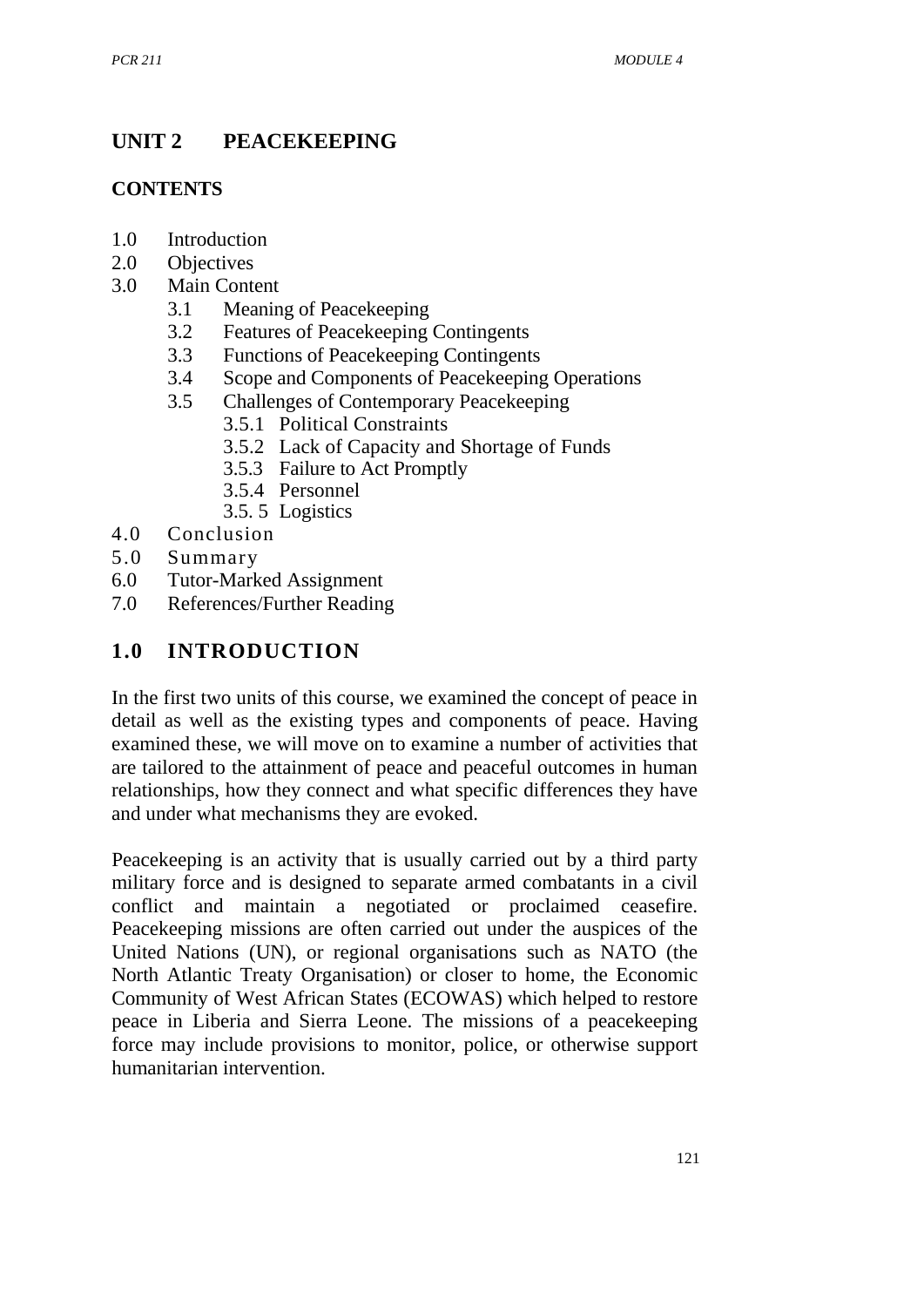## **2.0 OBJECTIVES**

At the end of this unit, you would be able to:

- discuss peace keeping in detail
- identify factors that make peacekeeping a necessity
- identify the major challenges that affect peacekeeping missions

# **3.0 MAIN CONTENT**

## **3.1 Meaning of Peacekeeping**

Peacekeeping describes non-belligerent use of neutral military force under Chapter VI of the UN Charter, with the consent of all parties concerned with the aim to assist warring parties in reaching a settlement. Although peace-keeping has become widely known as one of the United Nations most important contributions to the maintenance of peace and security, this was neither foreseen in the original Charter nor anticipated by founders of the United Nations. Rather, it emerged almost unexpectedly through the imaginative midwifery of Secretary-General Dag Hammarskjold after the stillbirth of collective security functions induced by the seemingly frozen adversarial relations between the East and West ideological blocs during the Cold War (Johansen, 1998).

Traditional peacekeeping missions try to maintain peace while the parties negotiate a settlement. From these origins, classic peacekeeping arose to become fundamentally different from conventional military combat, whether under national or UN auspices. Although peacekeeping forces normally include military as well as civilian personnel, they usually engage in non-fighting field operations to maintain peace in an area of potentially violent conflict. They implement cease-fire agreements, facilitate the withdrawal of forces, and monitor tense borders to prevent incidents from flaring into violent combat.

# **3.2 Features of Peacekeeping Forces**

UN peacekeeping forces have a number of features. They are:

- Created from contingents voluntarily contributed by national governments drawing upon their own national armed forces,
- Placed under UN commanders often of a nationality different from the national identity of the peace-keepers in the field, and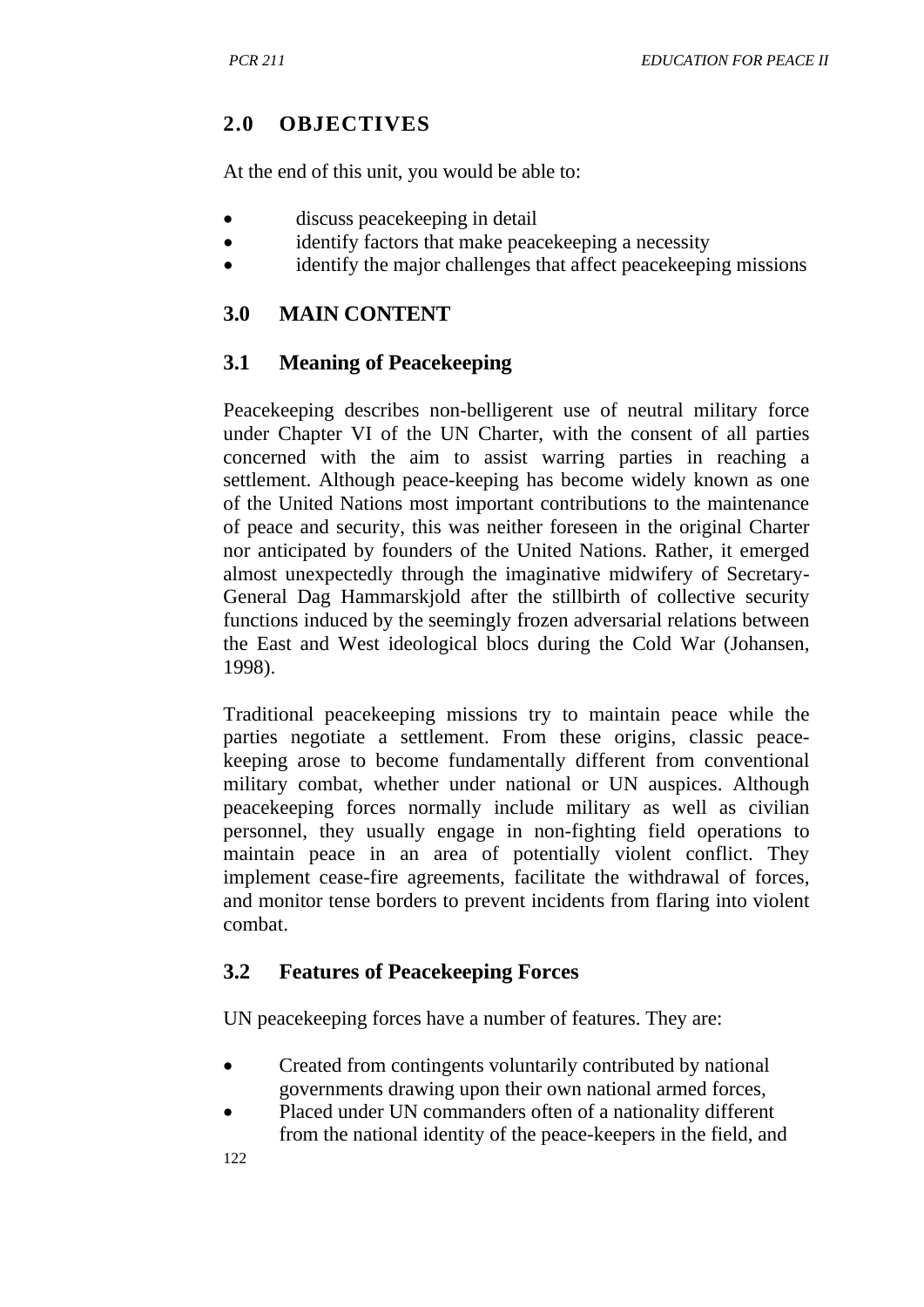- Financed by ad hoc arrangements relying upon voluntary contributions or legally binding assessments not unlike the allocations of the regular UN budget.
- Carry only light arms (Blue Helmets) or none at all (Blue Berets),
- Operate only with the consent of the government(s) ruling the territory where they are deployed,
- Maintain strict neutrality amidst conflicting national claims regarding the disputes that threaten the peace, and
- Fire weapons only as a last resort in self-defense.

Usually, peacekeeping forces are lightly armed and only for the purpose of self-defense and as a rule, peacekeeping last as long as there exists the possibility that armed combat might resume or that any other form of conflict might re-escalate.

# **3.3 Functions of Peacekeeping Contingents**

Peacekeeping aims to help countries torn by conflict create conditions for sustainable peace. UN peacekeepers including soldiers and military officers, police and civilian personnel, monitor and observe peace processes that emerge in post-conflict situations and assist conflicting parties to implement the peace agreement they have signed. The term "peacekeeping operations" covers a broad range of duties carried out by peacekeeping forces, which according to Demurenko and Nikitin (1996) include but are not limited to:

- providing the military part of ceasefire agreements, armistices or other peaceful conflict resolution methods, including systems of ceasefire lines, demilitarized and buffer zones, reduced-arms zones, and types of special status regions;
- assisting in the exchange of territories, if specified by a treaty;
- helping to set up refugee camps and assembly points for displaced persons;
- maintaining law and order to help to organize the activities of civilian authorities within their zones of responsibility;
- investigating complaints and claims in regard to armistice violations or violations of ceasefire agreements;
- Organizing where appropriate, the collecting, destruction and monitoring of certain categories of weapons (e.g. small arms or light weapons).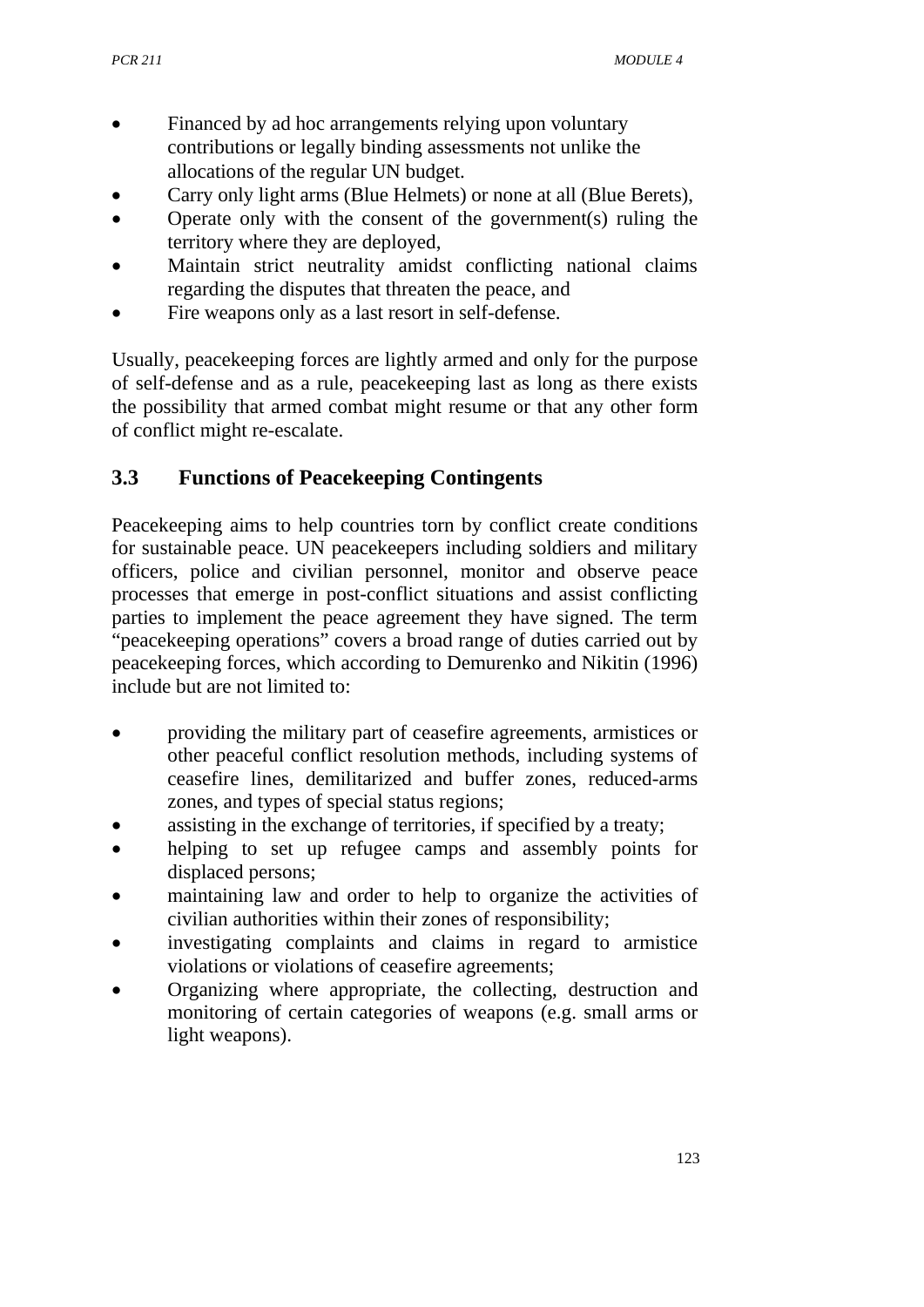## **3.4 The Scope and Components of Un Peacekeeping Operations**

Although the word 'peacekeeping' is not in the UN Charter, the UN Security Council has deployed over 50 peacekeeping operations into conflict and post-conflict situations since 1948. Known as 'blue helmets' or 'blue berets', UN peacekeeping personnel are made up of contingents from several countries. They patrol buffer zones between hostile parties, monitor ceasefires, and assist hostile populations in their search for durable peace.

In recent years, the scope of peacekeeping has widened to include larger numbers of civilians as civilian police officers, electoral experts and observers, de-miners, human rights monitors, and specialists in civil affairs and communications. This multi-dimensional involvement became noticeable when the UN realised that rebuilding societies reemerging from complex conflicts, required much wider efforts than patrolling buffer zones.

The emergence of child soldiers, mass rapes, genocides and other such forms of modern warfare is what moved the international community beyond the strictly military agenda to one that focused more on human rights and included a wider range of stakeholders, especially incorporating women and gender balances. During the 1980s and 1990s UN forces helped to restore peace in several regional conflicts. Their accomplishments included helping to maintain cease-fires following the Iran-Iraq War in 1988 and following the wars in Croatia and Bosnia and Herzegovina during the mid- and late-1990s. Since 2000, UN peacekeepers have worked to restore stability in places like East Timor, Liberia, Côte d'Ivoire, Haiti, Burundi and Congo DRC.

## **3.5 Challenges of Contemporary Peacekeeping 3.5.1 Political Constraints**

Since the end of the Cold War, many western governments have become increasingly reluctant to commit their national troops to multilateral peacekeeping missions unless they have key national interests at stake, because of the political storm that would erupt back home if there are casualties among their soldiers. This trend became evident after the illfated intervention by American troops in Somalia in 1993 and was displayed quite vividly again in Kosovo when most allied countries were unwilling to provide ground troops to the NATO campaign.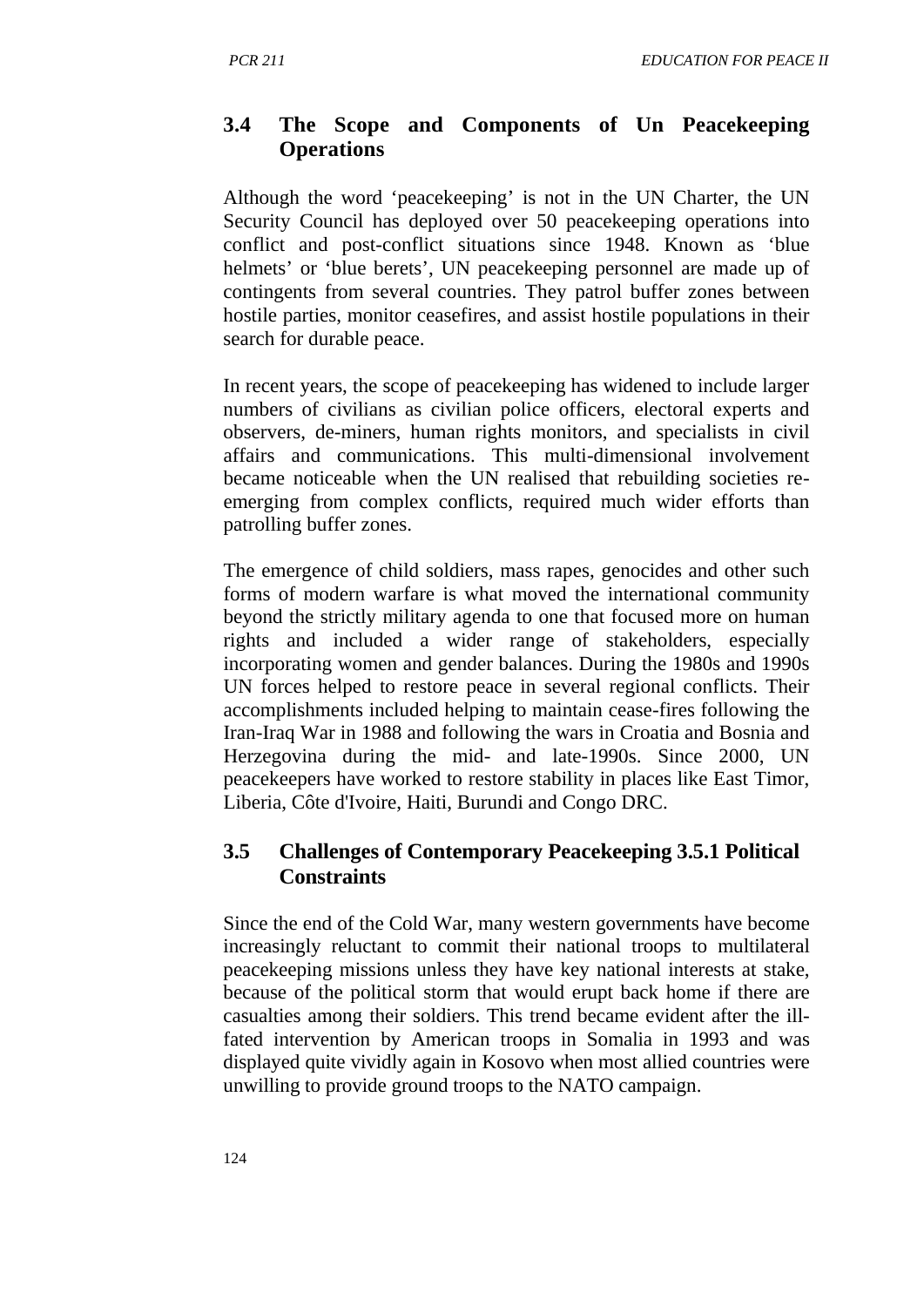The fact that France did not intervene after the military coup in Côte d'Ivoire is part of the trend. Because of this political consideration, private military companies have shown a willingness to intervene in many of the hostile environments because they do not suffer the same political constraints as governments with regard to incurring casualties. As opposed to national troops, there is no public outcry when privately contracted military personnel are used because their motivation is based on the financial rewards that they stand to gain.

## **3.5.2 Lack of Capacity and Shortage of Funds**

The UN and other multilateral organizations do not have the capacity or the required funds to cope with providing for peacekeepers on a continual basis in many of the conflict zones around the world. The UN does not have its own army, so the Security Council borrows forces for each mission from the military and police personnel of member countries. Although the number of UN troops deployed grew from 10,000 in 1989 to 70,000 in 1995, it had fallen to 19,000 by 1998. In 2004 there were nearly 59,000 peacekeepers serving in sixteen UN operations and by 2004, troops from nearly 130 countries had served in 59 peacekeeping operations, and more than 1,800 peacekeepers had died in the line of duty.

Peacekeeping forces are funded by special fees paid by UN members. The General Assembly must approve the funds before any peacekeeping operations can be launched. Lack of funds is the greatest constraint against deployment of peacekeeping forces. As peacekeeping operations have expanded, they have required more and more money. Because of these capacity problems, private security companies are now seen as offering a more cost-effective way of providing the same service.

## **3.5.3 Failure to Act Promptly**

Another problem that is reducing the effectiveness of peacekeeping by UN and other international organizations is their inability to act quickly when crises arise and to deploy peacekeepers quickly in order to reduce the potential impact of such crises. Because they are political bodies that require consensus on decision-making and are administered by large bureaucratic institutions, they can be slow to respond even when there is sufficient advance warning of a looming crises. The process of getting agreements and mobilizing contingents to conflict zones in time is extremely difficult. The UN does not have a rapid deployment stand-by force that can be used in such instances.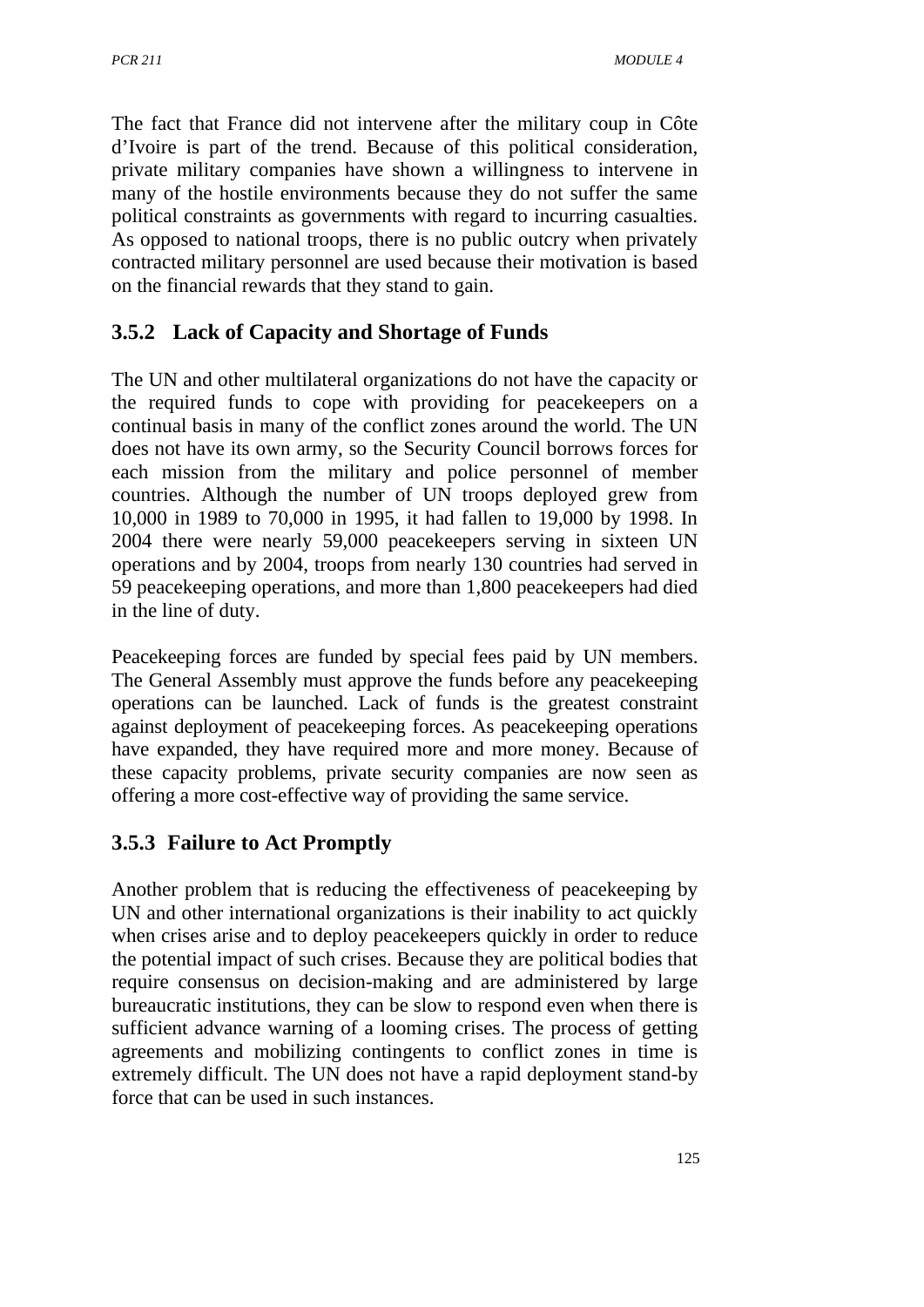## **3.5.4 Personnel**

Member States of the United Nations are keen to participate in peacekeeping operations. However, while military observers and infantry are readily available and sometimes surplus to requirements, logistic units present a greater problem, as few armies can afford to spare such units for an extended period. In addition, although peacekeeping requires that civilian political officers, human rights monitors, electoral officials, refugee and humanitarian aid specialists and Civilian Police (CIVPOL) become as actively involved as the military and police personnel have proved increasingly difficult to obtain in the numbers required.

## **3.5.5 Logistics**

Not all governments can provide their battalions with the equipment they need for operating in peacekeeping operations abroad. While some equipment is provided by troop-contributing countries, a great deal of equipment has to come from the United Nations, including equipment to fill gaps in under-equipped national units. The United Nations has no stockpile of such equipment.

# **4.0 CONCLUSION**

The nature of peacekeeping operations has changed rapidly in recent years. The established principles and practices of peacekeeping have responded flexibly to new demands. The basic conditions for success however remain the same, namely: a clear and practicable mandate; the cooperation of the belligerents in implementing that mandate; the continuing support of the UN Security Council; the willingness of Member States to contribute military, police and civilian personnel that are needed; effective United Nations command at Headquarters and in the field; and adequate financial and logistic support.

## **5.0 SUMMARY**

As the international conflict climate is changing, peace-keeping operations are also increasingly undergoing changes and confronting challenges in the process of helping to implement ceasefires and settlements that have been negotiated by interveners. The difficulties in securing resources have sometimes led to costly delays in deployment of peacekeeping forces in emergency situations that required prompt action with dire consequences. It is therefore important that the necessary capabilities for effective interventions are reliably available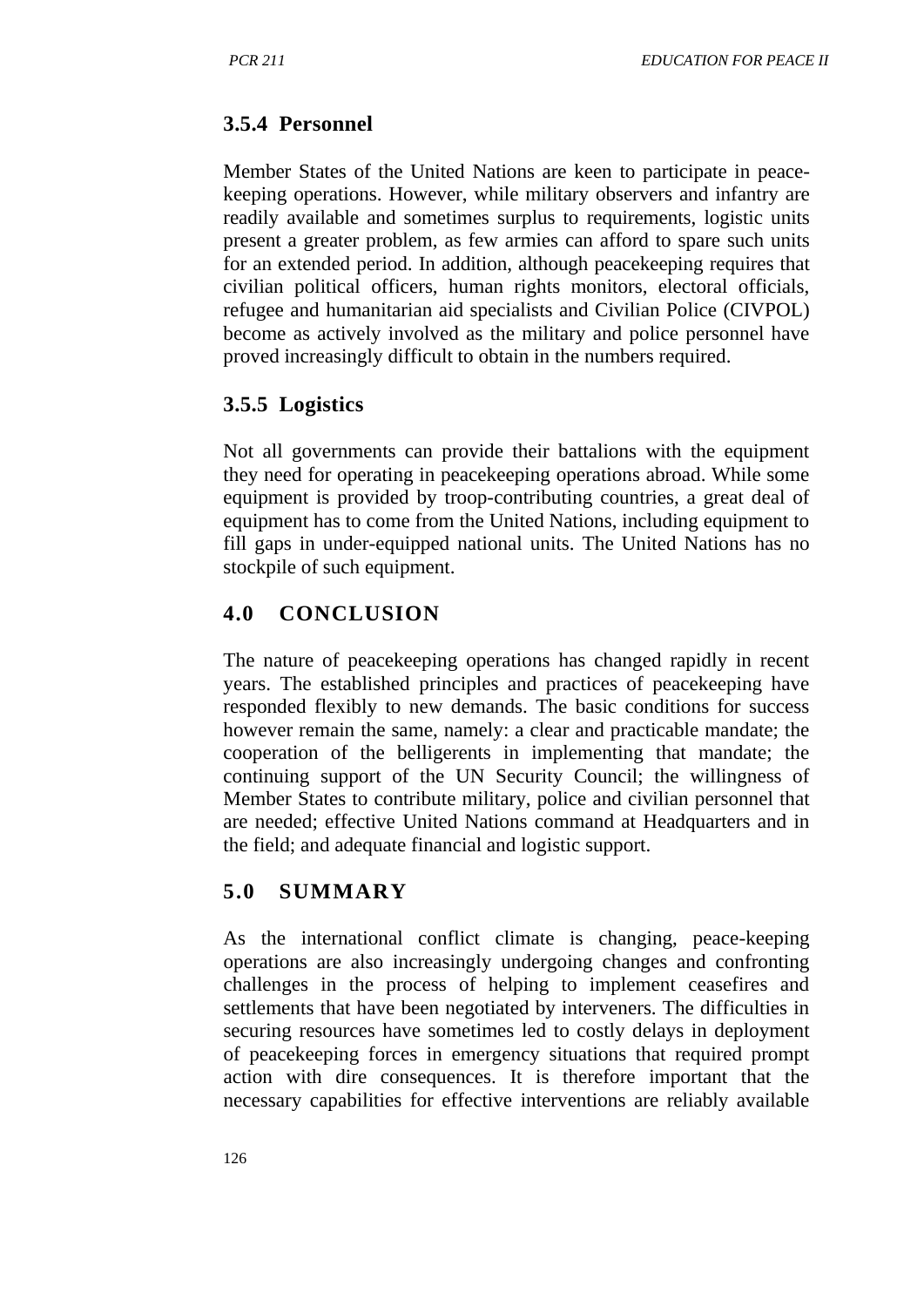when they are needed and can be deployed with the speed dictated by situations in a conflict theatre.

#### **6.0 TUTOR-MARKED ASSIGNMENT**

- 1. What is peacekeeping?
- 2. What differentiates Chapter VI from Chapter VII peacekeeping?
- 3. What are the primary roles of peacekeeping contingents?
- 4. What are the key challenges to successful peacekeeping interventions?

## **7.0 REFERENCES/FURTHER READING**

- "Peacekeeping: Cost Comparison of Actual UN and Hypothetical U.S. Operations in Haiti", United States Government Accountability Office, Report to the Subcommittee on Oversight and Investigations, Committee on International Relations, House of Representatives, GAO-06-331, February 2006.
- Andrew M., "Peace on Earth? Increasingly, Yes." *The Washington Post,* 28 December 2005.
- James Dobbins et al. (2005), "The UN's Role in Nation-Building: From the Congo to Iraq", RAND Publications.
- The Challenges Project (2005), "Meeting the Challenges of Peace Operations: Cooperation and Coordination", Phase II Concluding Report 2003-2006, Elanders Gotab, Stockholm,.
- William J. Durch et al. (2003), "The Brahimi Report and the Future of UN Peace Operations", The Henry L. Stimson Center,.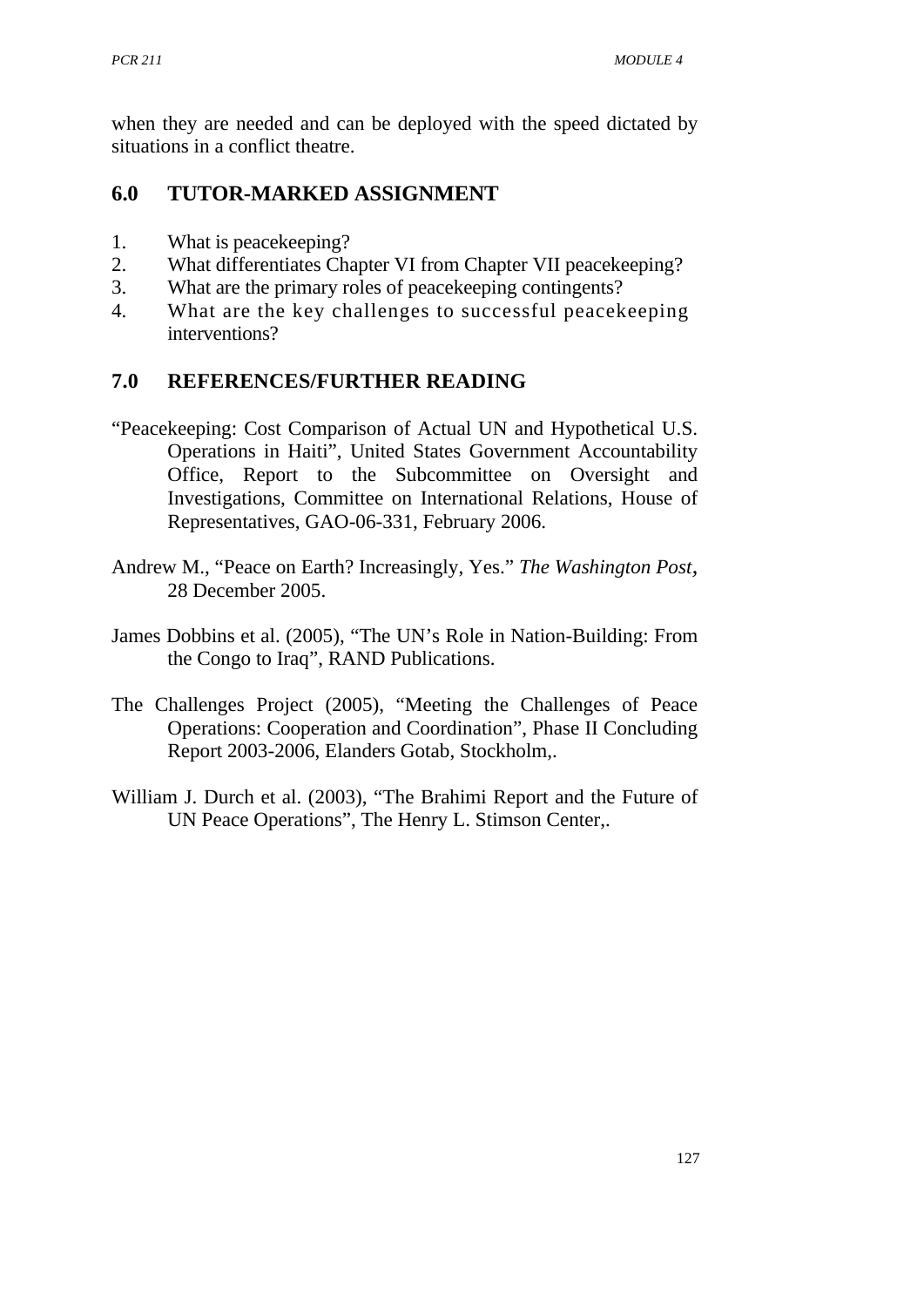# **UNIT 3 PEACEMAKING AND ENFORCEMENT**

#### **CONTENTS**

- 1.0 Introduction
- 2.0 Objectives
- 3.0 Main Content
	- 3.1 Meaning of Peacemaking
	- 3.2 Meaning of Peace Enforcement
	- 3.3 Types of Enforcement Action
	- 3.4 Peace Enforcement by Proxy
- 4.0 Conclusion<br>5.0 Summary
- **Summary**
- 6.0 Tutor-Marked Assignment
- 7.0 References/Further Reading

## **1.0 INTRODUCTION**

Peacemaking involves activities such as negotiations, mediation, third party intervention, shuttle diplomacy, and so on that lead up to a peace agreement. On the other hand, peace enforcement is a term which indicates the employment of military power beyond to enforce agreements against any party violating such agreements reached after peacemaking efforts in line with the intension of the founders of the United Nations who intended it to take effective and collective measures for the removal of threats to the peace, and for the suppression of acts of aggression or other breaches of the peace.

# **2.0 OBJECTIVES**

At the end of this unit, the student would be able to:

- differentiate between peacemaking and peace enforcement
- identify actions that could be taken to address breaches of the peace
- understand why the UN sometimes has to enforce peace by proxy
- identify various types of enforcement action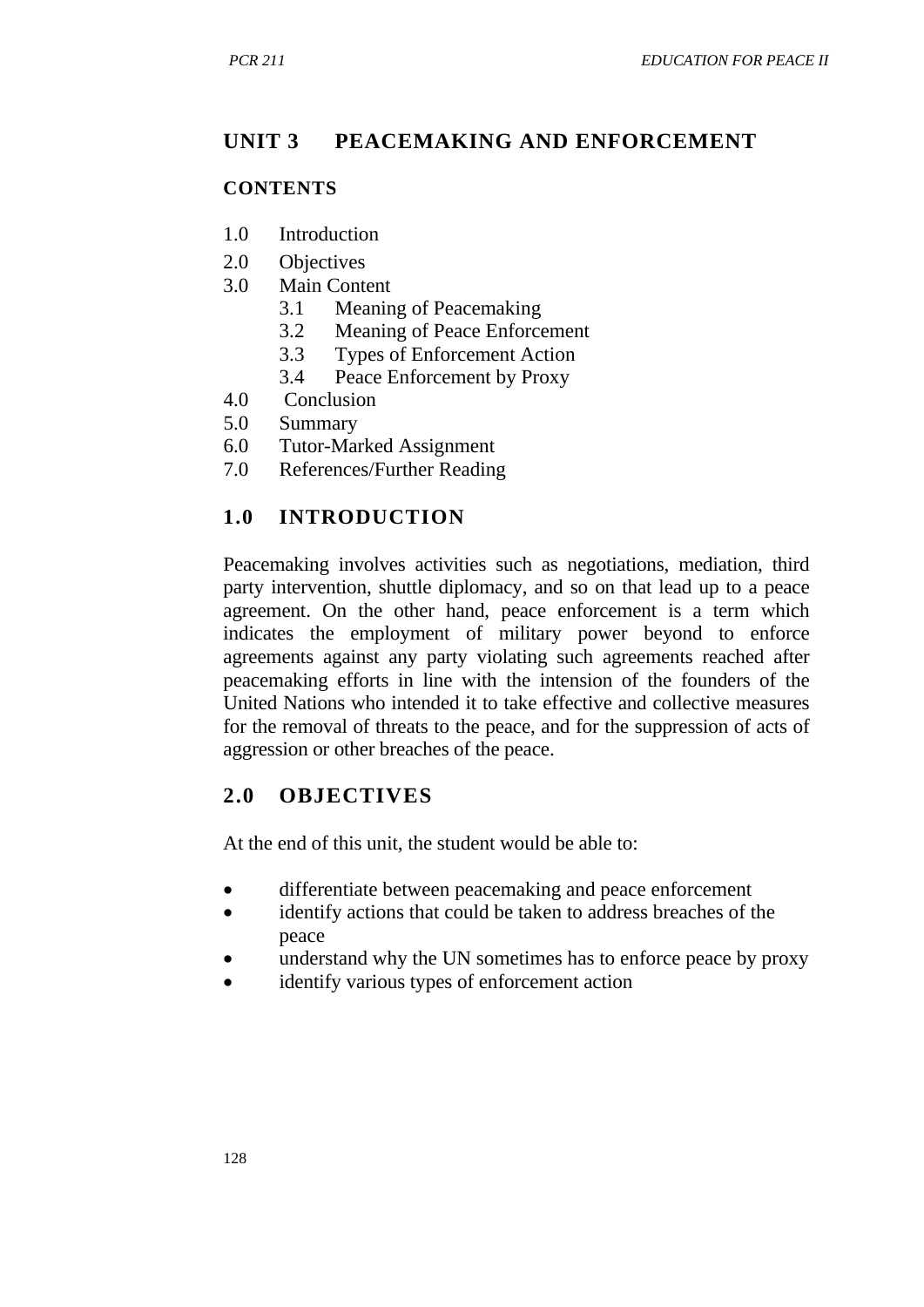#### **3.0 MAIN CONTENT**

#### **3.1 Meaning of Peacemaking**

According to the UN, peacemaking is "action to bring hostile parties to agreement, essentially through such peaceful means as those foreseen in Chapter VI of the Charter of the United Nations; Pacific Settlement of Disputes". In this sense, peacemaking amounts to diplomatic effort intended to move a violent conflict into nonviolent dialogue, where differences are settled through representative political institutions. The intention of peacemaking is thus to end the violence between the contending parties. Peacemaking can be done through negotiation, mediation, conciliation, and arbitration.

Outside the context of the United Nations, peacemaking is sometimes used to refer to a stage of conflict, which occurs during a crisis or a prolonged conflict after diplomatic intervention has failed and before peacekeeping forces have had a chance to intervene. In this context peacemaking is an intervention during armed combat. As a form of conflict resolution it focuses on establishing equal power relationships that will be strong enough to pre-empt future conflict, and establishing some means of agreeing on ethical decisions within a community that has previously experienced conflict. When applied in criminal justice matters it is usually called transformative justice. When applied to matters that do not disrupt the community as a whole, it may be called mediation.

In terms of methodology, peacemaking involves activities such as negotiations, mediation, third party intervention, shuttle diplomacy, and so on that lead up to a peace agreement. Article 33 of the UN Charter specifies, "Negotiation, enquiry, mediation, conciliation, arbitration, judicial settlement, (and) resort to regional agencies or arrangements" as modes of peaceful intervention in violent conflicts. Articles 41 and 42 of the Charter also allow for sanctions, blockading, and violent intervention in order to restore the peace between warring states. International law provides another channel through international courts such as the International Court of Justice (ICJ) and International Criminal Court (ICC).

The process of peacemaking is distinct from the rationale of pacifism or the use of non-violent protest or civil disobedience techniques. Those who master the nonviolent techniques under extreme violent pressure, who lead others in such resistance, have demonstrated the rare capacity not to react to violent provocation in kind, and are skilled in the art of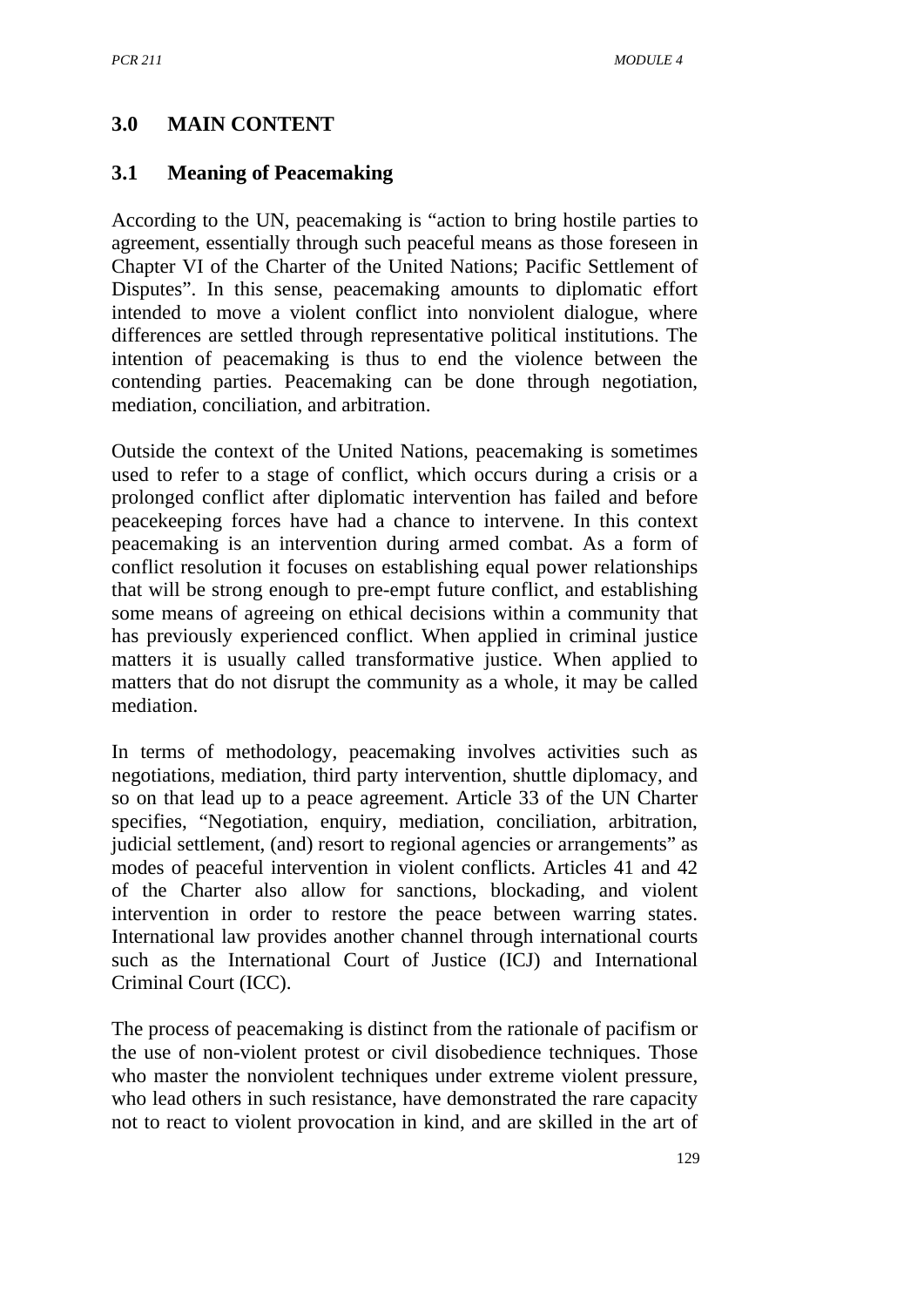keeping a group of people suffering from violent oppression peaceful despite their difficult experience. When they have established a track record of not advocating violent responses, it is these leaders who are usually most qualified for peacemaking when conflict breaks out between other groups. Examples of such individuals are Mohandas Gandhi, Martin Luther King Jr., and former President Nelson Mandela of South Africa who became President after a long period of incarceration but refrained from retaliating against officials of the ousted apartheid regime.

## **3.2 Meaning of Peace Enforcement**

Under chapter 7 of the UN charter, the UN can authorize military action to enforce its resolutions. Peace enforcement is a term introduced by Boutros-Ghali in his Agenda for Peace (1992), which means to employ military power beyond that of peace-keepers to enforce agreements against any party violating such agreements. The founders of the United Nations intended the body to "take effective collective measures for the removal of threats to the peace, and for the suppression of acts of aggression or other breaches of the peace" (Article 1).

The determination of the United Nations to suppress aggression and other threats to peace has to be understood in the context of the preceding world war. "Peace Enforcement" therefore covers actions, ranging from positive inducements to UN military coercion taken under Chapter VII of the Charter, to ensure that states comply with the prevailing norms of peace and Security Council decisions for the maintenance of international peace and security.

The term frequently refers to economic sanctions or military action against a country in accord with procedures outlined in Chapter VII of the Charter, but it can also include the use of international war crimes tribunals and domestic courts to enforce international law on individuals and states.

International intervention by way of enforcement can be used to prevent the escalation of a domestic dispute from jeopardizing the security of other states. The possibility of an intra-state crisis spilling over state boundaries can be considered by the Security Council to "endanger the maintenance of international peace and security" (Article 34) or mean a "threat to the peace, breach of the peace, or act of aggression" (Article 39), thus justifying resort to the provisions of Chapters VI and VII of the Charter, respectively.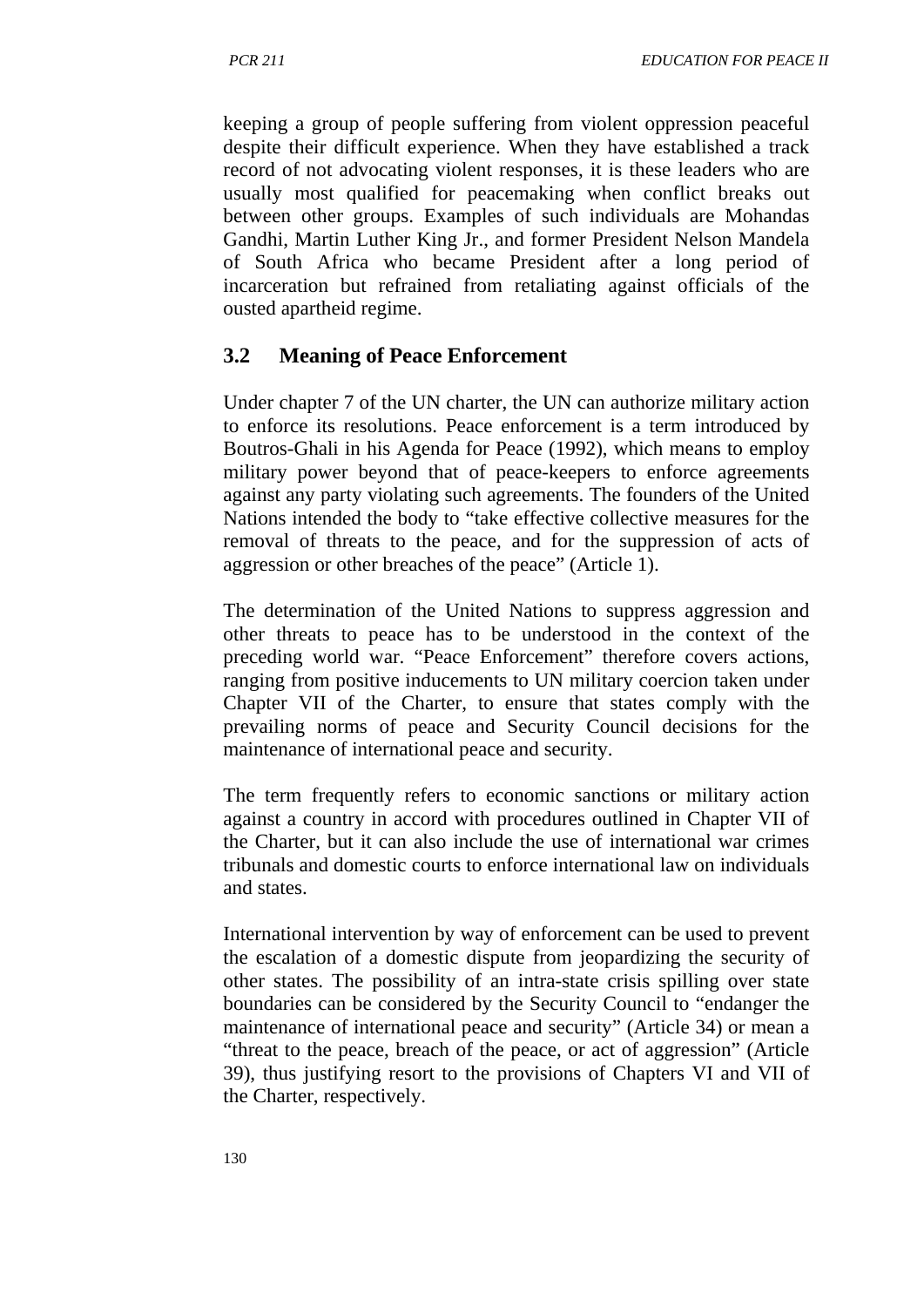A major question is whether the system of collective security should be activated in intra-state crises only when the security of other states is threatened or whether human suffering is enough to launch a military operation to provide relief and save lives. The latter option is chosen when large-scale civil strife, famine, gross violation of human rights, and internal displacement of people are defined as threats to international peace and security and enforcement actions are subsequently initiated under Articles 40-43 of the UN Charter. These actions range from "provisional measures to prevent the aggravation of the situation" to collective non-military and military sanctions.

# **3.3 Enforcement Action**

The UN has considerable potential for conflict prevention and conflict resolution, but it is obvious that it has a limited mandate when it comes to violent conflicts, and disputes that are internal to member states. Nevertheless, the organization has been involved in conflicts in countries such as the Congo, Cyprus, Lebanon, Somalia, and Guatemala, and has sent observer missions to Palestine, Kashmir, Cambodia, Afghanistan, and El Salvador. Over the years, the UN has developed considerable competence in peace-keeping, but not in peacemaking or in peacebuilding. It is therefore necessary to continue exploring ways to advance the UN's role as peacemaker. The UN has also strived to develop an early warning capability that will enable it address the issue of conflict prevention through early and timely intervention.

The concept of collective security contained in the UN Charter provides that if peaceful means fail to bring about an end to hostilities, the measures provided in its Chapter VII should be used, after a decision is taken at the level of the Security Council, to maintain or restore international peace and security in the face of a "threat to the peace, breach of the peace, or act of aggression". In an effort to invoke this power to end the Iraqi invasion of Kuwait, the Security Council authorized Member States to take measures on its behalf to end the Iraqi occupation.

The UN has exercised two intervention options in the past: traditional peacekeeping or large-scale collective enforcement action. Urquhart suggests that a third strategy of international military operation is needed somewhere between peace-keeping and large-scale enforcement. It would aim to put an end to random and uncontrolled violence and provide a reasonable degree of peace and order so that a conciliation and settlement process could be undertaken. Such armed police actions would use highly trained but relatively small numbers of troops and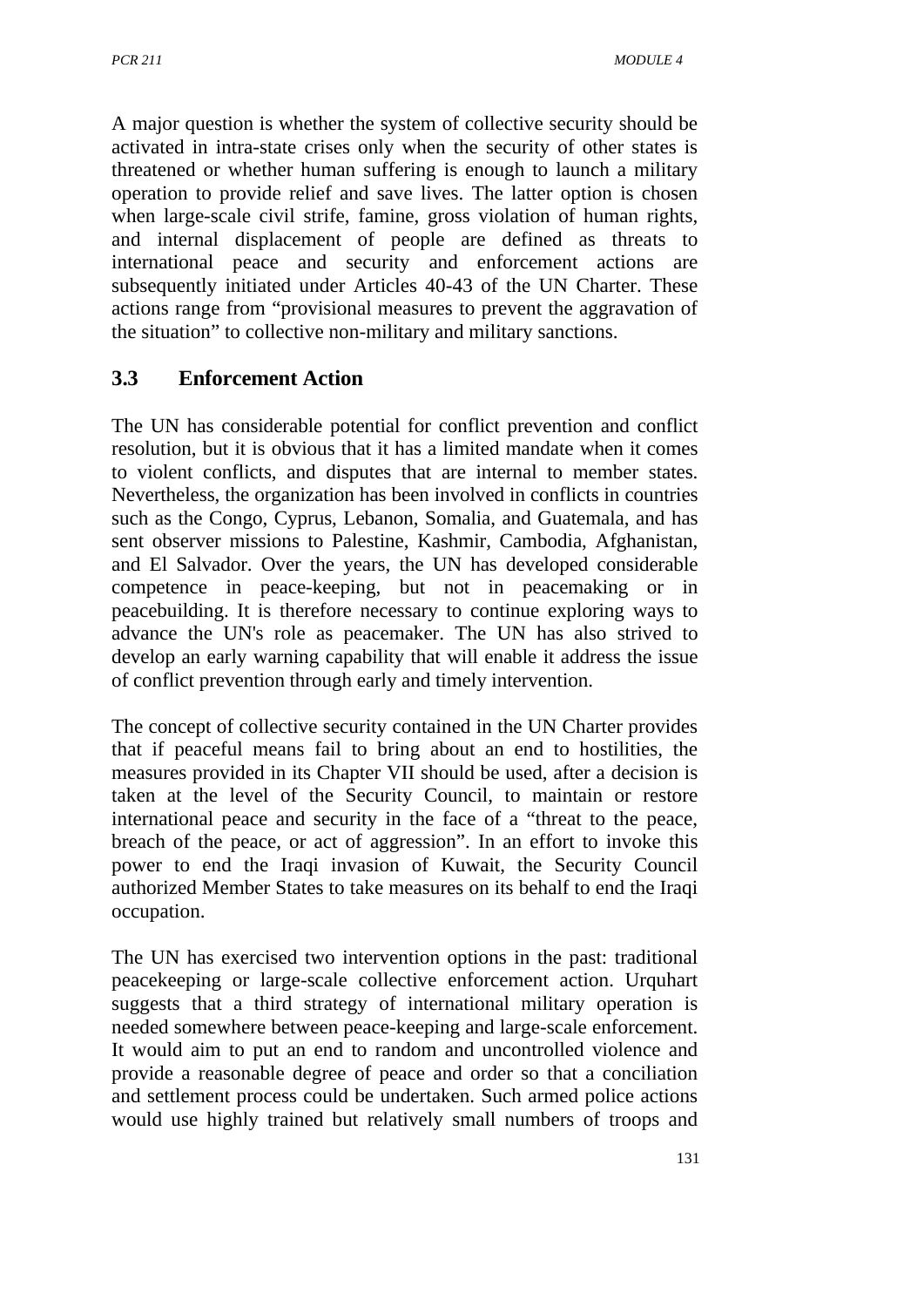would not have military objectives as such. Unlike peacekeeping forces they would be required to take certain combat risks and if necessary to use a limited degree of force. (Urquhart, 1993: 93-4)

Ceasefires that are brokered by concerned governments or multilateral organizations are usually agreed to but are seldom complied with. This is why the United Nations has sometimes been called upon to send forces to restore peace and uphold such ceasefire agreements. This task may sometimes exceed the mission of traditional peacekeeping forces and the expectations of peacekeeping force contributors. Consequently, the mission of military contingents that are assembled under Article 43 is to respond to imminent or outright aggression.

Although forces under Article 43 may never be sufficiently large or well equipped to deal with "threat to the peace, breach of the peace, or act of aggression" by a major military power that is equipped with sophisticated weapons of mass destruction, they would nonetheless be useful in meeting any threat that is presented by a military force of a lesser capacity.

Peace enforcement appears particularly applicable in cases of ceasefires which are agreed to but very quickly violated, often by militants who want to upset the peace process and who succeed because of the response by the other side to the provocation. If the United Nations has the necessary presence to enforce the agreement, such provocations could be prevented and if they happen, the United Nations could take the necessary steps against the provocateur, thus avoiding the escalation which otherwise almost always results from provocation. However, the task of peace enforcement can on occasions exceed the mission of peace-keeping forces and the expectations of peace-keeping force contributors. Peace enforcement units may have to be more heavily armed than normal peacekeeping forces, and prepared and trained for armed action.

#### **3.4 Enforcement by Proxy**

The United Nations management of crisis situations involving the maintenance of international peace has been characterized by the fact that the enforcement device considered in Article 42 of the UN Charter remained inoperative as a consequence of the Cold War era confrontation. The great powers, in mistrust of each other, were unable to conclude the special agreements which would have made armed forces permanently available to the Security Council. Despite the changed reality in the world's political balance, the fulfillment of the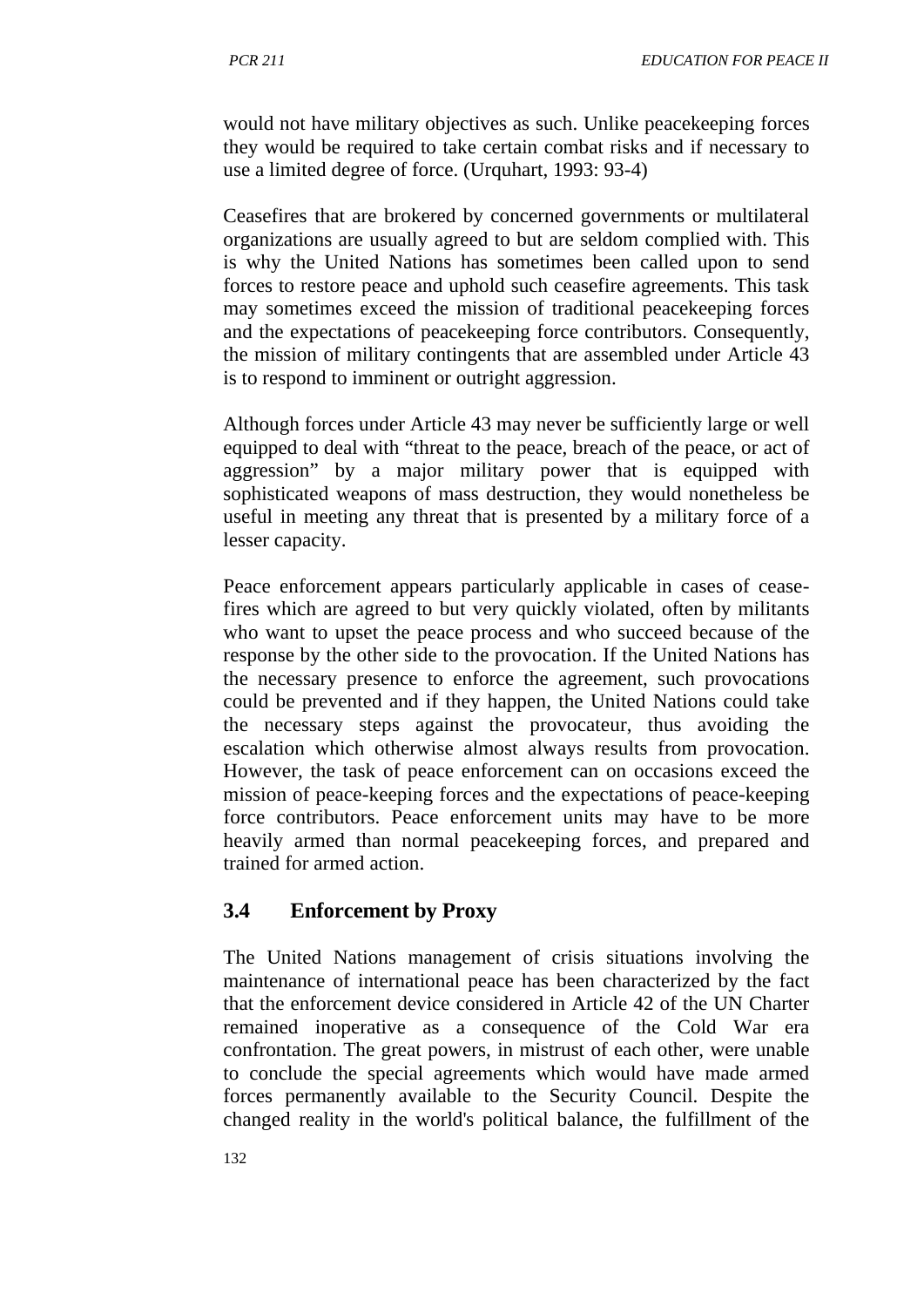conditions permitting the United Nations, with forces under its command and control, to take prominent enforcement action against those responsible for threats to the peace, breaches of the peace or acts of aggression is still difficult. As the Secretary-General lamented in the Supplement to the Agenda for Peace, "neither the Security Council nor the Secretary-General at present has the capacity to deploy, direct, command and control operations for this purpose (enforcement action), except perhaps on a very limited scale.

The consequence of this set of circumstances consists in the fact that the United Nations, not being in the condition to intervene effectively in many international and internal conflicts flaring throughout the world, has in fact left the management of these crisis to the individual enforcement action of States operating extra organization, in the framework of their traditional and reciprocal inter-power relations to which international humanitarian law of armed conflicts naturally applies.

However, in some cases, the United Nations has divested itself explicitly of its responsibility to lead enforcement actions, and has instead "authorized" member States to undertake enforcement actions by use of force. This was the case in Korea, in 1950, when the Security Council, by Resolution 82, recommended that Member States provide assistance to the Republic of Korea to repel the armed attack from North Korea and to restore international peace and security in the area. In 1990, the Security Council also authorized a group of member States to undertake an enforcement action making use of "all necessary means" in response to Iraqi aggression against Kuwait if Iraq refuses to order the withdrawal of its troops from Kuwaiti territory.

In 1993, the Security Council authorized member States to undertake enforcement action aimed at certain more specific goals. This happened in Somalia, when the Security Council, referring to Chapter VII, by Resolution 794 (1992) welcomed and authorized the offer by member States that action should be taken, by use of all means necessary, in order to establish a secure environment for humanitarian relief operations.

In the case of Rwanda, the Security Council welcomed the offer of member States to cooperate with the Secretary-General in order to achieve the humanitarian objectives of the United Nations through the establishment of a temporary operation under national command and control. Consequently, the Council, acting under Chapter VII of the Charter, authorized member States to conduct such operations resorting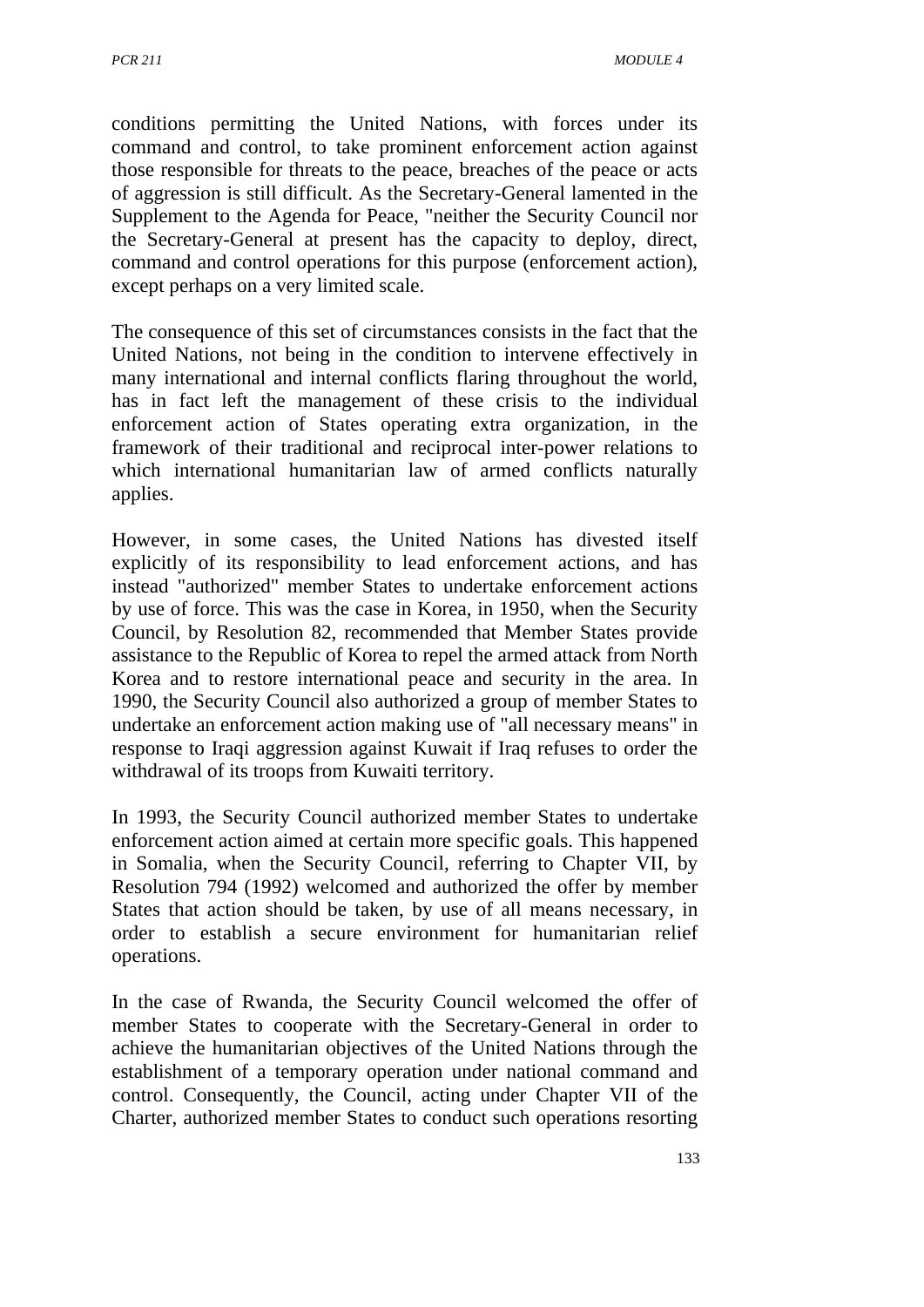to all necessary means until the United Nations Force (UNAMIR) was brought up to the necessary strength.

Similarly, in the case of Haiti, the Security Council acting under Chapter VII of the Charter authorized member States to form a multinational force under unified command and control and to use all necessary means to facilitate the departure of the military leadership and the restoration of democracy in Haiti. It is generally acknowledged that enforcement actions carried out by States outside their national borders and in the territory of a foreign country, when "authorized" by the United Nations do not qualify as aggression or illegal use of force.

# **4.0 CONCLUSION**

In everyday usage, peacemaking refers to a stage of conflict, which occurs during a crisis or a prolonged conflict after diplomatic intervention must have failed but before peacekeeping forces have had a chance to intervene. In this context peacemaking is an intervention during armed conflict. As a form of conflict resolution it focuses on establishing equal power relationships that will be strong enough to preempt future conflicts, and establishing some means of agreeing on ethical decisions within a community that has previously experienced conflict.

Under Article 42 of the Charter, the Security Council has the authority to take military action to maintain or restore international peace and security. While such action should only be taken when all peaceful means have failed, the option of taking it is essential to the credibility of the United Nations as a guarantor of international security. Enforcement action requires special agreements that are detailed in Article 43 of the Charter, whereby Member States undertake to make armed forces, assistance and facilities available to the Security Council not only on an ad hoc basis, but on a permanent basis. The ready availability of such armed forces could serve as a means of deterring breaches of the peace since a potential aggressor is aware that the Security Council has a means of immediate response at its disposal.

# **5.0 SUMMARY**

Peacemaking and enforcement action usually occurs in a hostile environment where consent is absent, but where the United Nations Security Council authorises the use of force to protect non-combatants and humanitarian aid workers, and/or to enforce compliance with internationally sanctioned resolutions or agreements out of humanitarian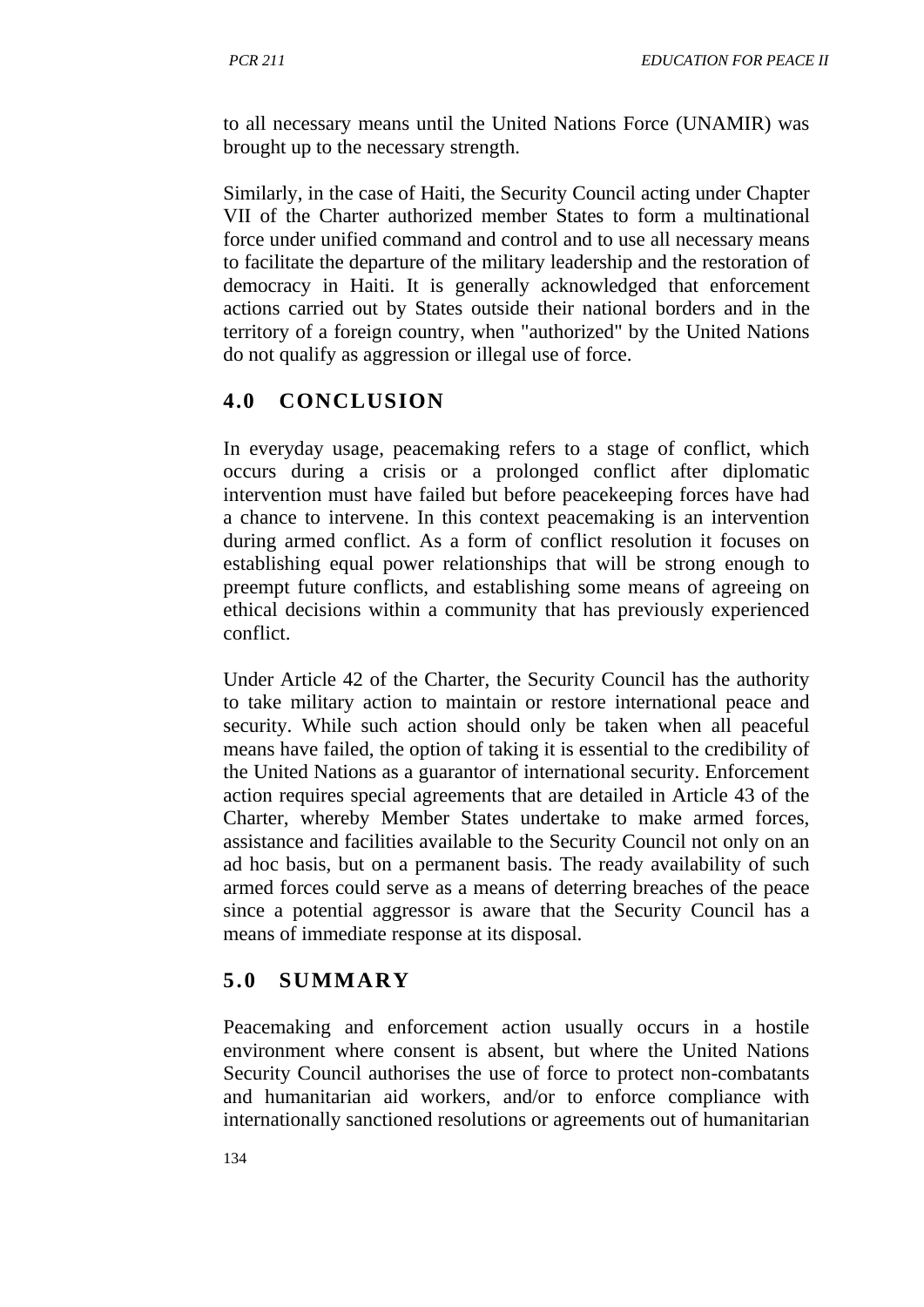considerations. Peace enforcement is normally associated with Chapter VII of the UN Charter, entitled Acts with Respect to Threats to the Peace, Breaches of the Peace, and Acts of Aggression. The most important factor in both peacekeeping and peace enforcement is the impartiality of the peacekeepers.

The UN has engaged in both traditional peacekeeping as well as largescale collective enforcement action. It is suggested that a third strategy of military operation, somewhere between peace-keeping and largescale enforcement, is needed. Such a strategy would focus on putting an end to random and uncontrolled violence and provide a reasonable degree of peace and order so that a conciliation and settlement process could be promptly undertaken in the event of a breach of peace or threat to global peace.

## **6.0 TUTOR-MARKED ASSIGNMENT**

- 1. What is the relationship between peacemaking and peace enforcement?
- 2 What is the difference between peacemaking and peace enforcement?
- 3. What conditions necessitate enforcement actions by the United Nations?
- 4. What makes enforcement by proxy necessary?

#### **7.0 REFERENCES/FURTHER READING**

- Berman, E. (1996) Towards a Future for Civilian Peacekeeping Training: The UN Perspective, IDP Monograph Series, No.5, Pretoria.
- Crocker, C.A. & Hampson, F.O. with Aall, P. eds (1996) Managing Global Chaos: Sources of and Responses to International Conflict. Washington, D.C.: US Institute of Peace
- Harris, G. (1999). The cost of armed conflict in developing countries, in G.T. Harris (ed.) Recovery from armed conflict in developing countries, London: Routledge.
- Hooper, R. & Taylor, M. (1999) Command from the Saddle: Managing United Nations Peace-building Missions, Fafo Report 266, Fafo (Institute for Applied Social Science, Oslo).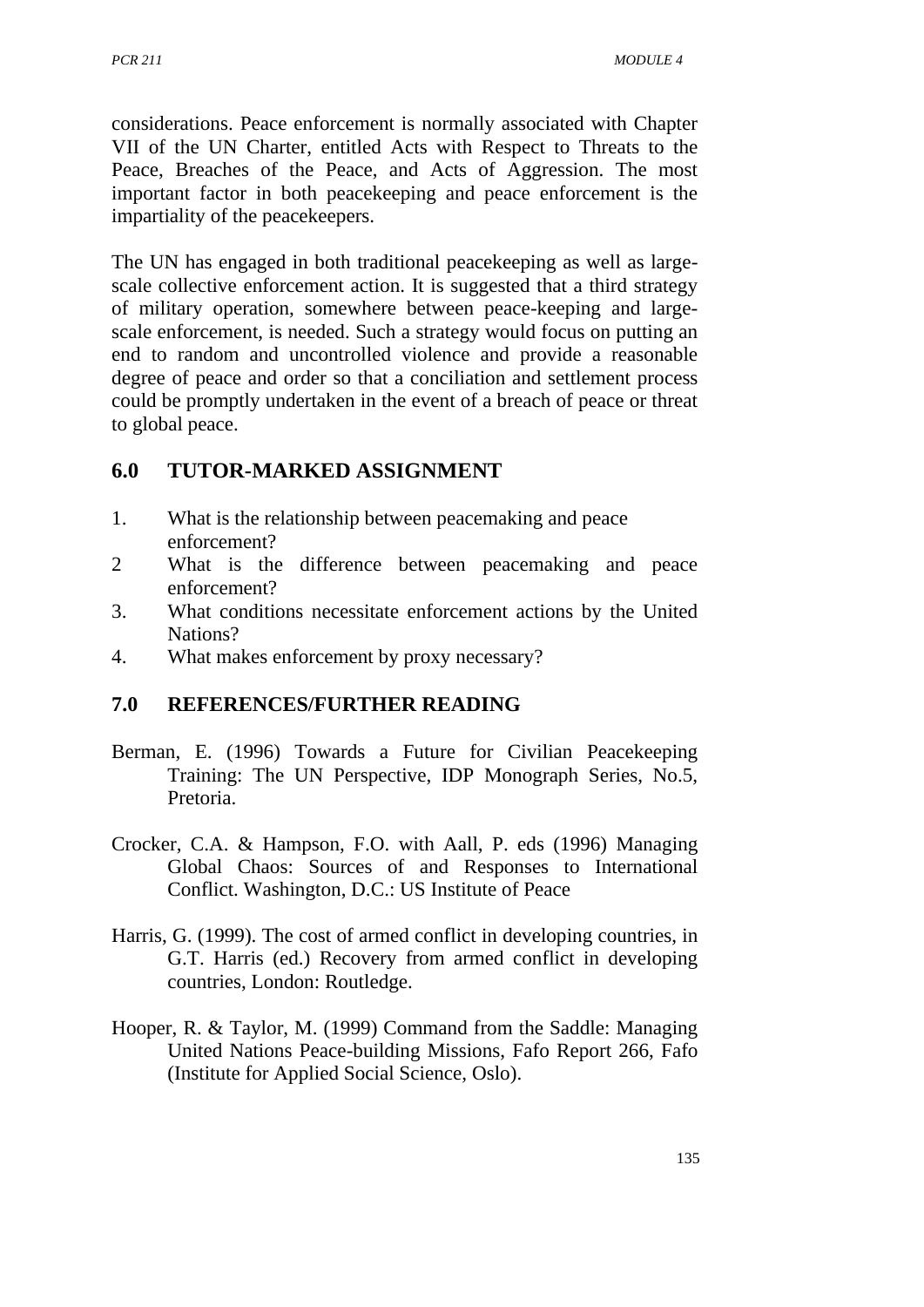- Kriesberg, L. (1998) Constructive conflicts: From escalation to resolution. Lanham: Rowman & Littlefield
- Lt.Gen. Roméo Dallaire (2004) Shake Hands with the Devil: The Failure of Humanity in Rwanda; London: Arrow Books
- Mc Hugh, G. & Bessler, M. (2006) Humanitarian Negotiations with Armed Groups: A Manual for Practitioners. New York: United Nations
- Médecins Sans Frontières France (1993) 'Communication on the Violations of Humanitarian Law in Somalia during UNOSOM operations', New York: MSF.
- Minear, L. & Chellia U. (1992) UN Coordination of the International Humanitarian Response to the Gulf Crisis, Thomas J. Watson Institute for International Studies, Occasional Paper 13, Providence.
- Minear, L. (1997) Humanitarian Action in Peacekeeping Operations, Journal of Humanitarian Assistance, [http://www](http://www-jha.sps.cam.uk/a/a016.htm.)[jha.sps.cam.uk/a/a016.htm.](http://www-jha.sps.cam.uk/a/a016.htm.)
- Northrup, Terrell A. 1989. "The Dynamic of Identity in Personal and Social Conflict." In Louis Krieberg, Terrell A. Northrop, and Stuart J. Thorson (eds), Intractable Conflicts and their Transformation. Syracuse: Syracuse University Press.
- UN (1996) Multidisciplinary Peacekeeping: Lessons from Recent Experiences (Lessons-Learned Unit, Department of Peacekeeping Operations), New York: United Nations.
- UN (2000) Report of the Panel on United Nations Peace Operations, A/55/305, 12 August 2000, New York: United Nations.
- Urquhart, Brian (1993) "Security After the Cold War." In Adam Roberts and Benedict Kingsbury (eds), United Nations, Divided World: The UN's Roles in International Relations; Oxford: Clarendon Press, pp. 81-103.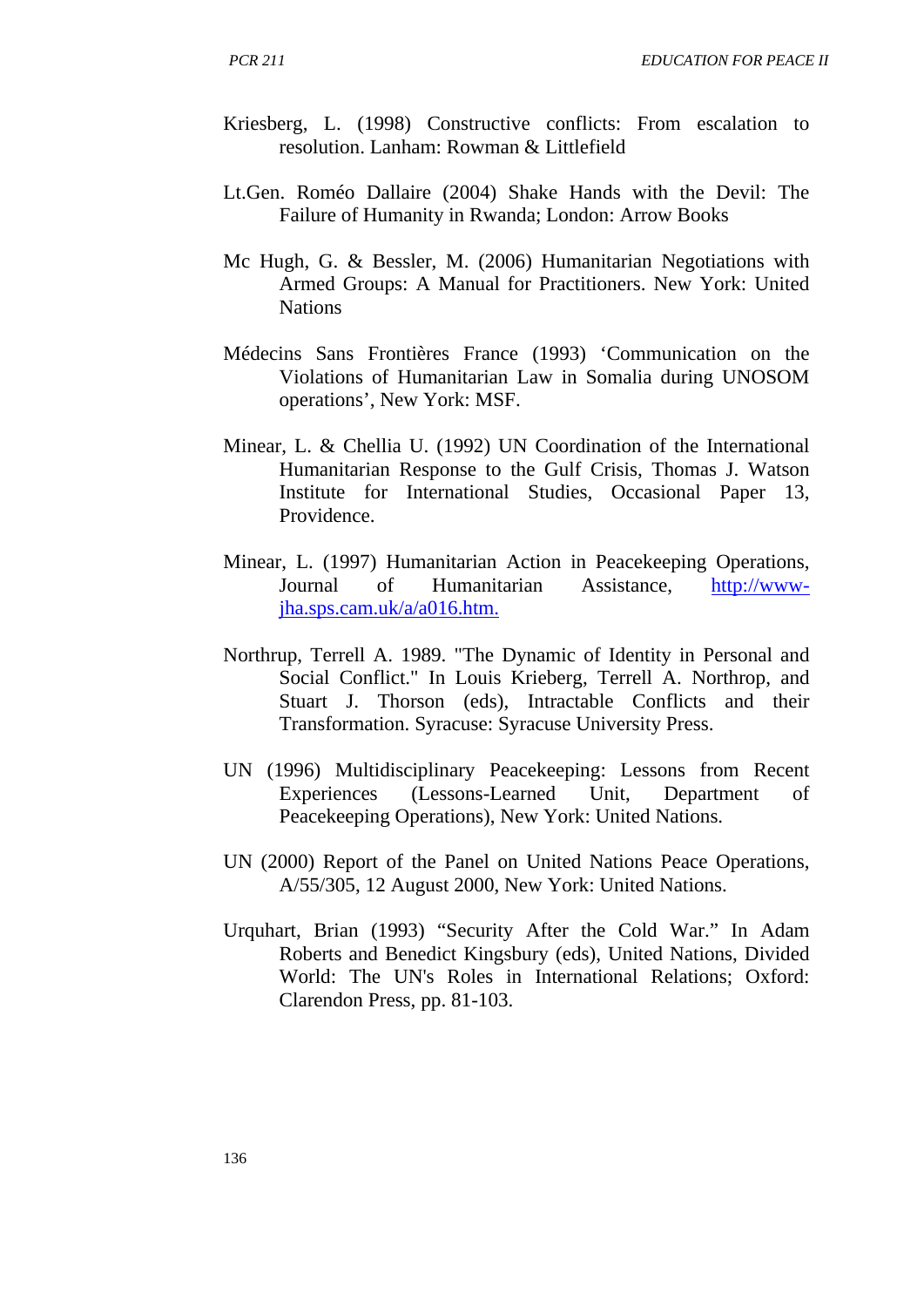# **UNIT 4 PEACEBUILDING**

#### **CONTENTS**

- 1.0 Introduction
- 2.0 Objectives
- 3.0 Main Content
	- 3.1 Peacebuilding
	- 3.2 Components of Peacebuilding
	- 3.3 Types of Peacebuilding
		- 3.3.1 Political Peacebuilding
		- 3.3.2 Structural Peacebuilding
		- 3.3.3 Social Peacebuilding
		- 3.3.4 Community-Based Peacebuilding
	- 3.4 Regional Arrangements for Peacebuilding
	- 3.5 Essence of Post-Conflict Peacebuilding
		- 3.5.1 Disarmament and Demobilization
- 4.0 Conclusion
- 5.0 Summary
- 6.0 Tutor-Marked Assignment
- 7.0 References/Further Reading

# **1.0 INTRODUCTION**

Post-conflict peace-building involves actions that are consciously taken to identify and support local structures of governance in such a way that they will tend to strengthen and solidify peace and help a society to avoid a relapse into conflict. As we have noted earlier, preventive diplomacy seeks to resolve disputes before violence breaks out; peacemaking and peace-keeping are required to halt conflicts and preserve peace once it is attained. If all these efforts are successful, they strengthen the opportunity for post-conflict peace-building, which can prevent the recurrence of violence among nations and peoples.

# **2.0 OBJECTIVES**

At the end of this Unit, the student would be able to:

- to understand the meaning of peacebuilding
- to define the concept of peacebuilding
- to identify the components of peacebuilding to identify the tasks and main actors involved in a peacebuilding process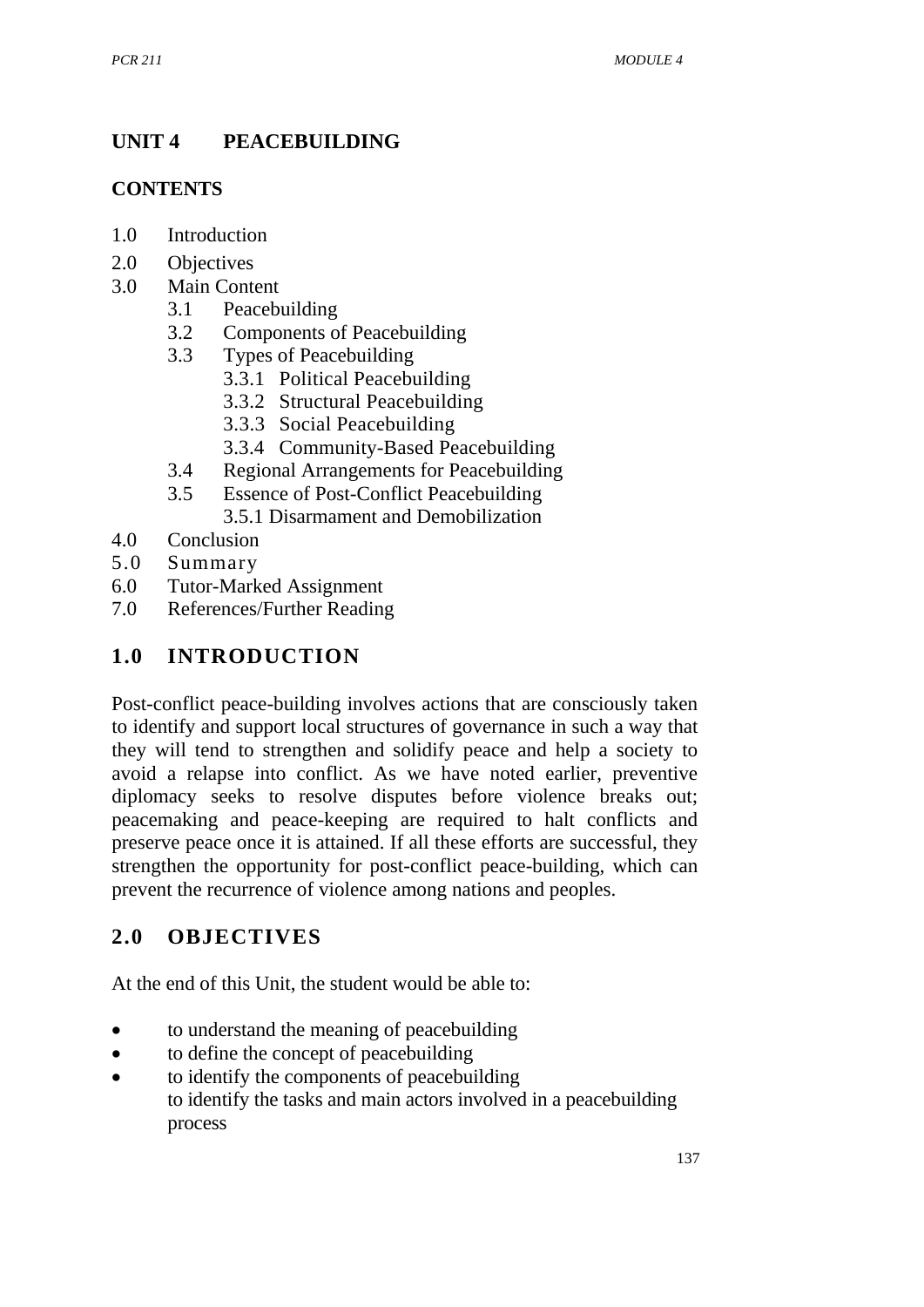#### **3.0 MAIN CONTENT**

#### **3.1 Peacebuilding**

Peacebuilding describes series of long-term activities that are focused on building stable communities and peaceful societies where people thrive and do not operate under constant fear of violence. Bringing this about requires building on a solid foundation of justice and reconciliation. The process therefore involves concerted efforts to strengthen and reestablish good relationships where they have broken down, and transforming unjust practices and sociopolitical policies that prevent people from attaining their highest possible potential.

For non-governmental organizations (NGOs), on the other hand, peacebuilding is an umbrella concept that encompasses not only longterm transformative efforts, but also peacemaking and peacekeeping. In this view, peacebuilding includes early warning and response efforts, violence prevention, advocacy work, civilian and military peacekeeping, military intervention, humanitarian assistance, ceasefire agreements, and the establishment of peace zones. Various definitions of peacebuilding that have been given are presented below.

**Ehsan (2000):** "Peacebuilding is building and strengthening of social, political and economic structures for constructive transformation of conflict and promotion of social values such as benevolence, compassion, cooperation and justice among persons and groups."

**Miall (1999):** "Peacebuilding represents attempts to overcome structural relationship and cultural contradictions which lie at the root of conflict in order to underpin the processes of peacemaking and peacekeeping." **Fisher (2000): "Peacebuilding is about undertaking programs designed** to address the causes of conflict and the grievances of the past and to promote long-term stability and justice."

**Goodhand and Hulme (1999):** "Local or structural efforts that foster or support those social, political and institutional structures and processes which strengthen the prospect for peaceful co-existence and decrease the likelihood of the outbreak, reoccurrence or continuation of violence"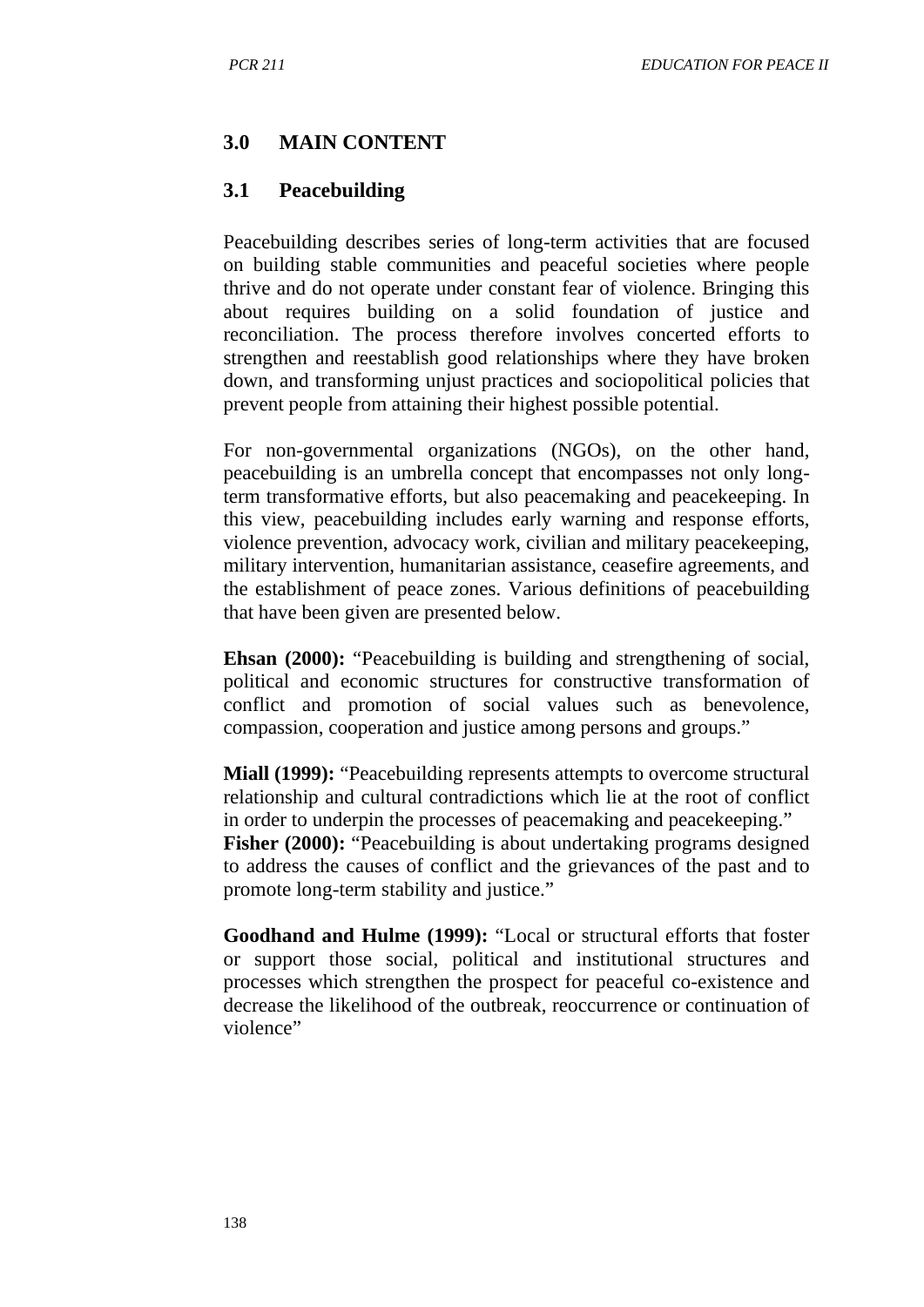Peacebuilding is usually understood as a transitional activity designed to prevent the recurrence of past violent conflicts and to lay the foundation for (re)building political, economic and social systems that in the longer run will prevent further violence and wars.

According to Arne (2004), a distinction is often made between the building of peace 'from above' and 'from below'.

Peacebuilding "from above" includes strategies such as peace mediation, negotiation and peacekeeping aimed at getting armed factions to lay down their arms and turn to nonviolent resolution of conflict, strategies to involve the international community and neighboring or influential states as guarantors of peace agreement; and strategies to restore public order, encourage relief and reconstruction, and develop peace-sustaining institutions in the judicial, administrative and political sector. The building of peace "from below" includes strategies to develop trust and build confidence among communities and relationships at the local level.

The spotlight on relationships processes and how it assists societies to achieve justice and build peace is unique to peacebuilding. In development work, this requires looking at how relationships and decision-making are done. Rather than just looking at the specific ways to improve food production or build new houses, peacebuilding emphasizes building right relationships with different categories of stakeholders as a crucial aspect of establishing lasting peace in violenceprone areas.

Grounding peacebuilding in relationships means that people consciously engage in processes that enable different stakeholders to commit and pool their resources and talents in order to secure peace in their communities. Relationships that are built on trust help to strengthen and sustain people in the process of social change. To fully respect those with whom we share social relationships, we need to relate closely with them, and identify their goals and the strategy that they have chosen in order to achieve those goals. That kind of knowledge will help us to reduce potential conflicts.

## **3.2 Components of Peacebuilding**

**a. Prejudice Reduction:** activities that focus on identifying and changing negative attitudes towards ethnic, religious, political or other groups who are likely to be described in derogatory terms. Prejudice reduction is a form of conflict prevention activity because it is focused on reducing a major cause of tension in societies and because it encourages people to be more receptive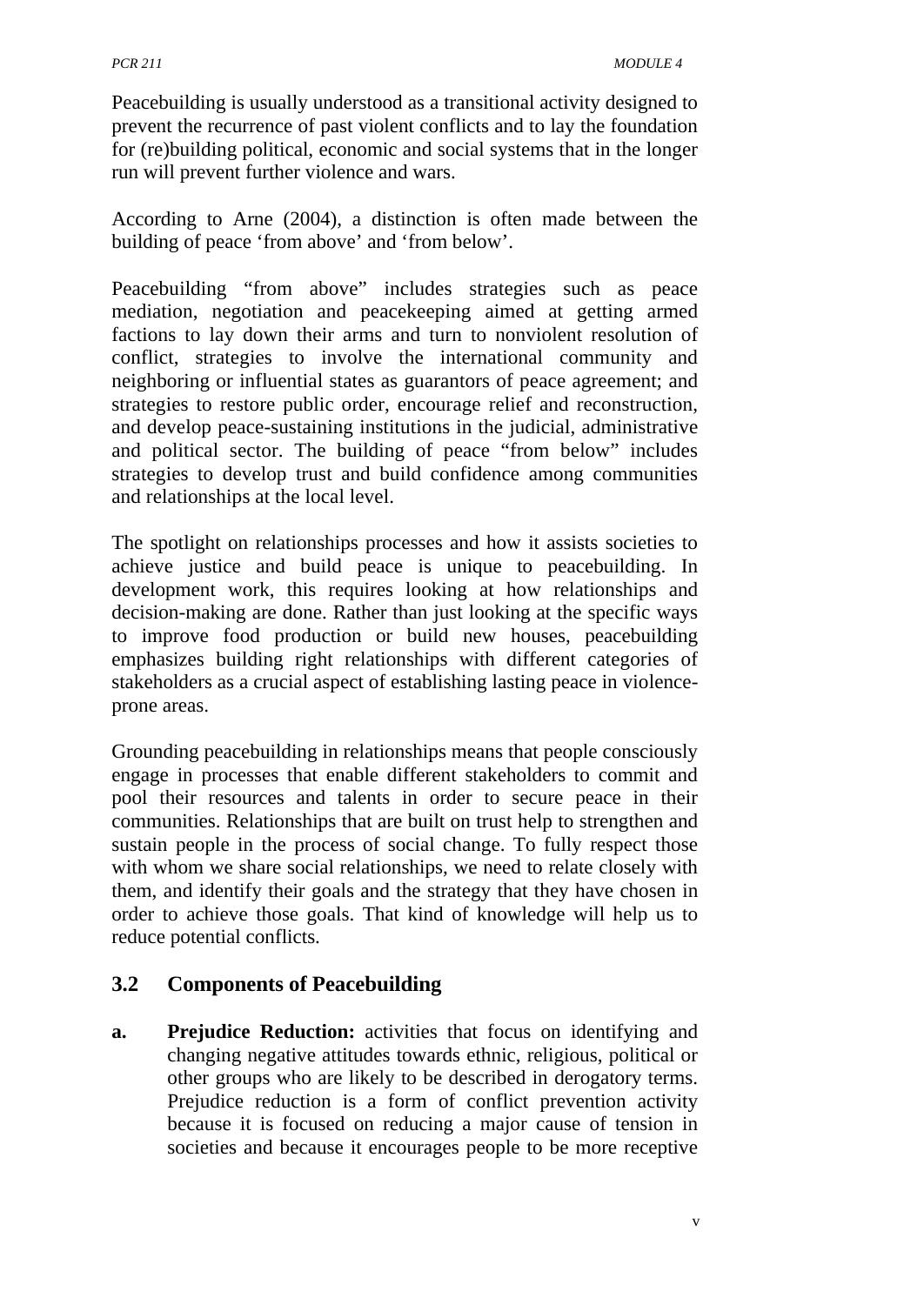to differences between them and others who have ethnic, cultural, religious and physical differences.

- **b. Conflict Resolution Training:** This is a form of training that is intended to help improve communication patterns and empower people to deal with conflicts constructively, by building their capacity to address their differences with others without resorting to violence. The ranges of skills that can be provided through conflict resolution training include those in mediation, negotiation, problem solving and arbitration. Those who are involved in these form of peacebuilding can support local and national capacities to deal with conflicts by encouraging them to revive cultural models of peace such as those discussed under cultures of peace in Africa—institution of elders, restitution, Ubuntu, etc.
- **c. Non-Violent Advocacy or Advocacy Training:** In a number of situations, hidden conflict issues such as repeated abuse of human rights and large scale of structural violence prevent people from seeing beyond violence. For a just and durable peace to be achieved, these structural issues need to be addressed. This is the role that advocacy plays by drawing attention to issues of injustice that may not even be well understood. It also seeks to mobilise groups to agitate for the redress of political and economic power imbalances without resorting to the use of violence. Advocacy and advocacy training usually focus on educating grassroots and middle-level leaders about alternative approaches to the pursuit of social justice. It is often said that advocacy increases the level of tension in societies because it raises controversial issues publicly, and it threatens those in power with sudden change.
- **d. Human Rights Education and Training:** These are peacebuilding activities that are also linked to advocacy. The focus at this level is on creating awareness about what a just society looks like by identifying which rights and responsibilities people actually have under the law as well as those that they should strive to have. Human rights education, training and advocacy can occur with groups at all levels of the society.
- **e. Economic and Agricultural Development Projects:** These are also classified as peacebuilding activities especially in cases where they help to transform structural imbalances, social inequities and contribute to building relationships in communities and societies where tension is noticed. Agricultural and development projects can lead to collaboration between opposing communities and build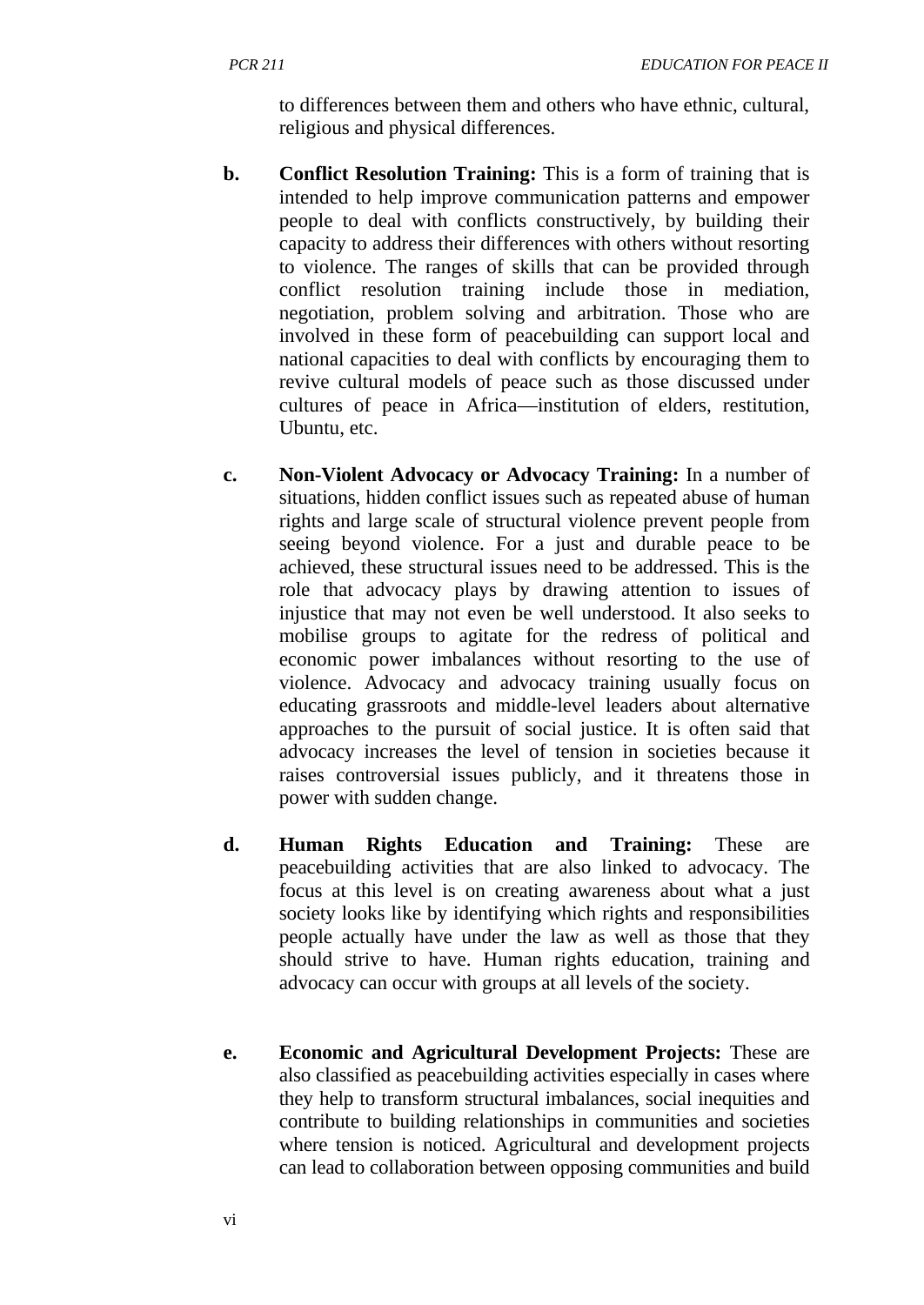bridges between them, transform their previously negative and adversarial relationships, prevent future violent conflict from erupting and lay the foundations for peace on a more permanent basis.

- **f. Providing Alternative Media and Communications Sources:**  This level of peacebuilding may involve providing financial support for newspapers or newsletters to encourage them to spread messages that promote peaceful coexistence among individuals and groups, including breaking the myths that lead to the creation of "enemy" images, telling powerful stories of people who successfully reach out to others across conflict divides, discussions of the key ingredients of justice and mercy, or serving as a fora for healthy debates. Radio and television stations can also be used to spread messages of peace as opposed to war, or to create more understanding of view points that appear opposed.
- **g. Peacekeeping:** As discussed in the previous Unit, peacekeeping involves putting military forces contributed by UN Member nations and regional governments under the United Nations (UN) or a regional organisation's flag in order to stop a conflict between two or more armed warring factions. These troops can prevent the conflict from further escalating and give groups some physical and social space to open up political negotiations instead of violent confrontation.

## **3.3 Types of Peacebuilding**

# **3.3.1 Political Peacebuilding**

This type of peacebuilding activity focuses on the processes that culminate in agreements. It normally deals with establishing political arrangements that provide the over-all context within which to understand the relationships of the various parties and the resources they commit to a conflict. It is about building a legal infrastructure that can address the political needs of both sides to a conflict and also about managing the boundaries of peace. Negotiations, technical-working groups, fact finding missions, and so on are some of the examples of a political peacebuilding approach.

Normally, political peacebuilding efforts tend to work on restoring peace when conflicts occur either between groups (inter-communal conflict) or between nations (international conflicts). Thus, the goal of political peacebuilding is for the parties and leaders to reach an agreement and sign a Peace Accord. According to Lederach, Peace Accords are often seen as main points of peace processes. In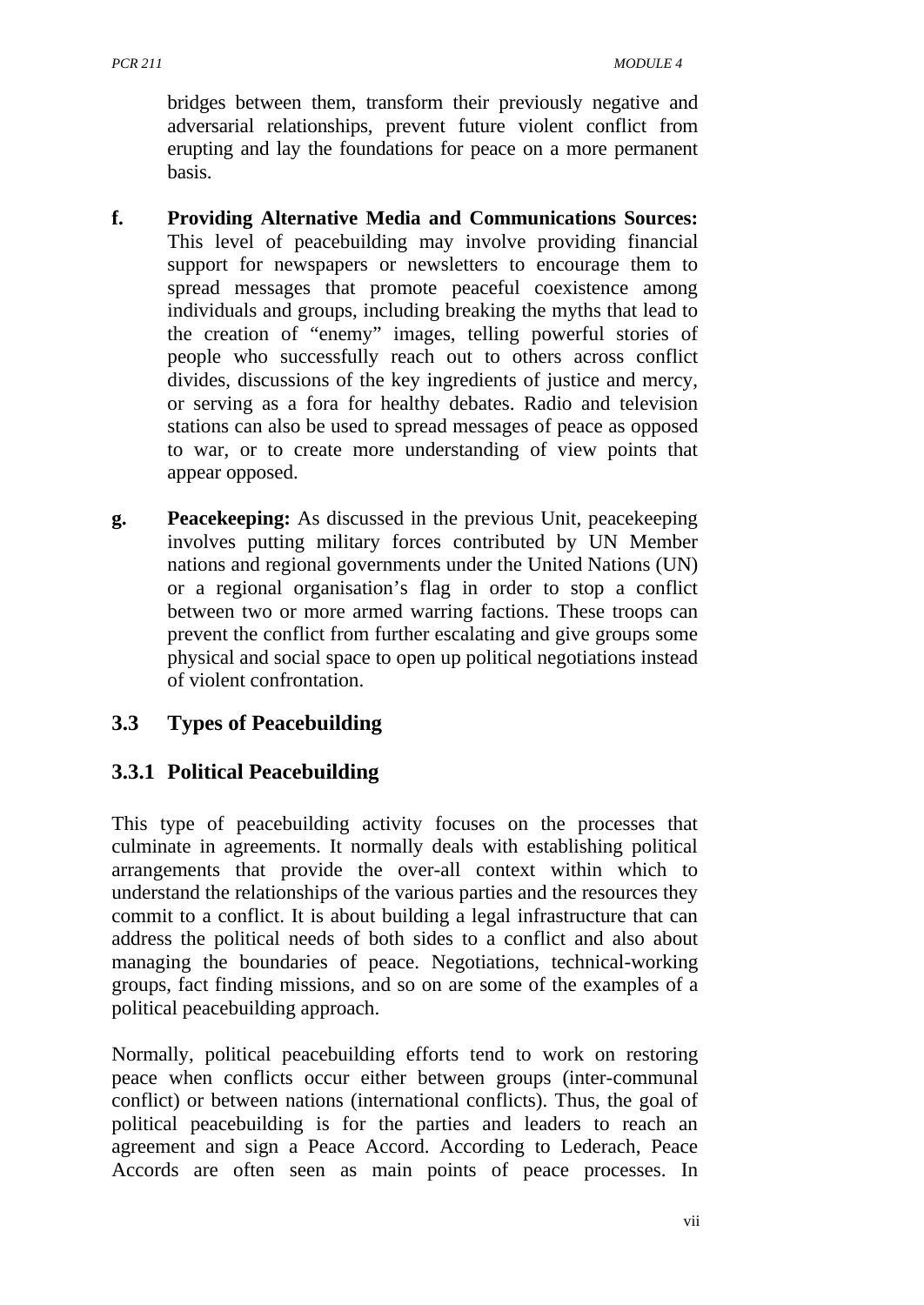government and the military research, Accords are usually referred to as an endgame scenario.

## **3.3.2 Structural Peacebuilding**

Structural peacebuilding has to do with activities that lead to the creation of structures, systems of behavior, institutions, and concerted actions that support the implementation of a peace culture. It is about building an economic, military, and social infrastructure that provides concrete and realistic avenues through which a new peace system might emerge. The activities that are considered to be closely related with structural peacebuilding include disarming of warring factions, repatriation of refugees, monitoring of elections, and projects that enhance economic and social development.

Burkey (1993) is of the view that all people live within some form of formal or informal political structure even though such a structure may or may not benefit the individual or the general public as a whole. If the development is to truly benefit the people, then the political structure must be responsive to their needs and aspiration as well as protect their rights and their property. Structural peacebuilding or political development is a process of gradual change in which the people increase their awareness of their own capabilities, their rights and their responsibilities over time; and use of this knowledge to organize themselves in order to acquire real political power and be able to do a number of things such as:

- a. participating in decision making at the local level and to choose their own leaders and representatives at the higher level of government who are accountable to the people;
- b. planning and sharing power democratically; and
- c. creating and allocating communal resources equitably (fairly) and efficiently among individual groups.

Where this is done, it may be possible to avoid corruption and exploitation, realize social and economic development, political stability and peace, and create a politicized population within the context of their own culture and their own political system.

As we have noted earlier during discussions on positive and negative peace, violence is built into unequal, unjust and unrepresentative social structures. Unequal social structures produce social groups who have lower income, lower education, lower health, and lower life expectancy. This means that one person's existence, behavior or attributes is what is preventing another from realizing its full potential, and the human and social costs of this kind of invisible violence may be higher than those from direct physical violence.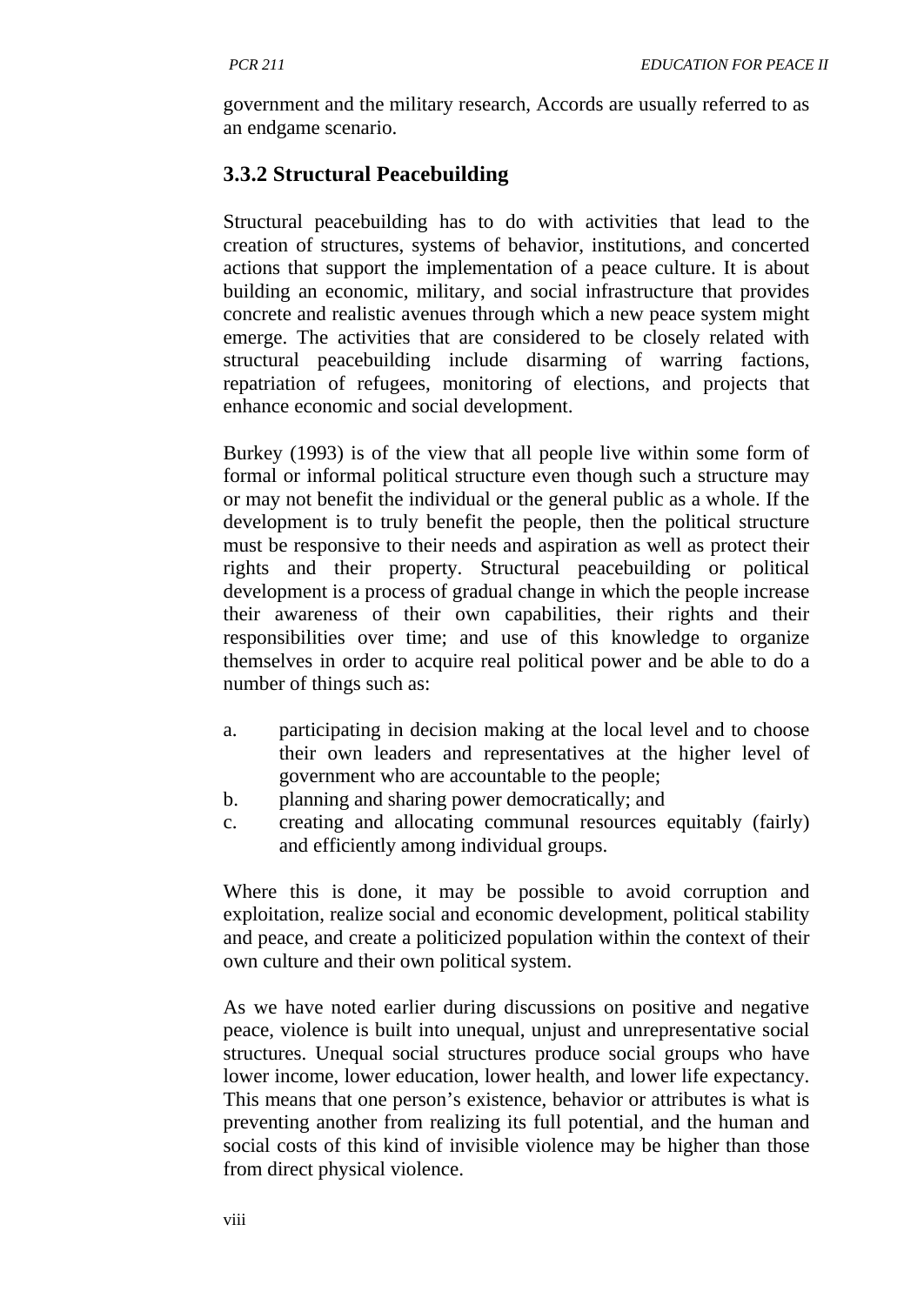## **3.3.3 Social Peacebuilding**

Social peacebuilding deals with feelings, attitude, opinions, beliefs, values, and skills that are shared between peoples, individuals and in groups. It is about building a human infrastructure of people who are committed to engendering a "peace culture" within the social fabric of communal and inter-communal life. The contexts in which we are born and brought up sufficiently influence our attitude and behavior. Each of us is born male or female and born into a particular way of life: for example a nomad in rural Kebbi and a city dweller in Lagos or Abuja have radically different experiences about life and things around them. Individuals have different sets of values, which guide their thinking and behaviors. Theses values make them to take certain actions and to reject others. This reality of life in fact leads to a situation where we find people who have different perspectives on life and things. This orientation factor is what leads to conflict when people pursue different perspectives and goals that clash. In order to move from a conflict system to a peace system, people will need to change the way they think. This need is reflected in the preamble of UNESCO Culture of Peace Programme: "since war beings in the minds of men, it is in the minds of men that foundation of peace must be constructed". Attitudinal and behavioral change can thus be achieved through formal and informal peace education which can promote the development of the necessary change consciousness that is needed for greater cooperation and peaceful problem solving.

## **3.3.4 Community-Based Peacebuilding**

Community based peacebuilding assumes that people and culture are the best resources for building and sustaining peace. Community based peacebuilding is therefore primarily concerned with strengthening the role of local people and their institutions as a means of promoting peace. Through the use of socio-cultural resources for peace, a widespread sense of shared responsibility for constructive transformation of conflict to prevent violence is generated. Community based peacebuilding aims to teach people at the community level how to deal with violence in a proactive way and ultimately build and sustain peace.

The creation and strengthening of socio-cultural resources needs to be based on existing community's resources such as structure, institutions, people, and political leadership. It is also required that community based peacebuilding should complement political negotiations by creating and strengthening the social, institutional and economic infrastructure required for a lasting peace.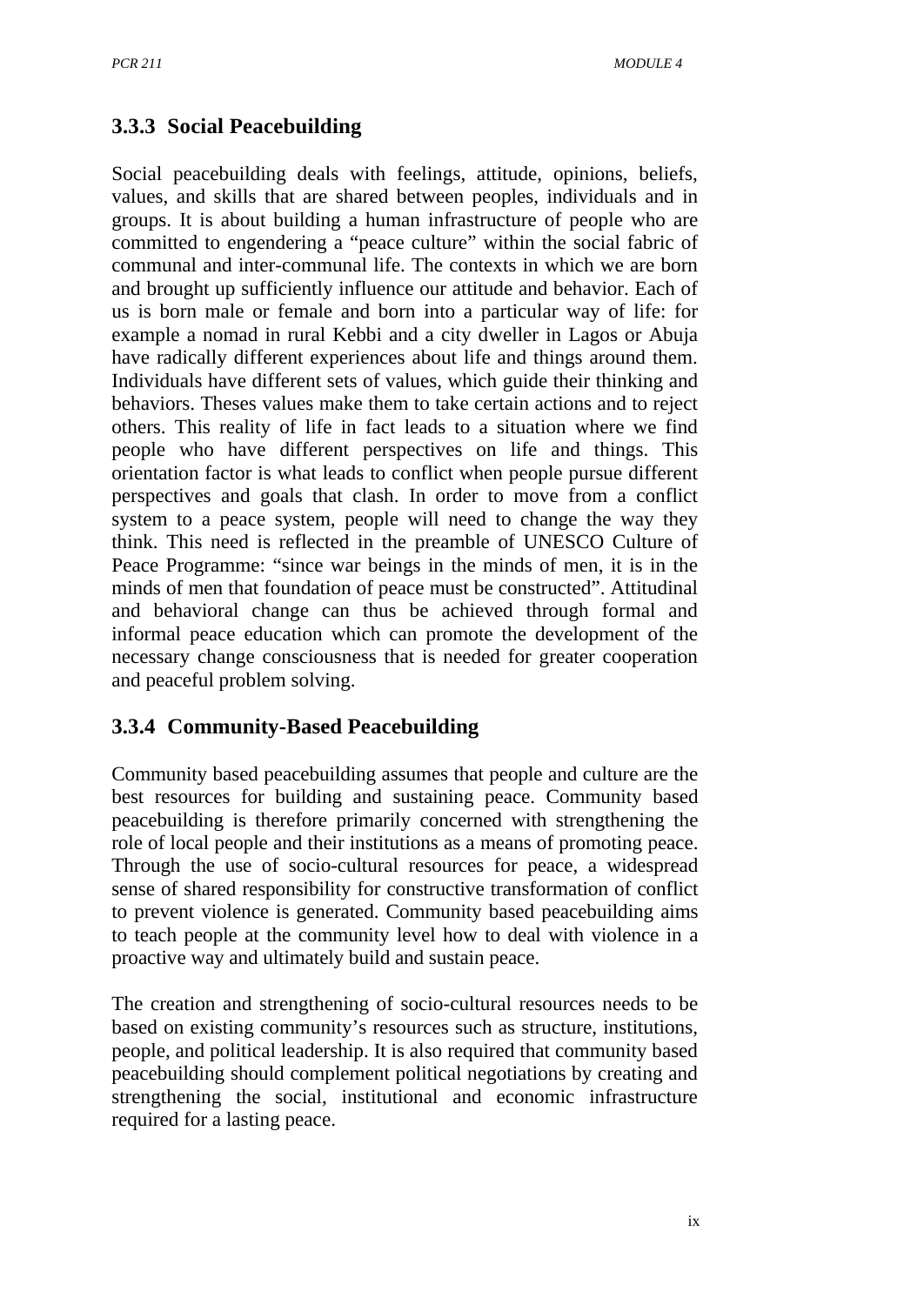Development organizations aiming to mobilize people and their resources for creation of social and economic structures are well placed to incorporate peacebuilding and the promotion of human rights into their development work. This will only be achieved if they broaden the scope of their development program and make sustained efforts for development of competent institutions. This will require strong, longerterm commitment and a continued process of analysis and feedback.

Community based peacebuilding should therefore be seen as an ongoing social process involving all members of the society. At the strategic level there is need for institutions' commitment and vision for peace, and for social and economic development to be integrated into operating/ facilitating organizations to support communal actions for prevention of violence. At the strategic level, there is therefore a need for institutions to commit to a vision of peace and socio-economic development; integrating this commitment into their operations would in turn support communal actions for the prevention of violence.

## **3.4 Essence of Post-Conflict Peacebuilding**

In order to be truly successful, peacemaking and peace-keeping operations must involve wide-ranging efforts to identify and sustain structures which will consolidate peace and advance a sense of confidence and well-being among people who are compelled to live together by circumstances beyond their immediate control or choice. In societies that are just emerging from violent conflicts, agreements that result in ending civil conflict may need to include plans for disarming the previously warring parties and the restoration of order in the society, the retrieval and possible destruction of weapons, the repatriation of refugees, provision of advisory and training support for security personnel, elections monitoring, promotion of efforts to protect human rights, reforming or strengthening governmental institutions and promoting formal and informal processes of political participation.

In the aftermath of war, post-conflict peace-building may take the form of concrete cooperative projects which link two or more social groups in a mutually beneficial undertaking that will not only contribute to economic and social development but also enhance the confidence that is very essential to peaceful coexistence. These may include projects that bring such social groups together to develop agriculture, improve transportation or utilize resources such as water or electricity that they need to share, or joint programmes through which class, political and cultural barriers between them are removed by means of cultural exchanges and mutually beneficial development projects. Reducing hostile perceptions through peace education and various forms of political reforms may be necessary in order to forestall a re-emergence of tensions which could spark renewed hostilities and crises.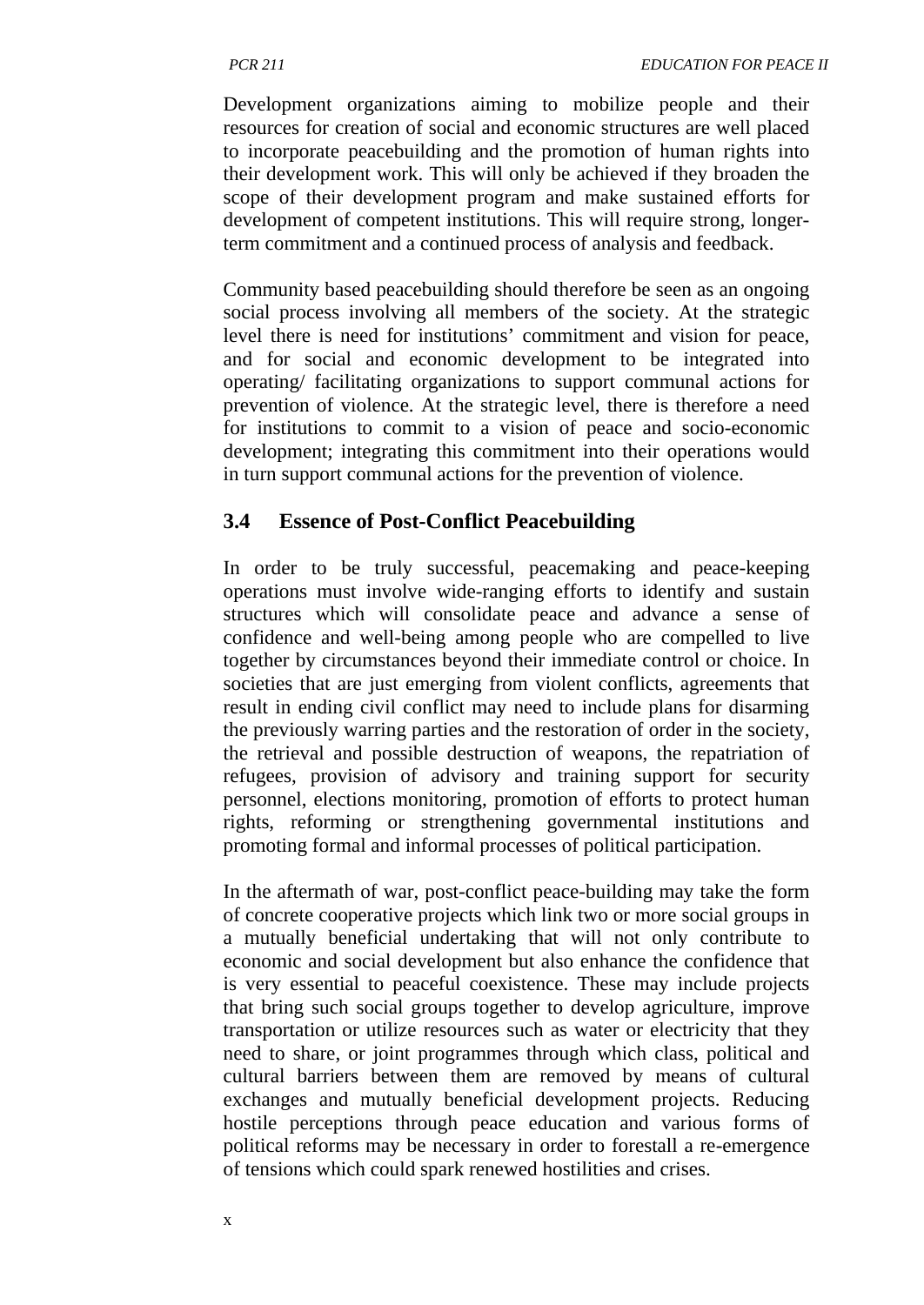In the range of efforts that could be taken to enhance peace, the concept of peacebuilding as the construction of a new environment that promotes peaceful coexistence should be viewed as the complement of preventive diplomacy, which describes efforts taken to avoid the breakdown of peaceful conditions. When conflict breaks out, efforts at peacemaking and peacekeeping are made by concerned neighbours and organisations. Once these efforts succeed in attaining their objectives, collaborative efforts that are focused on dealing with underlying economic, social, cultural and humanitarian problems can help to consolidate durable peace. While preventive diplomacy aims to avoid a crisis; post-conflict peace-building aims to prevent a recurrence.

## **3.5 Critical Tasks in Post-Conflict Peacebuilding**

- **1. De-Mining:** in many parts of the world where the strategies of waging war involved the use of landmines and other forms of explosive ordinance, it is becoming increasingly clear that peacebuilding activities that commence after the cessation of hostilities have to address the problem of land mines, many of which remain scattered in former combat zones. De-mining may be emphasized in the Terms of Reference (ToR) of peacekeeping operations and is of crucial importance in the restoration of productive civilian activity when peacebuilding is under way because agriculture cannot be revived without de-mining and the restoration of transport may require the laying of hard surface roads to prevent re-mining.
- **2. Demilitarization:** Just as demilitarized zones may serve the cause of preventive diplomacy and preventive deployment to avoid conflicts, so may demilitarization assist in keeping the peace or in post-conflict peace-building, as a measure for heightening the sense of security and encouraging the parties to turn their energies to the work of peaceful restoration in their societies.
- **3. Technical Assistance for Reconstruction:** The United Nations and other multilateral organizations have an obligation to develop and provide technical assistance when such is requested by nations that are just emerging from conflicts. Such assistance and support include support for the transformation of weak national structures and capabilities, and the strengthening of new democratic institutions. The authority of interveners to act would be predicated on the agreement that social peace is as important as strategic or political peace. The linkage between democratic practices such as the rule of law and transparent decision-making, and the achievement of true peace and security in any new and stable political order has to be emphasized. These elements of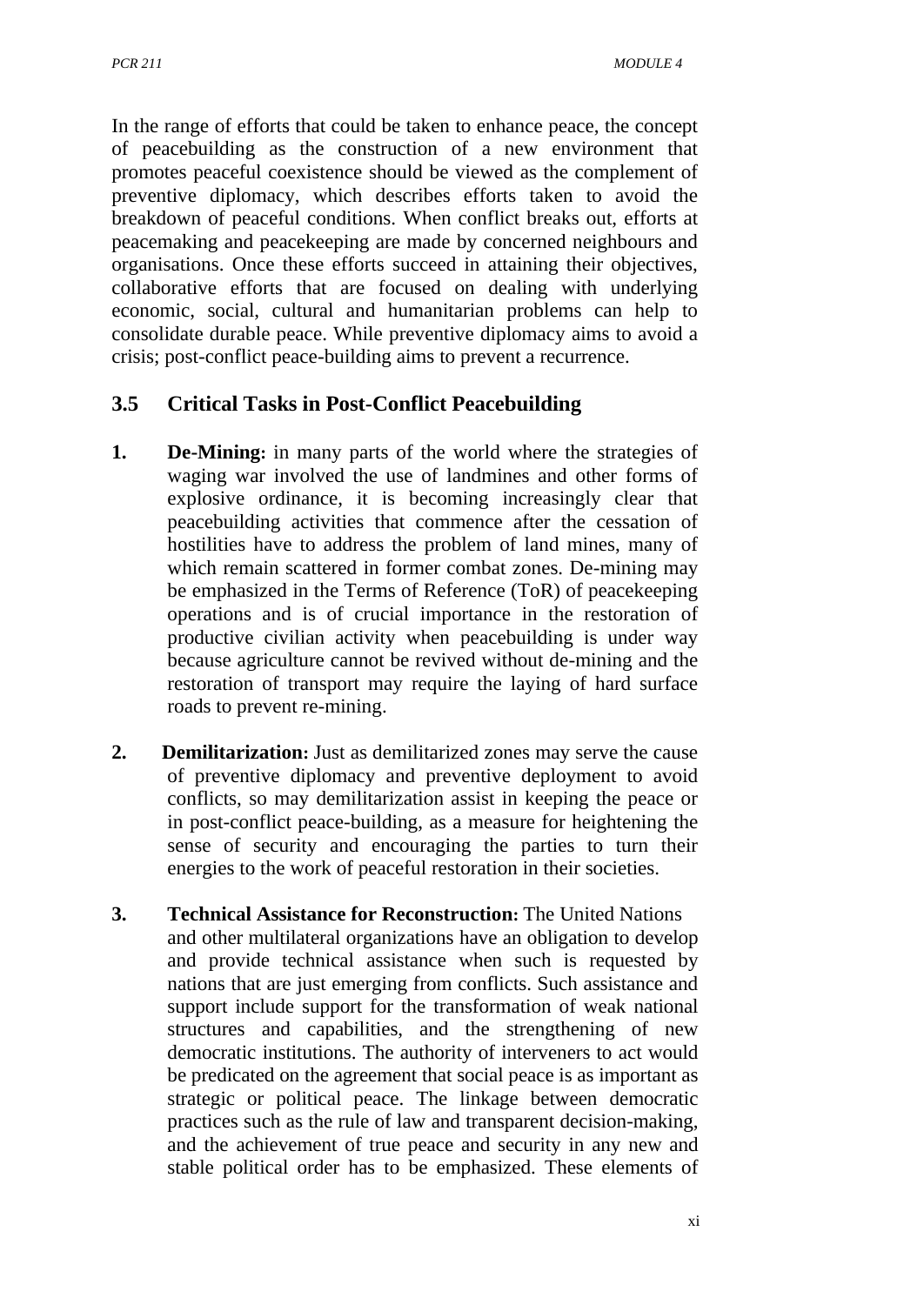good governance need to be promoted at all levels of international and national political communities if post-conflict peacebuilding efforts are to make any impact.

## **3.5.1 Disarmament and Demobilization**

Disarmament entails the collection of arms and ammunition, while demobilization is the process that separates combatants from military service or armed troops (it may include the establishment of camps and weapons receiving areas where former combatants hand in their weapons and in return receive counseling, vocational training or economic assistance). For United Nations Peacekeeping Operations, disarmament is closely associated with demobilization activities.

# **4.0 CONCLUSION**

Peacebuilding is a process that assists societies to establish durable peace and prevent the recurrence of violence by addressing root causes and effects of conflict through reconciliation, institution building, and political as well as economic transformation. This involves development of a set of physical, social, and structural initiatives that are often an integral part of post-conflict reconstruction and rehabilitation. It is generally agreed that the central task of peacebuilding is to create positive peace, and by so doing, ensuring a stable social equilibrium in which the surfacing of new disputes does not escalate into violence and war. Creating this sort of environment goes beyond everyday problem solving or conflict management. It involves efforts that are targeted at fixing the core problems that underlie social conflict and changing the patterns of interaction of the parties involved.

Peacebuilding involves a number of long-term activities that are focused on building stable communities and peaceful societies where people thrive and do not operate under constant fear of violence. Bringing this about requires building on a solid foundation of justice and reconciliation. In the range of efforts that could be taken to enhance peace, the concept of peacebuilding as the construction of a new environment that promotes peaceful coexistence should be viewed as the complement of preventive diplomacy, peacemaking and peacekeeping which, taken together, describe activities undertaken by concerned neighbours.

# **5.0 SUMMARY**

In this Unit, we have examined a number of activities that have become the hallmarks or signposts of attempts at various levels to support the age-long search for peace by humankind. Some of them involve unilateral actions by individuals, Heads of Governments, multilateral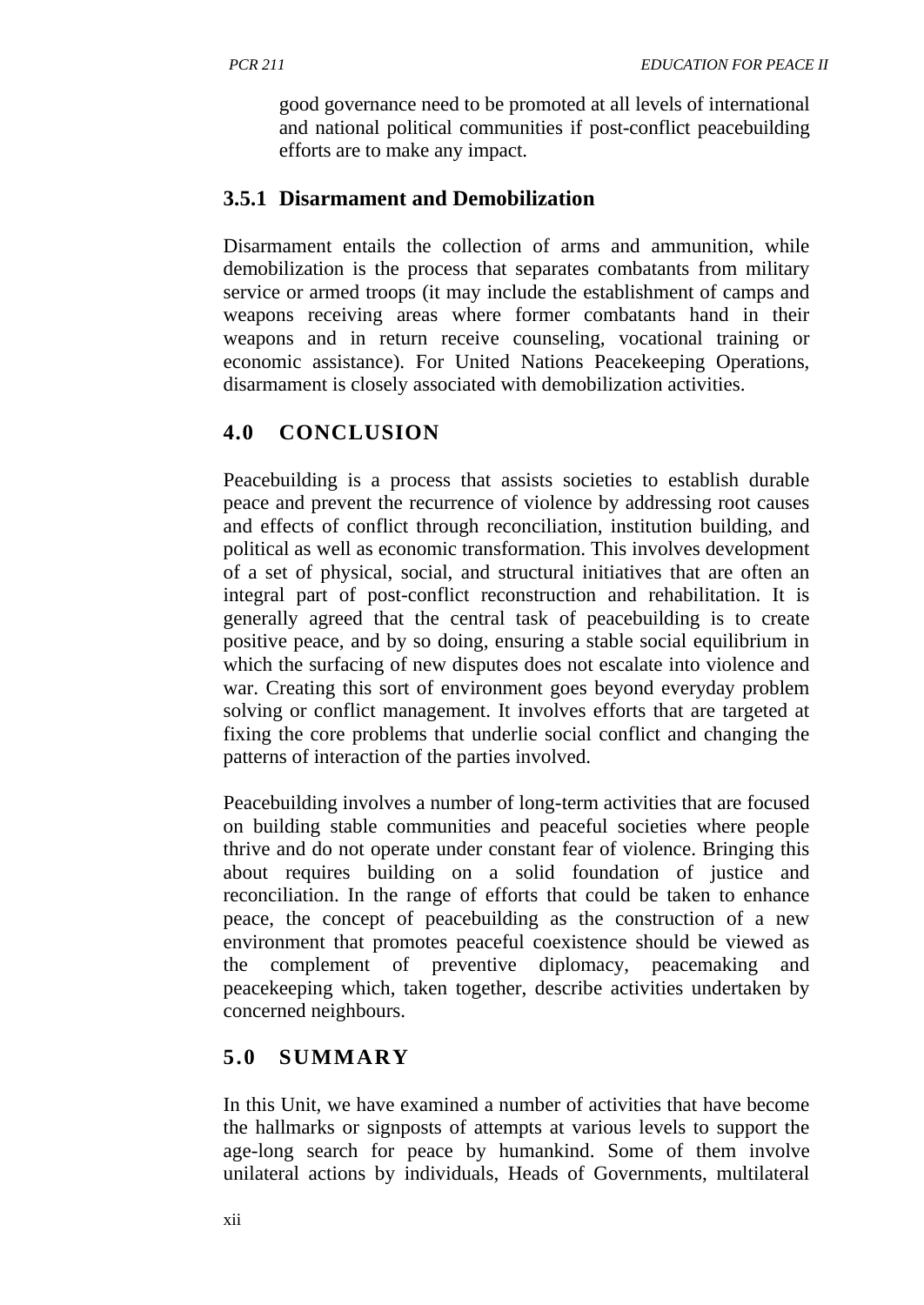institutions, while others involve collective actions by nations within a region of the world, or by multiple nations bound by a common quest to safeguard world peace. In most cases, activities in support of peace are focused not only on stopping active violence, but also on ensuring that once secured, the various factors that may undermine peaceful coexistence among individuals, groups, communities and nations (human security, rights, good governance, democratic rule and so on) are frontally addressed in order that they do not result in grievances, protest and violence.

## **6.0 TUTOR-MARKED ASSIGNMENT**

- 1. What are the various activities that are undertaken in pursuit of peace?
- 2. What is peacebuilding?
- 3. Discuss the various types of peacebuilding that you know.
- 4. What are the critical tasks of peacebuilding in post-conflict situations?
- 5. What is regional peacebuilding and why has it become commonplace in attempts to safeguard global peace?

# **7.0 REFERENCES/FURTHER READING**

- Crocker, C.A. & Hampson, F.O. with Aall, P. eds (1996) Managing Global Chaos: Sources of and Responses to International Conflict; Washington, D.C.: US Institute of Peace
- Hampson, F.O. (1997) Can Peacebuilding Work? *Cornell International Law Journal* 30, (3), 701-716
- Hooper, R. & Taylor, M. (1999) Command from the Saddle: Managing United Nations Peace-building Missions, Fafo Report 266, Fafo (Institute for Applied Social Science, Oslo).
- Jeong, H.-W. (2002), Approaches to Peacebuilding, London: Macmillan.
- Jeong, H.-W. (2005), Peacebuilding in Post-conflict Societies: Strategy and process, Boulder: Westview Press.
- Knight, W. (2004), Peacebuilding Theory and Praxis, in: Keating, T. and Knight, W. (Ed.), Building Sustainable Peace, Edmonton: Prentice-Hall
- Kriesberg, L. (1998) Constructive conflicts: From escalation to resolution. Lanham: Rowman & Littlefield